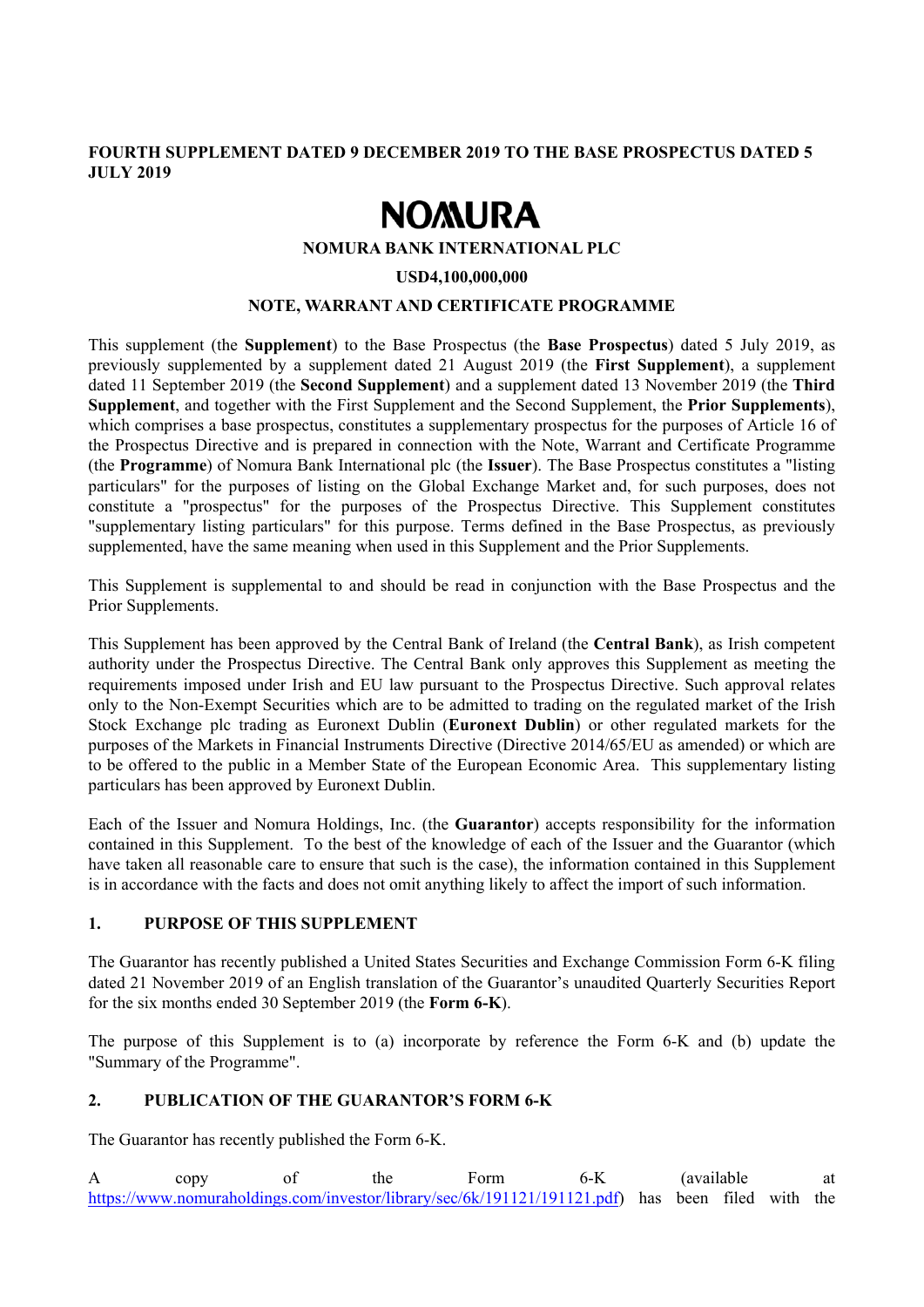Central Bank and, by virtue of this Supplement, the Form 6-K is incorporated by reference in, and forms part of, the Base Prospectus.

## **3. UPDATE OF THE "SUMMARY OF THE PROGRAMME"**

The Summary of the Base Prospectus (as amended by the Prior Supplements) shall be deemed updated and replaced with the Summary in the Annex to this Supplement.

## **4. GENERAL**

All references to pages in this Supplement are to the original unsupplemented Base Prospectus, notwithstanding any amendments described herein.

To the extent that there is any inconsistency between (a) any statement in this Supplement or any statement incorporated by reference into this Supplement and (b) any other statement in or incorporated by reference in the Base Prospectus, the statements in (a) above will prevail.

Save as disclosed in this Supplement and the Prior Supplements, there has been no other significant new factor, material mistake or inaccuracy relating to information included in the Base Prospectus since the publication of the Base Prospectus.

Copies of all documents incorporated by reference in the Base Prospectus can be obtained from the Principal Agent as described on page 180 of the Base Prospectus.

If documents which are incorporated by reference themselves incorporate any information or other documents therein, either expressly or implicitly, such information or other documents will not form part of this Supplement for the purposes of the Prospectus Directive.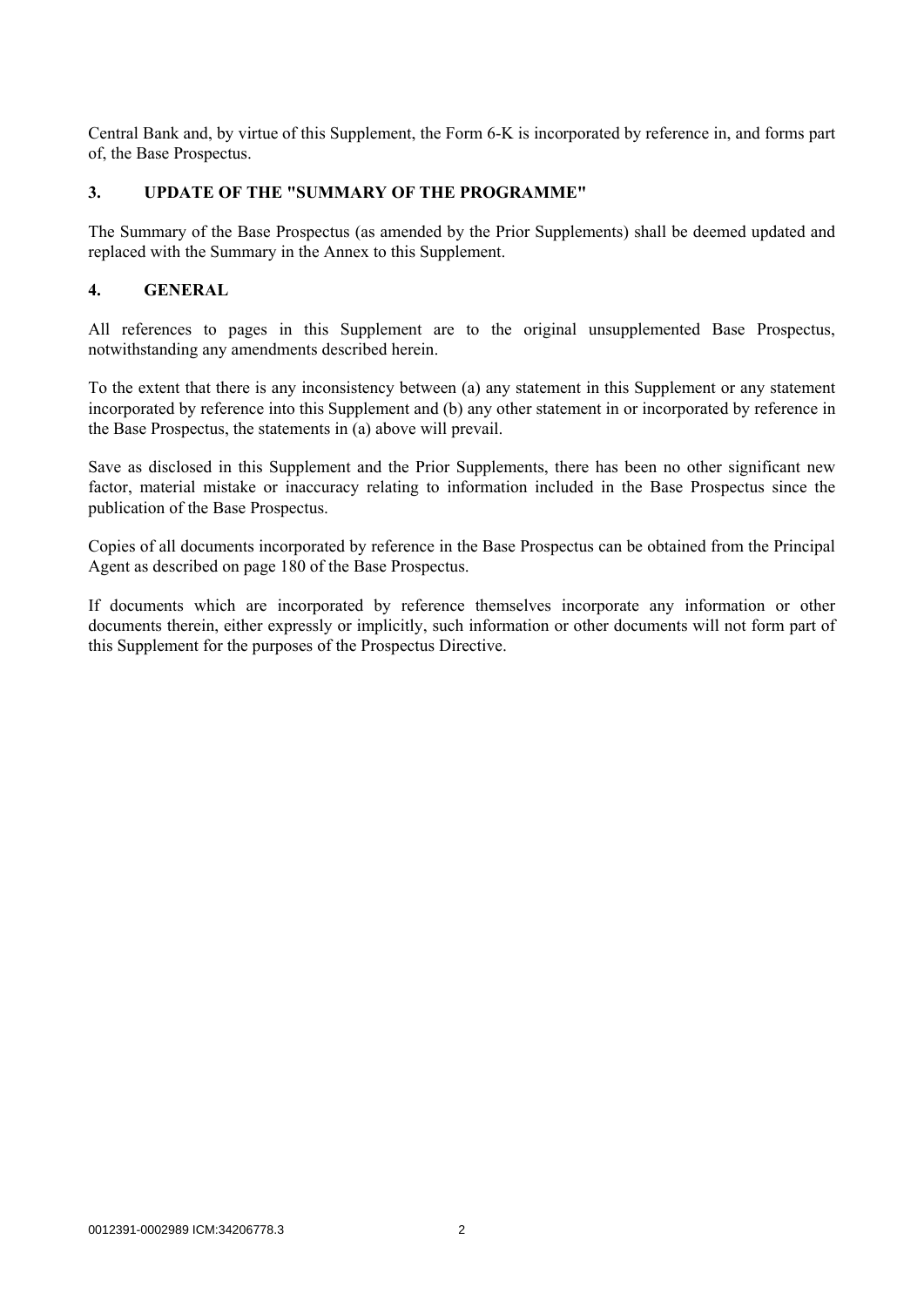### **ANNEX**

#### **SUMMARY OF THE PROGRAMME**

#### *The following section applies to Non-Exempt Securities only.*

*Summaries are made up of disclosure requirements known as "Elements". These Elements are numbered in Section A – E (A.1 – E.7). This Summary contains all the Elements required to be included in a summary for this type of Security, the Issuer and the Guarantor. Because some Elements are not required to be addressed, there may be gaps in the numbering sequence of the Elements. Even though an Element may be required to be inserted in the summary because of the type of Security, the Issuer and the Guarantor, it is possible that no relevant information can be given regarding the Element. In this case a short description of the Element is included in the summary with the mention of "not applicable". Information described in the italicised drafting prompts will be completed (where applicable) when preparing the issue specific summary for a Series of Securities.*

| <b>Element</b> | <b>Title</b>                                                                                                                                                                                                                                                          |                                                                                                                                                                                                                                                                                                                                                                                                                                                                                                                                         |
|----------------|-----------------------------------------------------------------------------------------------------------------------------------------------------------------------------------------------------------------------------------------------------------------------|-----------------------------------------------------------------------------------------------------------------------------------------------------------------------------------------------------------------------------------------------------------------------------------------------------------------------------------------------------------------------------------------------------------------------------------------------------------------------------------------------------------------------------------------|
| A.1            | Warning that the<br>summary should<br>be read as an                                                                                                                                                                                                                   | This summary should be read as an introduction to the Base<br>$\bullet$<br>Prospectus and the applicable Final Terms.                                                                                                                                                                                                                                                                                                                                                                                                                   |
|                | introduction and<br>Any decision to invest in the Securities should be based on<br>$\bullet$<br>consideration of the Base Prospectus as a whole, including any<br>provision as to<br>documents incorporated by reference and the applicable Final<br>claims<br>Terms. |                                                                                                                                                                                                                                                                                                                                                                                                                                                                                                                                         |
|                |                                                                                                                                                                                                                                                                       | Where a claim relating to the information contained in the Base<br>$\bullet$<br>Prospectus and the applicable Final Terms is brought before a<br>court, the plaintiff investor might, under the national legislation of<br>the Member State, have to bear the costs of translating the Base<br>Prospectus and the applicable Final Terms before the legal<br>proceedings are initiated.                                                                                                                                                 |
|                |                                                                                                                                                                                                                                                                       | Civil liability attaches only to those persons who have tabled the<br>$\bullet$<br>summary, including any translation hereof, but only if the summary<br>is misleading, inaccurate or inconsistent when read together with<br>the other parts of this Base Prospectus and the applicable Final<br>Terms or it does not provide, when read together with the other<br>parts of the Base Prospectus and the applicable Final Terms, key<br>information in order to aid investors when considering whether to<br>invest in the Securities. |
| A.2            | Consent as to use<br>of the Base<br>Prospectus, period<br>of validity and<br>other conditions<br>attached                                                                                                                                                             | Certain Tranches of Securities with a denomination or issue price of less<br>than $£100,000$ (or its equivalent in any other currency) may be offered<br>in circumstances where there is no exemption from the obligation under<br>the Prospectus Directive to publish a prospectus. Any such offer is<br>referred to as a Non-Exempt Offer.                                                                                                                                                                                            |
|                |                                                                                                                                                                                                                                                                       | Issue specific summary:<br>[Not Applicable – the Securities are not being offered to the public as part of                                                                                                                                                                                                                                                                                                                                                                                                                              |

#### **Section A − Introduction and warnings**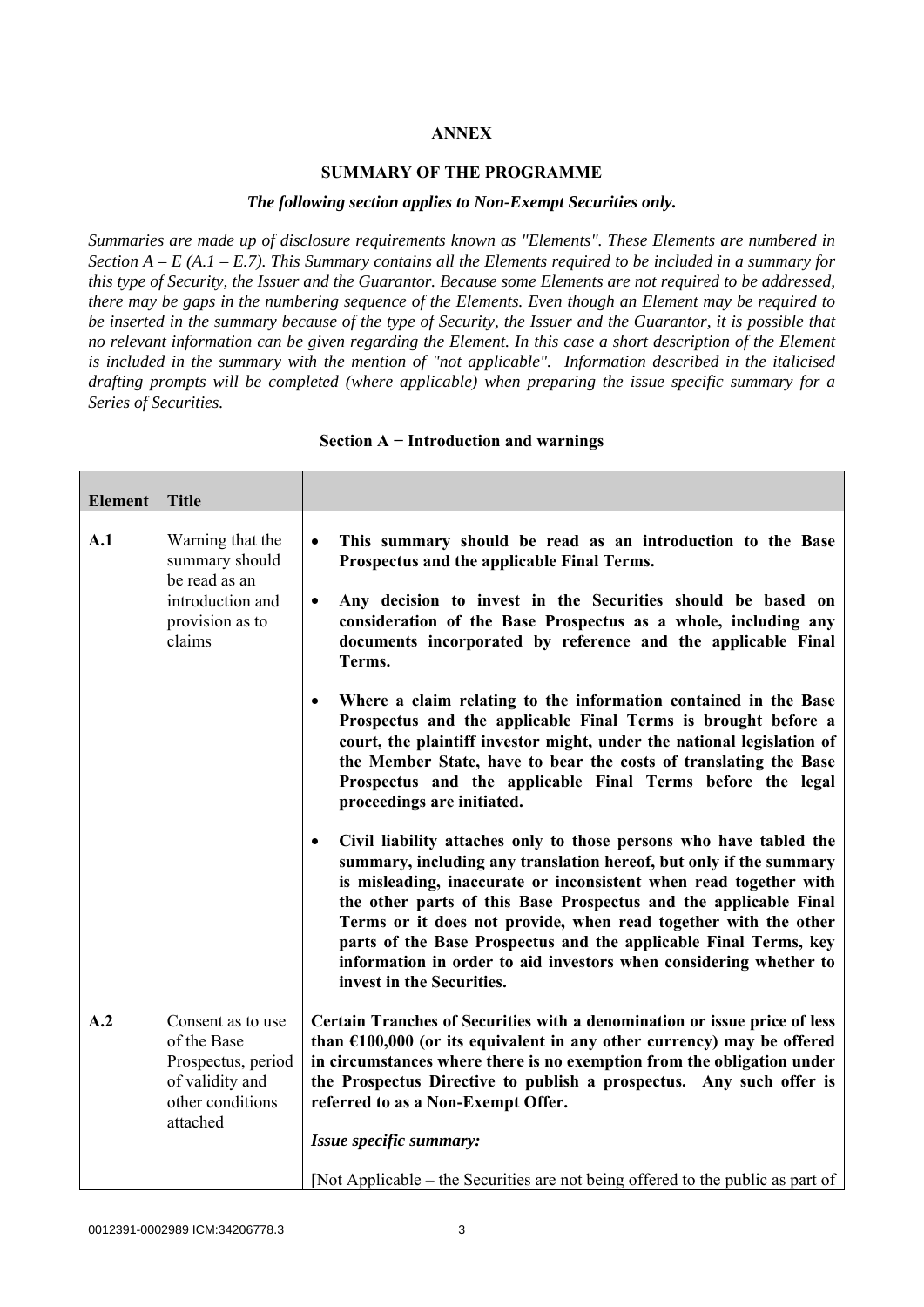| <b>Element</b> | <b>Title</b> |                                                                                                                                                                                                                                                                                                                                                                                                                                                                                                                                                                                  |
|----------------|--------------|----------------------------------------------------------------------------------------------------------------------------------------------------------------------------------------------------------------------------------------------------------------------------------------------------------------------------------------------------------------------------------------------------------------------------------------------------------------------------------------------------------------------------------------------------------------------------------|
|                |              | a Non-Exempt Offer.]                                                                                                                                                                                                                                                                                                                                                                                                                                                                                                                                                             |
|                |              | [Consent: Subject to the conditions set out below, the Issuer consents to the<br>use of the Base Prospectus in connection with a Non-Exempt Offer of<br>Securities by the relevant Dealer, [names of specific financial intermediaries<br>listed in final terms,] [and] [each financial intermediary whose name is<br>published on the Issuer's website (see the "Corporate Disclosure" section at<br>www.nomuranow.com) and identified as an Authorised Offeror in respect of<br>the relevant Non-Exempt Offer].                                                                |
|                |              | <i>Offer period:</i> The Issuer's consent referred to above is given for Non-Exempt<br>Offers of Securities during [offer period for the issue to be specified here]<br>(the Offer Period).                                                                                                                                                                                                                                                                                                                                                                                      |
|                |              | Conditions to consent: The conditions to the Issuer's consent are that such<br>consent (a) is only valid during the Offer Period; and (b) only extends to the<br>use of the Base Prospectus to make Non-Exempt Offers of these Securities<br>in [specify each relevant Member State in which the particular Tranche of<br>Securities can be offered].                                                                                                                                                                                                                            |
|                |              | AN INVESTOR INTENDING TO PURCHASE OR PURCHASING<br>ANY SECURITIES IN A NON-EXEMPT OFFER FROM AN<br><b>AUTHORISED OFFEROR WILL DO SO, AND OFFERS AND SALES</b><br>OF SUCH TO AN INVESTOR BY SUCH AUTHORISED OFFEROR<br>WILL BE MADE, IN ACCORDANCE WITH THE TERMS AND<br><b>CONDITIONS OF THE OFFER IN PLACE BETWEEN SUCH</b><br>AUTHORISED OFFEROR AND SUCH INVESTOR INCLUDING<br>ARRANGEMENTS IN RELATION TO PRICE, ALLOCATIONS,<br><b>EXPENSES AND SETTLEMENT. THE RELEVANT INFORMATION</b><br>WILL BE PROVIDED BY THE AUTHORISED OFFEROR AT THE<br><b>TIME OF SUCH OFFER.</b> |

# **Section B – Issuer [and Guarantor]**

| <b>Element</b> | <b>Title</b>                                                           |                                                                                                                                                                         |
|----------------|------------------------------------------------------------------------|-------------------------------------------------------------------------------------------------------------------------------------------------------------------------|
| B.1            | Legal and<br>commercial<br>name of the<br><i>Issuer</i>                | Nomura Bank International plc.                                                                                                                                          |
| B.2            | Domicile/legal<br>form/<br>legislation/<br>country of<br>incorporation | The Issuer is a public limited company registered in England and Wales<br>under number 1981122 and was incorporated under the Companies Act<br>1985 on 22 January 1986. |
| B.4b           | Trend                                                                  | Not applicable, there are no known trends, uncertainties, demands,                                                                                                      |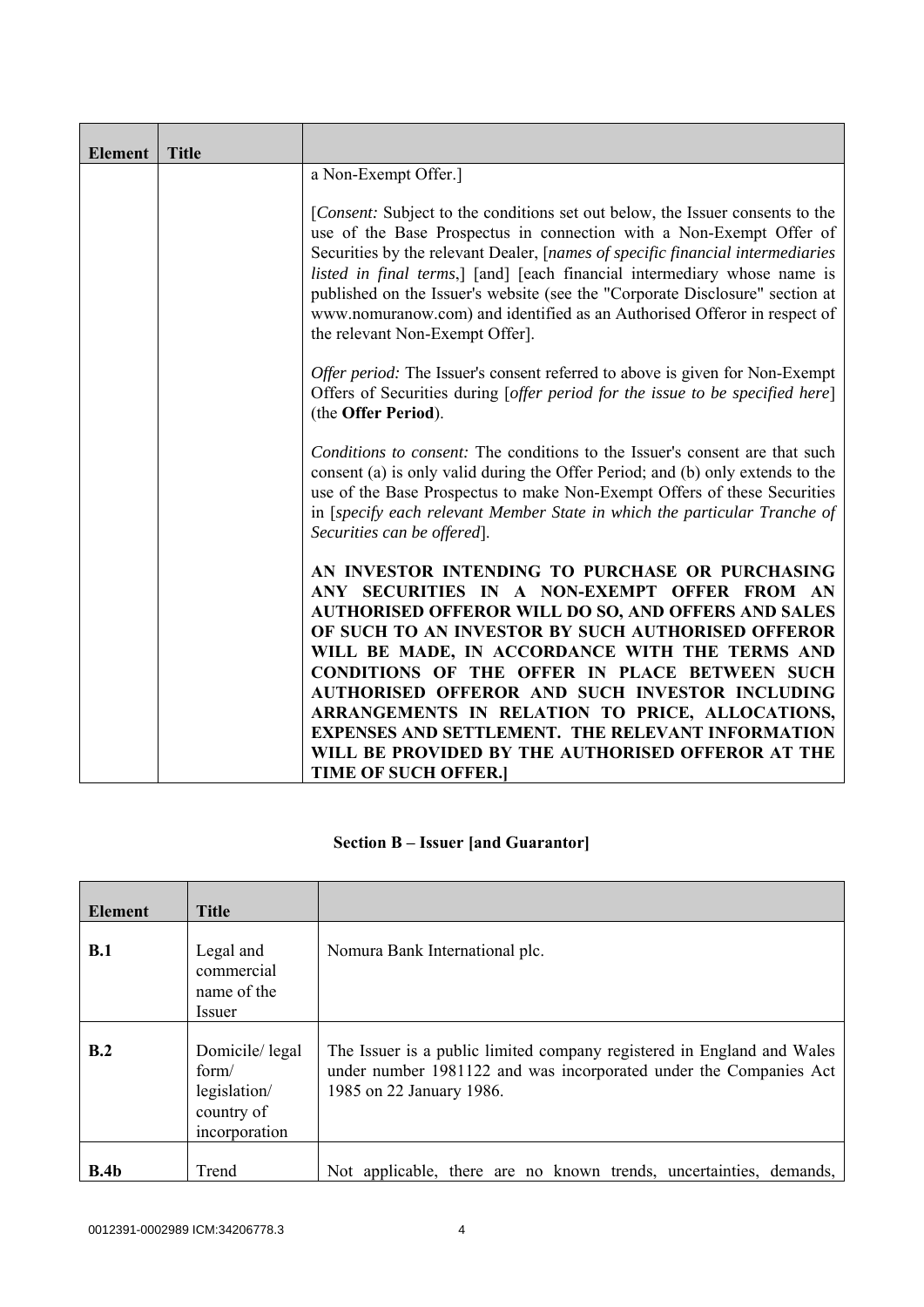|             | information<br>affecting the<br>Issuer and the<br>industries<br>in which it<br>operates                                                                                                                                                                                             | financial year.                                                                                                                                                                                                                                                                                                                                                                                                                                                                                        |                                                            | commitments or events that are reasonably likely to have a material effect<br>on the Issuer and the industries in which it operates for at least the current |
|-------------|-------------------------------------------------------------------------------------------------------------------------------------------------------------------------------------------------------------------------------------------------------------------------------------|--------------------------------------------------------------------------------------------------------------------------------------------------------------------------------------------------------------------------------------------------------------------------------------------------------------------------------------------------------------------------------------------------------------------------------------------------------------------------------------------------------|------------------------------------------------------------|--------------------------------------------------------------------------------------------------------------------------------------------------------------|
| B.5         | Description of<br>the Group                                                                                                                                                                                                                                                         | The Issuer is a wholly owned subsidiary of Nomura Europe Holdings plc<br>(the main European holding company of the Nomura Group (as defined<br>below)) which in turn is a wholly owned subsidiary of Nomura Holdings,<br>Inc. (the Guarantor). The Guarantor is the ultimate holding company of<br>a group of companies and manages financial operations for those<br>subsidiary companies (together the Nomura Group). Nomura Holdings,<br>Inc. was formerly known as The Nomura Securities Co., Ltd. |                                                            |                                                                                                                                                              |
| B.9         | Profit<br>forecast<br>or estimate                                                                                                                                                                                                                                                   |                                                                                                                                                                                                                                                                                                                                                                                                                                                                                                        | Base Prospectus in relation to the Issuer.                 | Not applicable, no profit forecasts or estimates have been made in the                                                                                       |
| B.10        | Audit<br>report<br>qualifications                                                                                                                                                                                                                                                   |                                                                                                                                                                                                                                                                                                                                                                                                                                                                                                        | included in the Base Prospectus in relation to the Issuer. | Not applicable, no qualifications are contained in any audit report                                                                                          |
| <b>B.12</b> | Selected historical key financial information <sup>1</sup><br><b>Income Statement</b><br>The key financial information below is extracted from the Issuer's audited non-consolidated<br>income statement and statement of comprehensive income for the year ended 31 March<br>2019: |                                                                                                                                                                                                                                                                                                                                                                                                                                                                                                        |                                                            |                                                                                                                                                              |
|             |                                                                                                                                                                                                                                                                                     |                                                                                                                                                                                                                                                                                                                                                                                                                                                                                                        | 31 March 2018                                              | 31 March 2019                                                                                                                                                |
|             |                                                                                                                                                                                                                                                                                     |                                                                                                                                                                                                                                                                                                                                                                                                                                                                                                        |                                                            | (Thousands of USD)                                                                                                                                           |
|             | Net interest income                                                                                                                                                                                                                                                                 |                                                                                                                                                                                                                                                                                                                                                                                                                                                                                                        | 65,062                                                     | 59,478                                                                                                                                                       |
|             | Fee and commission income                                                                                                                                                                                                                                                           |                                                                                                                                                                                                                                                                                                                                                                                                                                                                                                        | 49,057                                                     | 56,555                                                                                                                                                       |
|             | Dealing loss                                                                                                                                                                                                                                                                        |                                                                                                                                                                                                                                                                                                                                                                                                                                                                                                        |                                                            | (80, 440)                                                                                                                                                    |
|             |                                                                                                                                                                                                                                                                                     | Administrative expenses                                                                                                                                                                                                                                                                                                                                                                                                                                                                                |                                                            | (12, 174)                                                                                                                                                    |
|             | taxation                                                                                                                                                                                                                                                                            | Profit on ordinary activities before                                                                                                                                                                                                                                                                                                                                                                                                                                                                   |                                                            | 18,970                                                                                                                                                       |
|             | Tax charge on profit on ordinary<br>activities                                                                                                                                                                                                                                      |                                                                                                                                                                                                                                                                                                                                                                                                                                                                                                        | (3,709)                                                    | (3,779)                                                                                                                                                      |
|             | Profit for the year                                                                                                                                                                                                                                                                 |                                                                                                                                                                                                                                                                                                                                                                                                                                                                                                        | 16,131                                                     | 15,191                                                                                                                                                       |
|             |                                                                                                                                                                                                                                                                                     | Total comprehensive income for the                                                                                                                                                                                                                                                                                                                                                                                                                                                                     | 7,580                                                      | 51,407                                                                                                                                                       |

<sup>&</sup>lt;sup>1</sup> By virtue of a Supplement dated 21 August 2019, selected key financial information for the year ended 31 March 2019 has been included. The significant and material adverse change statements have been updated accordingly.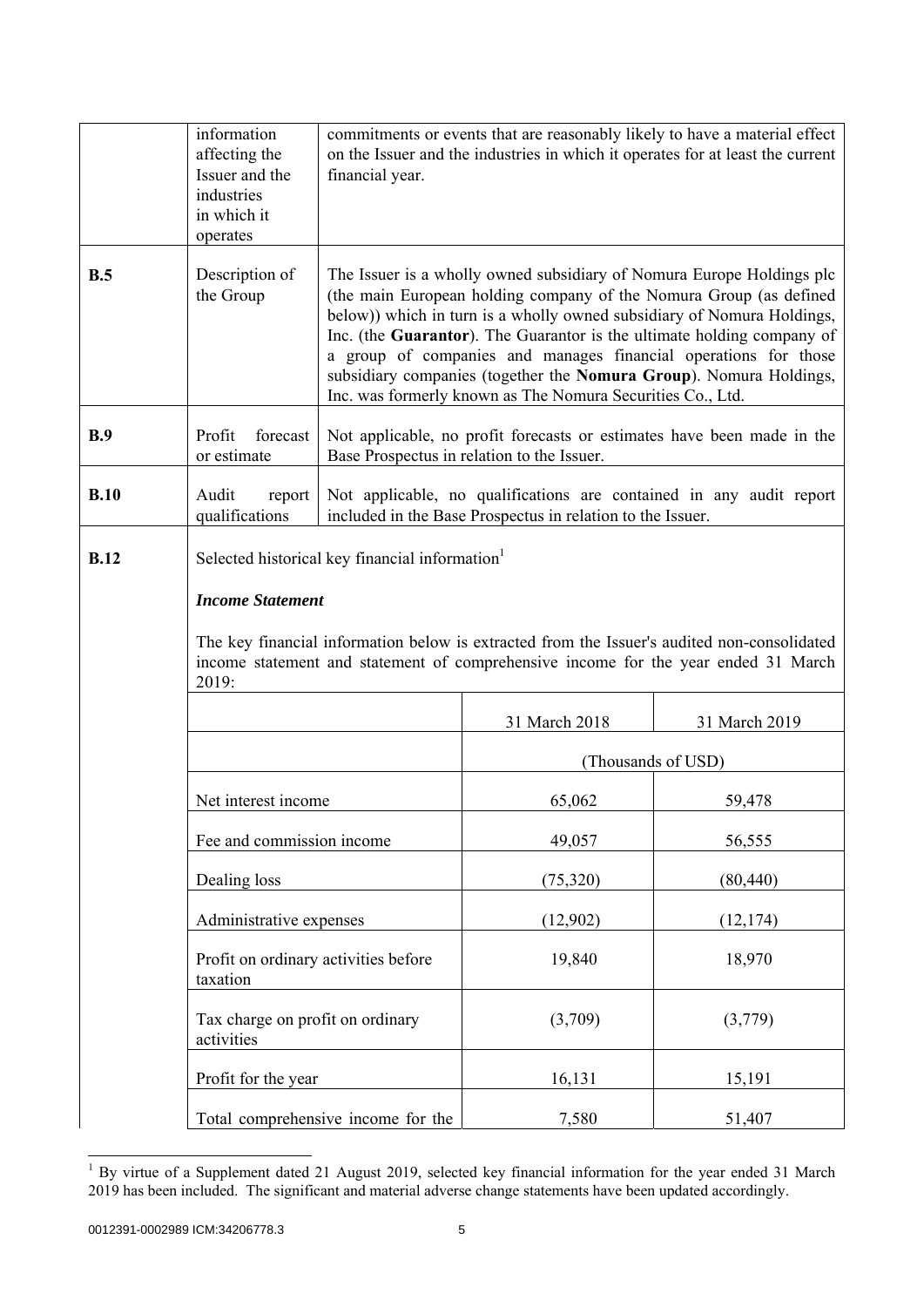|             | year                                                                                                                                                |                                                                                                                                                                                                                                                                                                                                                                                                                                                                                                                                                                                                                                                                                                                                                                                                                                                        |                    |               |
|-------------|-----------------------------------------------------------------------------------------------------------------------------------------------------|--------------------------------------------------------------------------------------------------------------------------------------------------------------------------------------------------------------------------------------------------------------------------------------------------------------------------------------------------------------------------------------------------------------------------------------------------------------------------------------------------------------------------------------------------------------------------------------------------------------------------------------------------------------------------------------------------------------------------------------------------------------------------------------------------------------------------------------------------------|--------------------|---------------|
|             |                                                                                                                                                     |                                                                                                                                                                                                                                                                                                                                                                                                                                                                                                                                                                                                                                                                                                                                                                                                                                                        |                    |               |
|             | <b>Statement of Financial Position</b>                                                                                                              |                                                                                                                                                                                                                                                                                                                                                                                                                                                                                                                                                                                                                                                                                                                                                                                                                                                        |                    |               |
|             | The key financial information below is extracted from the Issuer's audited non-consolidated<br>statement of financial position as at 31 March 2019: |                                                                                                                                                                                                                                                                                                                                                                                                                                                                                                                                                                                                                                                                                                                                                                                                                                                        |                    |               |
|             |                                                                                                                                                     |                                                                                                                                                                                                                                                                                                                                                                                                                                                                                                                                                                                                                                                                                                                                                                                                                                                        | 31 March 2018      | 31 March 2019 |
|             |                                                                                                                                                     |                                                                                                                                                                                                                                                                                                                                                                                                                                                                                                                                                                                                                                                                                                                                                                                                                                                        | (Thousands of USD) |               |
|             | Total assets                                                                                                                                        |                                                                                                                                                                                                                                                                                                                                                                                                                                                                                                                                                                                                                                                                                                                                                                                                                                                        | 7,844,926          | 6,638,475     |
|             | Total equity                                                                                                                                        |                                                                                                                                                                                                                                                                                                                                                                                                                                                                                                                                                                                                                                                                                                                                                                                                                                                        | 482,740            | 235,205       |
|             | Total liabilities                                                                                                                                   |                                                                                                                                                                                                                                                                                                                                                                                                                                                                                                                                                                                                                                                                                                                                                                                                                                                        | 7,362,186          | 6,403,270     |
|             |                                                                                                                                                     | Statements of no significant or material adverse change                                                                                                                                                                                                                                                                                                                                                                                                                                                                                                                                                                                                                                                                                                                                                                                                |                    |               |
|             | March 2019.                                                                                                                                         | There has been no significant change in the financial position of the Issuer since 31 March<br>2019 and there has been no material adverse change in the prospects of the Issuer since 31                                                                                                                                                                                                                                                                                                                                                                                                                                                                                                                                                                                                                                                              |                    |               |
| <b>B.13</b> | Events<br>impacting the<br>Issuer's<br>solvency                                                                                                     | Not applicable, there are no recent events particular to the Issuer which are<br>to a material extent relevant to the evaluation of the Issuer's solvency.                                                                                                                                                                                                                                                                                                                                                                                                                                                                                                                                                                                                                                                                                             |                    |               |
| <b>B.14</b> | Dependence<br>upon<br>other<br>group entities                                                                                                       | The Issuer is dependent upon the Guarantor and other members of the<br>Nomura Group. See also Element B.5 above.                                                                                                                                                                                                                                                                                                                                                                                                                                                                                                                                                                                                                                                                                                                                       |                    |               |
| <b>B.15</b> | Principal<br>activities                                                                                                                             | The Issuer's primary role is to support the Global Wholesale Business of<br>the Nomura Group. Its principal activities include (i) issuance of<br>guaranteed credit and equity-linked notes and certificates, (ii) provision of<br>sub-participation and structured loans (including bridge and warehouse<br>financing), (iii) purchase of structured credit assets and structured loans,<br>(iv) provision of traditional banking products such as loans and credit<br>facilities in major currencies, repurchase and reverse repurchase<br>transactions, letters of credit and guarantees; and (v) taking deposits<br>(including foreign exchange and other reference-linked deposits). The<br>Issuer has a representative office in Istanbul, Turkey. The Issuer has closed<br>its branch in Milan, Italy and its representative office in Beijing. |                    |               |
| <b>B.16</b> | Controlling<br>shareholders                                                                                                                         | The Issuer is an indirectly owned wholly owned subsidiary of the<br>Guarantor. Nomura Europe Holdings plc (the main European holding<br>company of the Nomura Group) holds 100 per cent. of the share capital of<br>Nomura Europe Holdings plc is a direct wholly owned<br>the Issuer.<br>subsidiary of the Guarantor.                                                                                                                                                                                                                                                                                                                                                                                                                                                                                                                                 |                    |               |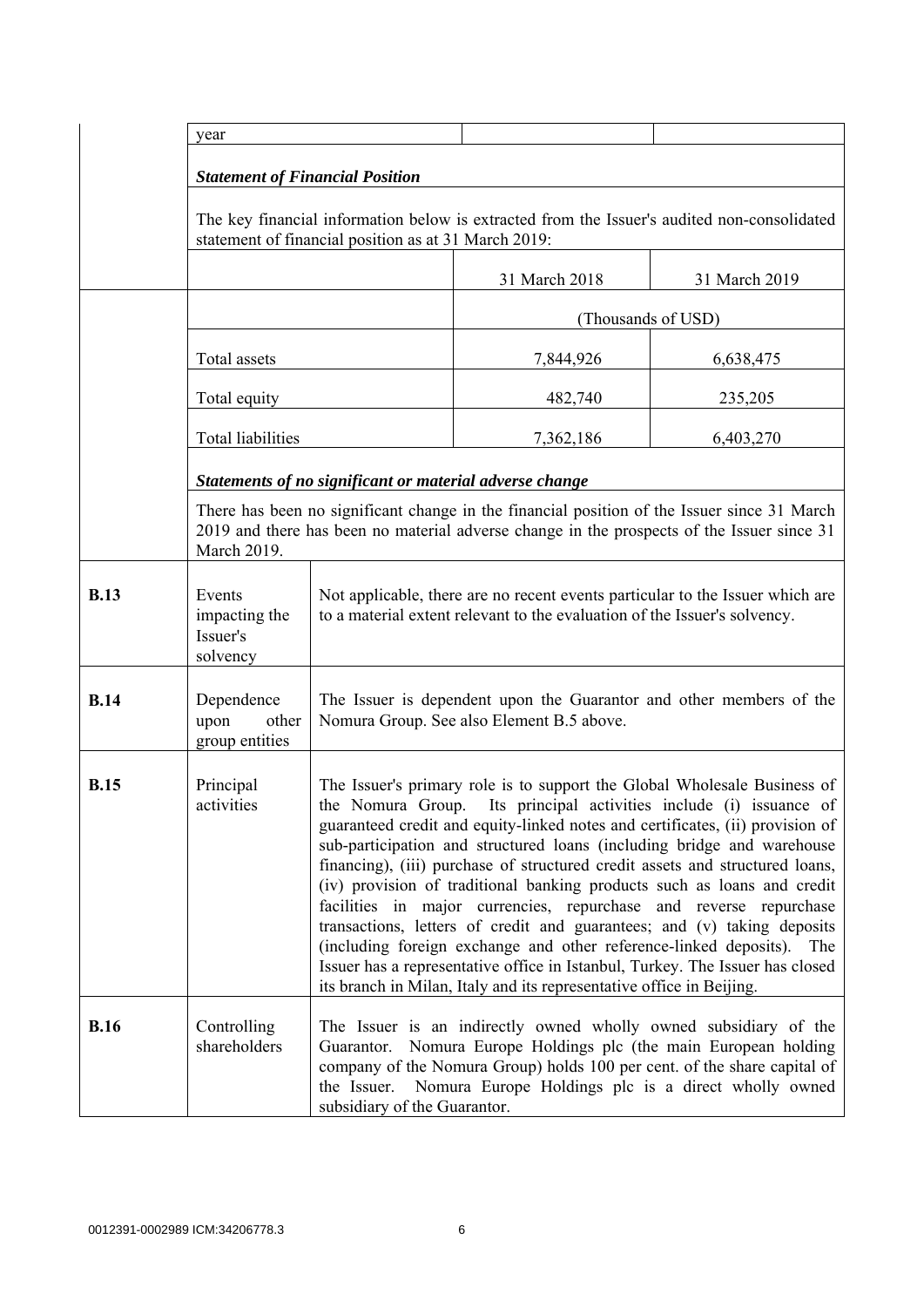| <b>B.17</b> | Credit ratings                                                                                      | The long-term debt of the Issuer has been rated A- by S&P Global Ratings<br>Japan Inc. (S&P Japan) and AA- by Japan Credit Rating Agency, Ltd.<br>$(JCR)$ . <sup>2</sup><br>The Programme has not been rated but Securities issued under the<br>Programme may be rated or unrated.                                                                                                                                                                                                                                                                                                                                                                                                                                                                                                                                                                                                                                                                                                                                                                                                                                                                                                                                          |
|-------------|-----------------------------------------------------------------------------------------------------|-----------------------------------------------------------------------------------------------------------------------------------------------------------------------------------------------------------------------------------------------------------------------------------------------------------------------------------------------------------------------------------------------------------------------------------------------------------------------------------------------------------------------------------------------------------------------------------------------------------------------------------------------------------------------------------------------------------------------------------------------------------------------------------------------------------------------------------------------------------------------------------------------------------------------------------------------------------------------------------------------------------------------------------------------------------------------------------------------------------------------------------------------------------------------------------------------------------------------------|
|             |                                                                                                     | Issue specific summary:                                                                                                                                                                                                                                                                                                                                                                                                                                                                                                                                                                                                                                                                                                                                                                                                                                                                                                                                                                                                                                                                                                                                                                                                     |
|             |                                                                                                     | [The Securities [have been/are expected to be] rated [specify rating(s) of<br>Tranche being issued] by [specify rating agent(s)].                                                                                                                                                                                                                                                                                                                                                                                                                                                                                                                                                                                                                                                                                                                                                                                                                                                                                                                                                                                                                                                                                           |
|             |                                                                                                     | A security rating is not a recommendation to buy, sell or hold securities<br>and may be subject to suspension, reduction or withdrawal at any time by<br>the assigning rating agency.]                                                                                                                                                                                                                                                                                                                                                                                                                                                                                                                                                                                                                                                                                                                                                                                                                                                                                                                                                                                                                                      |
|             |                                                                                                     | [Not applicable - No ratings have been assigned to the debt securities at the<br>request of or with the co-operation of the Issuer in the rating process.                                                                                                                                                                                                                                                                                                                                                                                                                                                                                                                                                                                                                                                                                                                                                                                                                                                                                                                                                                                                                                                                   |
| <b>B.18</b> | Description of<br>the Guarantee                                                                     | Securities issued under the Programme may be unguaranteed or may be<br>issued with the benefit of a guarantee from the Guarantor.                                                                                                                                                                                                                                                                                                                                                                                                                                                                                                                                                                                                                                                                                                                                                                                                                                                                                                                                                                                                                                                                                           |
|             | (Only<br>insert<br>this<br>Element<br>B.18<br>if<br>the<br>Securities are<br>guaranteed)            | Issue specific summary:<br>[If the Securities are N&C Securities insert: The payment of [principal][,]<br>[interest] and all other amounts [payable] [or] [deliverable] by the Issuer in<br>respect of the Securities] [If the Securities are W&C Securities insert: the<br>Issuer's [payment] [and/or] [delivery] obligations in respect of the<br>Securities] are unconditionally and irrevocably guaranteed pursuant to a<br>deed of guarantee executed by the Guarantor on or about 5 July 2019 (the<br>Guarantee). The obligations of the Guarantor under the Guarantee<br>constitute direct, unconditional, unsubordinated and [If the Securities are<br><i>N&amp;C Securities insert:</i> (subject to the provisions of a negative pledge)]<br>unsecured obligations of the Guarantor and will ( $[If the Securities are N&C]$<br>Securities insert: subject as aforesaid and] save for obligations in respect of<br>national and local taxes and certain other statutory exceptions) at all times<br>rank at least equally with all other present and future unsecured and<br>unsubordinated obligations of the Guarantor.<br>The Guarantee will be governed by, and construed in accordance with,<br>English law.] |
| <b>B.19</b> | Information<br>about<br>the<br>Guarantor<br>(Only<br>insert<br>this<br>Element<br>B.19<br>if<br>the |                                                                                                                                                                                                                                                                                                                                                                                                                                                                                                                                                                                                                                                                                                                                                                                                                                                                                                                                                                                                                                                                                                                                                                                                                             |
|             | <b>Securities</b><br>are<br>guaranteed)                                                             |                                                                                                                                                                                                                                                                                                                                                                                                                                                                                                                                                                                                                                                                                                                                                                                                                                                                                                                                                                                                                                                                                                                                                                                                                             |

<sup>&</sup>lt;sup>2</sup> By virtue of a Supplement dated 21 August 2019, the credit ratings of the Issuer have been updated.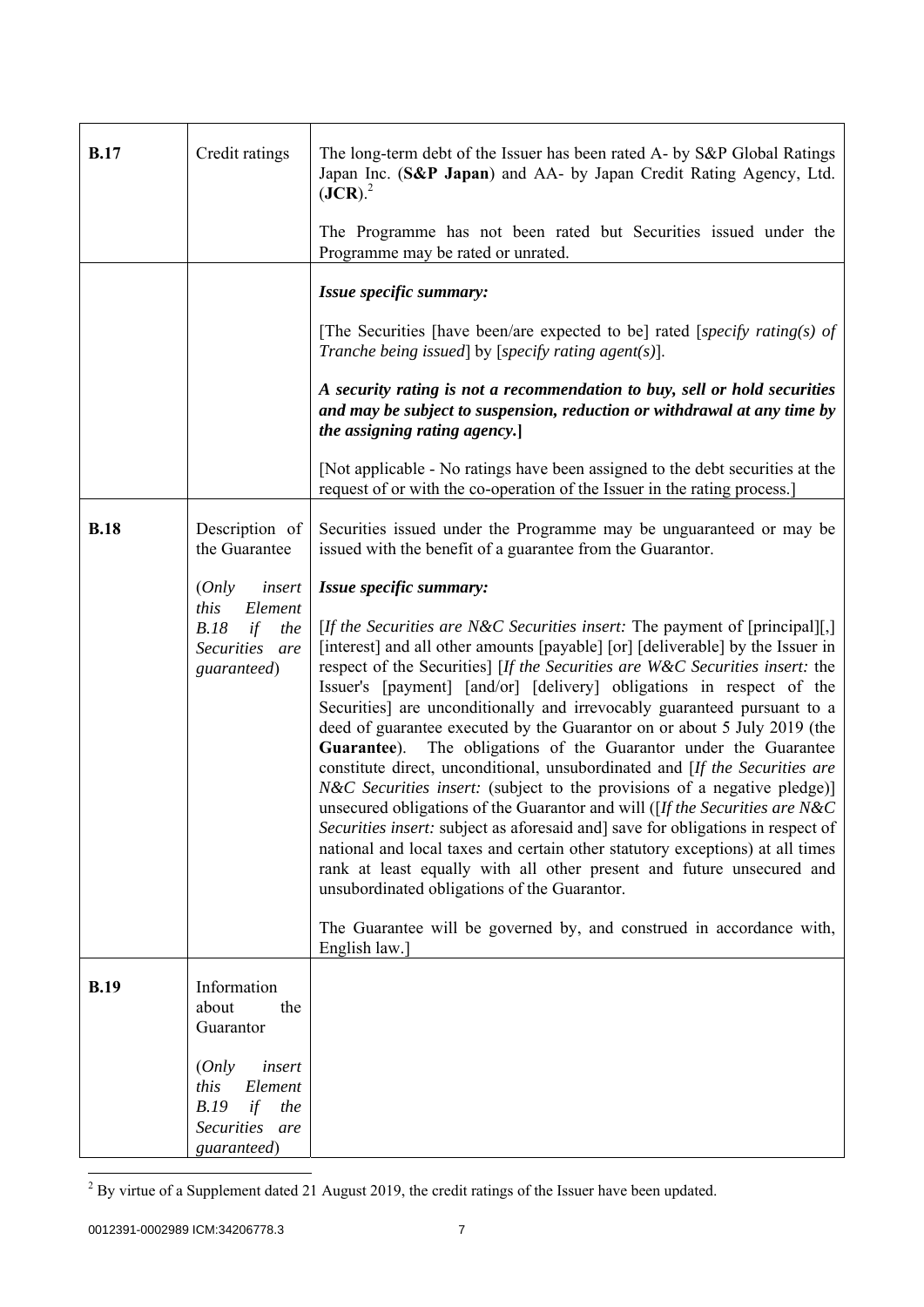| B.19/B.1         | Legal and<br>commercial<br>name of the<br>Guarantor                                                                                                                                                                                                                                             | Nomura Holdings, Inc.                                                                                                                                                                                                                                                                                                                                                                                                                                                               |                   |               |
|------------------|-------------------------------------------------------------------------------------------------------------------------------------------------------------------------------------------------------------------------------------------------------------------------------------------------|-------------------------------------------------------------------------------------------------------------------------------------------------------------------------------------------------------------------------------------------------------------------------------------------------------------------------------------------------------------------------------------------------------------------------------------------------------------------------------------|-------------------|---------------|
| B.19 / B.2       | Domicile/<br>legal form/<br>legislation/<br>country of<br>incorporation                                                                                                                                                                                                                         | The Guarantor was established in Japan and is a joint stock corporation<br>incorporated under the laws of Japan.                                                                                                                                                                                                                                                                                                                                                                    |                   |               |
| <b>B19/ B.4b</b> | Trend<br>information<br>affecting the<br>Guarantor and<br>the industries<br>in which it<br>operates                                                                                                                                                                                             | Not applicable, there are no known trends, uncertainties, demands,<br>commitments or events that are reasonably likely to have a material effect<br>on the Guarantor's prospects and the industries in which it operates, for its<br>current financial year.                                                                                                                                                                                                                        |                   |               |
| <b>B19/B.5</b>   | Description of<br>the Group                                                                                                                                                                                                                                                                     | The Guarantor is the ultimate holding company of a group of companies<br>and manages financial operations for those subsidiary companies (together<br>the Nomura Group). Nomura Holdings, Inc. was formerly known as The<br>Nomura Securities Co., Ltd. The Issuer is a wholly owned subsidiary of<br>Nomura Europe Holdings plc (the main European holding company of the<br>Nomura Group) which in turn is a wholly owned subsidiary of Nomura<br>Holdings, Inc. (the Guarantor). |                   |               |
| <b>B19/B.9</b>   | Profit forecast<br>or estimate                                                                                                                                                                                                                                                                  | Not applicable, no profit forecasts or estimates have been made in the Base<br>Prospectus in relation to the Guarantor.                                                                                                                                                                                                                                                                                                                                                             |                   |               |
| <b>B19/ B.10</b> | Audit report<br>qualifications                                                                                                                                                                                                                                                                  | Not applicable, no qualifications are contained in any audit report included<br>in the Base Prospectus in relation to the Guarantor.                                                                                                                                                                                                                                                                                                                                                |                   |               |
| B19/ B.12        | Selected historical key financial information <sup>3</sup> :<br><b>Income Statement</b><br>The key financial information below is extracted from the Guarantor's audited consolidated<br>statements of income for each of the two years ended 31 March 2018 and 31 March 2019,<br>respectively: |                                                                                                                                                                                                                                                                                                                                                                                                                                                                                     |                   |               |
|                  |                                                                                                                                                                                                                                                                                                 |                                                                                                                                                                                                                                                                                                                                                                                                                                                                                     | 31 March 2018     | 31 March 2019 |
|                  |                                                                                                                                                                                                                                                                                                 |                                                                                                                                                                                                                                                                                                                                                                                                                                                                                     | (Millions of Yen) |               |
|                  | Total revenue                                                                                                                                                                                                                                                                                   |                                                                                                                                                                                                                                                                                                                                                                                                                                                                                     | 1,972,158         | 1,835,118     |
|                  | Interest expense                                                                                                                                                                                                                                                                                |                                                                                                                                                                                                                                                                                                                                                                                                                                                                                     | 475,189           | 718,348       |

<sup>&</sup>lt;sup>3</sup> By virtue of a Supplement dated 13 November 2019 and a Supplement dated 9 December 2019, selected key financial information for the six months ended 30 September 2019, together with comparative financial information for the same period in the previous financial year has been included. The significant change statement has been updated accordingly.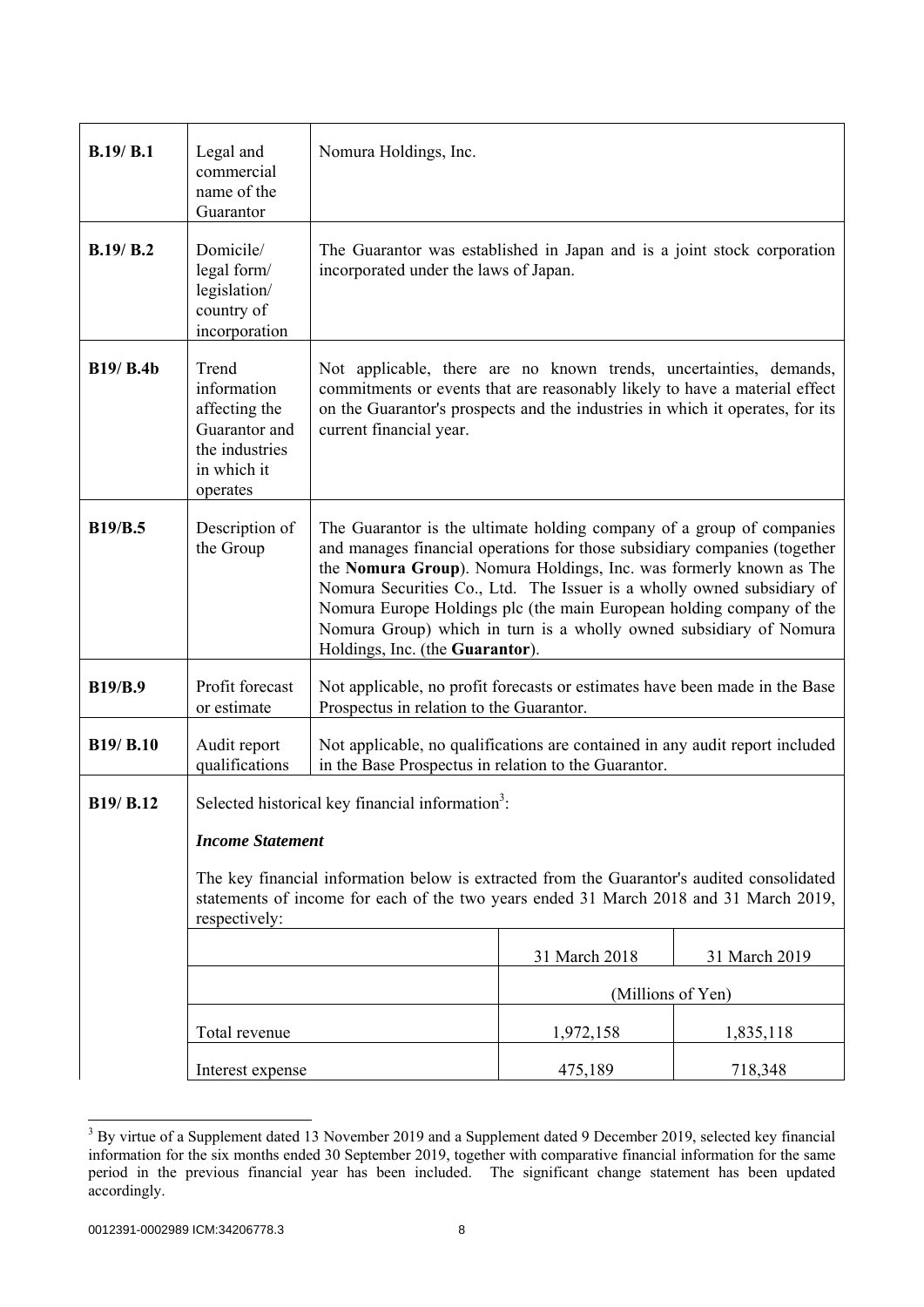| Net revenue                                           | 1,496,969 | 1,116,770  |  |
|-------------------------------------------------------|-----------|------------|--|
| Total non-interest expenses                           | 1,168,811 | 1,154,471  |  |
| Income (loss) before income taxes                     | 328,158   | (37, 701)  |  |
| Income tax expense                                    | 103,866   | 57,010     |  |
| Net income (loss)                                     | 224,292   | (94, 711)  |  |
| Net income (loss) attributable to NHI<br>shareholders | 219,343   | (100, 442) |  |
| Return on equity <sup>(1)</sup>                       | 7.9%      | $(3.7\%)$  |  |

 $<sup>(1)</sup>$  Calculated as net income (loss) attributable to NHI shareholders divided by total NHI shareholders' equity.</sup>

 The key financial information below is extracted from the Guarantor's unaudited consolidated statements of income for the six months ended 30 September 2019 as they appear in the English translation of the Guarantor's unaudited Quarterly Securities Report for the six months ended 30 September 2019:

|                                                                                                                                                     | 30 September 2018                   | 30 September 2019 |
|-----------------------------------------------------------------------------------------------------------------------------------------------------|-------------------------------------|-------------------|
|                                                                                                                                                     |                                     | (Millions of Yen) |
| Total revenue                                                                                                                                       | 879,366                             | 1,085,283         |
| Interest expense                                                                                                                                    | 324,447                             | 369,902           |
| Net revenue                                                                                                                                         | 554,919                             | 715,381           |
| Total non-interest expenses                                                                                                                         | 540,809                             | 512,089           |
| Income before income taxes                                                                                                                          | 14,110                              | 203,292           |
| Income tax expense                                                                                                                                  | 16,633                              | 6,042             |
| Net income (loss)                                                                                                                                   | (2,523)                             | 197,250           |
| Net income (loss) attributable to NHI<br>shareholders                                                                                               | (6,010)                             | 194,407           |
| Return on equity $(1)$                                                                                                                              | $(0.4\%)$                           | 14.6%             |
| <sup>(1)</sup> Calculated as net income (loss) attributable to NHI shareholders divided by total NHI shareholders' equity (annualised).             |                                     |                   |
| <b>Statement of Financial Position</b>                                                                                                              |                                     |                   |
| The key financial information below is extracted from the Guarantor's audited consolidated<br>balance sheets as at 31 March 2018 and 31 March 2019: |                                     |                   |
|                                                                                                                                                     | 31 March 2018<br>$(Restated)^{(1)}$ | 31 March 2019     |

(Millions of Yen)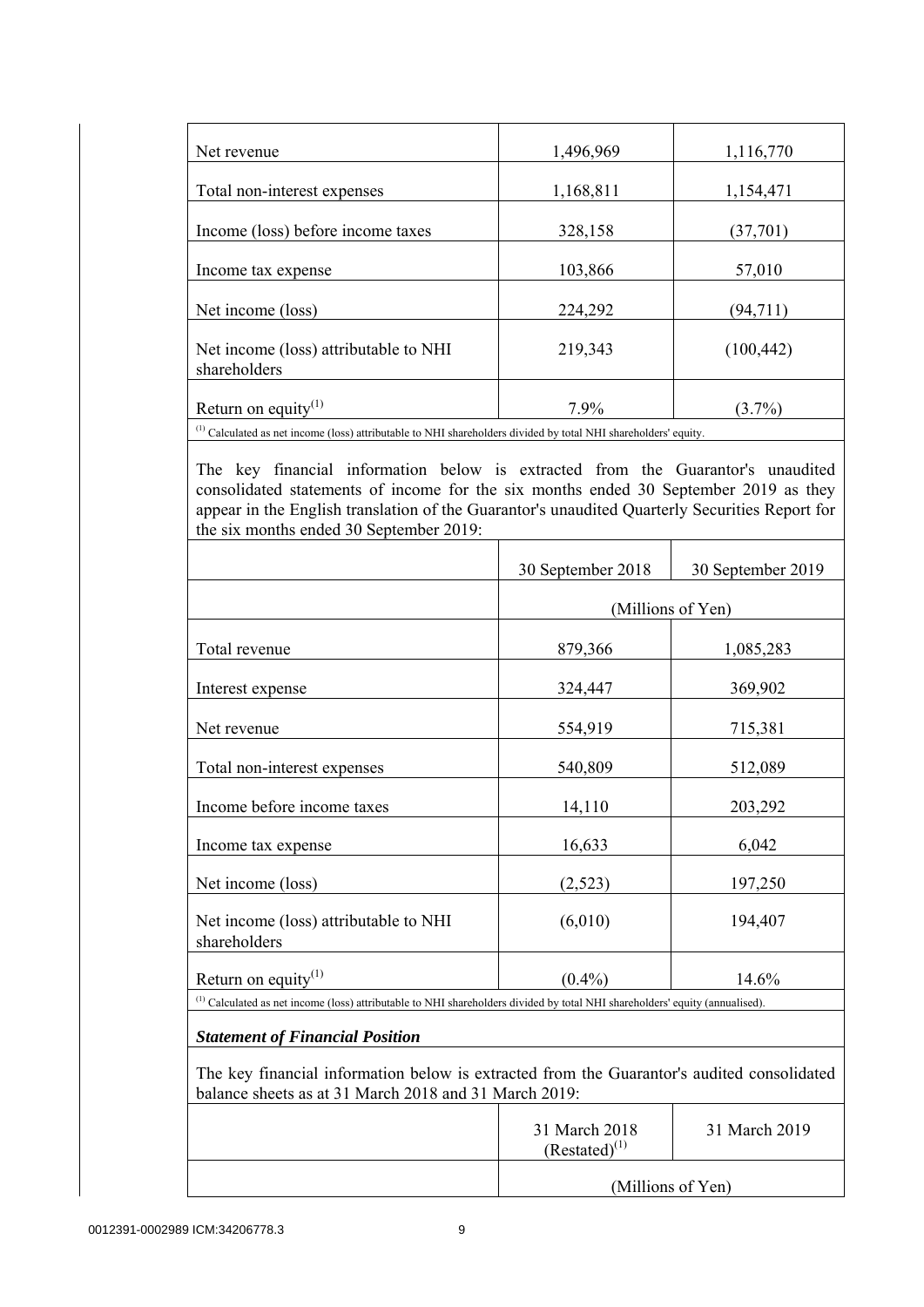|           | Total assets                                                                                                                                                                                                                                                                                                                                                           |                                                                                                                                                                                                                              | 40,343,947        | 40,969,439 |
|-----------|------------------------------------------------------------------------------------------------------------------------------------------------------------------------------------------------------------------------------------------------------------------------------------------------------------------------------------------------------------------------|------------------------------------------------------------------------------------------------------------------------------------------------------------------------------------------------------------------------------|-------------------|------------|
|           | Total equity                                                                                                                                                                                                                                                                                                                                                           |                                                                                                                                                                                                                              | 2,799,824         | 2,680,793  |
|           | <b>Total liabilities</b>                                                                                                                                                                                                                                                                                                                                               |                                                                                                                                                                                                                              | 37,544,123        | 38,288,646 |
|           | 2018.                                                                                                                                                                                                                                                                                                                                                                  | <sup>(1)</sup> The numbers for the year ended 31 March 2018 have been restated to reflect changes in accounting policy adopted on 1 April                                                                                    |                   |            |
|           | The key financial information below is extracted from the Guarantor's unaudited<br>consolidated balance sheets as at 30 September 2019 as they appear in the English translation<br>of the Guarantor's unaudited Quarterly Securities Report for the six months ended 30<br>September 2019:                                                                            |                                                                                                                                                                                                                              |                   |            |
|           |                                                                                                                                                                                                                                                                                                                                                                        |                                                                                                                                                                                                                              | 30 September 2019 |            |
|           |                                                                                                                                                                                                                                                                                                                                                                        |                                                                                                                                                                                                                              | (Millions of Yen) |            |
|           | Total assets                                                                                                                                                                                                                                                                                                                                                           |                                                                                                                                                                                                                              | 45,677,106        |            |
|           | Total equity                                                                                                                                                                                                                                                                                                                                                           |                                                                                                                                                                                                                              | 2,788,175         |            |
|           | <b>Total liabilities</b>                                                                                                                                                                                                                                                                                                                                               |                                                                                                                                                                                                                              | 42,888,931        |            |
|           | Statements of no significant or material adverse change                                                                                                                                                                                                                                                                                                                |                                                                                                                                                                                                                              |                   |            |
|           | There has been no significant change in the financial or trading position of the Guarantor or<br>the Nomura Group since 30 September 2019.                                                                                                                                                                                                                             |                                                                                                                                                                                                                              |                   |            |
|           | 2019.                                                                                                                                                                                                                                                                                                                                                                  | There has been no material adverse change in the prospects of the Guarantor since 31 March                                                                                                                                   |                   |            |
| B19/ B.13 | Events<br>impacting the<br>Guarantor's<br>solvency                                                                                                                                                                                                                                                                                                                     | Not applicable, there are no recent events particular to the Guarantor which<br>are to a material extent relevant to the evaluation of its solvency.                                                                         |                   |            |
| B19/ B.14 | Dependence<br>upon other<br>Group entities                                                                                                                                                                                                                                                                                                                             | See Element B.5 above. The Guarantor is the ultimate holding company<br>for the Nomura Group. The Guarantor depends on dividends, distributions<br>and other payments from subsidiaries to make payments on its obligations. |                   |            |
| B19/ B.15 | The<br>The Guarantor is a holding company of one of the leading financial<br>Guarantor's<br>services groups in Japan. The Nomura Group operates offices in countries<br>and regions worldwide including Japan, the United States, the United<br>Principal<br>Kingdom, Singapore and Hong Kong Special Administrative Region<br>activities<br>through its subsidiaries. |                                                                                                                                                                                                                              |                   |            |
|           |                                                                                                                                                                                                                                                                                                                                                                        | The Nomura Group's clients include individuals, corporations, financial<br>institutions, governments and governmental agencies.                                                                                              |                   |            |
|           |                                                                                                                                                                                                                                                                                                                                                                        | The Nomura Group's business consists of Retail, Asset Management,<br>Wholesale and Merchant Banking.                                                                                                                         |                   |            |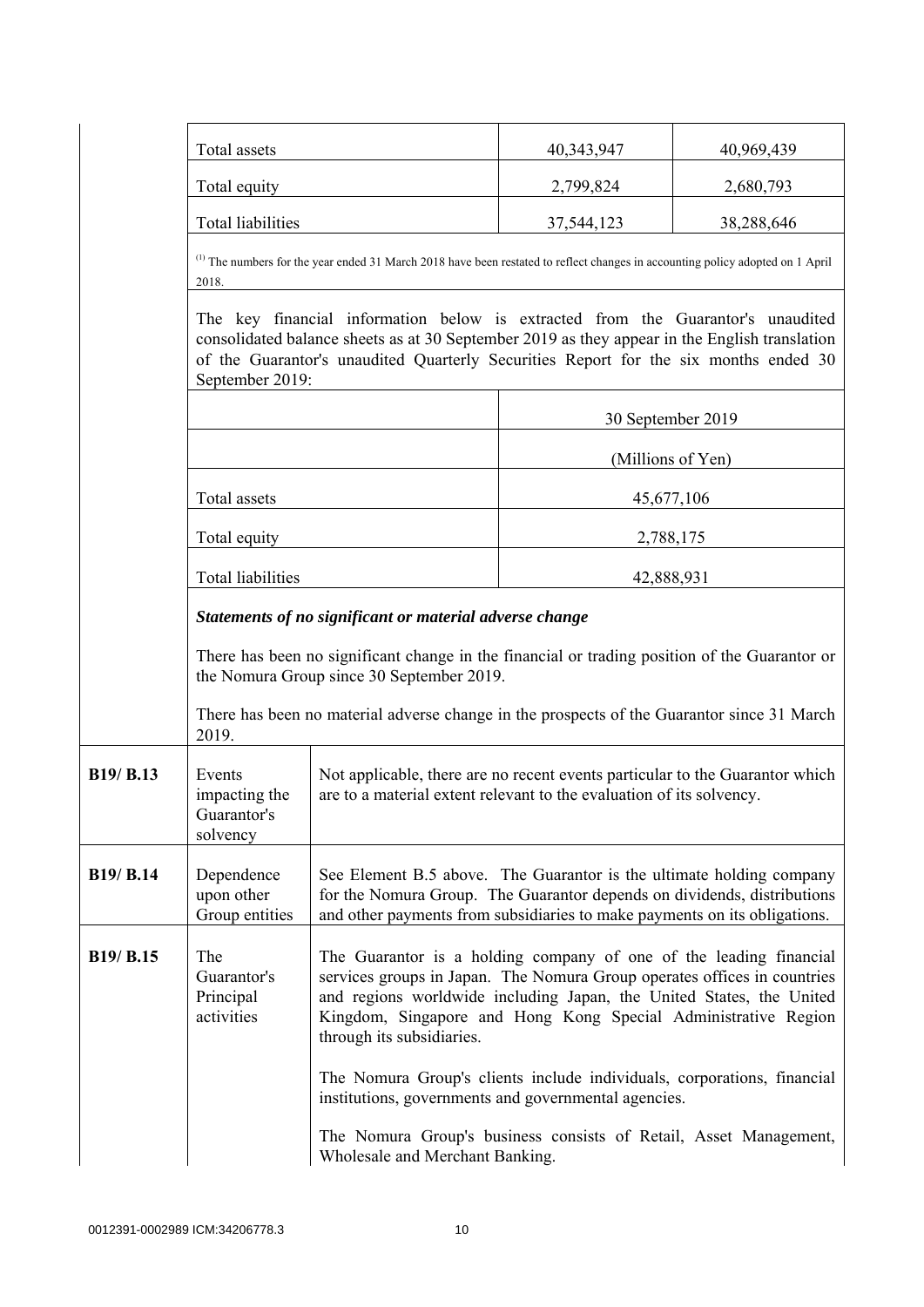|           |                             | In its Retail segment, the Nomura Group provides investment consultation<br>services mainly to individual clients in Japan. In its Asset Management<br>segment, the Nomura Group develops and manages investment trusts, and<br>provides investment advisory services. In its Wholesale segment, the<br>Nomura Group is engaged in the sales and trading of debt and equity<br>securities, derivatives, and currencies on a global basis to various<br>institutions, and provides investment banking services such as the<br>underwriting of debt and equity securities as well as mergers and<br>acquisitions and financial advice.<br>The Nomura Group established a Merchant Banking Division in January<br>2018. In the Merchant Banking Division, the Nomura Group has embarked<br>on principal business to primarily provide equity to transactions such as<br>business reorganisations and revitalisations, business succession as well as<br>management buyouts. |        |  |
|-----------|-----------------------------|--------------------------------------------------------------------------------------------------------------------------------------------------------------------------------------------------------------------------------------------------------------------------------------------------------------------------------------------------------------------------------------------------------------------------------------------------------------------------------------------------------------------------------------------------------------------------------------------------------------------------------------------------------------------------------------------------------------------------------------------------------------------------------------------------------------------------------------------------------------------------------------------------------------------------------------------------------------------------|--------|--|
| B19/ B.16 | Controlling<br>shareholders | To its knowledge, the Guarantor is not directly or indirectly owned or<br>controlled by another corporation, by any government or by any other<br>natural or legal person severally or jointly. The Guarantor knows of no<br>arrangements the operation of which may at a later time result in a change<br>of control of the Nomura Group.                                                                                                                                                                                                                                                                                                                                                                                                                                                                                                                                                                                                                               |        |  |
| B19/ B.17 | Credit ratings              | Long-term credit ratings of the Guarantor: <sup>4</sup>                                                                                                                                                                                                                                                                                                                                                                                                                                                                                                                                                                                                                                                                                                                                                                                                                                                                                                                  |        |  |
|           |                             | S&P Global Ratings Japan Inc.                                                                                                                                                                                                                                                                                                                                                                                                                                                                                                                                                                                                                                                                                                                                                                                                                                                                                                                                            | $BBB+$ |  |
|           |                             | Moody's Japan K.K.                                                                                                                                                                                                                                                                                                                                                                                                                                                                                                                                                                                                                                                                                                                                                                                                                                                                                                                                                       | Baa1   |  |
|           |                             | Fitch Ratings Japan Limited                                                                                                                                                                                                                                                                                                                                                                                                                                                                                                                                                                                                                                                                                                                                                                                                                                                                                                                                              | $A-$   |  |
|           |                             | Rating and Investment<br>Information, Inc.                                                                                                                                                                                                                                                                                                                                                                                                                                                                                                                                                                                                                                                                                                                                                                                                                                                                                                                               | $A+$   |  |
|           |                             | Japan Credit Rating Agency,<br>Ltd.                                                                                                                                                                                                                                                                                                                                                                                                                                                                                                                                                                                                                                                                                                                                                                                                                                                                                                                                      | $AA-$  |  |

# **Section C – Securities**

| Element | Title                                |                                                                                                                                                                                                                                                                                                                                                                                                                                                                                                                                                                                                                                                                                                                                                                                  |
|---------|--------------------------------------|----------------------------------------------------------------------------------------------------------------------------------------------------------------------------------------------------------------------------------------------------------------------------------------------------------------------------------------------------------------------------------------------------------------------------------------------------------------------------------------------------------------------------------------------------------------------------------------------------------------------------------------------------------------------------------------------------------------------------------------------------------------------------------|
| C.1     | Type and class of<br>Securities/ISIN | The Securities described in this section are debt securities, warrants or<br>exercisable certificates with a denomination or issue price of less than<br>$\epsilon$ 100,000 (or its equivalent in any other currency). The Programme<br>allows for the issuance of Notes, Warrants and Certificates. The<br>Securities to be issued under the Programme may be Fixed Rate N&C<br>Securities, Floating Rate N&C Securities, Zero Coupon N&C<br>Securities, Securities for which the coupon, redemption and/or cash<br>settlement amount payments (as applicable) are linked to currency<br>exchange rates (Fixed FX Interest N&C Securities, FX Redemption<br>N&C Securities, Fixed Denomination FX Redemption N&C<br>Securities, FX Basket Knock-Out W&C Securities or FX Basket |

<sup>&</sup>lt;sup>4</sup> By virtue of a Supplement dated 21 August 2019, the credit ratings of the Guarantor have been updated.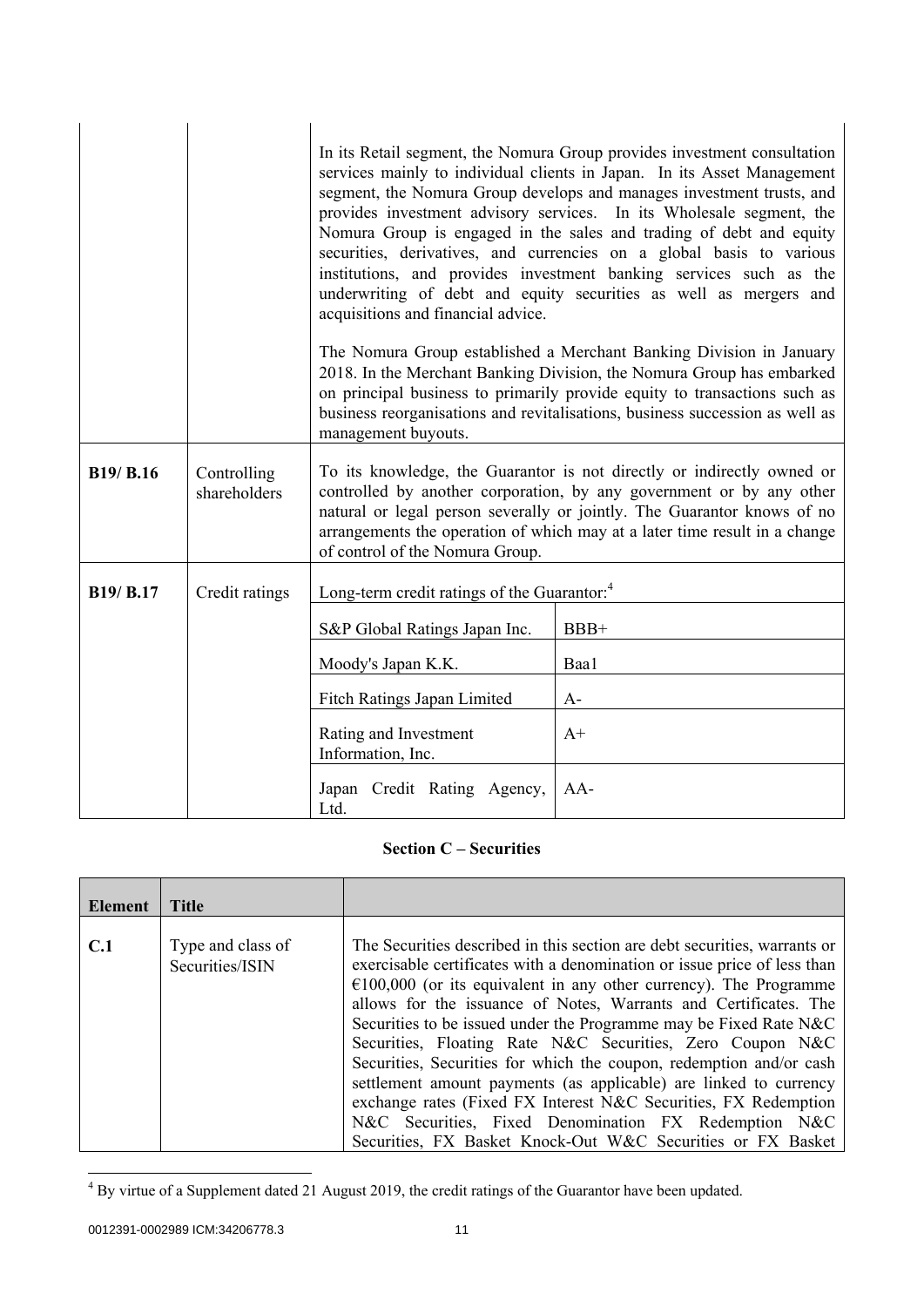| <b>Element</b> | <b>Title</b> |                                                                                                                                                                                                                                                                                                                                                                                                                                                                                                                                                                                                                                                                                                                                                                                                                                                                                                                                                                                                                                                                                                                                                                                                                                                                                                                                                                                                                                                                                                                                                            |
|----------------|--------------|------------------------------------------------------------------------------------------------------------------------------------------------------------------------------------------------------------------------------------------------------------------------------------------------------------------------------------------------------------------------------------------------------------------------------------------------------------------------------------------------------------------------------------------------------------------------------------------------------------------------------------------------------------------------------------------------------------------------------------------------------------------------------------------------------------------------------------------------------------------------------------------------------------------------------------------------------------------------------------------------------------------------------------------------------------------------------------------------------------------------------------------------------------------------------------------------------------------------------------------------------------------------------------------------------------------------------------------------------------------------------------------------------------------------------------------------------------------------------------------------------------------------------------------------------------|
|                |              | Knock-In W&C Securities), a share or a basket of shares (Equity<br>Basket Conditional Interest N&C Securities, Equity Basket Knock-In<br>N&C Securities, Equity Basket Barrier Knock-In N&C Securities,<br>Equity Basket Bonus Barrier N&C Securities, Equity Basket Autocall<br>N&C Securities, Equity Delta One Redemption N&C Securities or<br>Equity Delta One W&C Securities), an index or basket of indices<br>(Index Basket Conditional Interest N&C Securities, Index Basket<br>Knock-In N&C Securities, Index Basket Barrier Knock-In N&C<br>Securities, Index Basket Bonus Barrier N&C Securities or Index<br>Basket Autocall N&C Securities), one or more fixed or floating<br>interest rates (Multi-Rate Interest N&C Securities, Range Accrual<br>Interest N&C Securities or Dual Range Accrual Interest N&C<br>Securities), an inflation index (Leveraged Inflation Interest N&C<br>Securities), one or more swap rates (Swap Rate Linked Interest N&C<br>Securities, Reverse Convertible Swap Rate Redemption N&C<br>Securities or Geared Put Swap Rate Redemption N&C Securities) or<br>the creditworthiness of a single reference entity, a basket or index of<br>reference entities or a tranche of reference entities comprising an<br>index (Auction to Cash Settled Credit Linked N&C Securities or Zero<br>Recovery Single Name Credit Linked N&C Securities, Zero Recovery<br>Basket Credit Linked N&C Securities and Tranched Zero Recovery<br>Credit Linked N&C Securities (respectively)), or a combination of the<br>foregoing. |
|                |              | Issue specific summary:                                                                                                                                                                                                                                                                                                                                                                                                                                                                                                                                                                                                                                                                                                                                                                                                                                                                                                                                                                                                                                                                                                                                                                                                                                                                                                                                                                                                                                                                                                                                    |
|                |              | The Securities are <i>[insert title of Securities]</i> . The Series Number of the<br>Securities is $\lceil \bullet \rceil$ . The Tranche number is $\lceil \bullet \rceil$ .                                                                                                                                                                                                                                                                                                                                                                                                                                                                                                                                                                                                                                                                                                                                                                                                                                                                                                                                                                                                                                                                                                                                                                                                                                                                                                                                                                               |
|                |              | International Securities Identification Number (ISIN): [ $\bullet$ ].                                                                                                                                                                                                                                                                                                                                                                                                                                                                                                                                                                                                                                                                                                                                                                                                                                                                                                                                                                                                                                                                                                                                                                                                                                                                                                                                                                                                                                                                                      |
|                |              | [Committee on Uniform Securities Identification Procedures (CUSIP)<br>$number: [$ ]]                                                                                                                                                                                                                                                                                                                                                                                                                                                                                                                                                                                                                                                                                                                                                                                                                                                                                                                                                                                                                                                                                                                                                                                                                                                                                                                                                                                                                                                                       |
|                |              | The Securities will be consolidated and form a single series with<br>[identify earlier Tranches] on [the Issue Date/ exchange of the<br>Temporary Bearer Global N&C Security for interests in the<br>Permanent Bearer Global N&C Security, which is expected to occur<br>on or about [date]]]                                                                                                                                                                                                                                                                                                                                                                                                                                                                                                                                                                                                                                                                                                                                                                                                                                                                                                                                                                                                                                                                                                                                                                                                                                                              |
| C.2            | Currency     | Subject to compliance with all applicable laws, regulations and<br>directives, Securities may be issued in any currency agreed between<br>the Issuer and the relevant Dealer at the time of issue.                                                                                                                                                                                                                                                                                                                                                                                                                                                                                                                                                                                                                                                                                                                                                                                                                                                                                                                                                                                                                                                                                                                                                                                                                                                                                                                                                         |
|                |              | Issue specific summary:                                                                                                                                                                                                                                                                                                                                                                                                                                                                                                                                                                                                                                                                                                                                                                                                                                                                                                                                                                                                                                                                                                                                                                                                                                                                                                                                                                                                                                                                                                                                    |
|                |              | [If the Securities are W&C Securities, insert: The Securities are<br>payable in $\lceil \bullet \rceil$ (the Specified Currency).]                                                                                                                                                                                                                                                                                                                                                                                                                                                                                                                                                                                                                                                                                                                                                                                                                                                                                                                                                                                                                                                                                                                                                                                                                                                                                                                                                                                                                         |
|                |              | [If the Securities are N&C Securities, insert: The Securities are<br>[denominated] in $[\bullet]$ (the Specified Currency) and payable in $[\bullet]$<br>(the Settlement Currency).]                                                                                                                                                                                                                                                                                                                                                                                                                                                                                                                                                                                                                                                                                                                                                                                                                                                                                                                                                                                                                                                                                                                                                                                                                                                                                                                                                                       |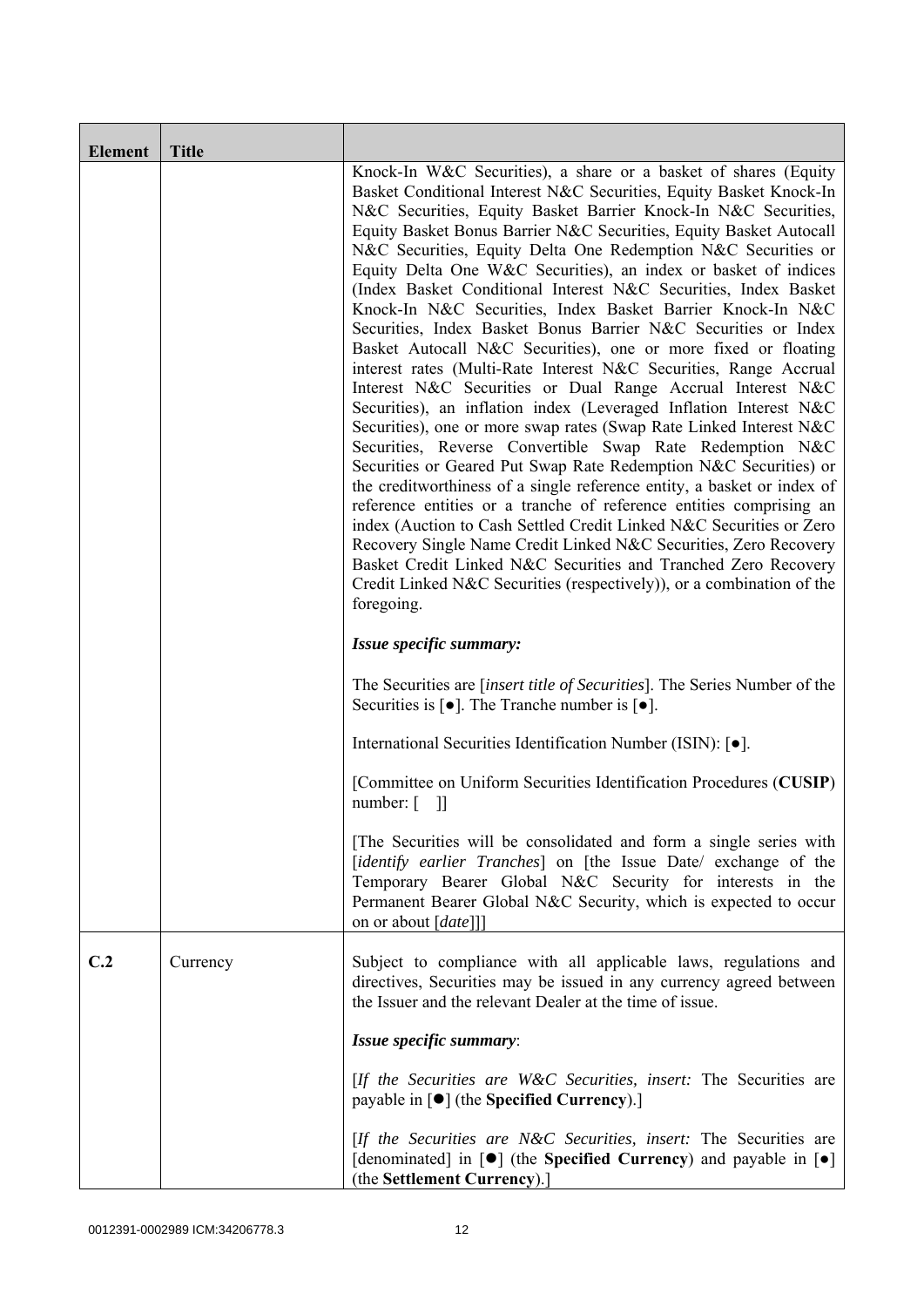| <b>Element</b> | <b>Title</b>                                                                                   |                                                                                                                                                                                                                                                                                                                                                                                                                                                                                                                                                                                                                                                                                                                                                                                                                                                                                                    |
|----------------|------------------------------------------------------------------------------------------------|----------------------------------------------------------------------------------------------------------------------------------------------------------------------------------------------------------------------------------------------------------------------------------------------------------------------------------------------------------------------------------------------------------------------------------------------------------------------------------------------------------------------------------------------------------------------------------------------------------------------------------------------------------------------------------------------------------------------------------------------------------------------------------------------------------------------------------------------------------------------------------------------------|
|                |                                                                                                | [Insert if the payments in respect of the Securities are payable in<br>Renminbi and CNY Currency Event applies: If the Issuer determines,<br>in respect of the date for payment of any amount payable in respect of<br>the Securities, that the Issuer will be unable to make a payment in<br>Renminbi in accordance with the terms of the Securities on such date<br>due to illiquidity, inconvertibility or non-transferability of Renminbi,<br>the Issuer's obligation to pay such amount in Renminbi may be<br>replaced by an obligation to pay such amount in U.S. dollars<br>converted using the spot rate for exchange of Renminbi into U.S.<br>dollars in respect of the relevant payment date.]                                                                                                                                                                                           |
| C.5            | Restrictions on<br>transferability                                                             | The Securities will be freely transferable, subject to the offering and<br>selling restrictions in Australia, Argentina, Belgium, Brazil, Chile,<br>Colombia, Denmark, the Dubai International Financial Centre, El<br>Salvador, France, Guatemala, Hungary, Hong Kong Special<br>Administrative Region, Ireland, Italy, Japan, the Republic of Korea,<br>Kuwait, Malaysia, Mexico, Panama, the People's Republic of China,<br>Peru, the Philippines, Poland, Portugal, Qatar, Romania, Singapore,<br>Spain, Sweden, Switzerland, Taiwan, Thailand, the United Arab<br>Emirates, the United Kingdom, the United States, Venezuela and<br>under the Prospectus Directive and the laws of any jurisdiction in<br>which the relevant Securities are offered or sold. Purchasers of<br>Securities in the U.S. are advised to consult legal counsel prior to<br>making any transfer of such Securities. |
| C.8            | Rights attaching to the<br>Securities, including<br>ranking and limitations<br>on those rights | Securities issued under the Programme will have terms and conditions<br>relating to, among other matters:<br><b>Status (Ranking)</b>                                                                                                                                                                                                                                                                                                                                                                                                                                                                                                                                                                                                                                                                                                                                                               |
|                |                                                                                                | Securities are direct, unconditional, unsubordinated and [If the<br>Securities are N&C Securities, insert: (subject to the provisions of a<br>negative pledge)] unsecured obligations of the Issuer and rank pari<br><i>passu</i> and without prejudice among themselves and ([If the Securities]<br>are N&C Securities, insert: subject as aforesaid and] save for such<br>exceptions as may be provided by applicable legislation) at least<br>equally with all other unsecured and unsubordinated obligations of the<br>Issuer, from time to time outstanding.                                                                                                                                                                                                                                                                                                                                  |
|                |                                                                                                | <b>Taxation</b>                                                                                                                                                                                                                                                                                                                                                                                                                                                                                                                                                                                                                                                                                                                                                                                                                                                                                    |
|                |                                                                                                | [If the Securities are N&C Securities, insert: All payments of principal<br>and interest in respect of the Securities will be made free and clear of,<br>and without withholding taxes (or other similar withholdings or<br>deductions) in the United Kingdom (in the case of the Issuer) [or Japan<br>(in the case of the Guarantor)], unless such withholding or deduction<br>is required by law. In the event any such deduction is made, the<br>Issuer [or the Guarantor, as applicable] [Insert if tax gross-up does not<br>apply to the N&C Securities: will not be required to pay additional<br>amounts to cover the amounts so deducted.] [Insert if tax gross-up                                                                                                                                                                                                                         |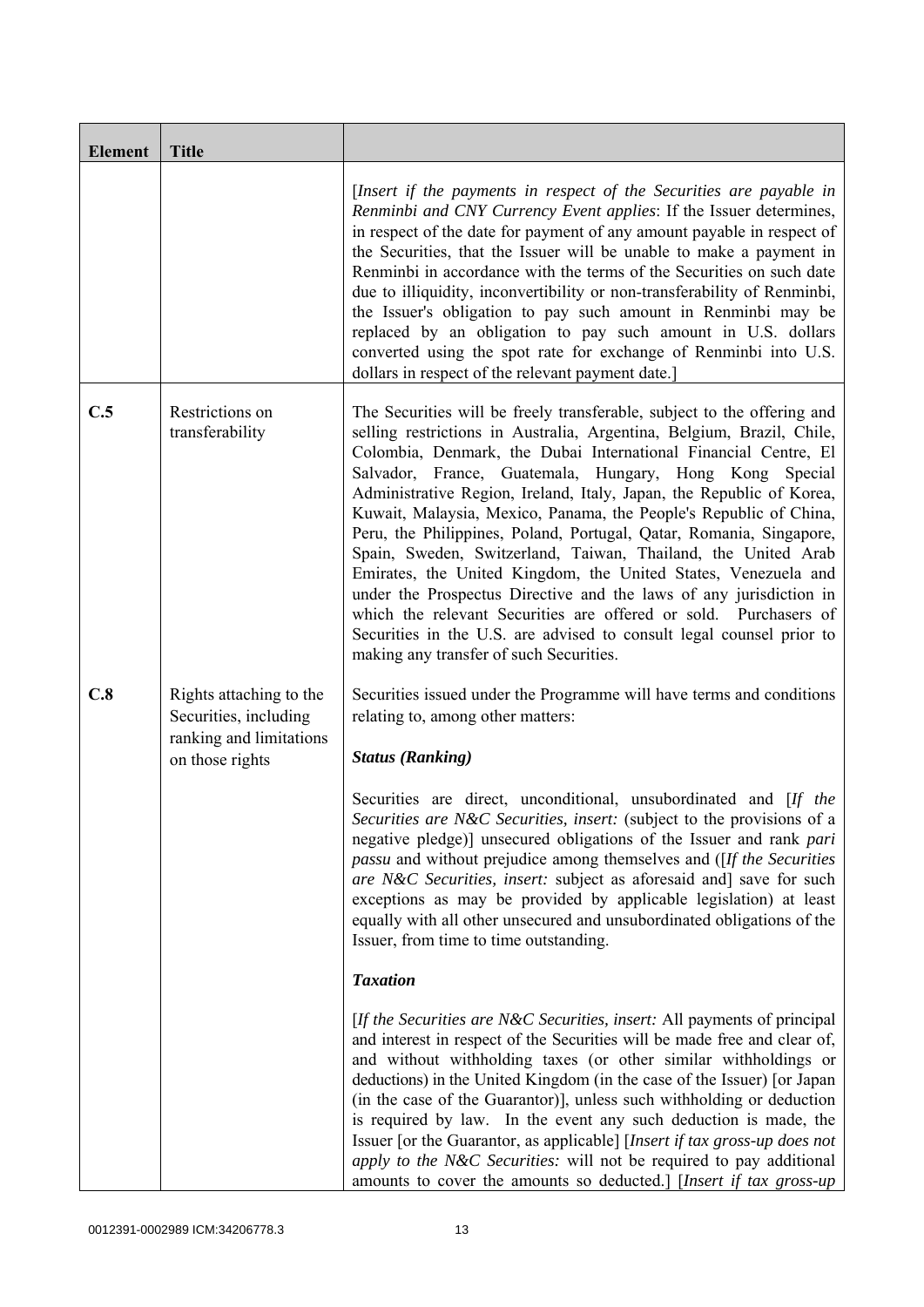| <b>Element</b> | <b>Title</b> |                                                                                                                                                                                                                                                                                                                                                                                                                                                                                                                                                                                                                                                                                                                                                                                                                                                                                                                                                                                                                                                                                                                                                                                       |
|----------------|--------------|---------------------------------------------------------------------------------------------------------------------------------------------------------------------------------------------------------------------------------------------------------------------------------------------------------------------------------------------------------------------------------------------------------------------------------------------------------------------------------------------------------------------------------------------------------------------------------------------------------------------------------------------------------------------------------------------------------------------------------------------------------------------------------------------------------------------------------------------------------------------------------------------------------------------------------------------------------------------------------------------------------------------------------------------------------------------------------------------------------------------------------------------------------------------------------------|
|                |              | applies to the N&C Securities: will, save in certain limited<br>circumstances, be required to pay additional amounts to cover the<br>amounts so deducted.]                                                                                                                                                                                                                                                                                                                                                                                                                                                                                                                                                                                                                                                                                                                                                                                                                                                                                                                                                                                                                            |
|                |              | [If the Securities are W&C Securities, insert: [The Issuer shall not be]<br>[Neither the Issuer nor the Guarantor shall be] liable for or otherwise<br>obliged to pay any tax, duty, withholding or other payment (including<br>any stamp or transfer tax) which may arise as a result of the<br>ownership, transfer, exercise or enforcement of any Security by any<br>person and all payments made by the Issuer [or the Guarantor] shall<br>be made subject to any such tax, duty, withholding, deduction or other<br>payment which may be required to be made, paid, withheld or<br>deducted.]                                                                                                                                                                                                                                                                                                                                                                                                                                                                                                                                                                                    |
|                |              | [All payments in respect of the Securities will be subject in all cases to<br>(i) any fiscal or other laws and regulations applicable thereto in the<br>place of payment, (ii) any withholding or deduction required pursuant<br>to Section 871(m) of the U.S. Internal Revenue Code of 1986 (the<br>Code), and (iii) any withholding or deduction required pursuant to an<br>agreement described in Section 1471(b) of the Code or otherwise<br>imposed pursuant to Sections 1471 through 1474 of the Code, any<br>regulations or agreements thereunder, any official interpretations<br>thereof, or (without prejudice to the provisions of N&C Securities<br>Condition 9 (Taxation)) any law implementing an intergovernmental<br>approach thereto.]                                                                                                                                                                                                                                                                                                                                                                                                                               |
|                |              | [If the Securities are $N\&C$ Securities, insert:                                                                                                                                                                                                                                                                                                                                                                                                                                                                                                                                                                                                                                                                                                                                                                                                                                                                                                                                                                                                                                                                                                                                     |
|                |              | [Issuer's] [N][n]egative pledge                                                                                                                                                                                                                                                                                                                                                                                                                                                                                                                                                                                                                                                                                                                                                                                                                                                                                                                                                                                                                                                                                                                                                       |
|                |              | So long as any of the Securities remain outstanding, the Issuer will not<br>create or have outstanding any mortgage, charge, pledge or other<br>security interest upon the whole or any part of its undertaking, assets<br>or revenues, present or future, to secure any of its own Indebtedness<br>or to secure its guarantee of or any indemnity in respect of any<br>Indebtedness of any third party for the benefit of the existing or future<br>holders thereof, without at the same time either securing the Securities<br>at least equally and rateably with such Indebtedness or, as the case<br>may be, such guarantee or indemnity or according to the Securities<br>such other security or guarantee as shall have been approved by an<br>Extraordinary Resolution of the Securityholders for the time being,<br>where Indebtedness means any indebtedness represented by<br>securities which have a maturity of greater than one year and are for<br>the time being, or are intended to be, quoted, listed, ordinarily dealt in<br>or traded on any stock exchange or over-the-counter or other securities<br>market in the jurisdiction of incorporation of the Issuer.] |
|                |              | [If the Securities are Guaranteed N&C Securities insert:                                                                                                                                                                                                                                                                                                                                                                                                                                                                                                                                                                                                                                                                                                                                                                                                                                                                                                                                                                                                                                                                                                                              |
|                |              | Guarantor's negative pledge                                                                                                                                                                                                                                                                                                                                                                                                                                                                                                                                                                                                                                                                                                                                                                                                                                                                                                                                                                                                                                                                                                                                                           |
|                |              | So long as the Securities remain outstanding, the Guarantor will not                                                                                                                                                                                                                                                                                                                                                                                                                                                                                                                                                                                                                                                                                                                                                                                                                                                                                                                                                                                                                                                                                                                  |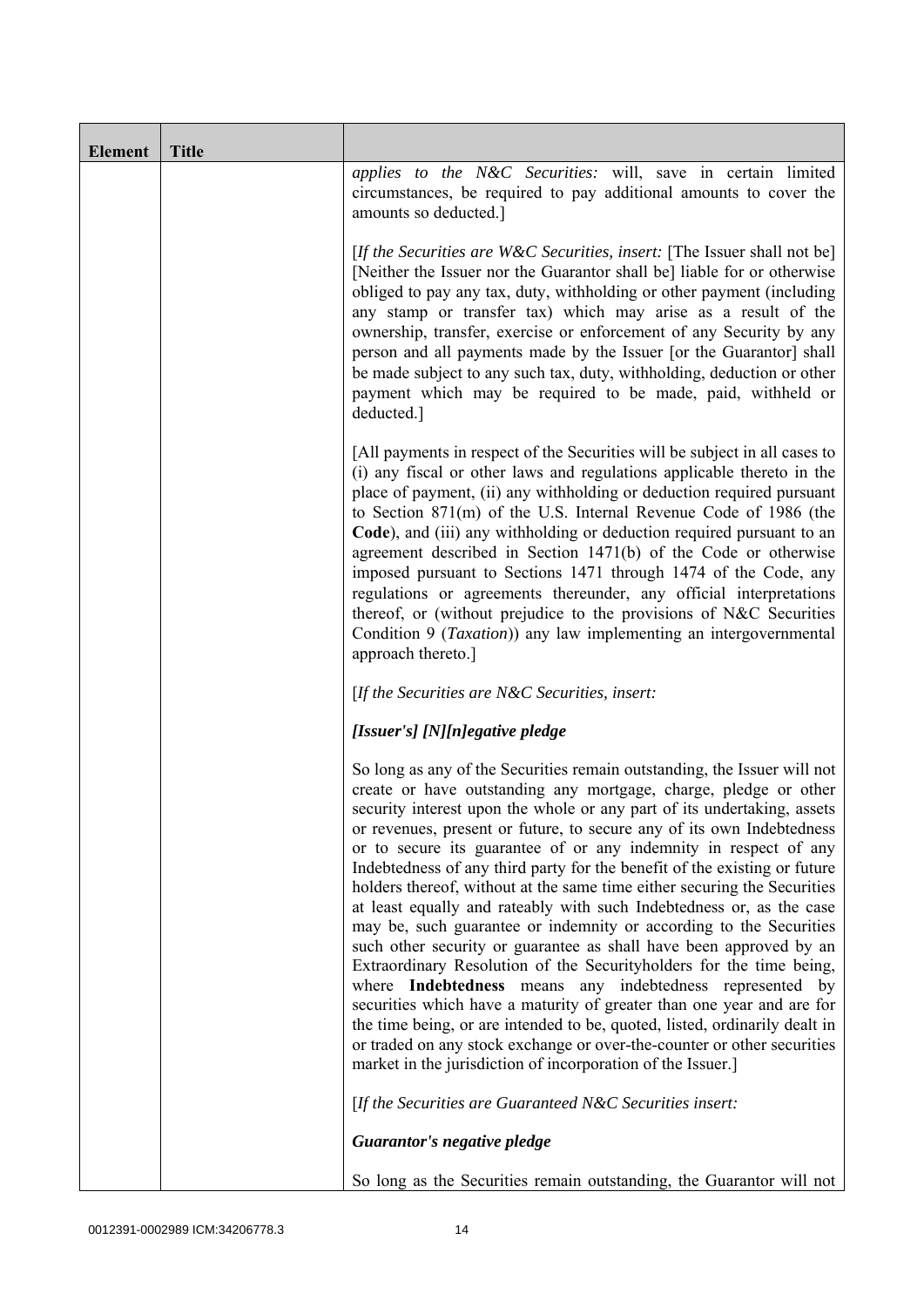| <b>Element</b> | <b>Title</b> |                                                                                                                                                                                                                                                                                                                                                                                                                                                                                                                                                                                                      |
|----------------|--------------|------------------------------------------------------------------------------------------------------------------------------------------------------------------------------------------------------------------------------------------------------------------------------------------------------------------------------------------------------------------------------------------------------------------------------------------------------------------------------------------------------------------------------------------------------------------------------------------------------|
|                |              | create or permit to be outstanding any mortgage, charge, pledge or<br>other security interest upon the whole or any part of its property,<br>assets or revenues, present or future, to secure for the benefit of the<br>holders of any securities (i) payment of any sum due in respect of any<br>securities or (ii) any payment under any guarantee of securities or (iii)<br>any payment under any indemnity or other like obligation relating to<br>securities, in any such case in which:                                                                                                        |
|                |              | either such securities are by their terms payable, or confer a<br>(a)<br>right to receive payment, in any currency other than the<br>currency of the jurisdiction of incorporation of the Guarantor<br>which is Japanese Yen, or such securities are denominated in<br>Japanese Yen and more than 50 per cent. of the aggregate<br>principal amount thereof is initially distributed outside the<br>jurisdiction of incorporation of the Guarantor which is Japan,<br>by or with the authorisation of the Guarantor or (if not the<br>Guarantor) the Issuer; and                                     |
|                |              | (b)<br>such securities are for the time being, or are intended to be,<br>quoted, listed, ordinarily dealt in or traded on any stock<br>exchange or over-the-counter or other securities market<br>outside Japan,                                                                                                                                                                                                                                                                                                                                                                                     |
|                |              | without in any such case at the same time according to the Guarantee<br>either the same security as is granted to or is outstanding in respect of<br>such securities, guarantee, indemnity or other like obligation or such<br>other security or guarantee as shall be approved by an Extraordinary<br>Resolution of the Securityholders. For the purposes of the above,<br>"securities" means bonds, debentures, notes or other similar<br>investment securities of the Issuer or the Guarantor, or any other<br>person with a stated maturity of more than one year from the creation<br>thereof.] |
|                |              | [If the Securities are W&C Securities, insert:                                                                                                                                                                                                                                                                                                                                                                                                                                                                                                                                                       |
|                |              | Negative pledge                                                                                                                                                                                                                                                                                                                                                                                                                                                                                                                                                                                      |
|                |              | The terms of the Securities will not contain a negative pledge<br>provision in respect of either the Issuer [or the Guarantor].]                                                                                                                                                                                                                                                                                                                                                                                                                                                                     |
|                |              | <b>Events of default</b>                                                                                                                                                                                                                                                                                                                                                                                                                                                                                                                                                                             |
|                |              | [If the Securities are $N\&C$ Securities, insert:                                                                                                                                                                                                                                                                                                                                                                                                                                                                                                                                                    |
|                |              | The terms of the Securities will contain, amongst others, the following<br>events of default:                                                                                                                                                                                                                                                                                                                                                                                                                                                                                                        |
|                |              | default for a period of 30 days or more in payment of any sum<br>(a)<br>due in respect of the Securities;                                                                                                                                                                                                                                                                                                                                                                                                                                                                                            |
|                |              | (b)<br>failure by the Issuer [or the Guarantor] to perform or observe<br>any of [its][their respective] other covenants or agreements                                                                                                                                                                                                                                                                                                                                                                                                                                                                |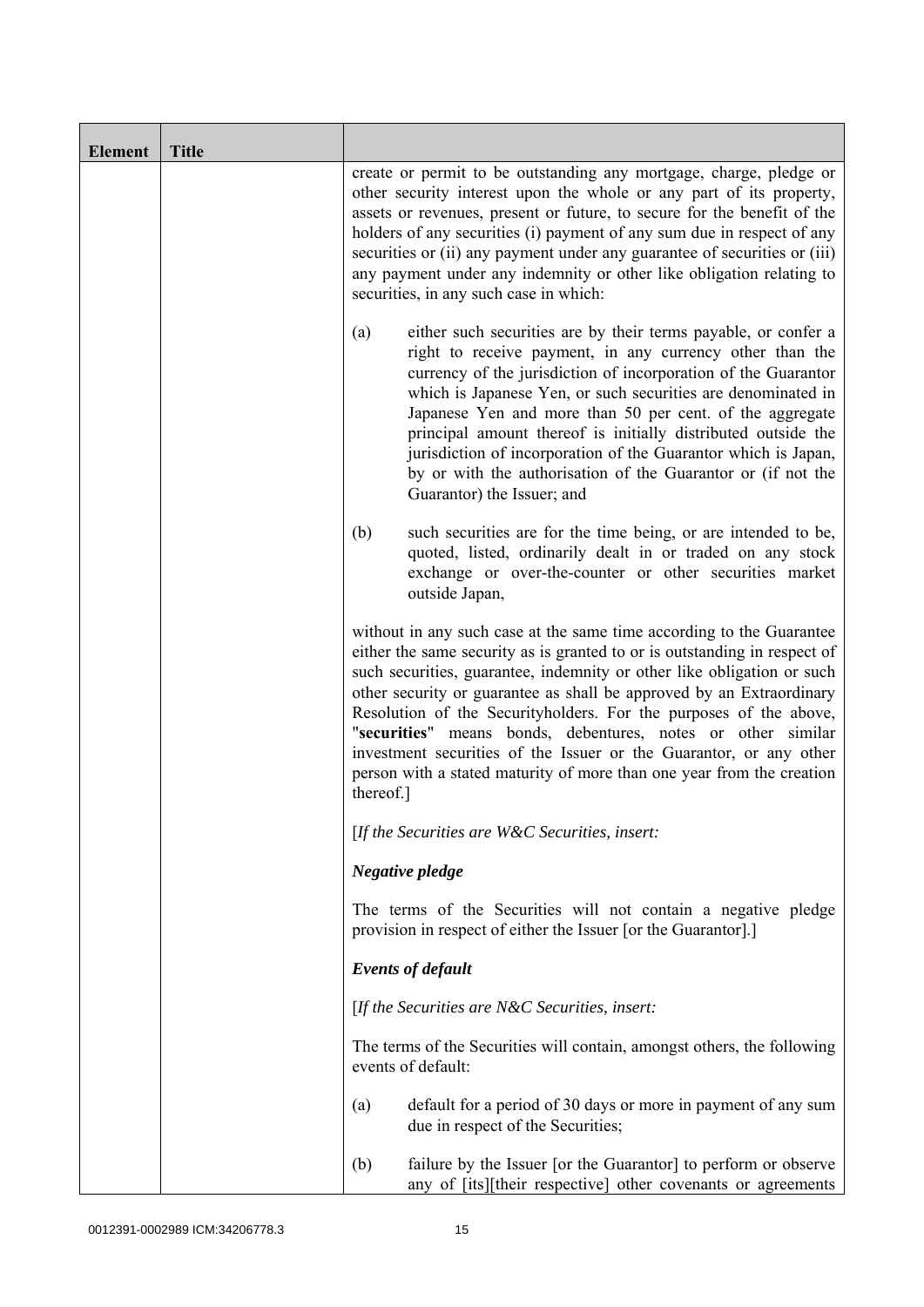| <b>Element</b> | <b>Title</b> |     |                                                                                                                                                                                                                                                                                                                                                                                                                                                                                                                                                                                                                                                                                                                                                                                                                                                                                                                                                                                                                                                                                             |
|----------------|--------------|-----|---------------------------------------------------------------------------------------------------------------------------------------------------------------------------------------------------------------------------------------------------------------------------------------------------------------------------------------------------------------------------------------------------------------------------------------------------------------------------------------------------------------------------------------------------------------------------------------------------------------------------------------------------------------------------------------------------------------------------------------------------------------------------------------------------------------------------------------------------------------------------------------------------------------------------------------------------------------------------------------------------------------------------------------------------------------------------------------------|
|                |              |     | under the Securities [, the Guarantee] or (where such other<br>covenants or agreements are for the benefit of the<br>Securityholders) the Agency Agreement continuing for a<br>period of 90 days after the date on which written notice is<br>given to the Issuer [and the Guarantor] by any Securityholder<br>requiring remedy of such default;                                                                                                                                                                                                                                                                                                                                                                                                                                                                                                                                                                                                                                                                                                                                            |
|                |              | (c) | any indebtedness for borrowed money other than the<br>Securities having an aggregate outstanding principal amount<br>equal to or greater than U.S.\$10,000,000 (or its equivalent) of<br>the Issuer [or the Guarantor] becomes prematurely repayable<br>following a default, or the Issuer [or the Guarantor] defaults in<br>the repayment of any such indebtedness at the maturity<br>thereof or at the expiration of any applicable grace period<br>therefor (or in the case of such indebtedness due on demand,<br>defaults in the payment of such indebtedness at the expiration<br>of three business days after demand therefor or, if longer, any<br>applicable grace period therefor) or any guarantee of or<br>indemnity in respect of any indebtedness for borrowed money<br>of others having a principal amount or aggregate principal<br>amount for the time being outstanding of at least<br>U.S.\$10,000,000 (or its equivalent) given by the Issuer [or the<br>Guarantor] shall not be honoured when due and called upon at<br>the expiration of any applicable grace period; |
|                |              | (d) | subject to certain exceptions, and, in certain instances, the<br>passing of a specified time period, events resulting from a<br>decree or order by a court relating to the reorganisation,<br>winding up, insolvency, bankruptcy or similar procedure of<br>the Issuer [or the Guarantor];                                                                                                                                                                                                                                                                                                                                                                                                                                                                                                                                                                                                                                                                                                                                                                                                  |
|                |              | (e) | events resulting from the instigation by the Issuer [or the<br>Guarantor] of, or the consent of the Issuer [or the Guarantor]<br>to, proceedings relating to the reorganisation, bankruptcy or<br>similar procedure of the Issuer [or the Guarantor] or the<br>moratorium of payments in respect of the Issuer; [or]                                                                                                                                                                                                                                                                                                                                                                                                                                                                                                                                                                                                                                                                                                                                                                        |
|                |              | (f) | subject to certain exceptions, the Issuer [or the Guarantor]<br>ceasing to carry on the whole or substantially the whole of its<br>business or disposing of the whole or substantially the whole<br>of its assets[.] $[$ ; or                                                                                                                                                                                                                                                                                                                                                                                                                                                                                                                                                                                                                                                                                                                                                                                                                                                               |
|                |              | (g) | for any reason whatsoever the Guarantee not being (or being<br>claimed by the Guarantor not to be) in full force and effect.]                                                                                                                                                                                                                                                                                                                                                                                                                                                                                                                                                                                                                                                                                                                                                                                                                                                                                                                                                               |
|                |              |     | [If the Securities are $W\&C$ Securities, insert:                                                                                                                                                                                                                                                                                                                                                                                                                                                                                                                                                                                                                                                                                                                                                                                                                                                                                                                                                                                                                                           |
|                |              |     | The terms of the Securities will contain; amongst others, the following<br>events of default:                                                                                                                                                                                                                                                                                                                                                                                                                                                                                                                                                                                                                                                                                                                                                                                                                                                                                                                                                                                               |
|                |              | (a) | events resulting from a decree or order by a court relating to                                                                                                                                                                                                                                                                                                                                                                                                                                                                                                                                                                                                                                                                                                                                                                                                                                                                                                                                                                                                                              |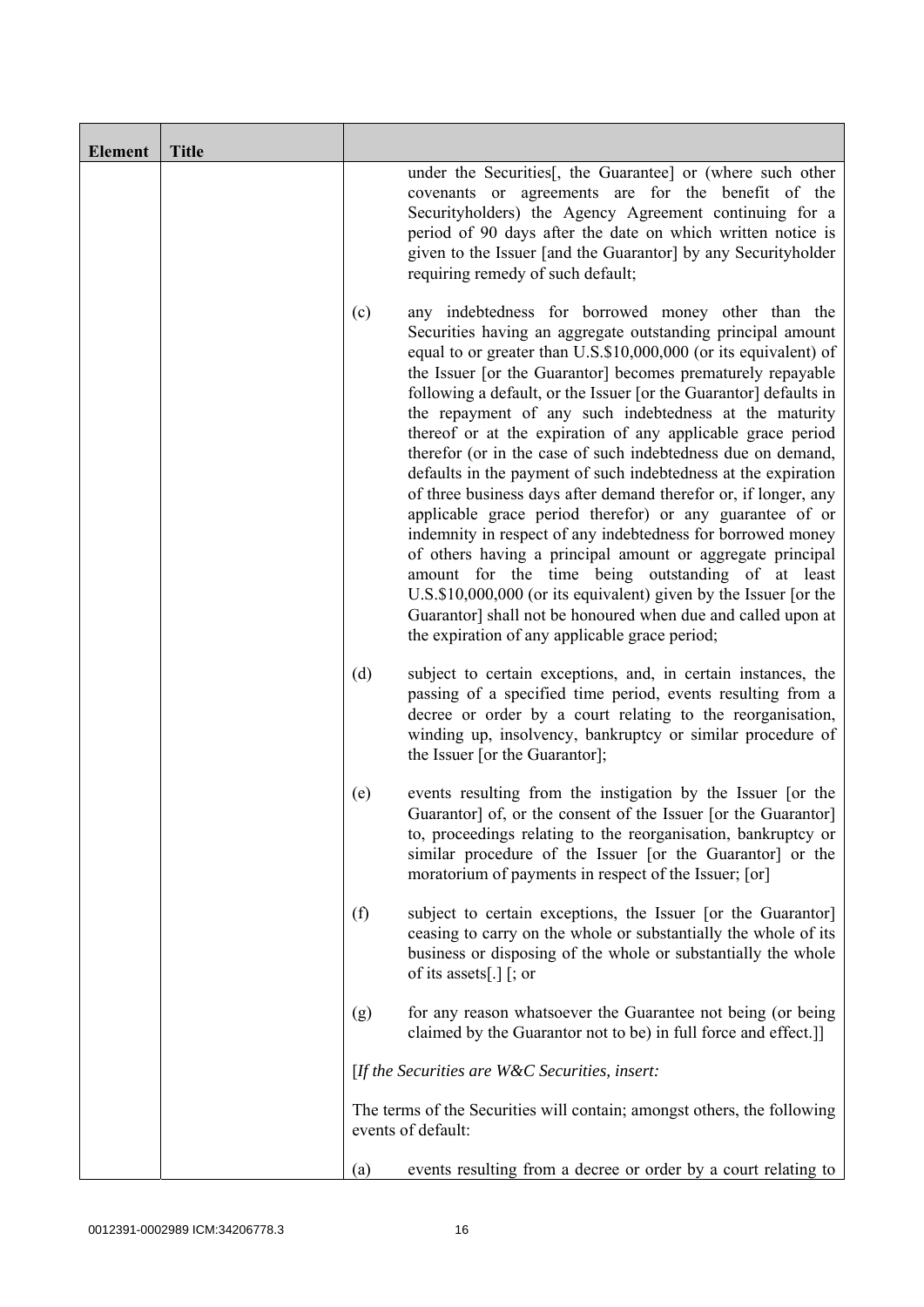| <b>Element</b>                                                                                                       | <b>Title</b>                                                                                                                                                                                                                                                                                                |                                                                                                                                                                                                                                                                                                                                                                                                                                                                                                                                |
|----------------------------------------------------------------------------------------------------------------------|-------------------------------------------------------------------------------------------------------------------------------------------------------------------------------------------------------------------------------------------------------------------------------------------------------------|--------------------------------------------------------------------------------------------------------------------------------------------------------------------------------------------------------------------------------------------------------------------------------------------------------------------------------------------------------------------------------------------------------------------------------------------------------------------------------------------------------------------------------|
|                                                                                                                      |                                                                                                                                                                                                                                                                                                             | the reorganisation, winding-up, insolvency, bankruptcy or<br>similar procedure of the Issuer [or the Guarantor] (subject to<br>certain exceptions); or                                                                                                                                                                                                                                                                                                                                                                         |
|                                                                                                                      |                                                                                                                                                                                                                                                                                                             | (b)<br>events resulting from the instigation by the Issuer [or the<br>Guarantor] of, or the consent of the Issuer [or the Guarantor]<br>to, proceedings relating to the reorganisation, bankruptcy or<br>similar procedure of the Issuer [or the Guarantor] or the<br>moratorium of payments in respect of the Issuer.]                                                                                                                                                                                                        |
|                                                                                                                      |                                                                                                                                                                                                                                                                                                             | <b>Meetings</b>                                                                                                                                                                                                                                                                                                                                                                                                                                                                                                                |
|                                                                                                                      |                                                                                                                                                                                                                                                                                                             | The relevant Conditions contain provisions for calling meetings of<br>Security holders to consider matters affecting their interests generally.<br>These provisions permit defined majorities to bind all Securityholders<br>including Securityholders who did not attend and vote at the relevant<br>meeting and Security holders who voted in a manner contrary to the<br>majority.                                                                                                                                          |
| [C.9]                                                                                                                | Interest/Redemption of                                                                                                                                                                                                                                                                                      | <b>Interest</b>                                                                                                                                                                                                                                                                                                                                                                                                                                                                                                                |
| N&C Securities<br>(Do not include this<br>Element C.9 if the<br>relevant Securities are<br>derivative securities for | Securities may or may not bear interest. Interest-bearing Securities<br>will either bear interest payable at a fixed rate, a floating rate, a<br>structured floating rate, an FX linked rate, an equity linked rate, an<br>index linked rate, an inflation index linked rate or a swap rate linked<br>rate. |                                                                                                                                                                                                                                                                                                                                                                                                                                                                                                                                |
|                                                                                                                      | the purpose of<br><b>Commission Regulation</b>                                                                                                                                                                                                                                                              | Issue specific summary:                                                                                                                                                                                                                                                                                                                                                                                                                                                                                                        |
|                                                                                                                      | $(EC)$ No. 809/2004 (as<br>amended) (being<br>Securities which may<br>redeem at an amount<br>other than 100% of<br>their nominal amount                                                                                                                                                                     | [For fixed rate interest Securities: The Securities bear interest [from<br>their date of issue/from $\lceil \bullet \rceil$ at the fixed rate of $\lceil \bullet \rceil$ per cent. per<br>annum. As of the Issue Date, the yield of the Securities is [ $\bullet$ ] per<br>cent. Interest will be paid [annually] in arrear on $\lceil \bullet \rceil$ in each year.<br>The first interest payment will be made on $[\bullet]$ .]                                                                                              |
|                                                                                                                      | <i>(Derivative Securities))</i>                                                                                                                                                                                                                                                                             | [For floating rate interest Securities: The Securities bear interest<br>[from their date of issue/from $\lceil \bullet \rceil$ ] at floating rates calculated by<br>reference to [specify reference rate for Securities being issued]<br>[plus/minus] a margin of [ $\bullet$ ] per cent. Interest will be paid<br>[quarterly/semi-annually/annually] in arrear on [ $\bullet$ ] in each year[,<br>subject to adjustment for non-business days]. The first interest<br>payment will be made on $\lceil \bullet \rceil$ .]      |
|                                                                                                                      |                                                                                                                                                                                                                                                                                                             | [For Securities with a derivative component to the interest payment:<br>The Securities bear interest [from their date of issue/from $[\bullet]$ ] at [a<br>structured floating rate/a FX linked rate/an equity linked rate/an index<br>linked rate/an inflation index linked rate/a swap rate linked rate] as set<br>out in item C.10. Interest will be paid [quarterly/semi-annually/annually]<br>in arrear on $\lceil \bullet \rceil$ in each year. The first interest payment will be made<br>on $\lceil \bullet \rceil$ .] |
|                                                                                                                      |                                                                                                                                                                                                                                                                                                             | [Include for floating rate securities only where a maximum and/or                                                                                                                                                                                                                                                                                                                                                                                                                                                              |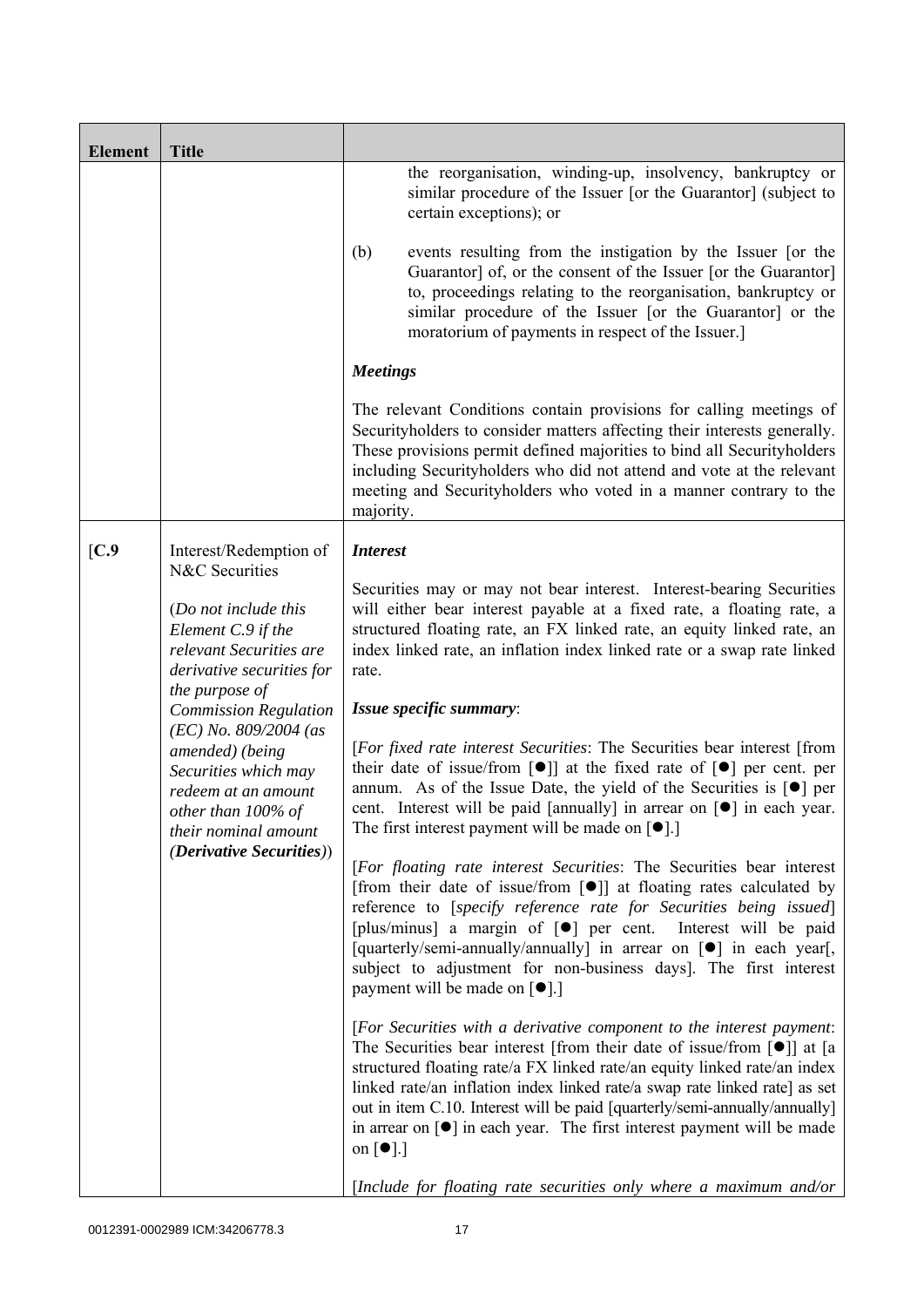| <b>Element</b> | <b>Title</b>                                    |                                                                                                                                                                                                                                                                                                                                                                                                                                                                                                                                                                                                                                                                                                                                                                                                                                                                                                                                                                                                                                                                                                                                                                                       |
|----------------|-------------------------------------------------|---------------------------------------------------------------------------------------------------------------------------------------------------------------------------------------------------------------------------------------------------------------------------------------------------------------------------------------------------------------------------------------------------------------------------------------------------------------------------------------------------------------------------------------------------------------------------------------------------------------------------------------------------------------------------------------------------------------------------------------------------------------------------------------------------------------------------------------------------------------------------------------------------------------------------------------------------------------------------------------------------------------------------------------------------------------------------------------------------------------------------------------------------------------------------------------|
|                |                                                 | minumum rate of interest applies: The Rate of Interest [for any<br>Coupon Period] shall not [exceed the Maximum Rate of Interest] [or]<br>than the Minimum<br>Rate<br>of<br>Interest].<br>[The]<br>[be less<br>[Maximum][Minimum] Rate of Interest for [each Coupon Period] will<br>be [specify (per Coupon Period if Maximum/Minimum Rate of Interest<br>varies between Coupon Periods)].                                                                                                                                                                                                                                                                                                                                                                                                                                                                                                                                                                                                                                                                                                                                                                                            |
|                |                                                 | [Not Applicable - The Securities do not bear any interest [and will be<br>offered and sold at a discount to their nominal amount].]                                                                                                                                                                                                                                                                                                                                                                                                                                                                                                                                                                                                                                                                                                                                                                                                                                                                                                                                                                                                                                                   |
|                |                                                 | Redemption                                                                                                                                                                                                                                                                                                                                                                                                                                                                                                                                                                                                                                                                                                                                                                                                                                                                                                                                                                                                                                                                                                                                                                            |
|                |                                                 | The terms under which Securities may be redeemed (including the<br>maturity date and the price at which they will be redeemed on the<br>maturity date as well as any provisions relating to early redemption)<br>will be agreed between the Issuer and the relevant Dealer at the time<br>of issue of the relevant Securities.                                                                                                                                                                                                                                                                                                                                                                                                                                                                                                                                                                                                                                                                                                                                                                                                                                                        |
|                |                                                 | Issue specific summary:                                                                                                                                                                                                                                                                                                                                                                                                                                                                                                                                                                                                                                                                                                                                                                                                                                                                                                                                                                                                                                                                                                                                                               |
|                |                                                 | Unless previously redeemed or cancelled, each Security will be<br>redeemed on <i>[Insert relevant Maturity Date]</i> at $\lceil par/\rceil \bullet \rceil$ per cent. of<br>its nominal amount].                                                                                                                                                                                                                                                                                                                                                                                                                                                                                                                                                                                                                                                                                                                                                                                                                                                                                                                                                                                       |
|                |                                                 | The Securities may be redeemed early [for tax reasons][[,] at the<br>option of the Issuer][[,] at the option of security holders][[,][and] upon<br>the occurrence of certain regulatory events or inconvertibility<br>events]][[,][and] in circumstances where the performance of the<br>Issuer's [or the Guarantor's] obligations under the Securities [or the<br>Guarantee (as applicable)] has or will become unlawful, illegal or<br>otherwise prohibited] [and following the occurrence of certain events<br>relating to [the][any] [asset][or][basis] by reference to which the<br>return on the Securities may be determined including those<br>[Adjustment][and][Disruption] Events described in Element C.10<br>below] at [specify each permutation of the early redemption price<br>from the Conditions (including, where relevant, replicating the<br>method by which the relevant early redemption price will be<br>calculated from the Conditions) and the circumstances in which each<br>such permutation may apply in accordance with the Conditions. If<br>relevant, specify any maximum or minimum redemption amounts,<br>applicable to the Securities being issued. |
|                |                                                 | <b>Representative of Securityholders</b>                                                                                                                                                                                                                                                                                                                                                                                                                                                                                                                                                                                                                                                                                                                                                                                                                                                                                                                                                                                                                                                                                                                                              |
|                |                                                 | Not Applicable – No representative of the Security holders has been<br>appointed by the Issuer.                                                                                                                                                                                                                                                                                                                                                                                                                                                                                                                                                                                                                                                                                                                                                                                                                                                                                                                                                                                                                                                                                       |
|                |                                                 | Please also refer to item C.8 above for rights attaching to the<br>Securities.]                                                                                                                                                                                                                                                                                                                                                                                                                                                                                                                                                                                                                                                                                                                                                                                                                                                                                                                                                                                                                                                                                                       |
| [C.10]         | Derivative component<br>in the interest payment | [Not Applicable – There is no derivative component to the interest<br>payment for the Securities]                                                                                                                                                                                                                                                                                                                                                                                                                                                                                                                                                                                                                                                                                                                                                                                                                                                                                                                                                                                                                                                                                     |
|                | (Do not include this                            | (This Element should be specified as "Not Applicable" if there is no                                                                                                                                                                                                                                                                                                                                                                                                                                                                                                                                                                                                                                                                                                                                                                                                                                                                                                                                                                                                                                                                                                                  |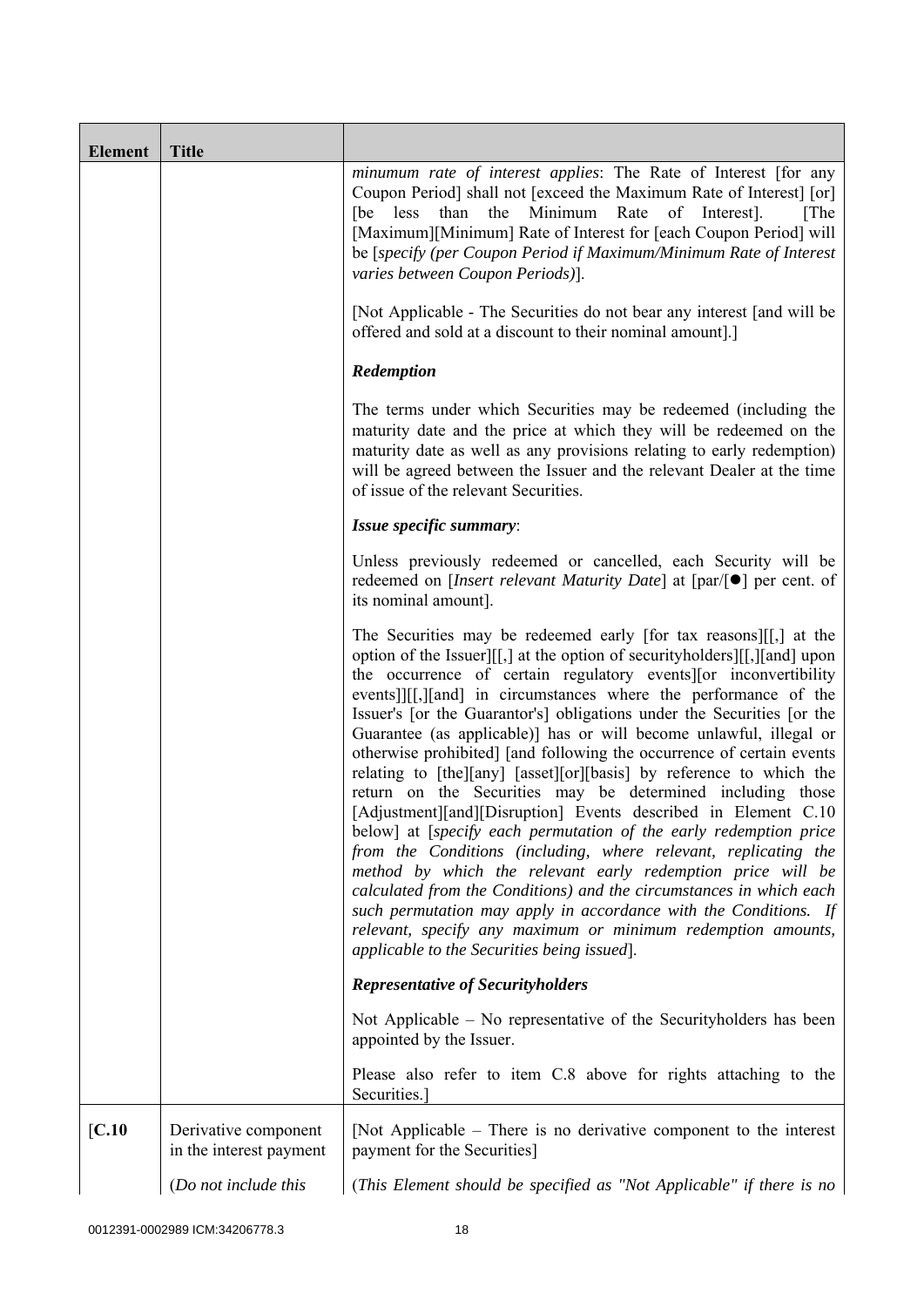| <b>Element</b> | <b>Title</b>                                                                                    |                                                                                                                                                                                                                                                                                                                                                                                                                                                                                                                                                                                                                                                                                                                                   |
|----------------|-------------------------------------------------------------------------------------------------|-----------------------------------------------------------------------------------------------------------------------------------------------------------------------------------------------------------------------------------------------------------------------------------------------------------------------------------------------------------------------------------------------------------------------------------------------------------------------------------------------------------------------------------------------------------------------------------------------------------------------------------------------------------------------------------------------------------------------------------|
|                | Element $C.10$ if the                                                                           | derivative component to the interest payment for the Securities)                                                                                                                                                                                                                                                                                                                                                                                                                                                                                                                                                                                                                                                                  |
|                | relevant Securities are<br>Derivative Securities as<br>defined in Element C.9<br><i>above</i> ) | [Payments of interest in respect of the Securities will be determined<br>by reference to the performance of the [insert relevant Reference<br><i>Item(s)</i> ]. The Calculation Agent for the Securities is $[•]$ .                                                                                                                                                                                                                                                                                                                                                                                                                                                                                                               |
|                |                                                                                                 | [Insert if applicable:                                                                                                                                                                                                                                                                                                                                                                                                                                                                                                                                                                                                                                                                                                            |
|                |                                                                                                 | Coupon Accrual Date means [ $\bullet$ ].                                                                                                                                                                                                                                                                                                                                                                                                                                                                                                                                                                                                                                                                                          |
|                |                                                                                                 | Coupon Period means [insert coupon period].                                                                                                                                                                                                                                                                                                                                                                                                                                                                                                                                                                                                                                                                                       |
|                |                                                                                                 | Coupon Payment Date means [ $\bullet$ ].]                                                                                                                                                                                                                                                                                                                                                                                                                                                                                                                                                                                                                                                                                         |
|                |                                                                                                 | [Include where a maximum and/or minumum rate of interest<br><i>applies:</i> Notwithstanding the Rate of Interest that may be<br>calculated in accordance with the provisions set out below, the<br>Rate of Interest [for any Coupon Period] shall not [exceed the<br>Maximum Rate of Interest [or] [be less than the Minimum Rate<br>of Interest]. [The [Maximum][Minimum] Rate of Interest for<br>[each Coupon Period] will be [specify (per Coupon Period if<br>Maximum/Minimum Rate of Interest varies between Coupon<br>$Periods$ ].]                                                                                                                                                                                         |
|                |                                                                                                 | <i>In the case of Fixed FX Interest N&amp;C Securities:</i> The interest<br>payable in respect of the Securities will be an amount in the<br>Settlement Currency.                                                                                                                                                                                                                                                                                                                                                                                                                                                                                                                                                                 |
|                |                                                                                                 | The Rate of Interest for each Coupon Period shall be a rate expressed as<br>a percentage (which will not be less than, but may be equal to, zero)<br>calculated by the Calculation Agent equal to [in the case of a Fixed FX<br>Interest N&C Security specified as a Currency 2 Fixed Rate N&C<br>Security: the Base Rate of Interest multiplied by the relevant Settlement<br>Rate, calculated by the Calculation Agent as of the relevant Valuation<br>Date] [in the case of a Fixed FX Interest N&C Security specified as a<br><i>Currency 1 Fixed Rate N&amp;C Security:</i> the Base Rate of Interest divided<br>by the relevant Settlement Rate, calculated by the Calculation Agent as<br>of the relevant Valuation Date]. |
|                |                                                                                                 | Where:                                                                                                                                                                                                                                                                                                                                                                                                                                                                                                                                                                                                                                                                                                                            |
|                |                                                                                                 | <b>Currency Pair</b> means [specify Currency Pairs in form of [insert first]<br>currency]/[insert second currency]] (repeat for each Currency Pair).                                                                                                                                                                                                                                                                                                                                                                                                                                                                                                                                                                              |
|                |                                                                                                 | Base Rate of Interest means [ $\bullet$ ] per cent.                                                                                                                                                                                                                                                                                                                                                                                                                                                                                                                                                                                                                                                                               |
|                |                                                                                                 | <b>FX Price Source</b> means [specify per Settlement Rate Option].                                                                                                                                                                                                                                                                                                                                                                                                                                                                                                                                                                                                                                                                |
|                |                                                                                                 | Reference Exchange Rate means the spot exchange rate for the<br>Specified Currency quoted against the Settlement Currency expressed<br>as the number of units of the Specified Currency quoted per one unit<br>of the Settlement Currency.                                                                                                                                                                                                                                                                                                                                                                                                                                                                                        |
|                |                                                                                                 | Relevant Currency means each of the Specified Currency and the                                                                                                                                                                                                                                                                                                                                                                                                                                                                                                                                                                                                                                                                    |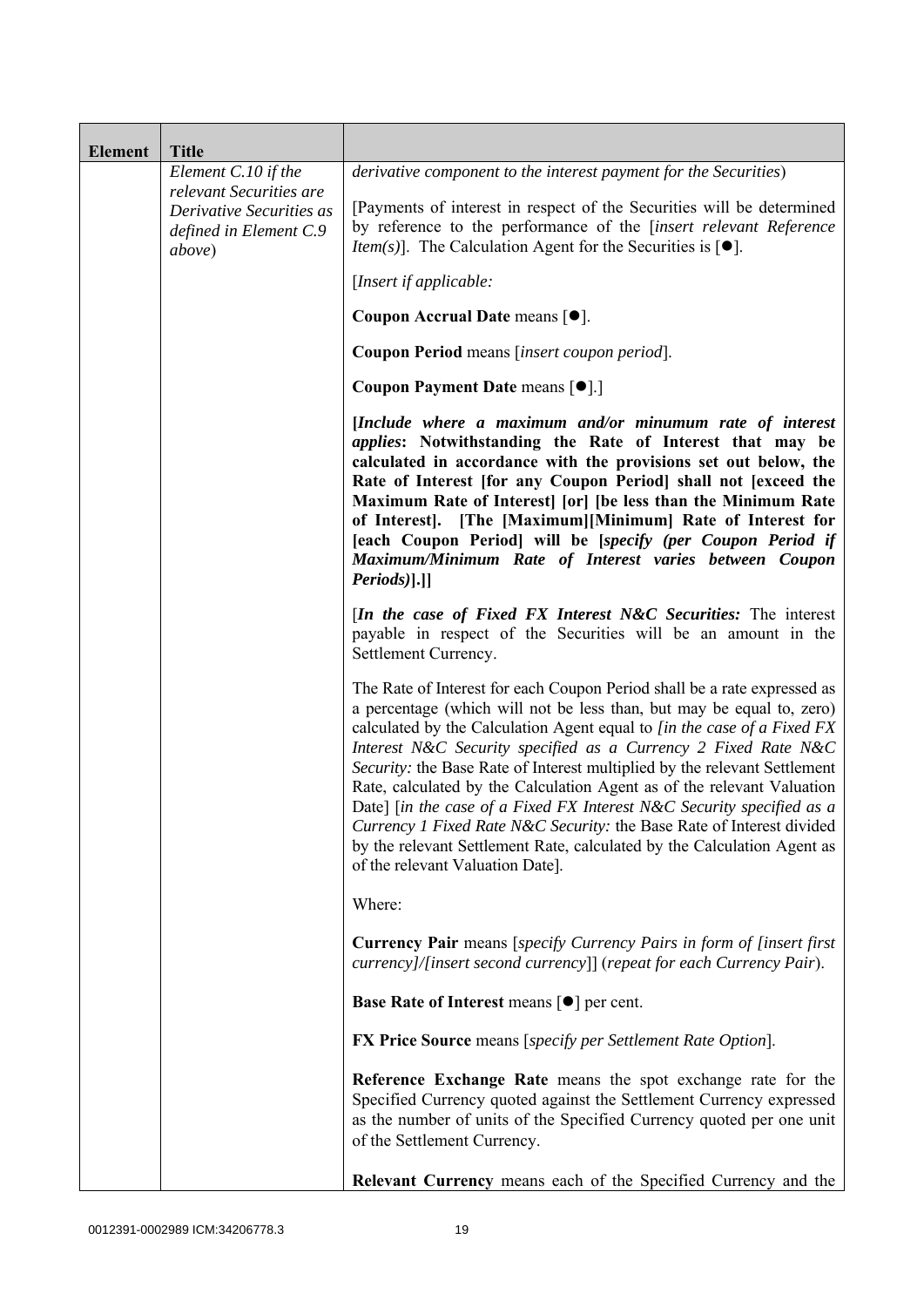| <b>Element</b> | <b>Title</b> |                                                                                                                                                                                                                                                                                                                                                                                                                                                                                                                                                                                                                                              |
|----------------|--------------|----------------------------------------------------------------------------------------------------------------------------------------------------------------------------------------------------------------------------------------------------------------------------------------------------------------------------------------------------------------------------------------------------------------------------------------------------------------------------------------------------------------------------------------------------------------------------------------------------------------------------------------------|
|                |              | Settlement Currency.                                                                                                                                                                                                                                                                                                                                                                                                                                                                                                                                                                                                                         |
|                |              | <b>Settlement Rate</b> means the Reference Exchange Rate on the relevant<br>Valuation Date at the Valuation Time as determined by the<br>Calculation Agent by reference to the Settlement Rate Option (and<br>such determination may be made, without limitation, with such<br>adjustments as are, at the discretion of the Calculation Agent,<br>necessary to the published quoting conventions and/or implying the<br>Reference Exchange Rate from more than one Settlement Rate<br>Option) unless any applicable disruption event exists or occurs, in<br>which case, the Settlement Rate will be determined by the Calculation<br>Agent. |
|                |              | Settlement Rate Option means the rate published for the Specified<br>Currency/Settlement Currency fixing rate on the FX Price Source at or<br>about the Valuation Time on the relevant Valuation Date or, if the<br>Reference Exchange Rate is to be implied from more than one<br>Settlement Rate Option, the rate, for each Currency Pair, published for<br>the Currency Pair fixing rate on the FX Price Source at or about the<br>Valuation Time on the Valuation Date.                                                                                                                                                                  |
|                |              | Valuation Date means $[•]$ .                                                                                                                                                                                                                                                                                                                                                                                                                                                                                                                                                                                                                 |
|                |              | Valuation Time means [ $\bullet$ ].]                                                                                                                                                                                                                                                                                                                                                                                                                                                                                                                                                                                                         |
|                |              | [In the case of Equity Basket Conditional Interest N&C Securities:<br>The Rate of Interest in respect of a Coupon Payment Date shall be a<br>rate expressed as a percentage (which will not be less than, but may be<br>equal to, zero) calculated by the Calculation Agent equal to:                                                                                                                                                                                                                                                                                                                                                        |
|                |              | if no Conditional Coupon Barrier Event has occurred on the<br>(a)<br>Observation Date immediately preceding such Coupon<br>Payment Date, the Base Rate of Interest; or                                                                                                                                                                                                                                                                                                                                                                                                                                                                       |
|                |              | if a Conditional Coupon Barrier Event has occurred on the<br>(b)<br>Observation Date immediately preceding such Coupon<br>Payment Date, the Floor Rate of Interest.                                                                                                                                                                                                                                                                                                                                                                                                                                                                          |
|                |              | All Equity Basket Conditional Interest N&C Securities<br>are<br>Conditional Interest N&C Securities.                                                                                                                                                                                                                                                                                                                                                                                                                                                                                                                                         |
|                |              | Where:                                                                                                                                                                                                                                                                                                                                                                                                                                                                                                                                                                                                                                       |
|                |              | <b>Base Rate of Interest means <math>\lceil \bullet \rceil</math> per cent. per annum.</b>                                                                                                                                                                                                                                                                                                                                                                                                                                                                                                                                                   |
|                |              | <b>Conditional Coupon Barrier Event means the Coupon Reference</b><br>Performance in respect of any Share on an Observation Date is equal<br>to or less than the Conditional Coupon Barrier Level in respect of<br>such Observation Date.                                                                                                                                                                                                                                                                                                                                                                                                    |
|                |              | <b>Conditional Coupon Barrier Level means [specify % for each</b><br>Observation Date].                                                                                                                                                                                                                                                                                                                                                                                                                                                                                                                                                      |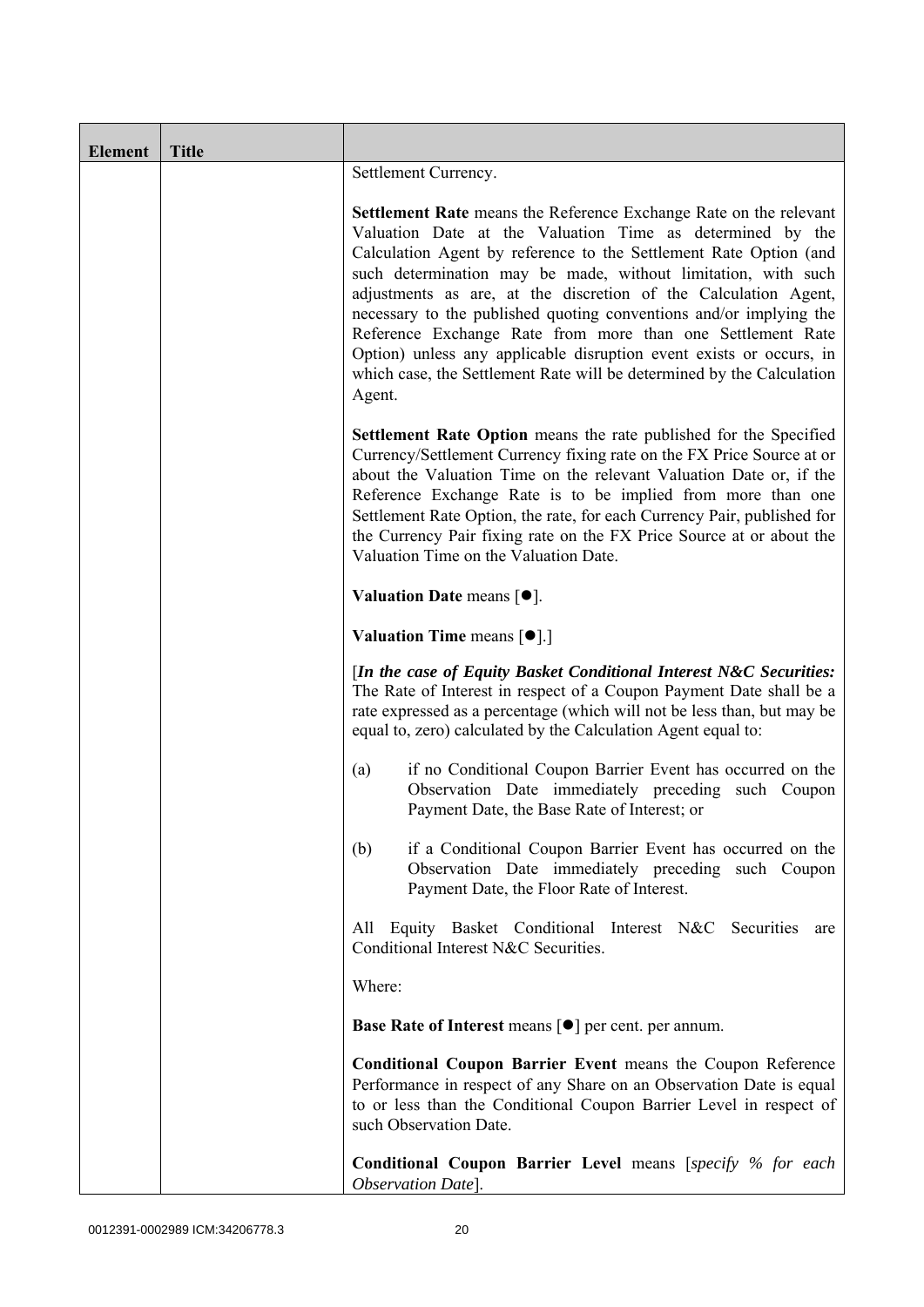| <b>Element</b> | <b>Title</b> |                                                                                                                                                                                                                                                                                      |
|----------------|--------------|--------------------------------------------------------------------------------------------------------------------------------------------------------------------------------------------------------------------------------------------------------------------------------------|
|                |              | <b>Coupon Reference Performance</b> means, in respect of an Observation<br>Date and a Share, a percentage determined by the Calculation Agent<br>equal to the Reference Performance of such Share in respect of such<br><b>Observation Date.</b>                                     |
|                |              | <b>Floor Rate of Interest means <math>\lceil \bullet \rceil</math> per cent.</b>                                                                                                                                                                                                     |
|                |              | i means a Share.                                                                                                                                                                                                                                                                     |
|                |              | Initial Valuation Date means [ $\bullet$ ].                                                                                                                                                                                                                                          |
|                |              | o means an Observation Date.                                                                                                                                                                                                                                                         |
|                |              | <b>Observation Date means <math>[\bullet]</math>.</b>                                                                                                                                                                                                                                |
|                |              | Observation Price means, in respect of an Observation Date and a<br>Share, an amount equal to the price per share in respect of such Share<br>quoted on the applicable exchange at the Valuation Time on such<br>Observation Date.                                                   |
|                |              | Reference Performance means, in respect of an Observation Date<br>and a Share, a rate expressed as a percentage (which will not be less<br>than, but may be equal to, zero) calculated by the Calculation Agent in<br>accordance with the following formula:                         |
|                |              | Observation Price <sub>i.o</sub><br>Strike Price <sub>i</sub>                                                                                                                                                                                                                        |
|                |              | <b>Share</b> means $[①]$ .                                                                                                                                                                                                                                                           |
|                |              | <b>Strike Price</b> means, in relation to a Share, the price per share in<br>respect of such Share quoted on the applicable exchange at the<br>Valuation Time on the Initial Valuation Date.                                                                                         |
|                |              | <b>Valuation Time means <math>\lceil \bullet \rceil</math>.</b>                                                                                                                                                                                                                      |
|                |              | [In the case of Index Basket Conditional Interest N&C Securities:<br>The Rate of Interest in respect of a Coupon Payment Date shall be a<br>rate expressed as a percentage (which will not be less than, but may be<br>equal to, zero) calculated by the Calculation Agent equal to: |
|                |              | if no Conditional Coupon Barrier Event has occurred on the<br>(a)<br>Observation Date immediately preceding such Coupon<br>Payment Date, the Base Rate of Interest; or                                                                                                               |
|                |              | if a Conditional Coupon Barrier Event has occurred on the<br>(b)<br>Observation Date immediately preceding such Coupon<br>Payment Date, the Floor Rate of Interest.                                                                                                                  |
|                |              | All Index Basket Conditional Interest N&C Securities are Conditional<br>Interest N&C Securities.                                                                                                                                                                                     |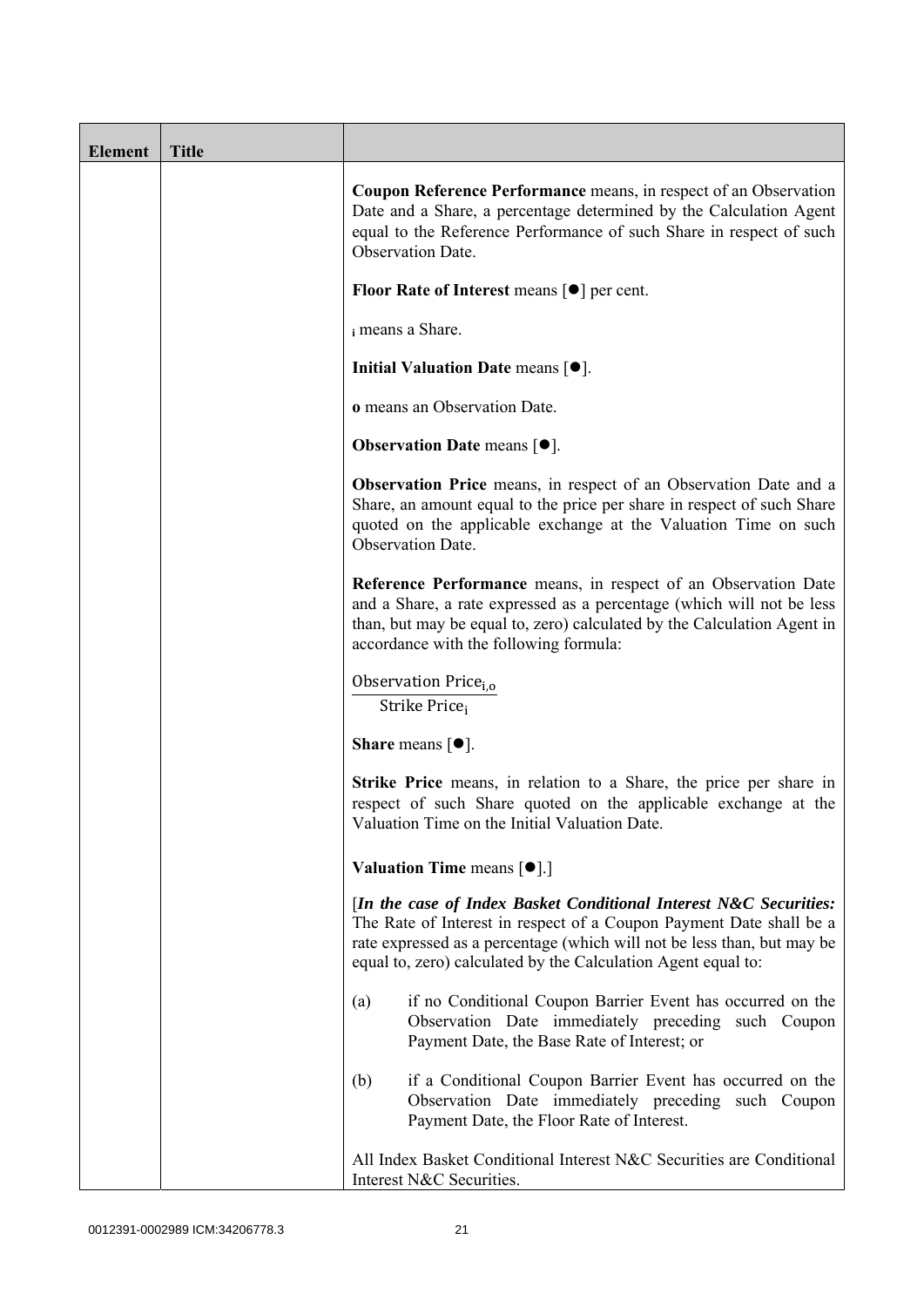| <b>Element</b> | <b>Title</b> |                                                                                                                                                                                                                                                                      |
|----------------|--------------|----------------------------------------------------------------------------------------------------------------------------------------------------------------------------------------------------------------------------------------------------------------------|
|                |              | Where:                                                                                                                                                                                                                                                               |
|                |              | <b>Base Rate of Interest means <math>\lceil \bullet \rceil</math> per cent.</b>                                                                                                                                                                                      |
|                |              | <b>Conditional Coupon Barrier Event means the Coupon Reference</b><br>Performance in respect of any Index on an Observation Date is equal<br>to or less than the Conditional Coupon Barrier Level in respect of<br>such Observation Date.                            |
|                |              | <b>Conditional Coupon Barrier Level means [specify % for each</b><br>Observation Date].                                                                                                                                                                              |
|                |              | Coupon Reference Performance means, in respect of an Observation<br>Date and an Index, a percentage determined by the Calculation Agent<br>equal to the Reference Performance of such Index in respect of such<br>Observation Date.                                  |
|                |              | <b>Floor Rate of Interest means <math>\lceil \bullet \rceil</math> per cent.</b>                                                                                                                                                                                     |
|                |              | i means an Index.                                                                                                                                                                                                                                                    |
|                |              | <b>Index</b> means $\lceil \bullet \rceil$ .                                                                                                                                                                                                                         |
|                |              | Initial Valuation Date means $[•]$ .                                                                                                                                                                                                                                 |
|                |              | o means an Observation Date.                                                                                                                                                                                                                                         |
|                |              | <b>Observation Date means <math>\lceil \bullet \rceil</math>.</b>                                                                                                                                                                                                    |
|                |              | <b>Observation Level</b> means, in respect of an Observation Date and an<br>Index, an amount equal to the closing level of such Index, as<br>calculated and announced by the relevant index sponsor, at the<br>Valuation Time on such Observation Date.              |
|                |              | <b>Reference Performance</b> means, in respect of an Observation Date and<br>an Index, a rate expressed as a percentage (which will not be less than,<br>but may be equal to, zero) calculated by the Calculation Agent in<br>accordance with the following formula: |
|                |              | Observation Level <sub>i,o</sub><br>Strike Level,                                                                                                                                                                                                                    |
|                |              | <b>Strike Level</b> means, in relation to an Index, the closing level of such<br>Index, as calculated and announced by the relevant index sponsor, at<br>the Valuation Time on the Initial Valuation Date.                                                           |
|                |              | <b>Valuation Time means <math>[\bullet]</math>.</b> ]                                                                                                                                                                                                                |
|                |              | <i>In the case of Multi-Rate Interest N&amp;C Securities:</i> The Rate of<br>Interest for each Coupon Period shall be a rate expressed as a<br>percentage (which will not be less than, but may be equal to, zero)                                                   |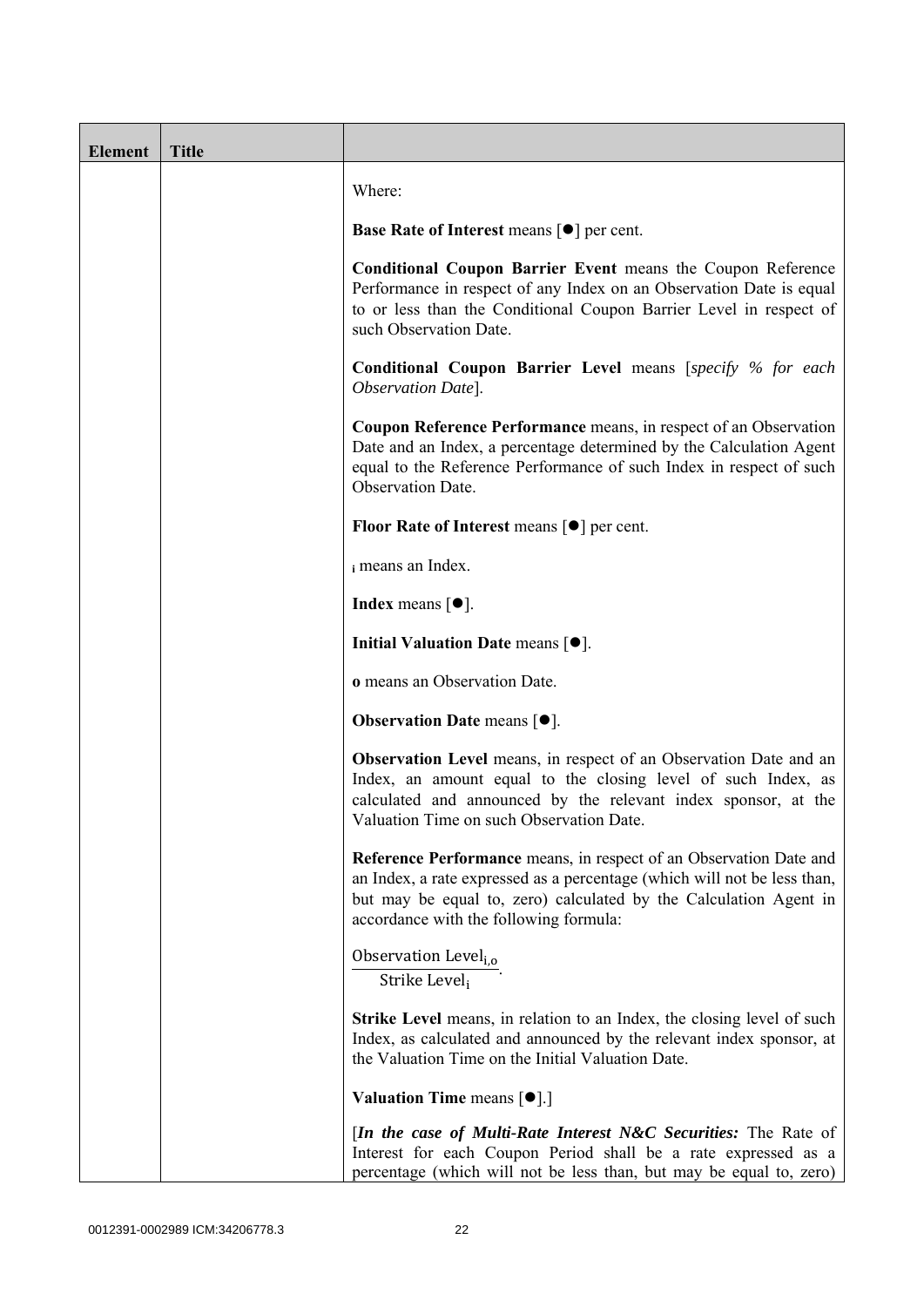| <b>Element</b> | <b>Title</b> |                                                                                                                                                                                                                                                                                                                                                                                                                                                                                                                                                                                                                                                                                                                   |
|----------------|--------------|-------------------------------------------------------------------------------------------------------------------------------------------------------------------------------------------------------------------------------------------------------------------------------------------------------------------------------------------------------------------------------------------------------------------------------------------------------------------------------------------------------------------------------------------------------------------------------------------------------------------------------------------------------------------------------------------------------------------|
|                |              | calculated by the Calculation Agent equal to:                                                                                                                                                                                                                                                                                                                                                                                                                                                                                                                                                                                                                                                                     |
|                |              | the Cap; or, if lesser<br>(a)                                                                                                                                                                                                                                                                                                                                                                                                                                                                                                                                                                                                                                                                                     |
|                |              | (b)<br>(i) the Floor or, if greater, (ii) the Rates Performance in<br>respect of such Coupon Period.                                                                                                                                                                                                                                                                                                                                                                                                                                                                                                                                                                                                              |
|                |              | Where:                                                                                                                                                                                                                                                                                                                                                                                                                                                                                                                                                                                                                                                                                                            |
|                |              | Cap means $\lceil \bullet \rceil$ per cent.                                                                                                                                                                                                                                                                                                                                                                                                                                                                                                                                                                                                                                                                       |
|                |              | <b>Designated Maturity</b> means, in respect of the First Rate $[\bullet]$ and in<br>respect of the Second Rate $[•]$ .                                                                                                                                                                                                                                                                                                                                                                                                                                                                                                                                                                                           |
|                |              | First Rate means, in respect of a Coupon Period, the rate that would<br>be determined for that Coupon Period were the floating rate N&C<br>Security provisions of the Conditions to apply to determine the First<br>Rate, with the floating rate being calculated by reference to [specify]<br>first reference rate for Securities being issued] and were ISDA<br>Determination to be applicable for such purposes[, provided that $[(i)]$<br>[if the rate so calculated is greater than the relevant First Rate Cap, the<br>First Rate shall be the First Rate Cap][; and][ $[(ii)]$ if the rate so<br>calculated is less than the relevant First Rate Floor, the First Rate shall<br>be the First Rate Floor]]. |
|                |              | <b>First Rate Amount</b> means [specify for each Coupon Period].                                                                                                                                                                                                                                                                                                                                                                                                                                                                                                                                                                                                                                                  |
|                |              | [First Rate Cap means [specify for each Coupon Period].]                                                                                                                                                                                                                                                                                                                                                                                                                                                                                                                                                                                                                                                          |
|                |              | [First Rate Floor means [specify for each Coupon Period].]                                                                                                                                                                                                                                                                                                                                                                                                                                                                                                                                                                                                                                                        |
|                |              | <b>Floating Rate Option</b> means, in respect of the First Rate $\lceil \bullet \rceil$ and in<br>respect of the Second Rate [●].                                                                                                                                                                                                                                                                                                                                                                                                                                                                                                                                                                                 |
|                |              | <b>Floor</b> means $\lceil \bullet \rceil$ per cent.                                                                                                                                                                                                                                                                                                                                                                                                                                                                                                                                                                                                                                                              |
|                |              | Rates Performance means, in respect of a Coupon Period, a rate<br>expressed as a percentage calculated by the Calculation Agent equal to<br>the sum of:                                                                                                                                                                                                                                                                                                                                                                                                                                                                                                                                                           |
|                |              | the product of (i) the First Rate Amount and (ii) the First Rate,<br>(a)<br>in each case in respect of such Coupon Period;                                                                                                                                                                                                                                                                                                                                                                                                                                                                                                                                                                                        |
|                |              | the product of (i) the Second Rate Amount and (ii) the Second<br>(b)<br>Rate, in each case in respect of such Coupon Period; and                                                                                                                                                                                                                                                                                                                                                                                                                                                                                                                                                                                  |
|                |              | the Third Rate in respect of such Coupon Period.<br>(c)                                                                                                                                                                                                                                                                                                                                                                                                                                                                                                                                                                                                                                                           |
|                |              | Reset Date means, in respect of the First Rate: [specify the first day of<br>the Coupon Period /[specify the last day of the Coupon Period] and in<br>respect of the Second Rate: [specify the first day of the Coupon<br>Period]/[specify the last day of the Coupon Period].                                                                                                                                                                                                                                                                                                                                                                                                                                    |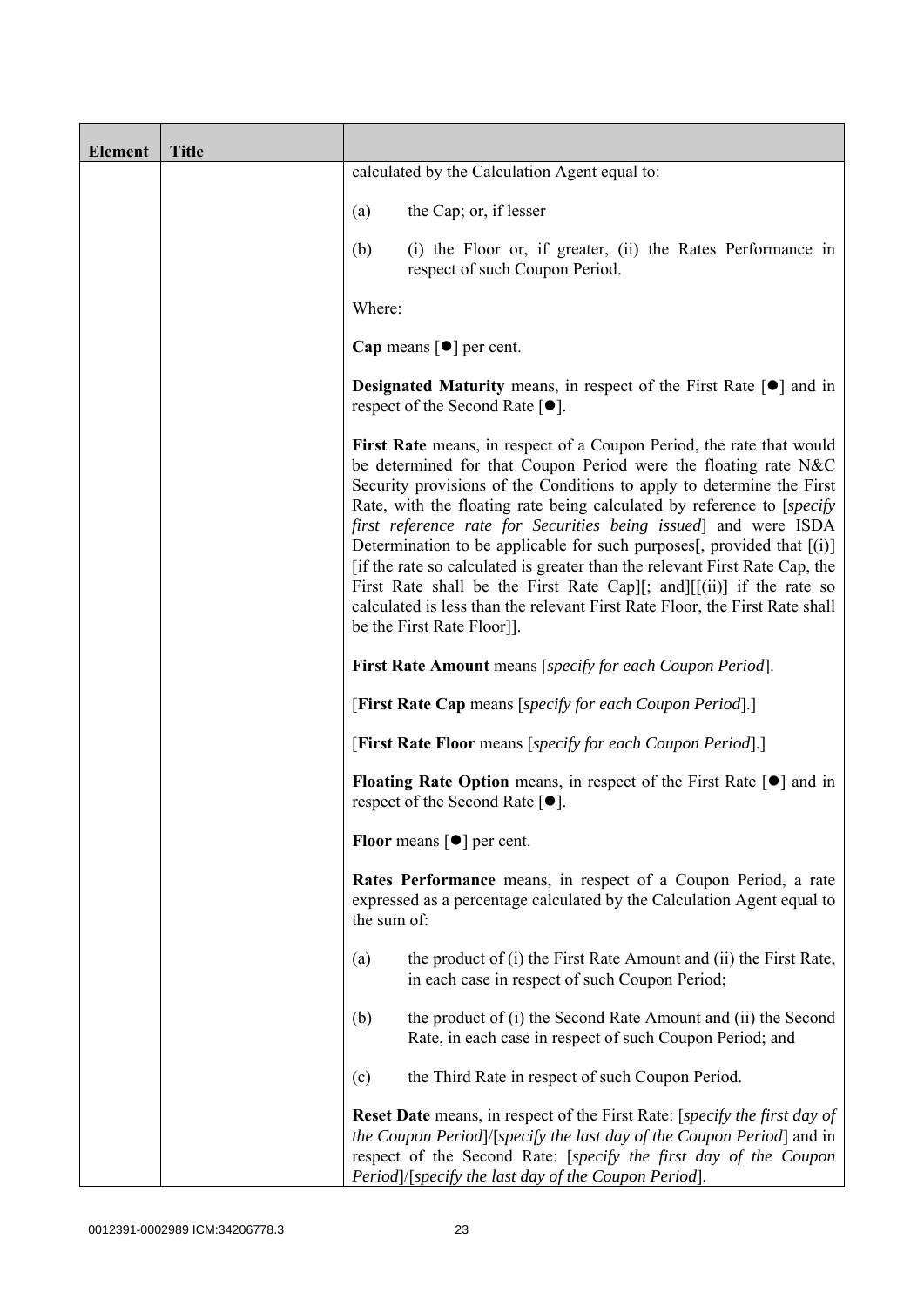| <b>Element</b> | <b>Title</b> |                                                                                                                                                                                                                                                                                                                                                                                                                                                                                                                                                                                                                                                                                                                              |
|----------------|--------------|------------------------------------------------------------------------------------------------------------------------------------------------------------------------------------------------------------------------------------------------------------------------------------------------------------------------------------------------------------------------------------------------------------------------------------------------------------------------------------------------------------------------------------------------------------------------------------------------------------------------------------------------------------------------------------------------------------------------------|
|                |              | <b>Second Rate</b> means, in respect of a Coupon Period, the rate that<br>would be determined for that Coupon Period were the floating rate<br>N&C Security provisions of the Conditions to apply to determine the<br>Second Rate, with the floating rate being calculated by reference to<br>[specify second reference rate for Securities being issued] and were<br>ISDA Determination to be applicable for such purposes[, provided<br>that $[(i)]$ if the rate so calculated is greater than the relevant Second<br>Rate Cap, the Second Rate shall be the Second Rate Cap][; and][[(ii)]<br>if the rate so calculated is less than the relevant Second Rate Floor, the<br>Second Rate shall be the Second Rate Floor]]. |
|                |              | <b>Second Rate Amount</b> means [specify for each Coupon Period].                                                                                                                                                                                                                                                                                                                                                                                                                                                                                                                                                                                                                                                            |
|                |              | [Second Rate Cap means [specify for each Coupon Period].]                                                                                                                                                                                                                                                                                                                                                                                                                                                                                                                                                                                                                                                                    |
|                |              | [Second Rate Floor means [specify for each Coupon Period].]                                                                                                                                                                                                                                                                                                                                                                                                                                                                                                                                                                                                                                                                  |
|                |              | <b>Third Rate</b> means [specify for each Coupon Period].]                                                                                                                                                                                                                                                                                                                                                                                                                                                                                                                                                                                                                                                                   |
|                |              | [In the case of Range Accrual Interest N&C Securities: The Rate of<br>Interest for each Coupon Period shall be a rate expressed as a<br>percentage which will not be [greater than the Rate of Interest Cap or]<br>less than the Rate of Interest Floor but will otherwise be calculated by<br>the Calculation Agent as equal to the product of $(a)$ and $(b)$ below:                                                                                                                                                                                                                                                                                                                                                       |
|                |              | the lesser of $(i)$ and $(ii)$ below:<br>(a)                                                                                                                                                                                                                                                                                                                                                                                                                                                                                                                                                                                                                                                                                 |
|                |              | (i)<br>the Rates Performance Cap; or                                                                                                                                                                                                                                                                                                                                                                                                                                                                                                                                                                                                                                                                                         |
|                |              | the greater of $(x)$ the Rates Performance Floor and $(y)$<br>(ii)<br>the Rates Performance in respect of such Coupon<br>Period; and                                                                                                                                                                                                                                                                                                                                                                                                                                                                                                                                                                                         |
|                |              | (b)<br>the Range Day Accrual Rate in respect of such Coupon<br>Period.                                                                                                                                                                                                                                                                                                                                                                                                                                                                                                                                                                                                                                                       |
|                |              | Where:                                                                                                                                                                                                                                                                                                                                                                                                                                                                                                                                                                                                                                                                                                                       |
|                |              | <b>Designated Maturity means, in respect of the First Rate:</b> $[•]$ , in<br>respect of the Second Rate: [●] [and in respect of the Range Day<br>Rate: [●]][in respect of Dual Rate 1: [●] and in respect of Dual Rate<br>$2: [\bullet]$ .                                                                                                                                                                                                                                                                                                                                                                                                                                                                                  |
|                |              | <b>[Dual Rate 1</b> means in respect of any day, the rate that would be<br>determined for that day were the floating rate N&C Security<br>provisions of the Conditions to apply to determine Dual Rate 1, with<br>the floating rate being calculated by reference to [specify Dual Rate 1<br>reference rate for Securities being issued] and were ISDA<br>Determination to be applicable for such purposes.]                                                                                                                                                                                                                                                                                                                 |
|                |              | <b>[Dual Rate 2</b> means in respect of any day, the rate that would be<br>determined for that day were the floating rate N&C Security                                                                                                                                                                                                                                                                                                                                                                                                                                                                                                                                                                                       |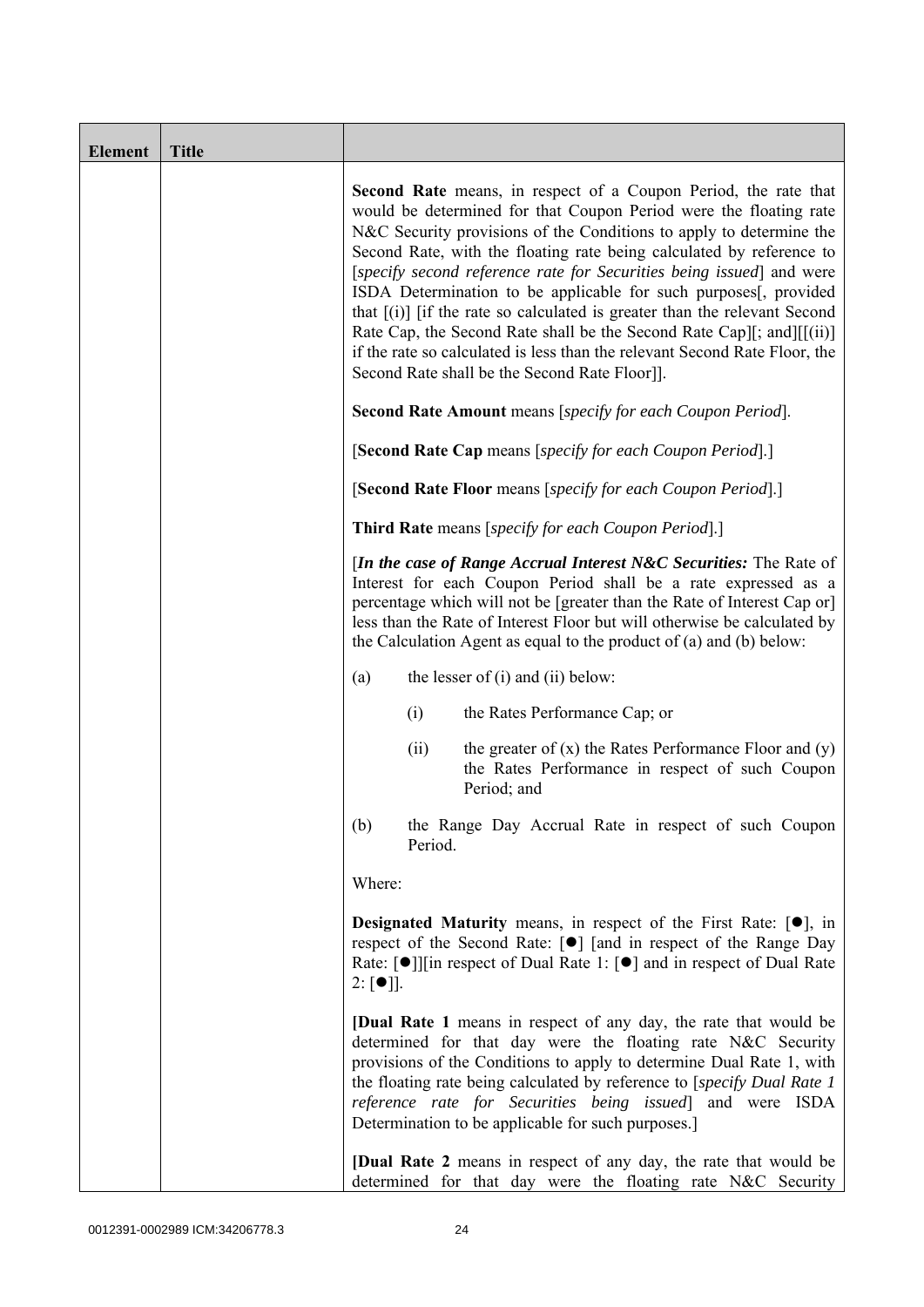| <b>Element</b> | <b>Title</b> |                                                                                                                                                                                                                                                                                                                                                                                                                                      |  |
|----------------|--------------|--------------------------------------------------------------------------------------------------------------------------------------------------------------------------------------------------------------------------------------------------------------------------------------------------------------------------------------------------------------------------------------------------------------------------------------|--|
|                |              | provisions of the Conditions to apply to determine Dual Rate 2, with<br>the floating rate being calculated by reference to [specify Dual Rate 2<br>reference rate for Securities being issued] and were ISDA<br>Determination to be applicable for such purposes.]                                                                                                                                                                   |  |
|                |              | First Rate means, in respect of a Coupon Period, the rate that would<br>be determined for that Coupon Period were the floating rate N&C<br>Security provisions of the Conditions to apply to determine the First<br>Rate, with the floating rate being calculated by reference to [specify]<br>first reference rate for Securities being issued and were ISDA<br>Determination to be applicable for such purposes.                   |  |
|                |              | <b>First Rate Amount</b> means [specify for each Coupon Period].                                                                                                                                                                                                                                                                                                                                                                     |  |
|                |              | <b>Floating Rate Option</b> means, in respect of the First Rate: $[•]$ , in respect<br>of the Second Rate: [ $\bullet$ ] [and in respect of the Range Day Rate: [ $\bullet$ ]][in<br>respect of Dual Rate 1: [ <sup>●</sup> ] and in respect of Dual Rate 2: [ <sup>●</sup> ]].                                                                                                                                                      |  |
|                |              | Lower Barrier means $\lceil \bullet \rceil$ per cent.                                                                                                                                                                                                                                                                                                                                                                                |  |
|                |              | Range Day Rate means:                                                                                                                                                                                                                                                                                                                                                                                                                |  |
|                |              | [Insert if Single Rate Determination applies:                                                                                                                                                                                                                                                                                                                                                                                        |  |
|                |              | in respect of a day that is a Rate Determination Date, the rate<br>(a)<br>that would be determined for that day were the floating rate<br>N&C Security provisions of the Conditions to apply to<br>determine the Range Day Rate, with the floating rate being<br>calculated by reference to [specify range day reference rate<br>for Securities being issued] and were ISDA Determination to<br>be applicable for such purposes; and |  |
|                |              | (b)<br>in respect of a day that is not a Rate Determination Date, the<br>Range Day Rate in respect of the Rate Determination Date<br>immediately preceding such day.]                                                                                                                                                                                                                                                                |  |
|                |              | [Insert if Dual Rate Determination applies:                                                                                                                                                                                                                                                                                                                                                                                          |  |
|                |              | in respect of a day that is a Rate Determination Date, a rate<br>(a)<br>calculated as follows:                                                                                                                                                                                                                                                                                                                                       |  |
|                |              | Range Day Rate = Dual Rate 1 minus Dual Rate 2; and                                                                                                                                                                                                                                                                                                                                                                                  |  |
|                |              | (b)<br>in respect of a day that is not a Rate Determination Date, the<br>Range Day Rate in respect of the Rate Determination Date<br>immediately preceding such day.]                                                                                                                                                                                                                                                                |  |
|                |              | <b>Range Day Accrual Rate</b> means, in respect of a Coupon Period[:][,]<br>[If Single Rate Observation Date applies, insert:                                                                                                                                                                                                                                                                                                        |  |
|                |              | if on the relevant Rate Observation Date the Range Day Rate<br>(a)<br>is equal to or greater than the Lower Barrier and equal to or<br>less than the Upper Barrier, then 1; and                                                                                                                                                                                                                                                      |  |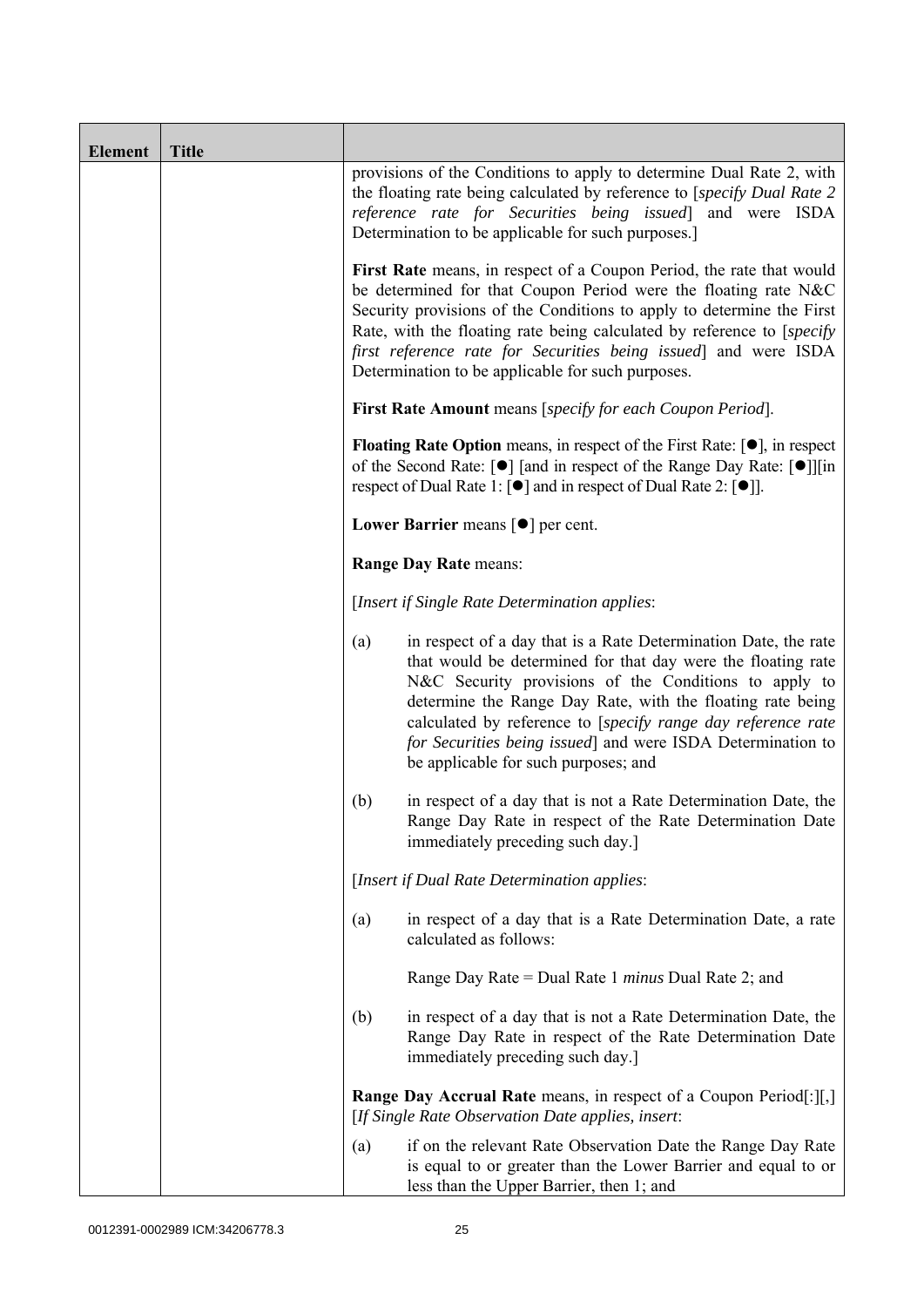| <b>Element</b> | <b>Title</b> |                                                                                                                                                                                                                                                                                                                                                                                                                                                                                                                                                                                              |
|----------------|--------------|----------------------------------------------------------------------------------------------------------------------------------------------------------------------------------------------------------------------------------------------------------------------------------------------------------------------------------------------------------------------------------------------------------------------------------------------------------------------------------------------------------------------------------------------------------------------------------------------|
|                |              | if on the relevant Rate Observation Date the Range Day Rate<br>(b)<br>is lower than the Lower Barrier or greater than the Upper<br>Barrier, then zero,                                                                                                                                                                                                                                                                                                                                                                                                                                       |
|                |              | provided that, in each case, if the Rate Observation Date is not a Rate<br>Determination Date, the Range Day Rate used for these purposes shall<br>be the Range Day Rate in respect of the Rate Determination Date<br>immediately preceding such Rate Observation Date.][If Single Rate<br>Observation Date does not apply, insert: a rate expressed as a<br>percentage calculated by the Calculation Agent equal to the quotient<br>of (a) the Range Day Numerator (as numerator) and (b) the Range<br>Day Denominator (as denominator), in each case in respect of such<br>Coupon Period.] |
|                |              | [Range Day Denominator means, in respect of a Coupon Period, the<br>total number of [calendar days][Business Days] in such Coupon<br>Period.]                                                                                                                                                                                                                                                                                                                                                                                                                                                |
|                |              | [Range Day Numerator means, in respect of a Coupon Period, the<br>total number of [calendar days][Business Days] in such Coupon<br>Period in respect of which the Range Day Rate is equal to or greater<br>than the Lower Barrier and equal to or less than the Upper Barrier,<br>provided that the Range Day Rate for each [calendar day] [Business<br>Day] falling on or after the Rate Cut-off Date shall be the Range Day<br>Rate for the Rate Cut-off Date.]                                                                                                                            |
|                |              | [Rate Cut-off Date means the [ $\bullet$ ] [calendar day] [Business Day]<br>prior to the Coupon Payment Date (unadjusted for any business day<br>convention) for the relevant Coupon Period.                                                                                                                                                                                                                                                                                                                                                                                                 |
|                |              | Rate Determination Centre means [ $\bullet$ ]/[TARGET 2].                                                                                                                                                                                                                                                                                                                                                                                                                                                                                                                                    |
|                |              | Rate Determination Date means a day on which commercial banks<br>and foreign exchange markets settle payments and are open for<br>general business (including dealing in foreign exchange and foreign<br>currency deposits) in $\lceil \bullet \rceil$ a day on which the TARGET2 System is<br>open].                                                                                                                                                                                                                                                                                        |
|                |              | [If Single Rate Observation Date applies, insert: Rate Observation<br>Date means, in respect of a Coupon Period, the date specified in<br>respect of such Coupon Period in the applicable Final Terms.]                                                                                                                                                                                                                                                                                                                                                                                      |
|                |              | [Rate of Interest Cap means $\lceil \bullet \rceil$ per cent.]                                                                                                                                                                                                                                                                                                                                                                                                                                                                                                                               |
|                |              | <b>Rate of Interest Floor means <math>\lceil \bullet \rceil</math> per cent. <math>\lceil \cdot \rceil</math> zero.</b>                                                                                                                                                                                                                                                                                                                                                                                                                                                                      |
|                |              | Rates Performance means, in respect of a Coupon Period, a rate<br>expressed as a percentage calculated by the Calculation Agent equal to<br>the sum of:                                                                                                                                                                                                                                                                                                                                                                                                                                      |
|                |              | the product of (i) the First Rate Amount and (ii) the<br>(a)<br>First Rate, in each case in respect of such Coupon                                                                                                                                                                                                                                                                                                                                                                                                                                                                           |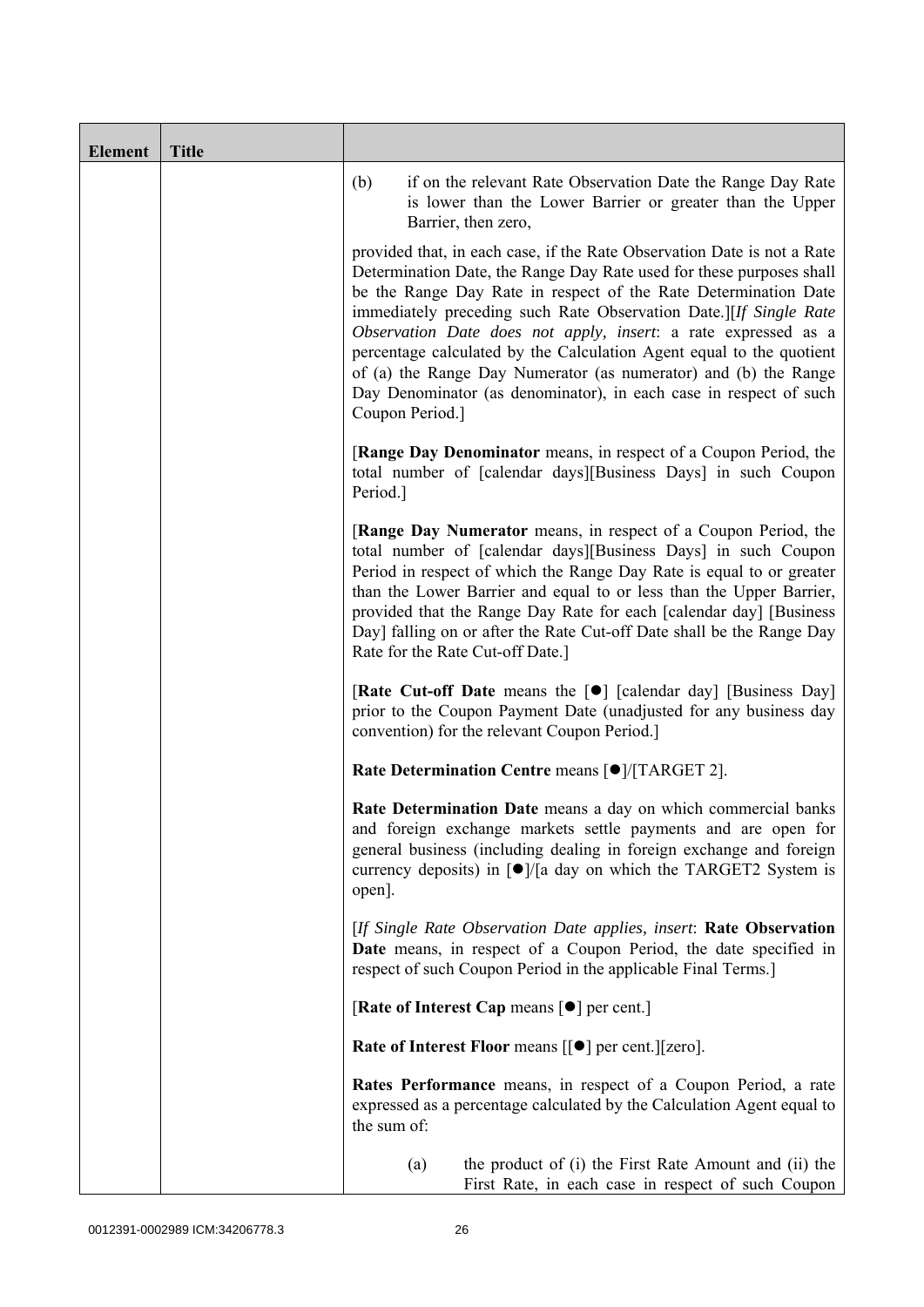| <b>Element</b> | <b>Title</b> |        |                     |                                                                                                                                                                                                                                                                                                                                                                                                                       |
|----------------|--------------|--------|---------------------|-----------------------------------------------------------------------------------------------------------------------------------------------------------------------------------------------------------------------------------------------------------------------------------------------------------------------------------------------------------------------------------------------------------------------|
|                |              |        |                     | Period;                                                                                                                                                                                                                                                                                                                                                                                                               |
|                |              |        | (b)                 | the product of (i) the Second Rate Amount and (ii) the<br>Second Rate, in each case in respect of such Coupon<br>Period; and                                                                                                                                                                                                                                                                                          |
|                |              |        | (c)                 | the Third Rate in respect of such Coupon Period.                                                                                                                                                                                                                                                                                                                                                                      |
|                |              |        |                     | Rates Performance Cap means [ $\bullet$ ] per cent.                                                                                                                                                                                                                                                                                                                                                                   |
|                |              |        |                     | Rates Performance Floor means [ $\bullet$ ] per cent.                                                                                                                                                                                                                                                                                                                                                                 |
|                |              |        | Determination Date. | <b>Reset Date</b> means, in respect of the First Rate: [specify the first day of<br>the Coupon Period /[specify the last day of the Coupon Period], in<br>respect of the Second Rate: [specify the second day of the Coupon<br>Period]/[specify the last day of the Coupon Period] and in respect of<br>[the Range Day Rate][Dual Rate 1 and Dual Rate 2]: the relevant Rate                                          |
|                |              |        |                     | Second Rate means, in respect of a Coupon Period, the rate that<br>would be determined for that Coupon Period were the floating rate<br>N&C Security provisions of the Conditions to apply to determine the<br>Second Rate, with the floating rate being calculated by reference to<br>[specify second reference rate for Securities being issued] and were<br>ISDA Determination to be applicable for such purposes. |
|                |              |        |                     | <b>Second Rate Amount</b> means [specify for each Coupon Period].                                                                                                                                                                                                                                                                                                                                                     |
|                |              |        |                     | Third Rate means [specify for each Coupon Period].                                                                                                                                                                                                                                                                                                                                                                    |
|                |              |        |                     | <b>Upper Barrier</b> means $\lceil \bullet \rceil$ per cent.                                                                                                                                                                                                                                                                                                                                                          |
|                |              |        |                     | [In the case of Dual Range Accrual Interest N&C Securities: The<br>Rate of Interest for each Coupon Period shall be a rate expressed as a<br>percentage which will not be [greater than the Rate of Interest Cap or]<br>less than the Rate of Interest Floor but will otherwise be calculated by<br>the Calculation Agent as equal to the product of (a) and (b) below:                                               |
|                |              | (a)    |                     | the lesser of $(i)$ and $(ii)$ below:                                                                                                                                                                                                                                                                                                                                                                                 |
|                |              |        | (i)                 | the Rates Performance Cap; or                                                                                                                                                                                                                                                                                                                                                                                         |
|                |              |        | (ii)                | the greater of $(x)$ the Rates Performance Floor and $(y)$<br>the Rates Performance in respect of such Coupon<br>Period; and                                                                                                                                                                                                                                                                                          |
|                |              | (b)    | Period.             | the Range Day Accrual Rate in respect of such Coupon                                                                                                                                                                                                                                                                                                                                                                  |
|                |              | Where: |                     |                                                                                                                                                                                                                                                                                                                                                                                                                       |
|                |              |        |                     | <b>Designated Maturity means:</b>                                                                                                                                                                                                                                                                                                                                                                                     |
|                |              | (i)    |                     | in respect of the First Rate: $[•]$ ;                                                                                                                                                                                                                                                                                                                                                                                 |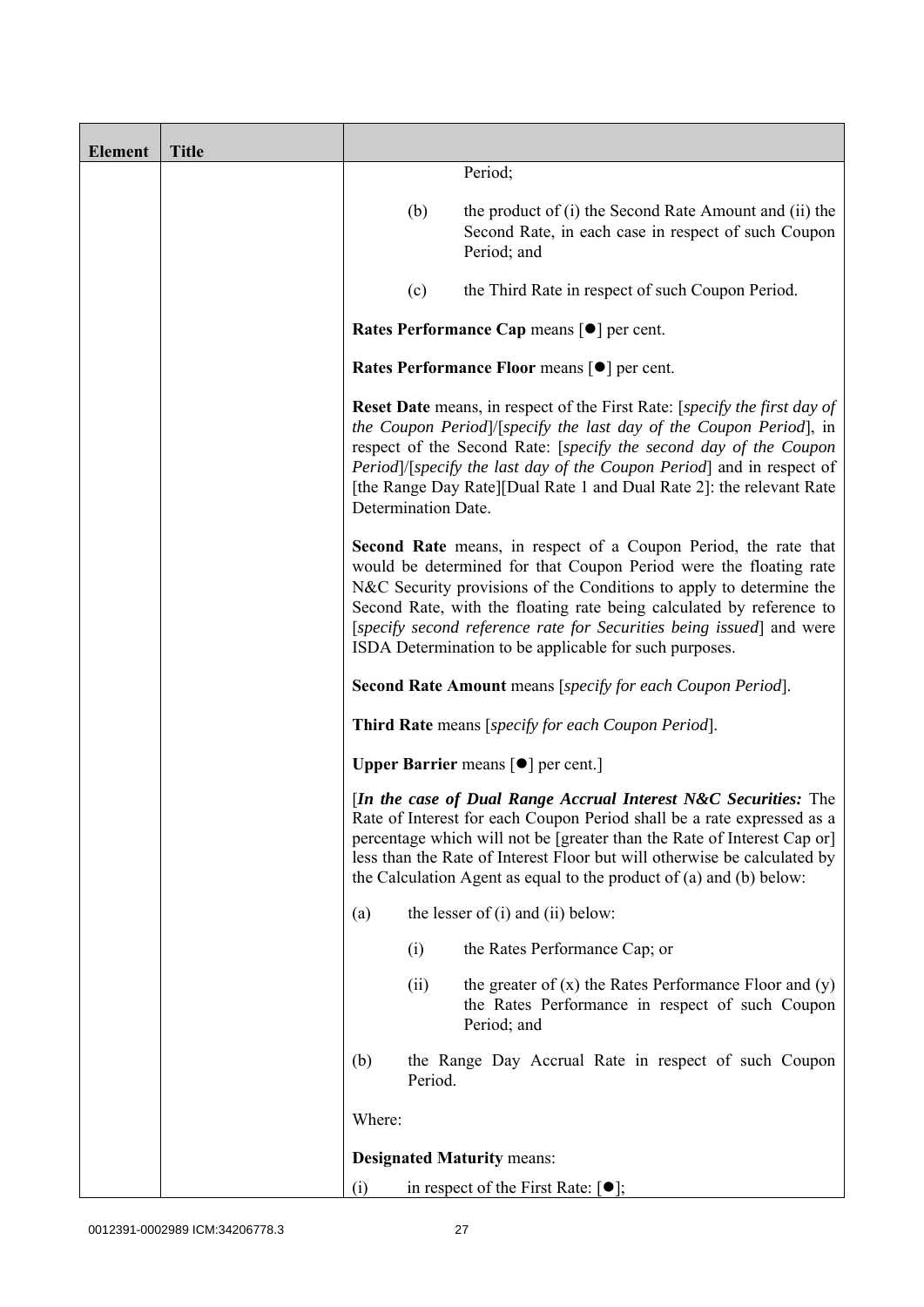| <b>Element</b> | <b>Title</b> |         |                                                                                                                                                                                                                                                                                                                                                                                                                                                                                |
|----------------|--------------|---------|--------------------------------------------------------------------------------------------------------------------------------------------------------------------------------------------------------------------------------------------------------------------------------------------------------------------------------------------------------------------------------------------------------------------------------------------------------------------------------|
|                |              | (ii)    | in respect of the Second Rate: $[•]$ ;                                                                                                                                                                                                                                                                                                                                                                                                                                         |
|                |              | (iii)   | in respect of Range Day Rate 1: $\lceil \bullet \rceil / \lceil \text{for Dual Rate 1} \rceil \rceil$ and<br>for Dual Rate 2: $\lceil \bullet \rceil$ .                                                                                                                                                                                                                                                                                                                        |
|                |              | (iv)    | in respect of Range Day Rate 2: [●]/[for Dual Rate 1: [●] and<br>for Dual Rate 2: $[①$ ].                                                                                                                                                                                                                                                                                                                                                                                      |
|                |              |         | <b>[Dual Rate 1</b> means in respect of any day and a Range Day Rate, the<br>rate that would be determined for that day were the floating rate N&C<br>Security provisions of the Conditions to apply to determine Dual Rate<br>1 in respect of the relevant Range Day Rate, with the floating rate<br>being calculated by reference to [specify Dual Rate 1 reference rate<br>for Securities being issued] and were ISDA Determination to be<br>applicable for such purposes.] |
|                |              |         | <b>[Dual Rate 2</b> means in respect of any day and a Range Day Rate, the<br>rate that would be determined for that day were the floating rate N&C<br>Security provisions of the Conditions to apply to determine Dual Rate<br>2 in respect of the relevant Range Day Rate, with the floating rate<br>being calculated by reference to [specify Dual Rate 2 reference rate<br>for Securities being issued] and were ISDA Determination to be<br>applicable for such purposes.] |
|                |              |         | First Rate means, in respect of a Coupon Period, the rate that would<br>be determined for that Coupon Period were the floating rate N&C<br>Security provisions of the Conditions to apply to determine the First<br>Rate, with the floating rate being calculated by reference to [specify]<br>first reference rate for Securities being issued] and were ISDA<br>Determination to be applicable for such purposes.                                                            |
|                |              |         | First Rate Amount means [specify for each Coupon Period].                                                                                                                                                                                                                                                                                                                                                                                                                      |
|                |              |         | <b>Floating Rate Option means:</b>                                                                                                                                                                                                                                                                                                                                                                                                                                             |
|                |              | (i)     | in respect of the First Rate: $[•]$ ;                                                                                                                                                                                                                                                                                                                                                                                                                                          |
|                |              | (ii)    | in respect of the Second Rate: $[•]$ ;                                                                                                                                                                                                                                                                                                                                                                                                                                         |
|                |              | (iii)   | in respect of Range Day Rate 1: $\lceil \bullet \rceil / \lceil \text{for Dual Rate 1} \rceil \rceil$ and<br>for Dual Rate 2: $[•]$ ].                                                                                                                                                                                                                                                                                                                                         |
|                |              | (iv)    | in respect of Range Day Rate 2: $\lceil \bullet \rceil / \lceil \text{for Dual Rate 1} \rceil \rceil$ and<br>for Dual Rate 2: $\lceil \bullet \rceil$ .                                                                                                                                                                                                                                                                                                                        |
|                |              |         | <b>Lower Barrier means:</b>                                                                                                                                                                                                                                                                                                                                                                                                                                                    |
|                |              | (i)     | in respect of Range Day Rate 1: $\lceil \bullet \rceil$ per cent.                                                                                                                                                                                                                                                                                                                                                                                                              |
|                |              | (ii)    | in respect of Range Day Rate 2: $\lceil \bullet \rceil$ per cent.                                                                                                                                                                                                                                                                                                                                                                                                              |
|                |              | Rate 2. | <b>Range Day Rate</b> means each of Range Day Rate 1 and Range Day                                                                                                                                                                                                                                                                                                                                                                                                             |
|                |              |         | Range Day Rate 1 means:                                                                                                                                                                                                                                                                                                                                                                                                                                                        |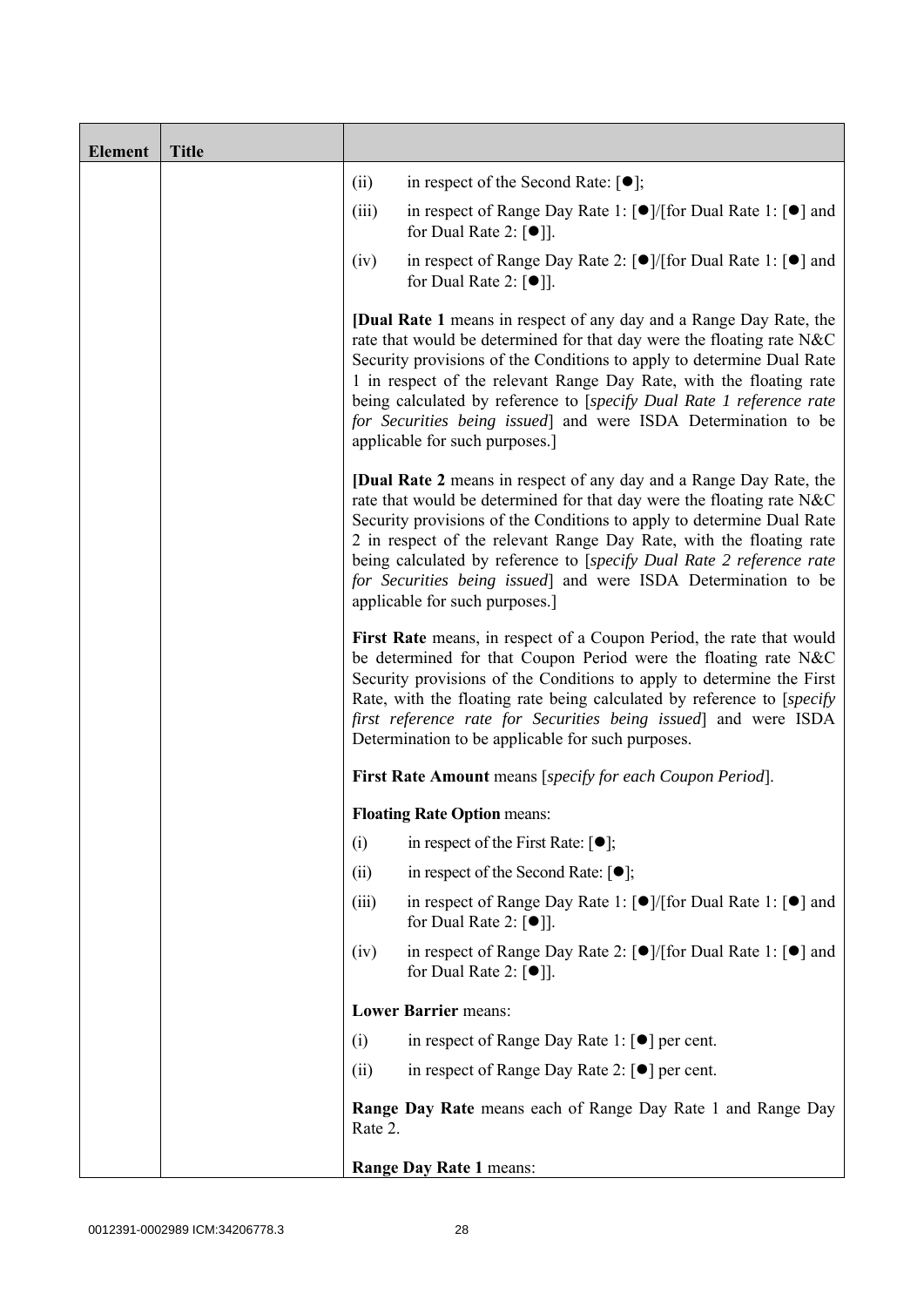| <b>Element</b> | <b>Title</b> |     |                                                                                                                                                                                                                                                                                                                                                                                                                                                  |
|----------------|--------------|-----|--------------------------------------------------------------------------------------------------------------------------------------------------------------------------------------------------------------------------------------------------------------------------------------------------------------------------------------------------------------------------------------------------------------------------------------------------|
|                |              |     | [Insert if Single Rate Determination applies to Range Day Rate 1:                                                                                                                                                                                                                                                                                                                                                                                |
|                |              | (a) | in respect of a day that is a Rate Determination Date, the rate<br>that would be determined for that day were the floating rate<br>N&C Security provisions of the Conditions to apply to<br>determine Range Day Rate 1, with the floating rate being<br>calculated by reference to [specify range day reference rate<br>for Range Day Rate 1 for Securities being issued] and were<br>ISDA Determination to be applicable for such purposes; and |
|                |              | (b) | in respect of a day that is not a Rate Determination Date,<br>Range Day Rate 1 in respect of the Rate Determination Date<br>immediately preceding such day.]                                                                                                                                                                                                                                                                                     |
|                |              |     | [Insert if Dual Rate Determination applies:                                                                                                                                                                                                                                                                                                                                                                                                      |
|                |              | (a) | in respect of a day that is a Rate Determination Date, a rate<br>calculated as follows:                                                                                                                                                                                                                                                                                                                                                          |
|                |              |     | Range Day Rate $1 =$ Dual Rate 1 <i>minus</i> Dual Rate 2; and                                                                                                                                                                                                                                                                                                                                                                                   |
|                |              | (b) | in respect of a day that is not a Rate Determination Date,<br>Range Day Rate 1 in respect of the Rate Determination Date<br>immediately preceding such day.]                                                                                                                                                                                                                                                                                     |
|                |              |     | Range Day Rate 2 means:                                                                                                                                                                                                                                                                                                                                                                                                                          |
|                |              |     | [Insert if Single Rate Determination applies to Range Day Rate 2:                                                                                                                                                                                                                                                                                                                                                                                |
|                |              | (a) | in respect of a day that is a Rate Determination Date, the rate<br>that would be determined for that day were the floating rate<br>N&C Security provisions of the Conditions to apply to<br>determine Range Day Rate 2, with the floating rate being<br>calculated by reference to [specify range day reference rate<br>for Range Day Rate 2 for Securities being issued] and were<br>ISDA Determination to be applicable for such purposes; and |
|                |              | (b) | in respect of a day that is not a Rate Determination Date,<br>Range Day Rate 2 in respect of the Rate Determination Date<br>immediately preceding such day.]                                                                                                                                                                                                                                                                                     |
|                |              |     | [Insert if Dual Rate Determination applies:                                                                                                                                                                                                                                                                                                                                                                                                      |
|                |              | (a) | in respect of a day that is a Rate Determination Date, a rate<br>calculated as follows:                                                                                                                                                                                                                                                                                                                                                          |
|                |              |     | Range Day Rate $2 =$ Dual Rate 1 <i>minus</i> Dual Rate 2; and                                                                                                                                                                                                                                                                                                                                                                                   |
|                |              | (b) | in respect of a day that is not a Rate Determination Date,<br>Range Day Rate 2 in respect of the Rate Determination Date<br>immediately preceding such day.]                                                                                                                                                                                                                                                                                     |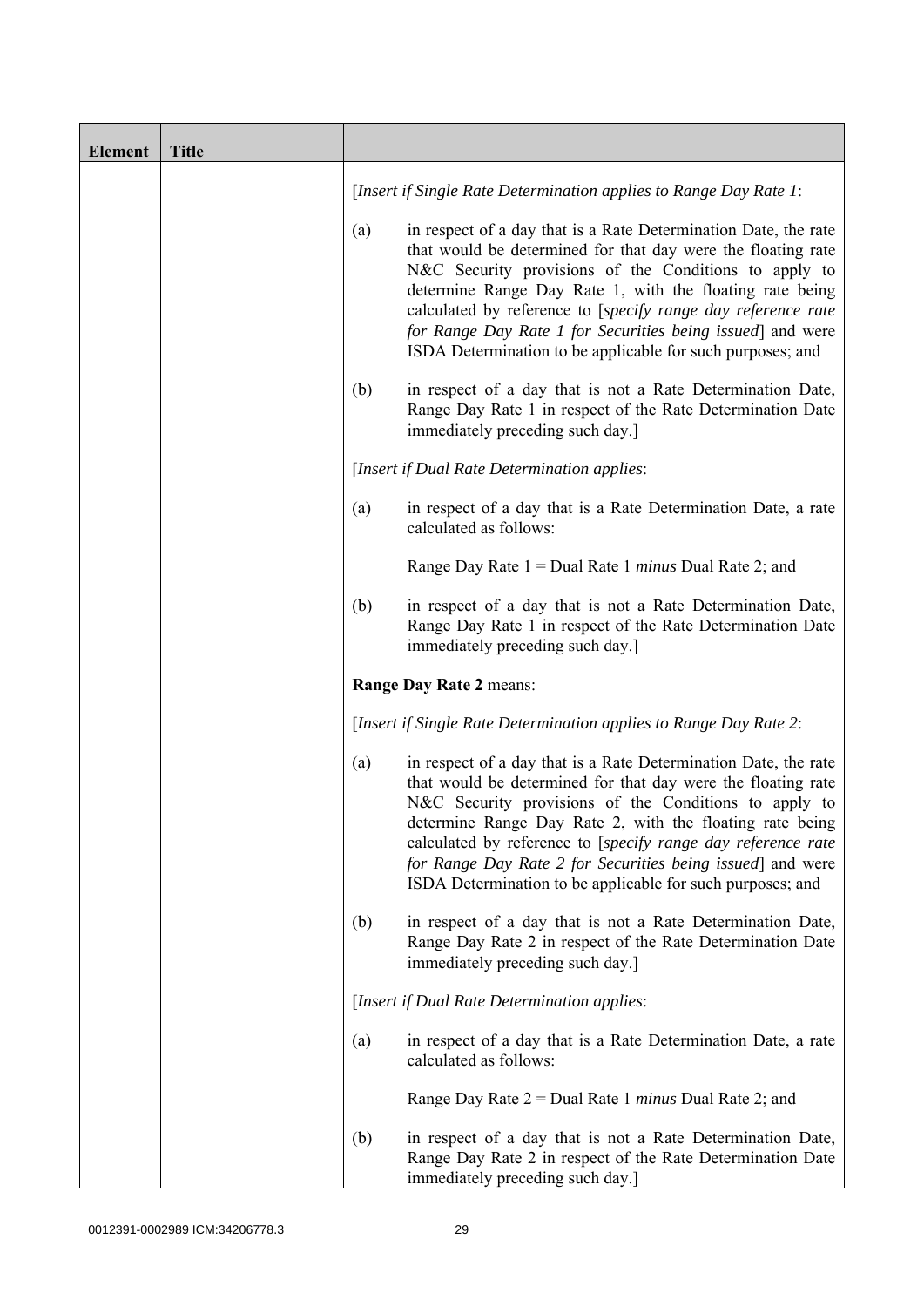| <b>Element</b> | <b>Title</b> |          |                |                                                                                                                                                                                                                                                                                                                                                                                                                                                                                                                                                                                                          |
|----------------|--------------|----------|----------------|----------------------------------------------------------------------------------------------------------------------------------------------------------------------------------------------------------------------------------------------------------------------------------------------------------------------------------------------------------------------------------------------------------------------------------------------------------------------------------------------------------------------------------------------------------------------------------------------------------|
|                |              |          |                | <b>Range Day Accrual Rate</b> means, in respect of a Coupon<br>Period[:][,][If Single Rate Observation Date applies, insert:                                                                                                                                                                                                                                                                                                                                                                                                                                                                             |
|                |              | (a)      |                | if on the relevant Rate Observation Date both:                                                                                                                                                                                                                                                                                                                                                                                                                                                                                                                                                           |
|                |              |          | (i)            | Range Day Rate 1 is equal to or greater than its Lower<br>Barrier and equal to or less than its Upper Barrier; and                                                                                                                                                                                                                                                                                                                                                                                                                                                                                       |
|                |              |          | (ii)           | Range Day Rate 2 is equal to or greater than its Lower<br>Barrier and equal to or less than its Upper Barrier,                                                                                                                                                                                                                                                                                                                                                                                                                                                                                           |
|                |              |          | then $1$ ; and |                                                                                                                                                                                                                                                                                                                                                                                                                                                                                                                                                                                                          |
|                |              | (b)      |                | if on the relevant Rate Observation Date either or both of the<br>following conditions is met:                                                                                                                                                                                                                                                                                                                                                                                                                                                                                                           |
|                |              |          | (i)            | Range Day Rate 1 is less than its Lower Barrier or<br>greater than its Upper Barrier; or                                                                                                                                                                                                                                                                                                                                                                                                                                                                                                                 |
|                |              |          | (ii)           | Range Day Rate 2 is less than its Lower Barrier or<br>greater than its Upper Barrier,                                                                                                                                                                                                                                                                                                                                                                                                                                                                                                                    |
|                |              |          | then zero,     |                                                                                                                                                                                                                                                                                                                                                                                                                                                                                                                                                                                                          |
|                |              |          |                | provided that, in each case, if the Rate Observation Date is not a Rate<br>Determination Date, each Range Day Rate used for these purposes<br>shall be the respective Range Day Rates in respect of the Rate<br>Determination Date immediately preceding such Rate Observation<br>Date.][If Single Rate Observation Date does not apply, insert: a rate<br>expressed as a percentage calculated by the Calculation Agent equal to<br>the quotient of (a) the Range Day Numerator (as numerator) and (b)<br>the Range Day Denominator (as denominator), in each case in respect<br>of such Coupon Period. |
|                |              | Period.] |                | <b>[Range Day Denominator</b> means, in respect of a Coupon Period, the<br>total number of [calendar days][Business Days] in such Coupon                                                                                                                                                                                                                                                                                                                                                                                                                                                                 |
|                |              |          |                | [Range Day Numerator means, in respect of a Coupon Period, the<br>total number of [calendar days][Business Days] in such Coupon<br>Period in respect of which both:                                                                                                                                                                                                                                                                                                                                                                                                                                      |
|                |              | (i)      |                | Range Day Rate 1 is equal to or greater than its Lower Barrier<br>and equal to or less than its Upper Barrier; and                                                                                                                                                                                                                                                                                                                                                                                                                                                                                       |
|                |              | (ii)     |                | Range Day Rate 2 is equal to or greater than its Lower Barrier<br>and equal to or less than its Upper Barrier,                                                                                                                                                                                                                                                                                                                                                                                                                                                                                           |
|                |              |          |                | Provided that each Range Day Rate for each [calendar day] [Business<br>Day] falling on or after the Rate Cut-off Date shall be the respective<br>Range Day Rate for the Rate Cut-off Date.]                                                                                                                                                                                                                                                                                                                                                                                                              |
|                |              |          |                | <b>Rate Cut-off Date</b> means the [ <sup>•</sup> ] [calendar day] [Business Day]                                                                                                                                                                                                                                                                                                                                                                                                                                                                                                                        |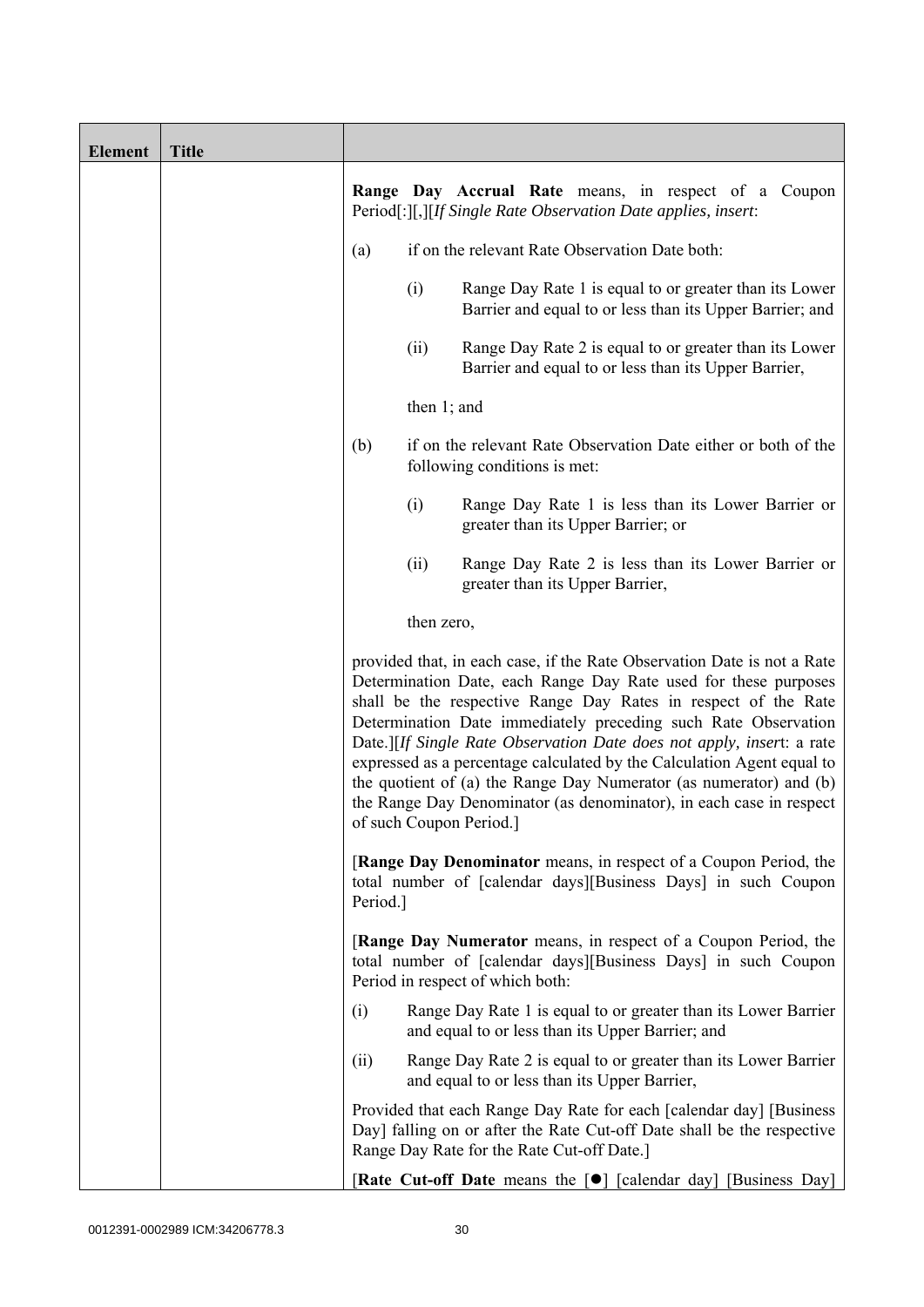| <b>Element</b> | <b>Title</b> |                                                                                                                                                                                                         |                                                                                                                                                                                                                                                                                             |                                                       |                                                                                                                                          |  |
|----------------|--------------|---------------------------------------------------------------------------------------------------------------------------------------------------------------------------------------------------------|---------------------------------------------------------------------------------------------------------------------------------------------------------------------------------------------------------------------------------------------------------------------------------------------|-------------------------------------------------------|------------------------------------------------------------------------------------------------------------------------------------------|--|
|                |              |                                                                                                                                                                                                         | prior to the Coupon Payment Date (unadjusted for any business day<br>convention) for the relevant Coupon Period.                                                                                                                                                                            |                                                       |                                                                                                                                          |  |
|                |              |                                                                                                                                                                                                         | Rate Determination Centre means [ $\bullet$ ]/[TARGET 2].                                                                                                                                                                                                                                   |                                                       |                                                                                                                                          |  |
|                |              | open].                                                                                                                                                                                                  | Rate Determination Date means a day on which commercial banks<br>and foreign exchange markets settle payments and are open for<br>general business (including dealing in foreign exchange and foreign<br>currency deposits) in $\lceil \bullet \rceil$ a day on which the TARGET2 System is |                                                       |                                                                                                                                          |  |
|                |              | [If Single Rate Observation Date applies, insert: Rate Observation<br>Date means, in respect of a Coupon Period, the date specified in<br>respect of such Coupon Period in the applicable Final Terms.] |                                                                                                                                                                                                                                                                                             |                                                       |                                                                                                                                          |  |
|                |              |                                                                                                                                                                                                         | [Rate of Interest Cap means $\lceil \bullet \rceil$ per cent.]                                                                                                                                                                                                                              |                                                       |                                                                                                                                          |  |
|                |              |                                                                                                                                                                                                         | Rate of Interest Floor means [[ $\bullet$ ] per cent.][zero].                                                                                                                                                                                                                               |                                                       |                                                                                                                                          |  |
|                |              | the sum of:                                                                                                                                                                                             |                                                                                                                                                                                                                                                                                             |                                                       | Rates Performance means, in respect of a Coupon Period, a rate<br>expressed as a percentage calculated by the Calculation Agent equal to |  |
|                |              |                                                                                                                                                                                                         | (a)                                                                                                                                                                                                                                                                                         | Period;                                               | the product of (i) the First Rate Amount and (ii) the<br>First Rate, in each case in respect of such Coupon                              |  |
|                |              |                                                                                                                                                                                                         | (b)                                                                                                                                                                                                                                                                                         | Period; and                                           | the product of (i) the Second Rate Amount and (ii) the<br>Second Rate, in each case in respect of such Coupon                            |  |
|                |              |                                                                                                                                                                                                         | (c)                                                                                                                                                                                                                                                                                         | the Third Rate in respect of such Coupon Period.      |                                                                                                                                          |  |
|                |              |                                                                                                                                                                                                         |                                                                                                                                                                                                                                                                                             | Rates Performance Cap means [ $\bullet$ ] per cent.   |                                                                                                                                          |  |
|                |              |                                                                                                                                                                                                         |                                                                                                                                                                                                                                                                                             | Rates Performance Floor means [ $\bullet$ ] per cent. |                                                                                                                                          |  |
|                |              |                                                                                                                                                                                                         | <b>Reset Date means:</b>                                                                                                                                                                                                                                                                    |                                                       |                                                                                                                                          |  |
|                |              | (i)                                                                                                                                                                                                     |                                                                                                                                                                                                                                                                                             | in respect of the First Rate:                         | [specify the first day of the<br>Coupon Period]/[specify the<br>last day of the Coupon<br>Period];                                       |  |
|                |              | (ii)                                                                                                                                                                                                    |                                                                                                                                                                                                                                                                                             | in respect of the Second Rate:                        | [specify the second day of<br>the Coupon Period /[specify<br>the last day of the Coupon<br>Period];                                      |  |
|                |              | (iii)                                                                                                                                                                                                   |                                                                                                                                                                                                                                                                                             | in respect of Range Day Rate 1:                       | $\lceil \bullet \rceil$ [for Dual Rate 1: $\lceil \bullet \rceil$<br>and for Dual Rate 2: $[•]$ ].                                       |  |
|                |              | (iv)                                                                                                                                                                                                    |                                                                                                                                                                                                                                                                                             | in respect of Range Day Rate 2:                       | $\lceil \bullet \rceil / \lceil \text{for Dual Rate 1: } \lceil \bullet \rceil$<br>and for Dual Rate 2: $[\bullet]$ ].                   |  |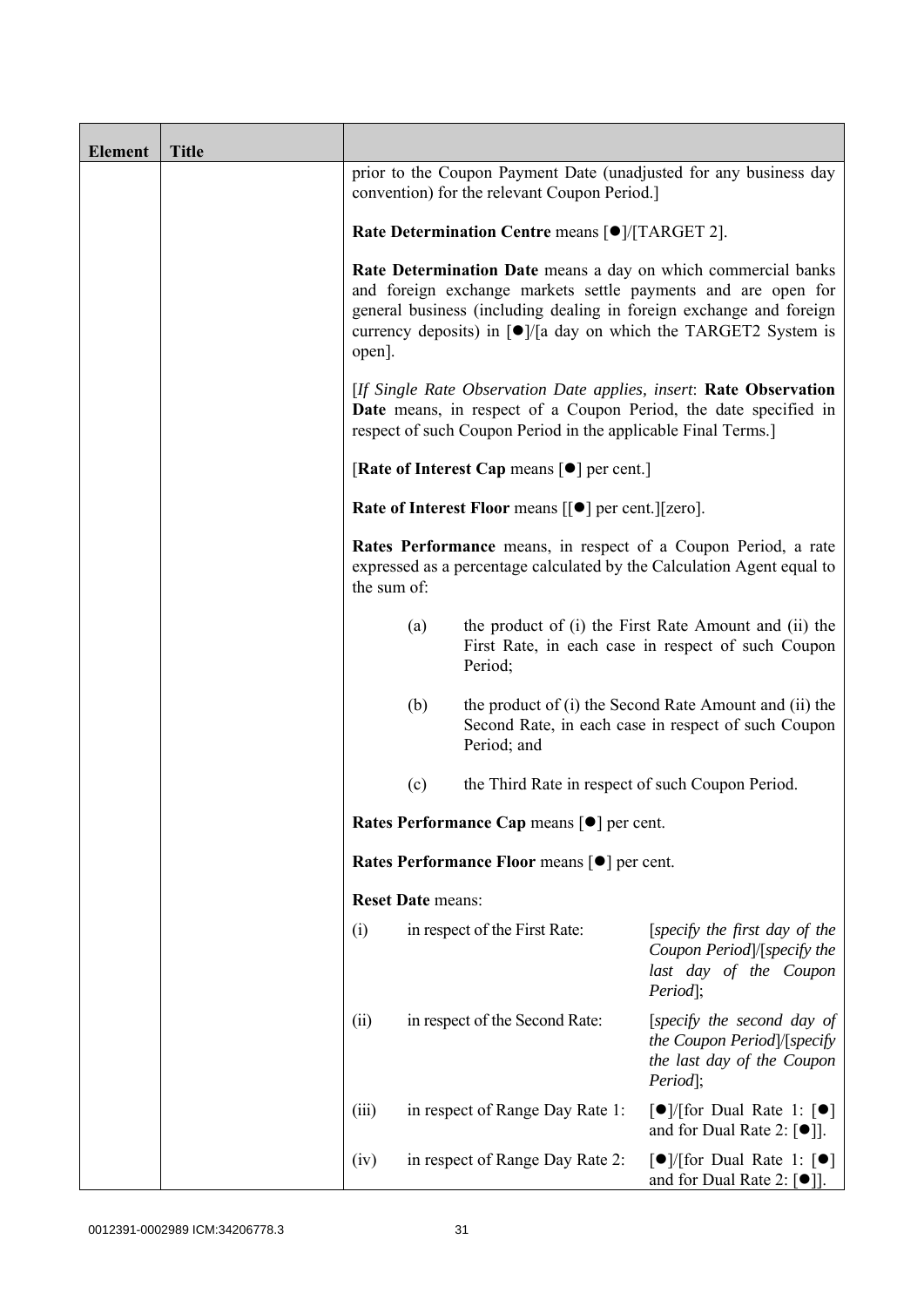| <b>Element</b> | <b>Title</b> |                                                                                                                                                                                                                                                                                                                                                                                                                                                                                                                                                                                                                                                                                             |
|----------------|--------------|---------------------------------------------------------------------------------------------------------------------------------------------------------------------------------------------------------------------------------------------------------------------------------------------------------------------------------------------------------------------------------------------------------------------------------------------------------------------------------------------------------------------------------------------------------------------------------------------------------------------------------------------------------------------------------------------|
|                |              | <b>Second Rate</b> means, in respect of a Coupon Period, the rate that<br>would be determined for that Coupon Period were the floating rate<br>N&C Security provisions of the Conditions to apply to determine the<br>Second Rate, with the floating rate being calculated by reference to<br>[specify second reference rate for Securities being issued] and were<br>ISDA Determination to be applicable for such purposes.                                                                                                                                                                                                                                                                |
|                |              | Second Rate Amount means [specify for each Coupon Period].                                                                                                                                                                                                                                                                                                                                                                                                                                                                                                                                                                                                                                  |
|                |              | Third Rate means [specify for each Coupon Period].                                                                                                                                                                                                                                                                                                                                                                                                                                                                                                                                                                                                                                          |
|                |              | <b>Upper Barrier means:</b>                                                                                                                                                                                                                                                                                                                                                                                                                                                                                                                                                                                                                                                                 |
|                |              | in respect of Range Day Rate 1: $\lceil \bullet \rceil$ per cent.<br>(i)                                                                                                                                                                                                                                                                                                                                                                                                                                                                                                                                                                                                                    |
|                |              | (ii)<br>in respect of Range Day Rate 2: $\lceil \bullet \rceil$ per cent.]                                                                                                                                                                                                                                                                                                                                                                                                                                                                                                                                                                                                                  |
|                |              | [In the case of Leveraged Inflation Interest N&C Securities: The<br>Rate of Interest for each Coupon Period shall be a rate expressed as a<br>percentage (which will not be less than, but may be equal to, zero)<br>calculated by the Calculation Agent equal to the sum of:                                                                                                                                                                                                                                                                                                                                                                                                               |
|                |              | the Base Rate of Interest; and<br>(a)                                                                                                                                                                                                                                                                                                                                                                                                                                                                                                                                                                                                                                                       |
|                |              | the Cap; or, if less<br>(i)<br>(b)                                                                                                                                                                                                                                                                                                                                                                                                                                                                                                                                                                                                                                                          |
|                |              | $(x)$ the Floor or, if greater, $(y)$ the Leveraged Index<br>(ii)<br>Performance in respect of such Coupon Period.                                                                                                                                                                                                                                                                                                                                                                                                                                                                                                                                                                          |
|                |              | Where:                                                                                                                                                                                                                                                                                                                                                                                                                                                                                                                                                                                                                                                                                      |
|                |              | <b>Base Rate of Interest means <math>\lceil \bullet \rceil</math> per cent.</b>                                                                                                                                                                                                                                                                                                                                                                                                                                                                                                                                                                                                             |
|                |              | Cap means $[\bullet]$ per cent.                                                                                                                                                                                                                                                                                                                                                                                                                                                                                                                                                                                                                                                             |
|                |              | <b>Final Index Level</b> means, in respect of a Coupon Period, [If Linear]<br>Interpolation does not apply, insert: the Index Level for the relevant<br>Reference Month for such Coupon Period.][If Linear Interpolation<br><i>applies, insert:</i> a level calculated by the Calculation Agent by linear<br>interpolation based on the Index Levels for the Index for the months<br>that fall [insert value of "x" below] months and [insert value of "y"<br>below] months prior to the month in which the Coupon Payment Date<br>for such Coupon Period is scheduled to fall. For these purposes the<br>Final Index Level will be calculated in accordance with the following<br>formula: |
|                |              | $IL_{m-x} + \frac{(nbd_{final})-1}{ND_m}$ x $(IL_{m-y} - IL_{m-x})$                                                                                                                                                                                                                                                                                                                                                                                                                                                                                                                                                                                                                         |
|                |              | Where:                                                                                                                                                                                                                                                                                                                                                                                                                                                                                                                                                                                                                                                                                      |
|                |              | <b>x</b> means $\lceil \bullet \rceil$ ;                                                                                                                                                                                                                                                                                                                                                                                                                                                                                                                                                                                                                                                    |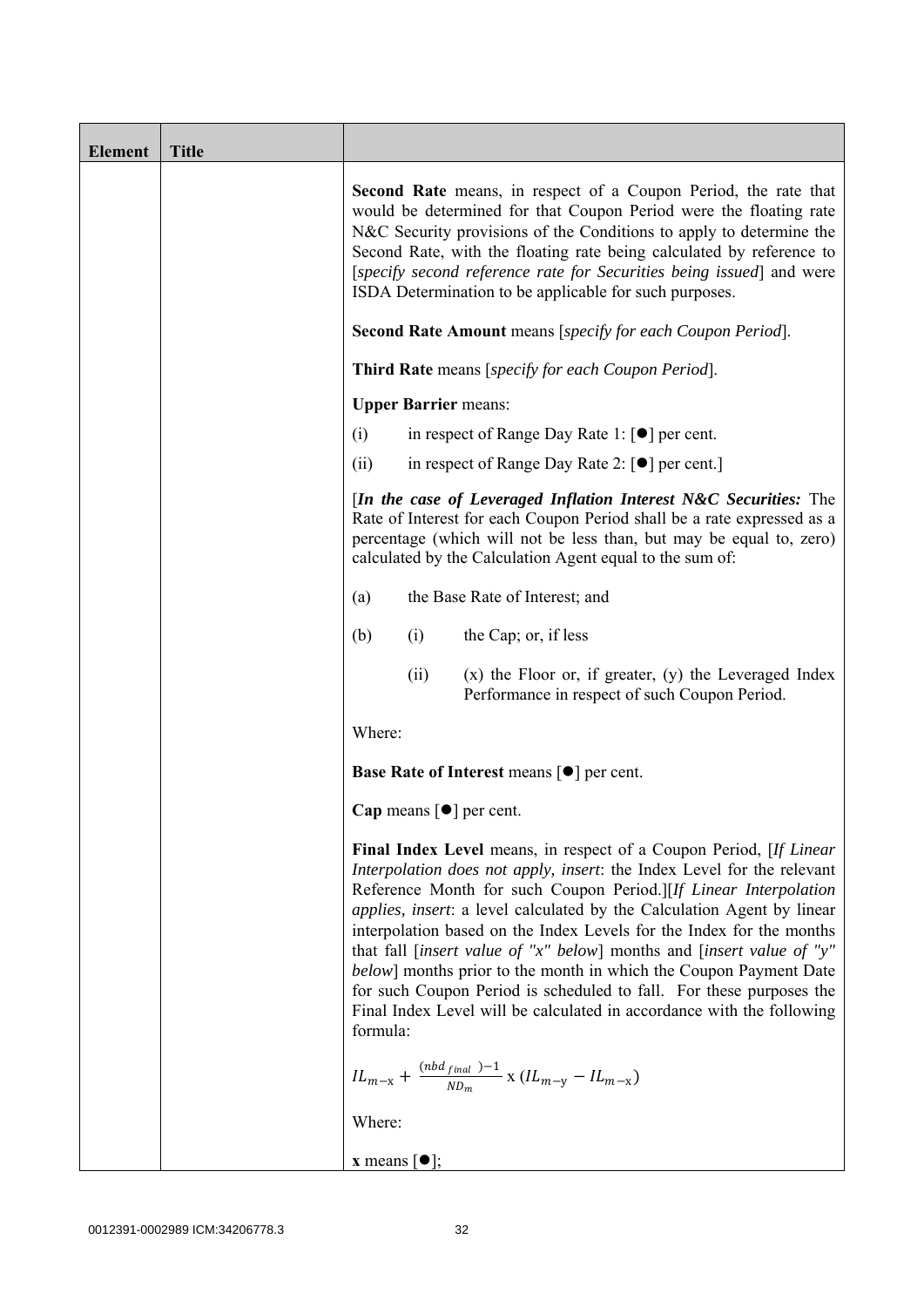| <b>Element</b> | <b>Title</b> |                                                                                                                                                                                                                                                                                                                                                                                                           |  |
|----------------|--------------|-----------------------------------------------------------------------------------------------------------------------------------------------------------------------------------------------------------------------------------------------------------------------------------------------------------------------------------------------------------------------------------------------------------|--|
|                |              | <b>y</b> means $[\bullet]$ ;                                                                                                                                                                                                                                                                                                                                                                              |  |
|                |              | $IL_{m-x}$ means, in respect of a Coupon Period, the Index Level for the<br>month that is x months prior to the month in which the Coupon<br>Accrual Date for such Coupon Period is scheduled to fall;                                                                                                                                                                                                    |  |
|                |              | $IL_{m-v}$ means, in respect of a Coupon Period, the Index Level for the<br>month that is y months prior to the month in which the Coupon<br>Accrual Date for such Coupon Period is scheduled to fall;                                                                                                                                                                                                    |  |
|                |              | <b>nbd</b> <sub>final</sub> means, in respect of a Coupon Period, the actual number of<br>calendar days from and including the first day of the month in which<br>the Coupon Accrual Date for such Coupon Period is scheduled to fall<br>to and including such Coupon Accrual Date; and                                                                                                                   |  |
|                |              | $NDm$ means, in respect of a Coupon Period, the number of calendar<br>days in the month in which the Coupon Accrual Date for such Coupon<br>Period is scheduled to fall.]                                                                                                                                                                                                                                 |  |
|                |              | <b>Floor</b> means $\lceil \bullet \rceil$ per cent.                                                                                                                                                                                                                                                                                                                                                      |  |
|                |              | Index means $\lceil \bullet \rceil$ .                                                                                                                                                                                                                                                                                                                                                                     |  |
|                |              | Index Level means, in respect of a month and subject to the inflation<br>linked adjustment provisions of the Conditions, the first publication or<br>announcement of a level of the Index for such month.                                                                                                                                                                                                 |  |
|                |              | Index Performance means, in respect of a Coupon Period, a rate<br>expressed as a percentage calculated by the Calculation Agent equal to<br>the quotient of (a) (i) the Final Index Level in respect of such Coupon<br>Period minus (ii) the Initial Index Level in respect of such Coupon Period<br>(as numerator) and (b) the Initial Index Level in respect of such Coupon<br>Period (as denominator). |  |
|                |              | Initial Index Level means, in respect of such Coupon Period and<br>subject to the inflation linked adjustment provisions of the Conditions,<br>the first publication or announcement of a level of the Index for the<br>calendar month falling the Number of Calendar Months (Initial Index<br>Level) prior to the calendar month in which the first day of such<br>Coupon Period falls.                  |  |
|                |              | Leverage means $\lceil \bullet \rceil$ per cent.                                                                                                                                                                                                                                                                                                                                                          |  |
|                |              | Leveraged Index Performance means, in respect of a Coupon<br>Period, a rate expressed as a percentage calculated by the Calculation<br>Agent equal to the product of (a) the Leverage and (b) (i) the Index<br>Performance in respect of such Coupon Period minus (ii) the Strike.                                                                                                                        |  |
|                |              | Number of Calendar Months (Initial Index Level) means [ $\bullet$ ]<br>calendar months.                                                                                                                                                                                                                                                                                                                   |  |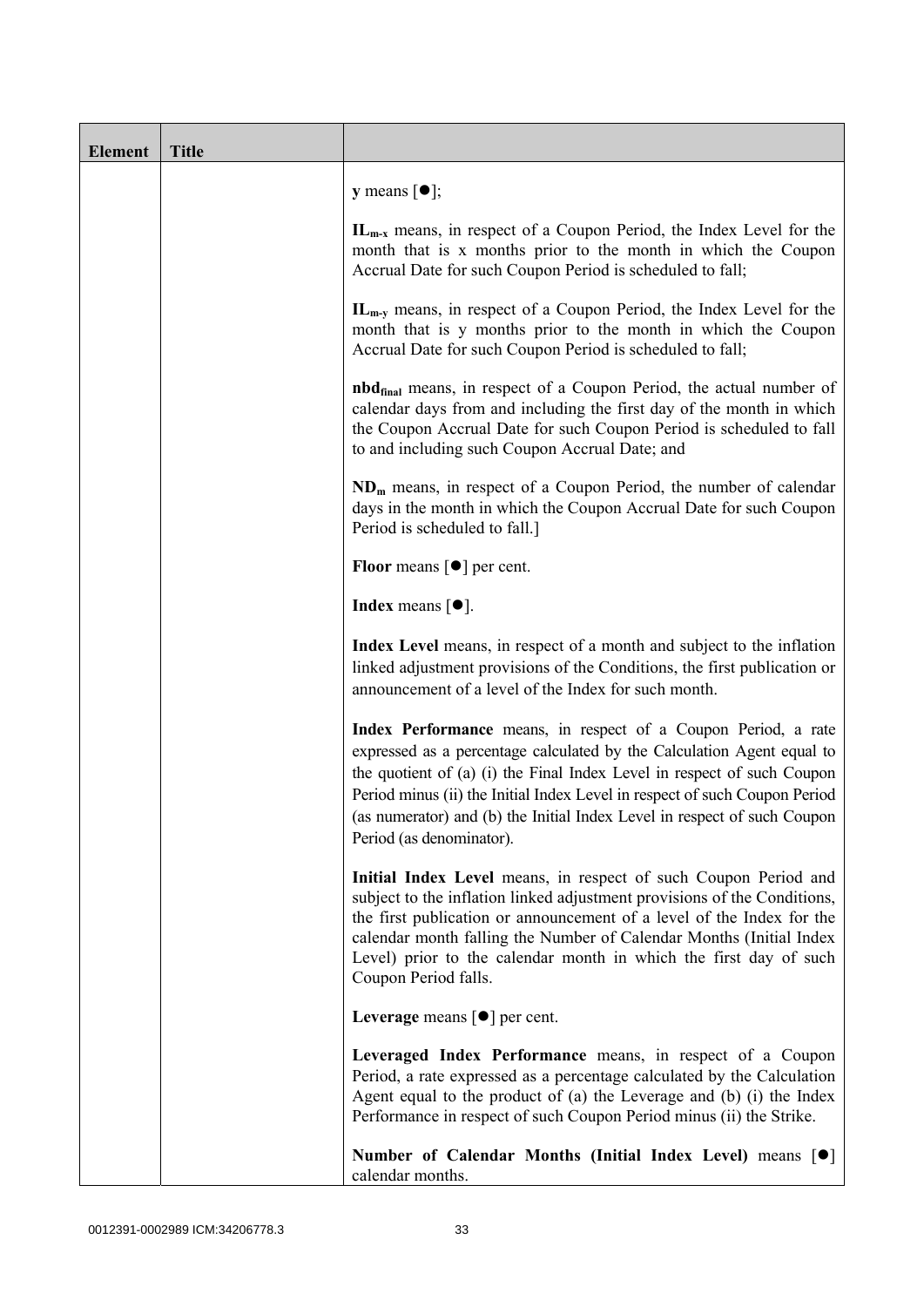| <b>Element</b> | <b>Title</b> |                                                                                                                                                                                                                                                                                                                                                                                                                                                                                                                                                                                                                         |
|----------------|--------------|-------------------------------------------------------------------------------------------------------------------------------------------------------------------------------------------------------------------------------------------------------------------------------------------------------------------------------------------------------------------------------------------------------------------------------------------------------------------------------------------------------------------------------------------------------------------------------------------------------------------------|
|                |              | [If Linear Interpolation does not apply, insert: Number of Calendar<br>Months (Reference Index Level) means [ $\bullet$ ] calendar months.]                                                                                                                                                                                                                                                                                                                                                                                                                                                                             |
|                |              | <b>Reference Month</b> means, in respect of a Coupon Period[:][,] [If<br>Linear Interpolation applies, insert:                                                                                                                                                                                                                                                                                                                                                                                                                                                                                                          |
|                |              | in respect of the determination of $IL_{m-x}$ , the month in respect<br>(a)<br>of which the Index Level for $IL_{m-x}$ falls to be determined; and                                                                                                                                                                                                                                                                                                                                                                                                                                                                      |
|                |              | (b)<br>in respect of the determination of $IL_{m-v}$ , the month in respect<br>of which the Index Level for $IL_{m-y}$ falls to be determined,                                                                                                                                                                                                                                                                                                                                                                                                                                                                          |
|                |              | in each case as described in the definition of Final Index Level above.]                                                                                                                                                                                                                                                                                                                                                                                                                                                                                                                                                |
|                |              | [If Linear Interpolation does not apply, insert: the calendar month<br>falling the Number of Calendar Months (Reference Index Level) prior<br>to the calendar month in which the Coupon Accrual Date in respect of<br>such Coupon Period falls.]                                                                                                                                                                                                                                                                                                                                                                        |
|                |              | <b>Strike</b> means $\lceil \bullet \rceil$ per cent.]                                                                                                                                                                                                                                                                                                                                                                                                                                                                                                                                                                  |
|                |              | [In the case of Swap Rate Linked Interest N&C Securities:                                                                                                                                                                                                                                                                                                                                                                                                                                                                                                                                                               |
|                |              | The Rate of Interest for each Coupon Period shall be a rate expressed<br>as a percentage calculated by the Calculation Agent which is equal to<br>[Insert if Single Swap Rate Determination applies in respect of all<br>Coupon Periods: the relevant Single Swap Rate specified in respect of<br>such Coupon Period.][Insert if Dual Swap Rate Determination applies<br>in respect of all Coupon Periods: the relevant Swap Rate Performance<br>for such Coupon Period.][Insert if each of Single Swap Rate<br>Determination and Dual Swap Rate Determination apply in respect of<br>different Coupon Periods: either: |
|                |              | if Single Swap Rate Determination is specified below in<br>(a)<br>respect of the relevant Coupon Period, the relevant Single<br>Swap Rate specified in respect of such Coupon Period; or                                                                                                                                                                                                                                                                                                                                                                                                                                |
|                |              | if Dual Swap Rate Determination is specified below in respect<br>(b)<br>of the relevant Coupon Period, the Swap Rate Performance<br>for such Coupon Period.]                                                                                                                                                                                                                                                                                                                                                                                                                                                            |
|                |              | Where:                                                                                                                                                                                                                                                                                                                                                                                                                                                                                                                                                                                                                  |
|                |              | [Insert if Dual Swap Rate Determination applies to any Coupon<br>Period: Swap Rate Performance means, in respect of a Coupon<br>Period, a rate expressed as a percentage calculated by the Calculation<br>Agent which is equal to:                                                                                                                                                                                                                                                                                                                                                                                      |
|                |              | Swap Rate Performance = RPM x $[FSR + LF_1 x SSR + LF_2 x RDF]$                                                                                                                                                                                                                                                                                                                                                                                                                                                                                                                                                         |
|                |              | Where:                                                                                                                                                                                                                                                                                                                                                                                                                                                                                                                                                                                                                  |
|                |              | <b>FSR</b> means the relevant First Swap Rate for such Coupon Period;                                                                                                                                                                                                                                                                                                                                                                                                                                                                                                                                                   |
|                |              | $LF1$ means the applicable leverage factor for such Coupon Period<br>as specified below;                                                                                                                                                                                                                                                                                                                                                                                                                                                                                                                                |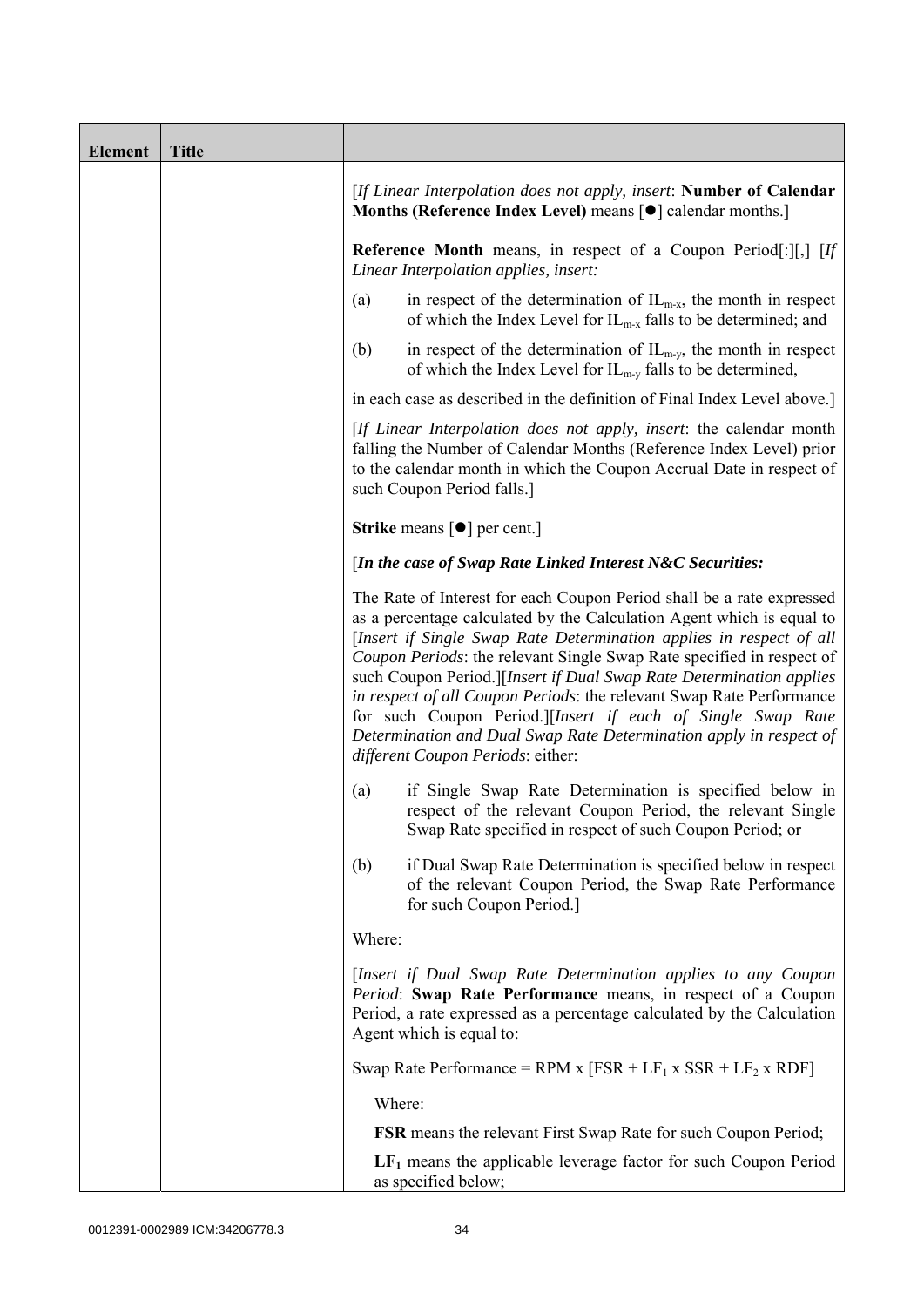| <b>Element</b> | <b>Title</b> |                                                                                                                                                                                                                                                                                                                                                                                                                                                                                                                                                                                                                                                                                                                                                                                                                                                                                                                                                                                                                                                                                                                                                |  |
|----------------|--------------|------------------------------------------------------------------------------------------------------------------------------------------------------------------------------------------------------------------------------------------------------------------------------------------------------------------------------------------------------------------------------------------------------------------------------------------------------------------------------------------------------------------------------------------------------------------------------------------------------------------------------------------------------------------------------------------------------------------------------------------------------------------------------------------------------------------------------------------------------------------------------------------------------------------------------------------------------------------------------------------------------------------------------------------------------------------------------------------------------------------------------------------------|--|
|                |              | $LF2$ means the applicable leverage factor for such Coupon Period<br>as specified below;                                                                                                                                                                                                                                                                                                                                                                                                                                                                                                                                                                                                                                                                                                                                                                                                                                                                                                                                                                                                                                                       |  |
|                |              | <b>RPM</b> means the Rate Performance Multiplier for such Coupon<br>Period;                                                                                                                                                                                                                                                                                                                                                                                                                                                                                                                                                                                                                                                                                                                                                                                                                                                                                                                                                                                                                                                                    |  |
|                |              | RDF means the Rate Deduction Factor for such Coupon Period;<br>and                                                                                                                                                                                                                                                                                                                                                                                                                                                                                                                                                                                                                                                                                                                                                                                                                                                                                                                                                                                                                                                                             |  |
|                |              | <b>SSR</b> means the relevant Second Swap Rate for such Coupon<br>Period,                                                                                                                                                                                                                                                                                                                                                                                                                                                                                                                                                                                                                                                                                                                                                                                                                                                                                                                                                                                                                                                                      |  |
|                |              | each as further specified below.]                                                                                                                                                                                                                                                                                                                                                                                                                                                                                                                                                                                                                                                                                                                                                                                                                                                                                                                                                                                                                                                                                                              |  |
|                |              | [Insert if Dual Swap Rate Outperformance Determination applies to<br>any Coupon Period: Swap Rate Performance means, in respect of a<br>Coupon Period, a rate expressed as a percentage calculated by the<br>Calculation Agent which is equal to:                                                                                                                                                                                                                                                                                                                                                                                                                                                                                                                                                                                                                                                                                                                                                                                                                                                                                              |  |
|                |              | Swap Rate Performance = RPM x [FSR - SSR - RDF]                                                                                                                                                                                                                                                                                                                                                                                                                                                                                                                                                                                                                                                                                                                                                                                                                                                                                                                                                                                                                                                                                                |  |
|                |              | Where:                                                                                                                                                                                                                                                                                                                                                                                                                                                                                                                                                                                                                                                                                                                                                                                                                                                                                                                                                                                                                                                                                                                                         |  |
|                |              | <b>FSR</b> means the relevant First Swap Rate for such Coupon Period;                                                                                                                                                                                                                                                                                                                                                                                                                                                                                                                                                                                                                                                                                                                                                                                                                                                                                                                                                                                                                                                                          |  |
|                |              | <b>RPM</b> means the Rate Performance Multiplier for such Coupon<br>Period;                                                                                                                                                                                                                                                                                                                                                                                                                                                                                                                                                                                                                                                                                                                                                                                                                                                                                                                                                                                                                                                                    |  |
|                |              | RDF means the Rate Deduction Factor for such Coupon Period;<br>and                                                                                                                                                                                                                                                                                                                                                                                                                                                                                                                                                                                                                                                                                                                                                                                                                                                                                                                                                                                                                                                                             |  |
|                |              | <b>SSR</b> means the relevant Second Swap Rate for such Coupon<br>Period,                                                                                                                                                                                                                                                                                                                                                                                                                                                                                                                                                                                                                                                                                                                                                                                                                                                                                                                                                                                                                                                                      |  |
|                |              | each as further specified below.]                                                                                                                                                                                                                                                                                                                                                                                                                                                                                                                                                                                                                                                                                                                                                                                                                                                                                                                                                                                                                                                                                                              |  |
|                |              | For the purposes of determining [each of] [the Single Swap Rate[,]]<br>[the First Swap Rate and the Second Swap Rate] [(each a Swap<br><b>Rate</b> )] the relevant rate for a Coupon Period shall be determined<br>under the floating rate N&C Security provisions as though the<br>relevant swap rate was a floating rate to which ISDA Determination<br>applied and on the basis of the Floating Rate Option, the Designated<br>Maturity and the Reset Date specified in respect of the<br>[relevant][Single] Swap Rate and Coupon Period below[, provided<br>that, $[(i)]$ [if the rate so determined in the case of [the First Swap Rate]<br>[or] [the Second Swap Rate] is greater than [the First Swap Rate Cap]<br>[or] [Second Swap Rate Cap] [(respectively)] for such Coupon Period,<br>the relevant Swap Rate shall be equal to such cap] [and (ii)] [if the rate<br>so determined in the case of [the First Swap Rate] [or] [the Second<br>Swap Rate] is less than [the First Swap Rate Floor] [or] [Second Swap<br>Rate Floor] [(respectively)] for such Coupon Period, the relevant<br>Swap Rate shall be equal to such floor]]. |  |
|                |              | [For each Coupon Period in respect of which Single Swap Rate<br>Determination applies, insert: In respect of the Coupon Period[s]<br>[describe relevant Coupon Periods] Single Swap Rate Determination<br>shall apply and the following terms have the following meanings:                                                                                                                                                                                                                                                                                                                                                                                                                                                                                                                                                                                                                                                                                                                                                                                                                                                                     |  |
|                |              | <b>Designated Maturity means <math>\lceil \bullet \rceil</math>;</b>                                                                                                                                                                                                                                                                                                                                                                                                                                                                                                                                                                                                                                                                                                                                                                                                                                                                                                                                                                                                                                                                           |  |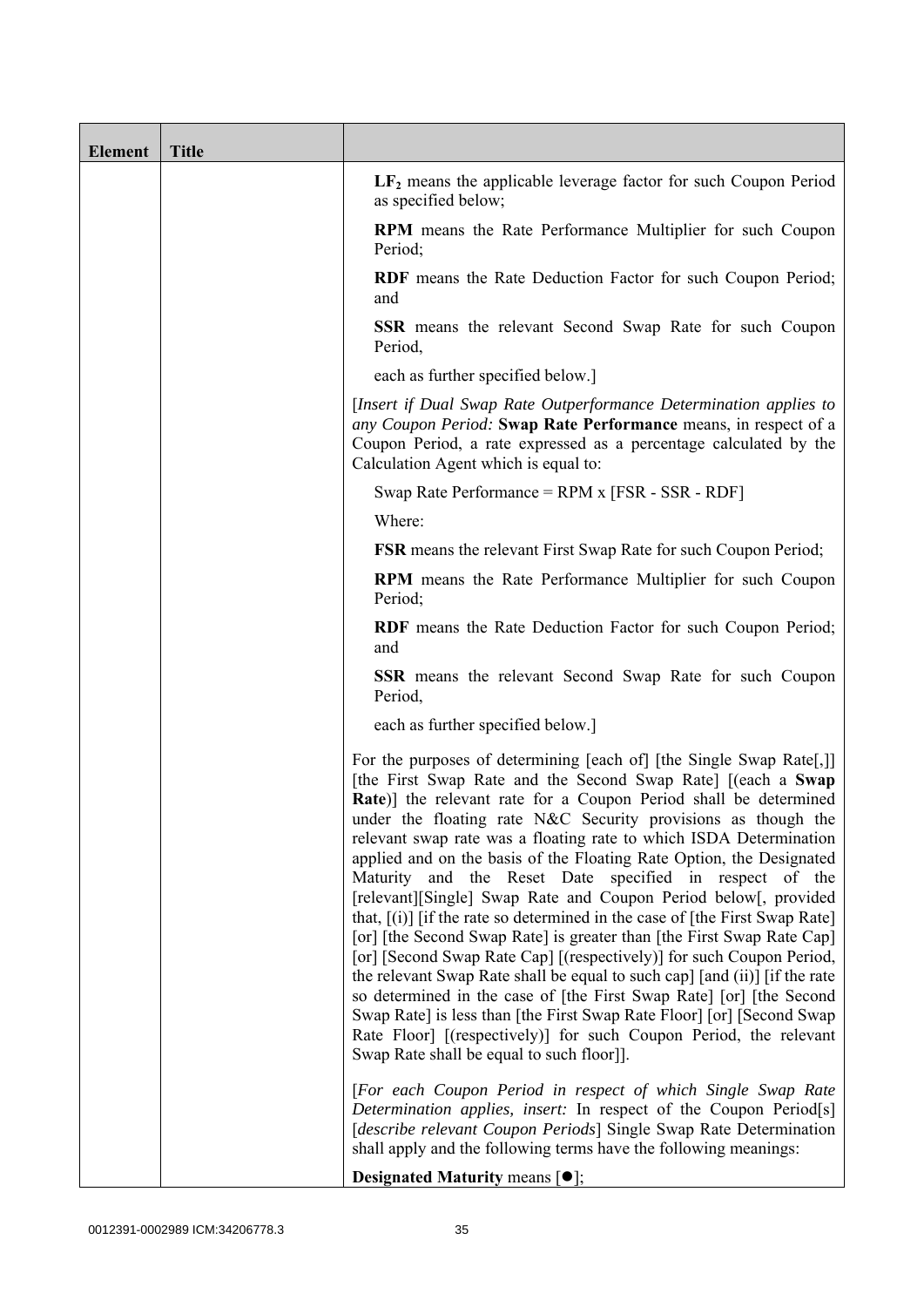| <b>Element</b> | <b>Title</b> |                                                                                                                                                                                                                                                                                                                                                           |
|----------------|--------------|-----------------------------------------------------------------------------------------------------------------------------------------------------------------------------------------------------------------------------------------------------------------------------------------------------------------------------------------------------------|
|                |              | <b>Floating Rate Option means <math>[•]</math>;</b>                                                                                                                                                                                                                                                                                                       |
|                |              | <b>Reference Swap Rate: means [●];and</b>                                                                                                                                                                                                                                                                                                                 |
|                |              | <b>Reset Date means [●][.][; [and]]</b>                                                                                                                                                                                                                                                                                                                   |
|                |              | [For each Coupon Period in respect of which Dual Swap Rate<br>Determination or Dual Swap Rate Outperformance Determination<br>applies, insert: In respect of the Coupon Period <sup>[s]</sup> [describe relevant]<br>Coupon Periods] Dual Swap Rate [Outperformance] Determination<br>shall apply and the following terms have the following meanings:    |
|                |              | <b>LF</b> <sub>1</sub> means $\lceil \bullet \rceil$ ;                                                                                                                                                                                                                                                                                                    |
|                |              | $LF2$ means $[①]$ ;                                                                                                                                                                                                                                                                                                                                       |
|                |              | <b>Rate Deduction Factor means <math>[•]</math>;</b>                                                                                                                                                                                                                                                                                                      |
|                |              | Rate Performance Multiplier means [ $\bullet$ ]; and                                                                                                                                                                                                                                                                                                      |
|                |              | In respect of the First Swap Rate:                                                                                                                                                                                                                                                                                                                        |
|                |              | Reference Swap Rate: means [●];                                                                                                                                                                                                                                                                                                                           |
|                |              | <b>Floating Rate Option means <math>[•]</math>;</b>                                                                                                                                                                                                                                                                                                       |
|                |              | <b>Designated Maturity means <math>\lceil \bullet \rceil</math>; [and]</b>                                                                                                                                                                                                                                                                                |
|                |              | <b>Reset Date</b> means $\lceil \bullet \rceil$ ; [and]                                                                                                                                                                                                                                                                                                   |
|                |              | <b>[First Swap Rate Cap means [<math>\bullet</math>]; and ]</b>                                                                                                                                                                                                                                                                                           |
|                |              | <b>[First Swap Rate Floor means [<math>\bullet</math>]; and</b> ]                                                                                                                                                                                                                                                                                         |
|                |              | In respect of the Second Swap Rate:                                                                                                                                                                                                                                                                                                                       |
|                |              | <b>Reference Swap Rate: means [●];</b>                                                                                                                                                                                                                                                                                                                    |
|                |              | <b>Floating Rate Option means <math>[①]</math>;</b>                                                                                                                                                                                                                                                                                                       |
|                |              | <b>Designated Maturity means <math>\lceil \bullet \rceil</math>; [and]</b>                                                                                                                                                                                                                                                                                |
|                |              | <b>Reset Date means <math>\lceil \bullet \rceil</math>.</b> $\lceil \cdot \rceil$ ; and $\lceil \cdot \rceil$                                                                                                                                                                                                                                             |
|                |              | [Second Swap Rate Cap means [ $\bullet$ ][.][; and]]                                                                                                                                                                                                                                                                                                      |
|                |              | [Second Swap Rate Floor means [ $\bullet$ ].]]                                                                                                                                                                                                                                                                                                            |
|                |              | (repeat as necessary to cover the bases for Single Swap Rate<br>Determination, Dual Swap Rate Determination and Dual Swap Rate<br>Outperformance Determination for all Coupon Periods)]                                                                                                                                                                   |
|                |              | [In the case of Equity Linked Securities, insert:                                                                                                                                                                                                                                                                                                         |
|                |              | <b>Adjustment and Disruption Events</b>                                                                                                                                                                                                                                                                                                                   |
|                |              | The Securities may be subject to cancellation, early redemption or<br>adjustment (including as to valuation and in certain circumstances<br>share substitutions) if certain corporate events (such as events<br>affecting the value of a Share (including Share divisions or<br>consolidations, extraordinary dividends and capital calls); de-listing of |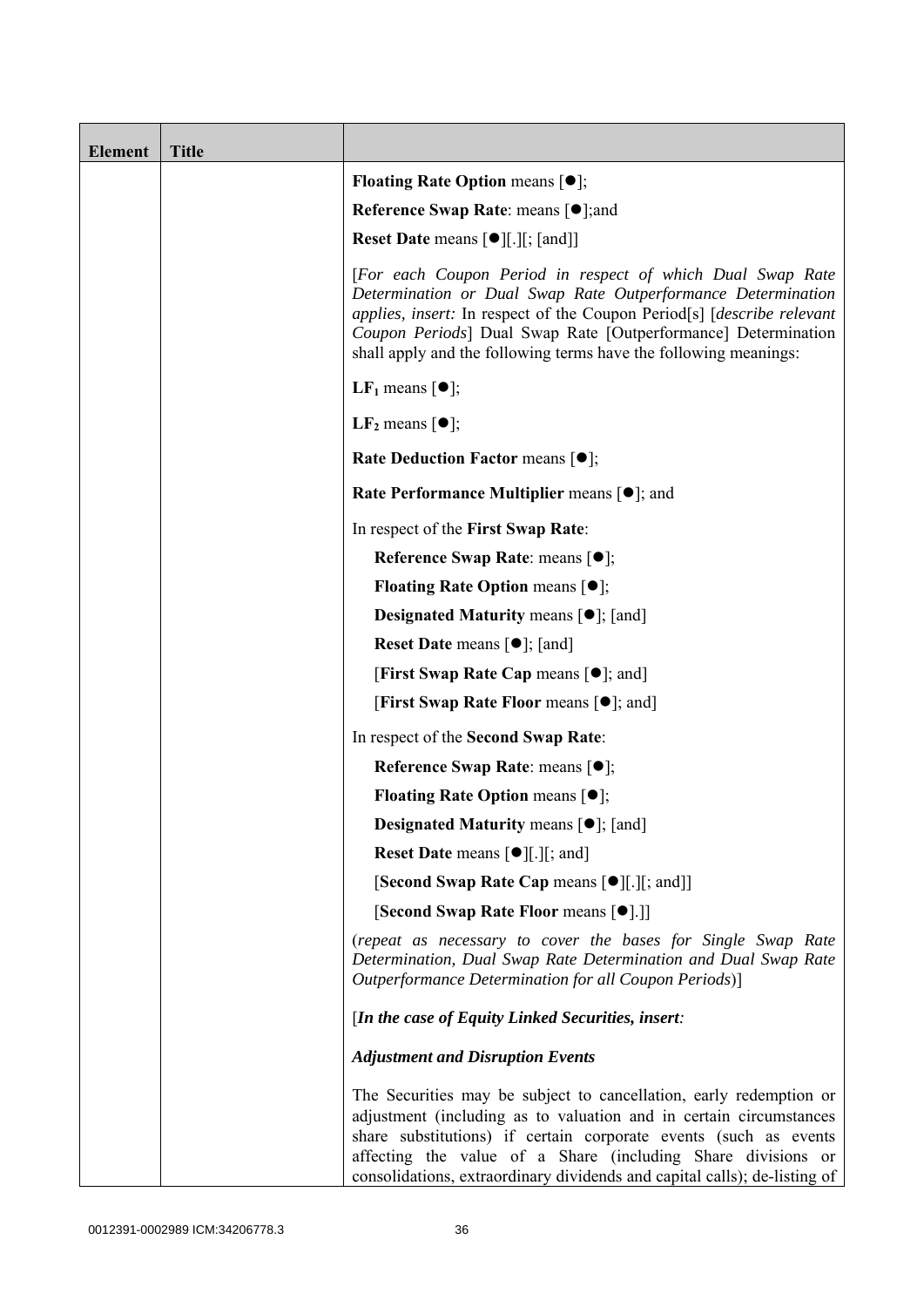| <b>Element</b> | <b>Title</b> |                                                                                                                                                                                                                                                                                                                                                                                                                                                               |
|----------------|--------------|---------------------------------------------------------------------------------------------------------------------------------------------------------------------------------------------------------------------------------------------------------------------------------------------------------------------------------------------------------------------------------------------------------------------------------------------------------------|
|                |              | a Share; insolvency, merger or nationalisation of a Share issuer; a<br>tender offer or redenomination of a Share) occur, if certain events<br>(such as illegality, disruptions or cost increases) occur with respect to<br>the Issuer's or any of its affiliates' hedging arrangements, or if<br>insolvency filings are made with respect to the issuer of a share.                                                                                           |
|                |              | If certain disruption events occur with respect to valuation of a Share<br>such valuation will be postponed and may be made by the Calculation<br>Agent. Payments may also be postponed.]                                                                                                                                                                                                                                                                     |
|                |              | [In the case of Index Linked Securities, insert:                                                                                                                                                                                                                                                                                                                                                                                                              |
|                |              | <b>Adjustment and Disruption Events</b>                                                                                                                                                                                                                                                                                                                                                                                                                       |
|                |              | The Securities may be subject to cancellation or early redemption or<br>adjustment if an Index is modified or cancelled and there is no<br>successor Index acceptable to the Calculation Agent, if an Index's<br>sponsor fails to calculate and announce such Index, or certain events<br>(such as illegality, disruptions or cost increases) occur with respect to<br>the Issuer's or any of its affiliates' hedging arrangements.                           |
|                |              | If certain disruption events occur with respect to valuation of an Index<br>such valuation will be postponed and may be made by the Calculation<br>Agent. Payments may also be postponed.]                                                                                                                                                                                                                                                                    |
|                |              | [In the case of Inflation Linked Securities, insert:                                                                                                                                                                                                                                                                                                                                                                                                          |
|                |              | <b>Adjustment Events</b>                                                                                                                                                                                                                                                                                                                                                                                                                                      |
|                |              | The Securities may be subject to adjustment if the Index is not<br>published or announced, there is a successor Index, an Index level is<br>corrected or the Index is rebased and may be subject to early<br>redemption or cancellation if the Index ceases to be published and<br>there is no appropriate alternative index acceptable to the Calculation<br>Agent. In certain circumstances the Calculation Agent may calculate<br>the Index level itself.] |
|                |              | [In the case of FX Linked Securities, insert:                                                                                                                                                                                                                                                                                                                                                                                                                 |
|                |              | <b>Disruption Events</b>                                                                                                                                                                                                                                                                                                                                                                                                                                      |
|                |              | If certain disruption events occur with respect to valuation of a<br>Currency Pair, [an alternative valuation method may be used,<br>valuation may be made by the Calculation Agent, valuation may be<br>postponed or the Securities may be subject to early redemption or<br>cancellation].]                                                                                                                                                                 |
|                |              | Please also refer to Element C.9 above.                                                                                                                                                                                                                                                                                                                                                                                                                       |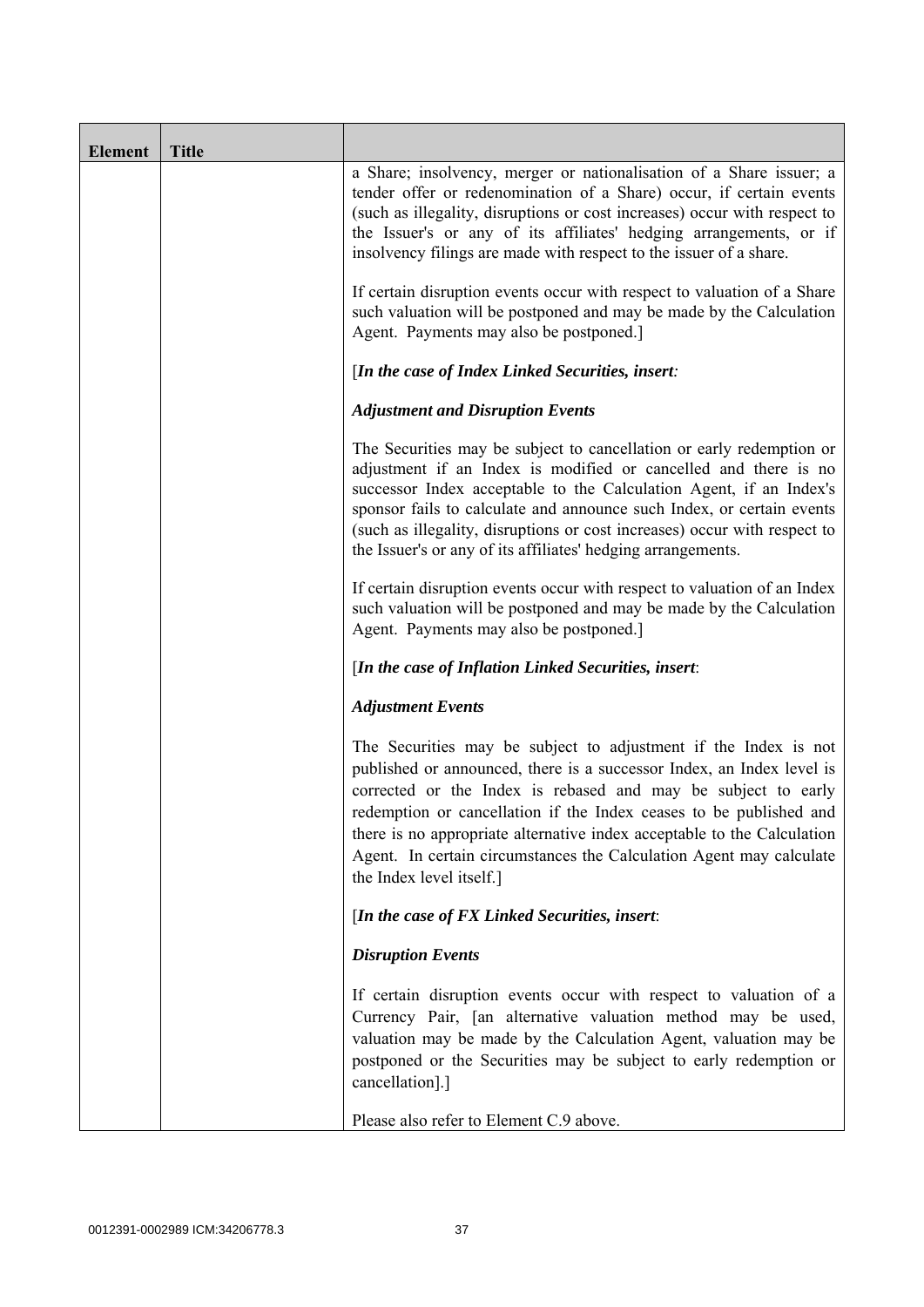| <b>Element</b>  | <b>Title</b>                                                                                                                                                                                                                                                                                                                                                                                                    |                                                                                                                                                                                                                                                                                                                                                                                                                                                                                                                                                                                                                                                                                                                                                                                                                                                                                                                                                                                                                                                                                                                                                                                                            |
|-----------------|-----------------------------------------------------------------------------------------------------------------------------------------------------------------------------------------------------------------------------------------------------------------------------------------------------------------------------------------------------------------------------------------------------------------|------------------------------------------------------------------------------------------------------------------------------------------------------------------------------------------------------------------------------------------------------------------------------------------------------------------------------------------------------------------------------------------------------------------------------------------------------------------------------------------------------------------------------------------------------------------------------------------------------------------------------------------------------------------------------------------------------------------------------------------------------------------------------------------------------------------------------------------------------------------------------------------------------------------------------------------------------------------------------------------------------------------------------------------------------------------------------------------------------------------------------------------------------------------------------------------------------------|
| [C.11]          | Admission to Trading<br>on a regulated market<br>(Include this Element<br>C.11 only if the<br>relevant Securities have<br>a minimum<br>denomination of less<br>than $\text{\textsterling}100,000$ or are<br>Derivative Securities as<br>defined in Element C.9<br>above)                                                                                                                                        | Securities issued under the Programme may be listed and admitted to<br>trading on the regulated market or Global Exchange Market of<br>Euronext Dublin or such other stock exchange or market specified<br>below, or may be issued on an unlisted basis.<br>Issue specific summary:<br>[Application [has been] [is expected to be] made by the Issuer (or on<br>its behalf) for the Securities to be admitted to the Official List and to<br>trading on [Euronext Dublin's [regulated market/Global Exchange<br>Market]][the [regulated market][Professional Securities Market] of the<br>London Stock Exchange][the [regulated][EuroMTF] market of the<br>Luxembourg Stock Exchange][the Electronic Bond Market organised<br>and managed by Borsa Italiana S.p.A. (MOT)][the Multilateral<br>Trading Facility of securitised derivatives financial instruments<br>organised and managed by Borsa Italiana S.p.A.(the SeDeX<br>Market)].<br>[Not applicable, the Securities are not intended to be admitted to<br>trading on any market.]]                                                                                                                                                                 |
| IC.15<br>[C.16] | How the value of the<br>investment is affected<br>by the value of the<br>underlying assets<br>(Include this Element<br>C.15 only if the<br>relevant Securities are<br>Derivative Securities as<br>defined in Element C.9<br><i>above</i> )<br>Maturity<br>(Include this Element<br>C.16<br>only<br>if<br>the<br>relevant Securities are<br>Derivative Securities as<br>defined in Element C.9<br><i>above</i> ) | $[If the Securities are N&C Securities, insert: The [Insert if]$<br>applicable: Rate of Interest and the] [Final Redemption<br>Amount][Credit Event Redemption Amount, if payable]][If the<br>Securities are W&C Securities, insert: The Cash Settlement Amount]<br>([in each case,] if any) payable in respect of the Securities [and<br>whether such amounts are payable] [is/are] calculated by reference to<br>[insert relevant underlying(s) (i.e. the relevant Reference Item(s) and,<br>if applicable, specify: the creditworthiness of the relevant Reference<br>[Entity][Entities])].<br>Please also see Element C.18.]]<br>[If the Securities are N&C Securities, insert: The Maturity Date of the<br>Securities is $\lceil \bullet \rceil$ [If the N&C Securities are Auction to Cash Settled<br>Credit Linked N&C Securities, Zero Recovery Single Name Credit<br>Linked N&C Securities, Zero Recovery Basket Credit Linked N&C<br>Securities or Tranched Zero Recovery Credit Linked N&C Securities,<br>insert: (the Scheduled Maturity Date), subject to adjustment for<br>[insert relevant postponement events]].]<br>[If the Securities are W&C Securities, insert: The Settlement Date of |
|                 |                                                                                                                                                                                                                                                                                                                                                                                                                 | the Securities is $[\bullet]$ [the fifth Business Day following the last<br>occurring valuation date.]]                                                                                                                                                                                                                                                                                                                                                                                                                                                                                                                                                                                                                                                                                                                                                                                                                                                                                                                                                                                                                                                                                                    |
| [C.17]          | Settlement procedure of<br>derivative securities                                                                                                                                                                                                                                                                                                                                                                | [The Securities will be cash-settled.]]                                                                                                                                                                                                                                                                                                                                                                                                                                                                                                                                                                                                                                                                                                                                                                                                                                                                                                                                                                                                                                                                                                                                                                    |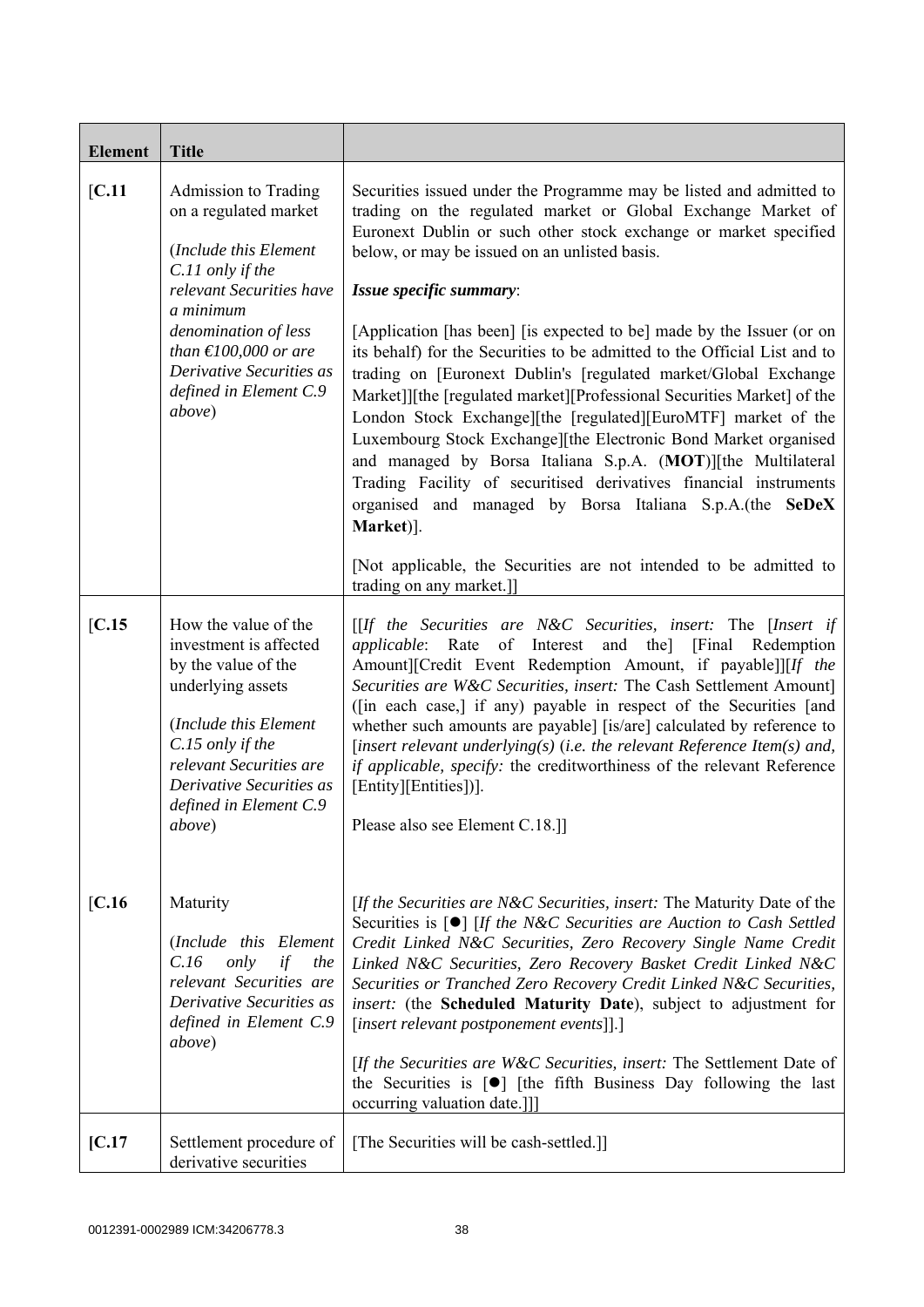| <b>Element</b> | <b>Title</b>                                                                                                                           |                                                                                                                                                                                                                                                                                                                                                                                                                                                                                                                                                                   |
|----------------|----------------------------------------------------------------------------------------------------------------------------------------|-------------------------------------------------------------------------------------------------------------------------------------------------------------------------------------------------------------------------------------------------------------------------------------------------------------------------------------------------------------------------------------------------------------------------------------------------------------------------------------------------------------------------------------------------------------------|
|                | (Include this Element<br>$C.17$ only if the<br>relevant Securities are<br>Derivative Securities as<br>defined in Element C.9<br>above) |                                                                                                                                                                                                                                                                                                                                                                                                                                                                                                                                                                   |
| [C.18]         | Return on derivative<br>securities                                                                                                     | Nominal interest rate and date from which interest becomes payable<br>and due dates for interest                                                                                                                                                                                                                                                                                                                                                                                                                                                                  |
|                | (Include this Element                                                                                                                  | [The Securities do not pay interest.]                                                                                                                                                                                                                                                                                                                                                                                                                                                                                                                             |
|                | $C.18$ only if the<br>relevant Securities are<br>Derivative Securities as<br>defined in Element C.9<br><i>above</i> )                  | [In the case of Fixed Rate Securities, insert: The Securities bear<br>interest [from their date of issue/from $\lceil \bullet \rceil$ ] at the fixed rate of $\lceil \bullet \rceil$ per<br>cent. per annum. Interest will be paid [annually] in arrear on $\lceil \bullet \rceil$ in<br>each year. The first interest payment will be made on $[\bullet]$ .]                                                                                                                                                                                                     |
|                |                                                                                                                                        | [In the case of Floating Rate Securities, insert: The Securities bear<br>interest [from their date of issue/from $\lceil \bullet \rceil$ ] at floating rates calculated<br>by reference to [specify reference rate] [plus/minus] a margin of $\lceil \bullet \rceil$<br>per cent. Interest will be paid [quarterly/semi-annually/annually] in<br>arrear on [ $\bullet$ ] in each year[, subject to adjustment for non-business<br>days]. The first interest payment will be made on $[\bullet]$ .]                                                                |
|                |                                                                                                                                        | [In the case of Securities whose interest payments are calculated by<br>reference to an underlying, insert: Payments of interest in respect of<br>the Securities [and whether such amounts are payable] will be<br>determined by reference to [the performance of the <i>[insert relevant</i><br>underlying( $s$ )] and extract, insert here and complete the relevant pro<br>forma disclosure from item C.10 that reflects the basis for the<br>calculation of interest of the Securities][the creditworthiness of the<br>relevant Reference [Entity][Entities]] |
|                |                                                                                                                                        | [In the case of Zero Recovery Basket Credit Linked N&C Securities or<br>Tranched Zero Recovery Credit Linked N&C Securities, insert: The<br>interest payable in respect of each nominal amount of Securities equal<br>to the Calculation Amount for each Coupon Period will be calculated<br>on the Outstanding Nominal Amount (as described further below) as<br>of the last day of such Coupon Period.]                                                                                                                                                         |
|                |                                                                                                                                        | [If the Securities are N&C Securities, insert: Redemption at Maturity                                                                                                                                                                                                                                                                                                                                                                                                                                                                                             |
|                |                                                                                                                                        | Unless previously redeemed or purchased and cancelled, each<br>Security will be redeemed by the Issuer on the Maturity Date at<br>[●]/[the Final Redemption Amount] [(which shall be determined as<br>set out below in this Element C.18).]                                                                                                                                                                                                                                                                                                                       |
|                |                                                                                                                                        | [The Calculation Amount for the Securities is $[•]$ .]                                                                                                                                                                                                                                                                                                                                                                                                                                                                                                            |
|                |                                                                                                                                        | [If the Securities are W&C Securities, insert: Settlement                                                                                                                                                                                                                                                                                                                                                                                                                                                                                                         |
|                |                                                                                                                                        | Each Security entitles its holder, upon due exercise, to receive from                                                                                                                                                                                                                                                                                                                                                                                                                                                                                             |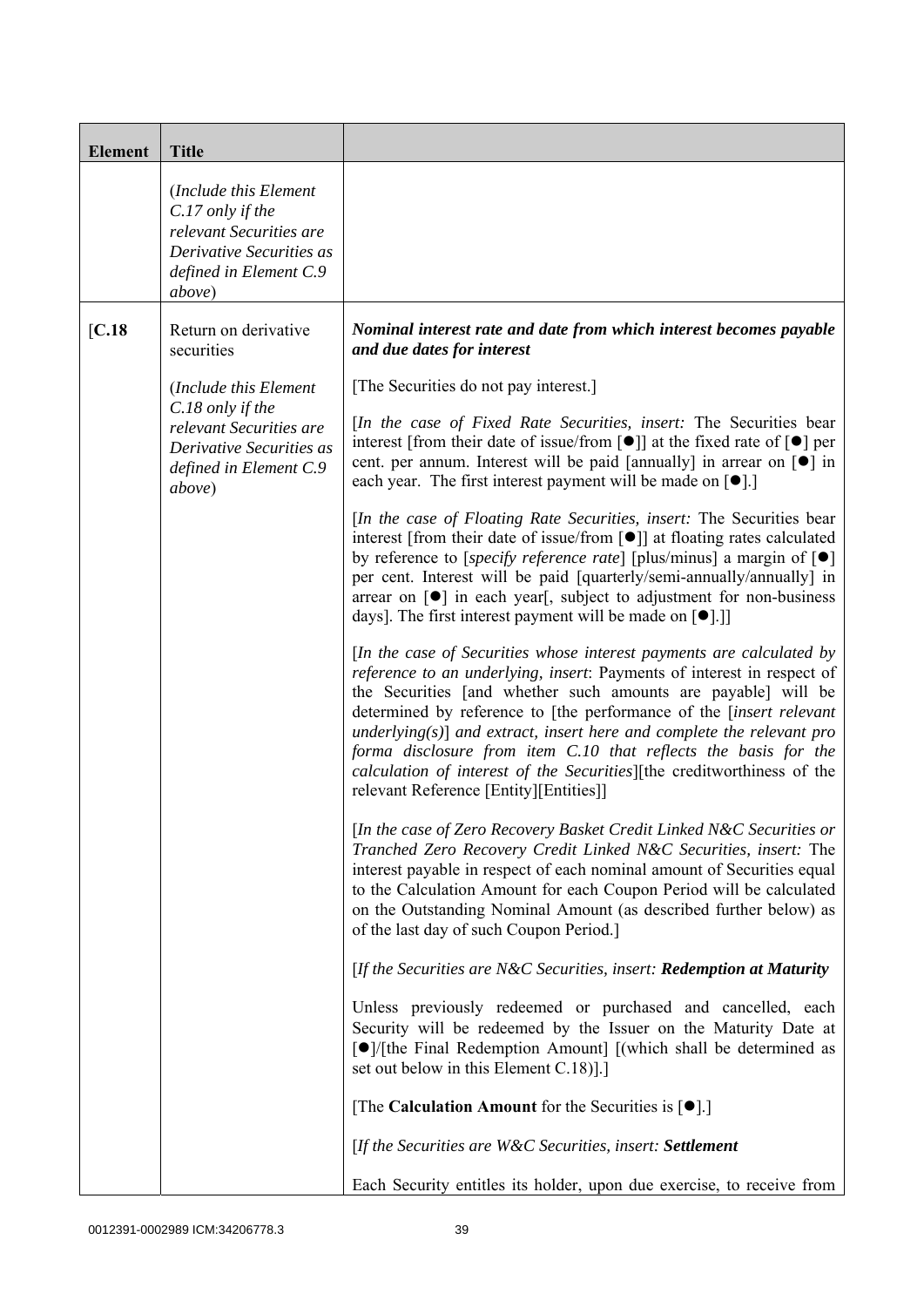| <b>Element</b> | <b>Title</b> |                                                                                                                                                                                                                                                                                                                                                                                                                                                                                                                                                                                                                                                                                                                                                                                                                                                                                                                                 |
|----------------|--------------|---------------------------------------------------------------------------------------------------------------------------------------------------------------------------------------------------------------------------------------------------------------------------------------------------------------------------------------------------------------------------------------------------------------------------------------------------------------------------------------------------------------------------------------------------------------------------------------------------------------------------------------------------------------------------------------------------------------------------------------------------------------------------------------------------------------------------------------------------------------------------------------------------------------------------------|
|                |              | the Issuer on the Settlement Date a Cash Settlement Amount (which<br>shall be determined as set out below in this Element C.18).                                                                                                                                                                                                                                                                                                                                                                                                                                                                                                                                                                                                                                                                                                                                                                                                |
|                |              | The Notional Amount per W&C Security is $[•]$ .                                                                                                                                                                                                                                                                                                                                                                                                                                                                                                                                                                                                                                                                                                                                                                                                                                                                                 |
|                |              | The Calculation Agent is $[•]$ .                                                                                                                                                                                                                                                                                                                                                                                                                                                                                                                                                                                                                                                                                                                                                                                                                                                                                                |
|                |              | [If the Securities are interest bearing, insert: Interest Provisions                                                                                                                                                                                                                                                                                                                                                                                                                                                                                                                                                                                                                                                                                                                                                                                                                                                            |
|                |              | [If the Securities are not Fixed Rate or Floating Rate Securities,<br><i>insert</i> : Coupon Accrual Date means [ $\bullet$ ].                                                                                                                                                                                                                                                                                                                                                                                                                                                                                                                                                                                                                                                                                                                                                                                                  |
|                |              | Coupon Period means [insert coupon period].                                                                                                                                                                                                                                                                                                                                                                                                                                                                                                                                                                                                                                                                                                                                                                                                                                                                                     |
|                |              | Coupon Payment Date means [ $\bullet$ ].                                                                                                                                                                                                                                                                                                                                                                                                                                                                                                                                                                                                                                                                                                                                                                                                                                                                                        |
|                |              | [If the Securities are Fixed or Floating Rate Securities, insert: Day<br><b>Count Fraction means <math>\lceil \bullet \rceil</math>.</b>                                                                                                                                                                                                                                                                                                                                                                                                                                                                                                                                                                                                                                                                                                                                                                                        |
|                |              | [Business Day Convention means [ $\bullet$ ].]                                                                                                                                                                                                                                                                                                                                                                                                                                                                                                                                                                                                                                                                                                                                                                                                                                                                                  |
|                |              | [If the Securities are N&C Securities, insert: Redemption at Maturity                                                                                                                                                                                                                                                                                                                                                                                                                                                                                                                                                                                                                                                                                                                                                                                                                                                           |
|                |              | Unless previously redeemed or purchased and cancelled, each<br>Security will be redeemed by the Issuer on the Maturity Date at<br>[specify]/[the Final Redemption Amount (which shall be determined<br>as set out below in this Element C.18). The Securities may be<br>redeemed early [for tax reasons][[,] at the option of the Issuer][[,] at<br>the option of Securityholders][[,][and] upon the occurrence of certain<br>regulatory events][or inconvertibility events][[,][and] in circumstances<br>where the performance of the Issuer's [or the Guarantor's] obligations<br>under the Securities [or the Guarantee (as applicable)] has or will<br>become unlawful, illegal or otherwise prohibited] [and following the<br>occurrence of certain events relating to [the][any] [asset][or][basis] by<br>which the return on the Securities may<br>reference<br>to<br>be<br>determined][including those specified below] |
|                |              | [The Calculation Amount for the Securities is $[\bullet]$ .]                                                                                                                                                                                                                                                                                                                                                                                                                                                                                                                                                                                                                                                                                                                                                                                                                                                                    |
|                |              | [Insert in the case of FX Redemption N&C Securities: The Final<br>Redemption Amount in respect of each nominal amount of N&C<br>Securities equal to the Calculation Amount shall be an amount in the<br>Settlement Currency (which, when the Floor is zero, will not be less<br>than, but may be equal to, zero) calculated by the Calculation Agent<br>equal to the Calculation Amount multiplied by the greater of (i) the<br>Floor and (ii) a percentage calculated by the Calculation Agent in<br>accordance with the following formula:                                                                                                                                                                                                                                                                                                                                                                                    |
|                |              | Leverage $\times$ Max $\left[0, \sum_{i=1}^{n} W_i \times \frac{X_i - Y_i}{Z_i}\right]$                                                                                                                                                                                                                                                                                                                                                                                                                                                                                                                                                                                                                                                                                                                                                                                                                                         |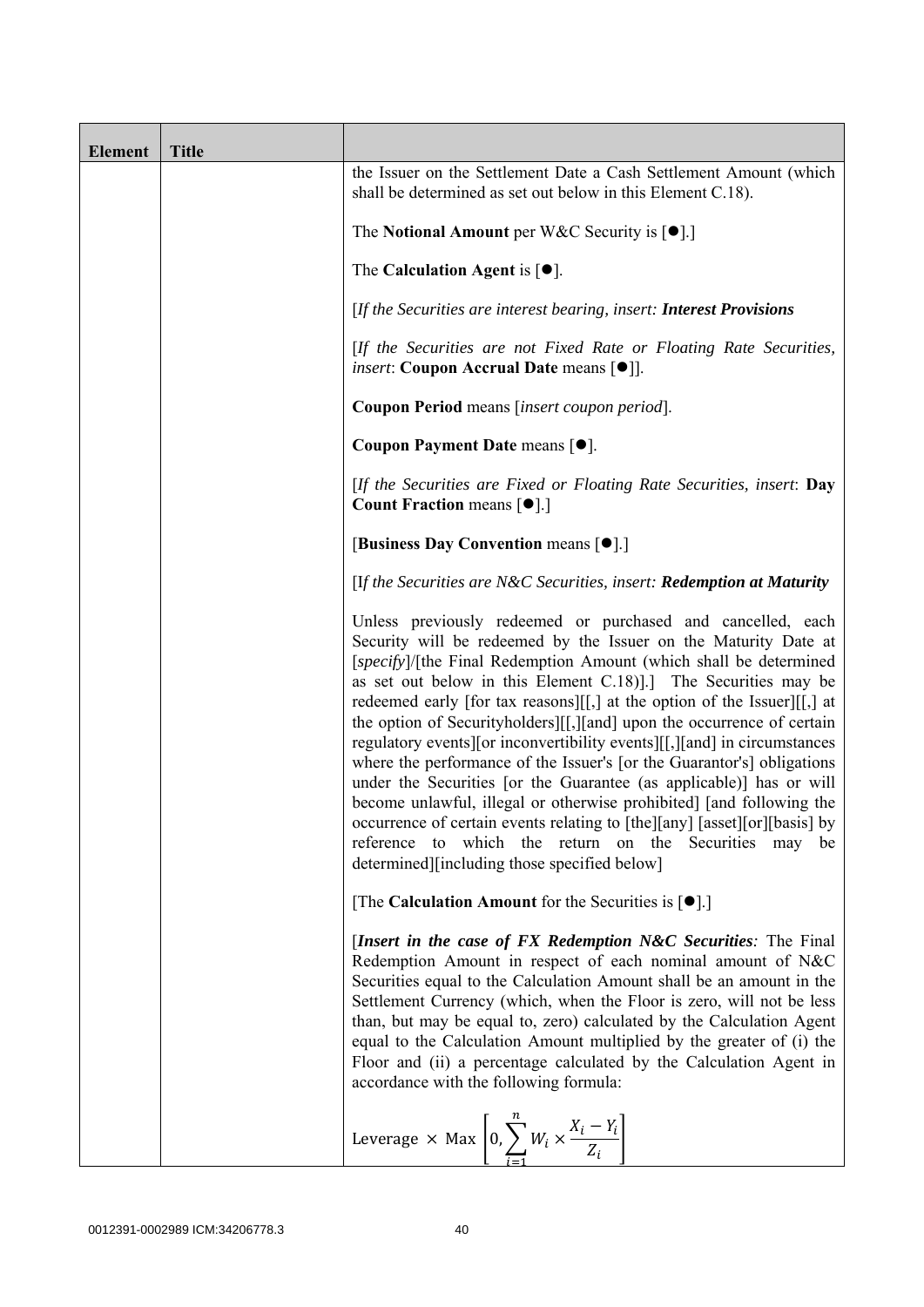| <b>Element</b> | <b>Title</b> |                                                                                                                                                                                                                                                                                                                                                                                                                                                                                             |  |
|----------------|--------------|---------------------------------------------------------------------------------------------------------------------------------------------------------------------------------------------------------------------------------------------------------------------------------------------------------------------------------------------------------------------------------------------------------------------------------------------------------------------------------------------|--|
|                |              | Any amount determined pursuant to the above, if not an amount in the<br>Settlement Currency, will be converted into the Settlement Currency at<br>the Exchange Rate. The Final Redemption Amount will be rounded<br>to the nearest two decimal places (or, in the case of Japanese Yen, the<br>nearest whole unit) in the relevant Settlement Currency, 0.005 (or, in<br>the case of Japanese Yen, half a unit) being rounded upwards.                                                      |  |
|                |              | Where:                                                                                                                                                                                                                                                                                                                                                                                                                                                                                      |  |
|                |              | Alternate Currency Pair means [specify Alternate Currency Pairs in<br>form of [specify first currency]/[specify second currency]] (repeat in<br>respect of each Alternate Currency Pair).                                                                                                                                                                                                                                                                                                   |  |
|                |              | <b>Currency Pair</b> means [specify Currency Pairs in form of [specify first]<br>currency]/[specify second currency]] (repeat for each Currency Pair).                                                                                                                                                                                                                                                                                                                                      |  |
|                |              | <b>Exchange Rate</b> means the spot rate of exchange between the currency<br>in which the Calculation Amount is denominated (the Calculation<br>Amount Currency) and the Settlement Currency (expressed as the<br>number of units (or part units) of the relevant Calculation Amount<br>Currency for which one unit of the relevant Settlement Currency can<br>be exchanged) or on the basis of such other applicable market<br>convention as the Calculation Agent determines appropriate. |  |
|                |              | First Relevant Currency means [ $\bullet$ ] (specify for each Currency<br>Pair).                                                                                                                                                                                                                                                                                                                                                                                                            |  |
|                |              | <b>Floor</b> means $\lceil \bullet \rceil$ .                                                                                                                                                                                                                                                                                                                                                                                                                                                |  |
|                |              | <b>FX Price Source means [<math>\bullet</math>]</b> (specify for each Currency Pair and each<br>Alternate Currency Pair).                                                                                                                                                                                                                                                                                                                                                                   |  |
|                |              | i means each Currency Pair.                                                                                                                                                                                                                                                                                                                                                                                                                                                                 |  |
|                |              | Leverage means $\lceil \bullet \rceil$ per cent.                                                                                                                                                                                                                                                                                                                                                                                                                                            |  |
|                |              | Max followed by a series of amounts inside brackets, means<br>whichever is the greater of the amounts separated by a comma inside<br>those brackets.                                                                                                                                                                                                                                                                                                                                        |  |
|                |              | <b>n</b> means the number of Currency Pairs to which the N&C Securities<br>relate.                                                                                                                                                                                                                                                                                                                                                                                                          |  |
|                |              | Reference Exchange Rate means, in respect of a Currency Pair, the<br>spot exchange rate for the First Relevant Currency quoted against the<br>Second Relevant Currency expressed as the number of units of the<br>First Relevant Currency quoted per one unit of the Second Relevant<br>Currency.                                                                                                                                                                                           |  |
|                |              | <b>Relevant Currency</b> means each currency comprising a Currency Pair<br>and any references to the conversion of one Relevant Currency to<br>another shall be construed as applying in relation to a Currency Pair.                                                                                                                                                                                                                                                                       |  |
|                |              | Second Relevant Currency means [ $\bullet$ ] (specify for each Currency                                                                                                                                                                                                                                                                                                                                                                                                                     |  |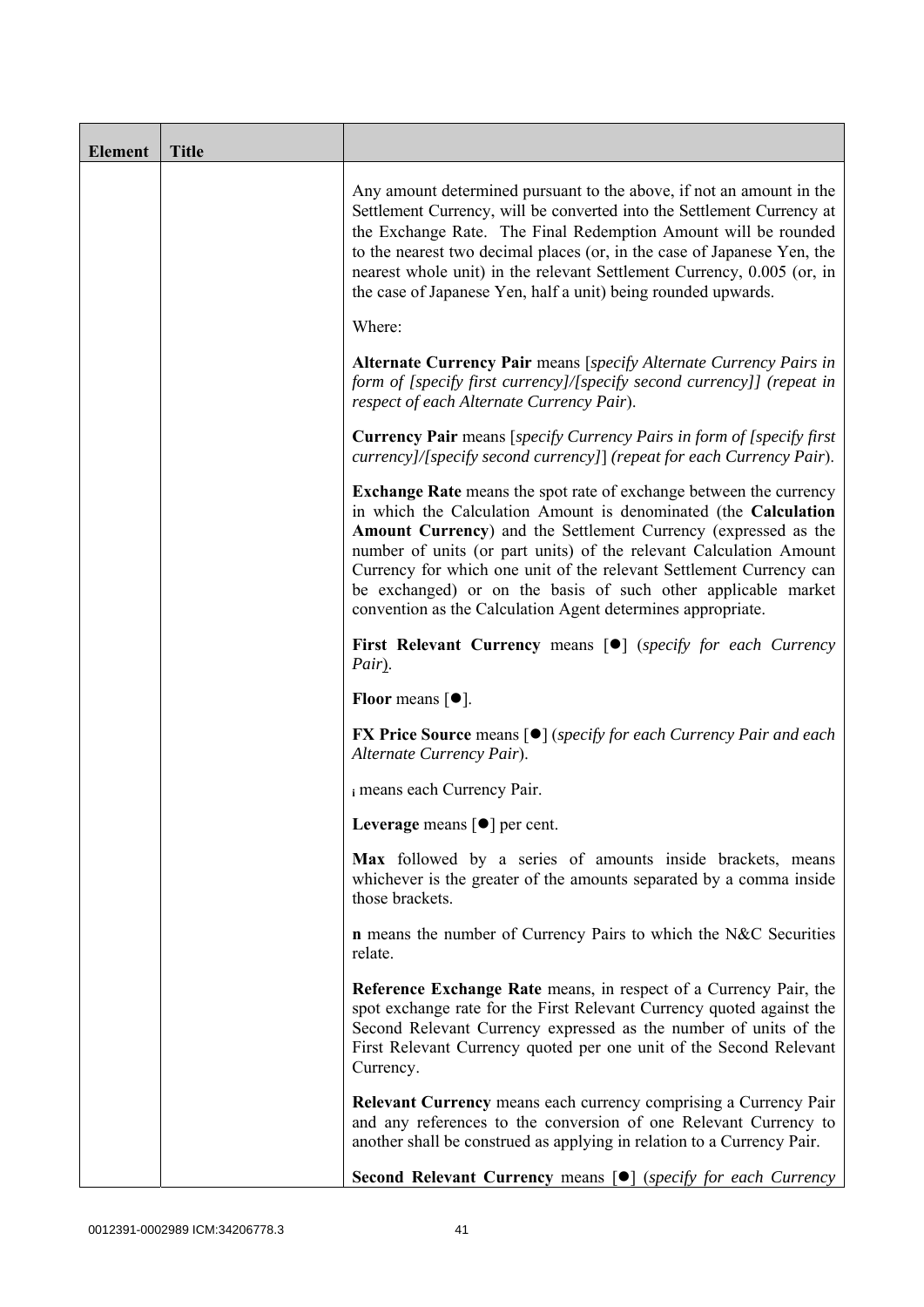| <b>Element</b> | <b>Title</b> |                                                                                                                                                                                                                                                                                                                                                                                                                                                                                                                                                                                                                                                                                                                                          |  |  |  |
|----------------|--------------|------------------------------------------------------------------------------------------------------------------------------------------------------------------------------------------------------------------------------------------------------------------------------------------------------------------------------------------------------------------------------------------------------------------------------------------------------------------------------------------------------------------------------------------------------------------------------------------------------------------------------------------------------------------------------------------------------------------------------------------|--|--|--|
|                |              | Pair).                                                                                                                                                                                                                                                                                                                                                                                                                                                                                                                                                                                                                                                                                                                                   |  |  |  |
|                |              | <b>Settlement Rate</b> means, in respect of a Currency Pair, the Reference<br>Exchange Rate for that Currency Pair on the Valuation Date at the<br>Valuation Time as determined by the Calculation Agent by reference to<br>the Settlement Rate Option for that Currency Pair (and such<br>determination may be made, without limitation, with such adjustments as<br>are, at the discretion of the Calculation Agent, necessary to the published<br>quoting conventions and/or implying the Reference Exchange Rate from<br>more than one Settlement Rate Option) unless any applicable disruption<br>event exists or occurs, in which case, the Settlement Rate for that<br>Currency Pair will be determined by the Calculation Agent. |  |  |  |
|                |              | Settlement Rate Option means, in respect of a Currency Pair, the rate<br>published for the Currency Pair fixing rate on the FX Price Source for<br>that Currency Pair at or about the Valuation Time on the Valuation<br>Date or, if Alternate Currency Pairs are specified for the relevant<br>Currency Pair, the Reference Exchange Rate will be implied from<br>more than one Settlement Rate Option by determining the rate for<br>each Alternate Currency Pair for that Currency Pair, published for the<br>Alternate Currency Pair fixing rate on the FX Price Source for that<br>Alternate Currency Pair at or about the Valuation Time on the<br>Valuation Date.                                                                 |  |  |  |
|                |              | <b>Strike Rate means [<math>\bullet</math>]</b> (specify for each Currency Pair).                                                                                                                                                                                                                                                                                                                                                                                                                                                                                                                                                                                                                                                        |  |  |  |
|                |              | Valuation Date means $[•]$ .                                                                                                                                                                                                                                                                                                                                                                                                                                                                                                                                                                                                                                                                                                             |  |  |  |
|                |              | Valuation Time means $[•]$ .                                                                                                                                                                                                                                                                                                                                                                                                                                                                                                                                                                                                                                                                                                             |  |  |  |
|                |              | $w_i$ means [specify the weighting of each Currency Pair (being a<br>number less than or equal to 1)].                                                                                                                                                                                                                                                                                                                                                                                                                                                                                                                                                                                                                                   |  |  |  |
|                |              | $X_i$ means, in respect of a Currency Pair, the [Settlement Rate in<br>respect of such Currency Pair]/[Strike Rate in respect of such<br>Currency Pair].                                                                                                                                                                                                                                                                                                                                                                                                                                                                                                                                                                                 |  |  |  |
|                |              | $Y_i$ means, in respect of a Currency Pair, the [Settlement Rate in<br>respect of such Currency Pair]/[Strike Rate in respect of such<br>Currency Pair].                                                                                                                                                                                                                                                                                                                                                                                                                                                                                                                                                                                 |  |  |  |
|                |              | $Z_i$ means, in respect of a Currency Pair, the [Settlement Rate in<br>respect of such Currency Pair]/[Strike Rate in respect of such<br>Currency Pair]/[1].]                                                                                                                                                                                                                                                                                                                                                                                                                                                                                                                                                                            |  |  |  |
|                |              | [Insert in the case of Fixed Denomination $FX$ Redemption $N&C$<br>Securities: The Final Redemption Amount in respect of each unit or<br>nominal amount of N&C Securities equal to the Calculation Amount<br>shall be an amount in the Settlement Currency (which will not be less<br>than, but may be equal to, zero) calculated by the Calculation Agent<br>equal to the Base Final Redemption Amount divided by the<br>Settlement Rate.                                                                                                                                                                                                                                                                                               |  |  |  |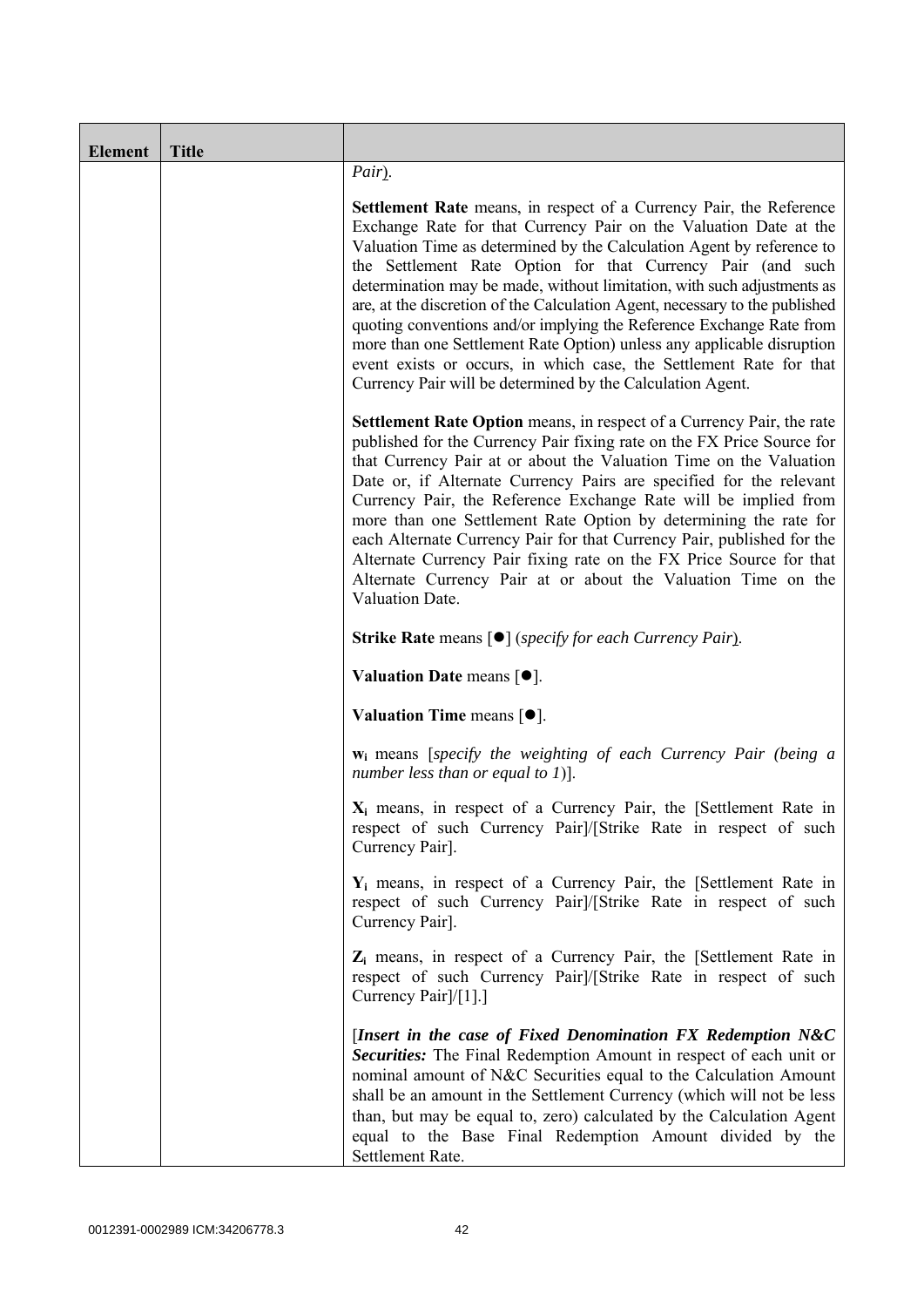| <b>Element</b> | <b>Title</b> |                                                                                                                                                                                                                                                                                                                                                                                                                                                                                                                                                                                                                                     |  |  |
|----------------|--------------|-------------------------------------------------------------------------------------------------------------------------------------------------------------------------------------------------------------------------------------------------------------------------------------------------------------------------------------------------------------------------------------------------------------------------------------------------------------------------------------------------------------------------------------------------------------------------------------------------------------------------------------|--|--|
|                |              | Where:                                                                                                                                                                                                                                                                                                                                                                                                                                                                                                                                                                                                                              |  |  |
|                |              | <b>Base Final Redemption Amount means <math>[①]</math>;</b>                                                                                                                                                                                                                                                                                                                                                                                                                                                                                                                                                                         |  |  |
|                |              | <b>FX Price Source</b> means, in respect of a Settlement Rate Option, $[•]$ ;                                                                                                                                                                                                                                                                                                                                                                                                                                                                                                                                                       |  |  |
|                |              | Reference Exchange Rate means the spot exchange rate for the<br>Specified Currency quoted against the Settlement Currency expressed<br>as the number of units of the Specified Currency quoted per unit of the<br>Settlement Currency;                                                                                                                                                                                                                                                                                                                                                                                              |  |  |
|                |              | Settlement Rate means the Reference Exchange Rate on the<br>Valuation Date at the Valuation Time as determined by the<br>Calculation Agent by reference to the Settlement Rate Option(s) (and<br>such determination may be made, without limitation, with such<br>adjustments as are, at the discretion of the Calculation Agent,<br>necessary to the published quoting conventions and/or implying the<br>Reference Exchange Rate from more than one Settlement Rate<br>Option) unless any applicable disruption event exists or occurs, in<br>which case, the Settlement Rate will be determined by the Calculation<br>Agent; and |  |  |
|                |              | Settlement Rate Option means [the rate published for the Specified<br>Currency/Settlement Currency fixing rate on the FX Price Source at or<br>about the Valuation Time on the Valuation Date] [insert if the<br>Reference Exchange Rate will be implied from more than one<br>Settlement Rate Option and delete preceding option: the relevant<br>fixing rates on the FX Price Source(s) at or about the Valuation Time<br>on the Valuation Date.]]                                                                                                                                                                                |  |  |
|                |              | [Insert in the case of Equity Basket Knock-In N&C Securities: The<br>Final Redemption Amount in respect of each nominal amount of N&C<br>Securities equal to the Calculation Amount shall be an amount in the<br>Specified Currency (which will not be less than, but may be equal to,<br>zero) calculated by the Calculation Agent equal to:                                                                                                                                                                                                                                                                                       |  |  |
|                |              | if no Knock-In Event has occurred, the Calculation Amount;<br>(a)<br>or                                                                                                                                                                                                                                                                                                                                                                                                                                                                                                                                                             |  |  |
|                |              | if a Knock-In Event has occurred, the product of $(x)$ the<br>(b)<br>Calculation Amount and (y) the Final Reference Performance.                                                                                                                                                                                                                                                                                                                                                                                                                                                                                                    |  |  |
|                |              | Where:                                                                                                                                                                                                                                                                                                                                                                                                                                                                                                                                                                                                                              |  |  |
|                |              | Final Reference Performance means a percentage determined by the<br>Calculation Agent equal to the Reference Performance of the Share<br>with the lowest Reference Performance.                                                                                                                                                                                                                                                                                                                                                                                                                                                     |  |  |
|                |              | Final Price means, in respect of a Share, an amount equal to the price<br>per share in respect of such Share quoted on the applicable exchange<br>at the Valuation Time on the Final Valuation Date.                                                                                                                                                                                                                                                                                                                                                                                                                                |  |  |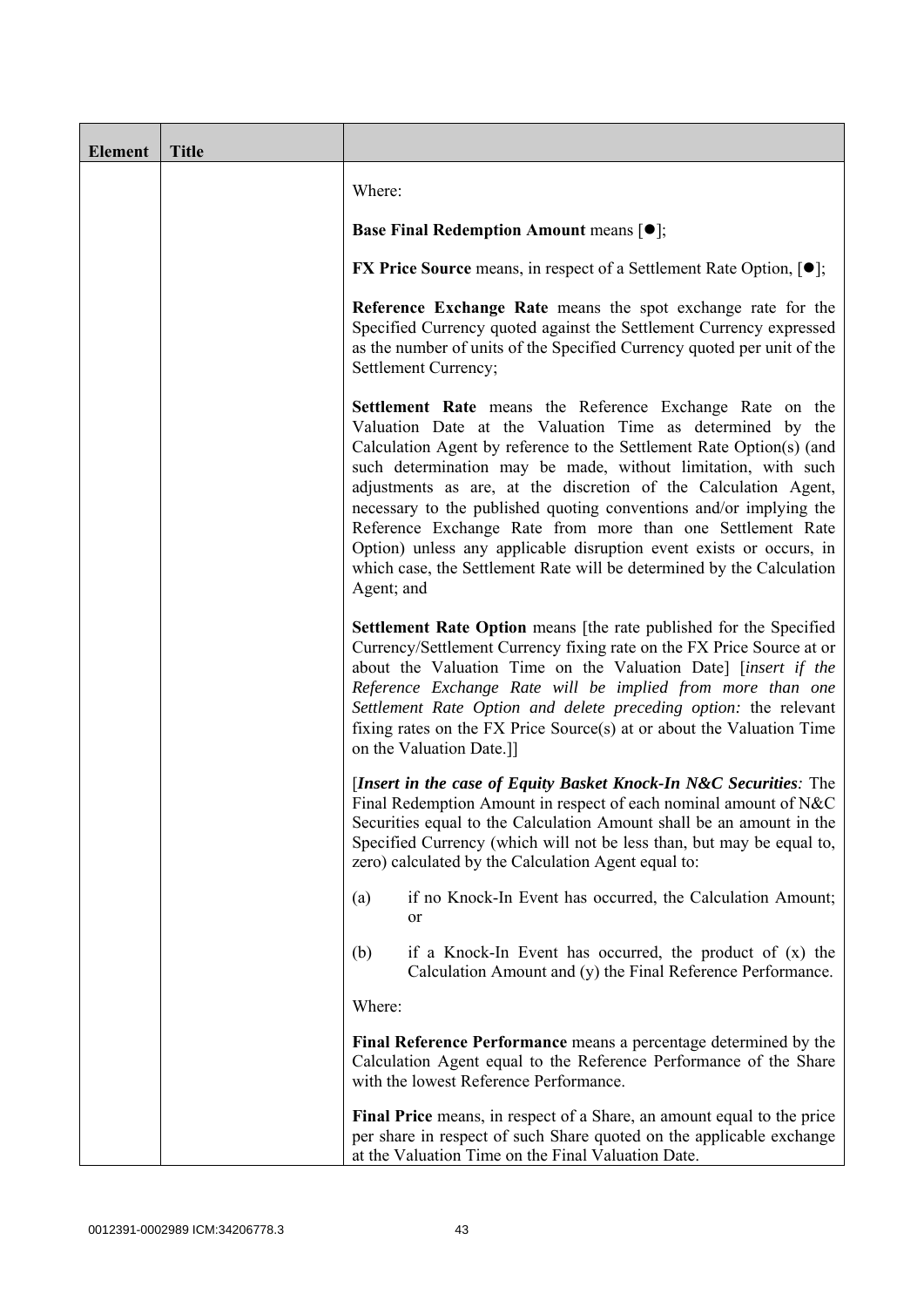| <b>Element</b> | <b>Title</b> |                                                                                                                                                                                                                                                                                                                                                                                                                                                |                                                                                                                                                             |  |  |
|----------------|--------------|------------------------------------------------------------------------------------------------------------------------------------------------------------------------------------------------------------------------------------------------------------------------------------------------------------------------------------------------------------------------------------------------------------------------------------------------|-------------------------------------------------------------------------------------------------------------------------------------------------------------|--|--|
|                |              | Final Valuation Date means $[•]$ .                                                                                                                                                                                                                                                                                                                                                                                                             |                                                                                                                                                             |  |  |
|                |              | i means a Share.                                                                                                                                                                                                                                                                                                                                                                                                                               |                                                                                                                                                             |  |  |
|                |              | Initial Valuation Date means $[•]$ .                                                                                                                                                                                                                                                                                                                                                                                                           |                                                                                                                                                             |  |  |
|                |              | Knock-In Event means the price of any Share quoted on the<br>applicable exchange at the Valuation Time on the Final Valuation<br>Date is equal to or less than the Knock-In Level in respect of such<br>Share, as determined by the Calculation Agent.                                                                                                                                                                                         |                                                                                                                                                             |  |  |
|                |              |                                                                                                                                                                                                                                                                                                                                                                                                                                                | Knock-In Level means, in respect of a Share, the Knock-In<br>Percentage multiplied by the Strike Price for such Share.                                      |  |  |
|                |              |                                                                                                                                                                                                                                                                                                                                                                                                                                                | Knock-In Percentage means [ <sup>●</sup> ] per cent.                                                                                                        |  |  |
|                |              | Reference Performance means, in respect of a Share, a rate<br>expressed as a percentage (which will not be less than, but may be<br>equal to, zero) calculated by the Calculation Agent in accordance with<br>the following formula:                                                                                                                                                                                                           |                                                                                                                                                             |  |  |
|                |              | Final Price <sub>i</sub><br>Strike Price <sub>i</sub>                                                                                                                                                                                                                                                                                                                                                                                          |                                                                                                                                                             |  |  |
|                |              | <b>Share</b> means $[①]$ .                                                                                                                                                                                                                                                                                                                                                                                                                     |                                                                                                                                                             |  |  |
|                |              | <b>Strike Price</b> means, in relation to a Share, the price per share in<br>respect of such Share quoted on the applicable exchange at the<br>Valuation Time on the Initial Valuation Date.                                                                                                                                                                                                                                                   |                                                                                                                                                             |  |  |
|                |              |                                                                                                                                                                                                                                                                                                                                                                                                                                                | <b>Valuation Time means <math>\lceil \bullet \rceil</math>.</b>                                                                                             |  |  |
|                |              | [Insert in the case of Equity Basket Barrier Knock-In N&C<br>Securities:<br>The Final Redemption Amount in respect of each nominal amount of<br>N&C Securities equal to the Calculation Amount shall be an amount<br>in the Specified Currency (which will not be less than, but may be<br>equal to, zero) calculated by the Calculation Agent equal to:<br>if no Knock-In Event has occurred, the Calculation Amount;<br>(a)<br><sub>or</sub> |                                                                                                                                                             |  |  |
|                |              |                                                                                                                                                                                                                                                                                                                                                                                                                                                |                                                                                                                                                             |  |  |
|                |              |                                                                                                                                                                                                                                                                                                                                                                                                                                                |                                                                                                                                                             |  |  |
|                |              | (b)                                                                                                                                                                                                                                                                                                                                                                                                                                            | if a Knock-In Event has occurred:                                                                                                                           |  |  |
|                |              | (i)                                                                                                                                                                                                                                                                                                                                                                                                                                            | if the Final Reference Performance is equal to or<br>greater than the Barrier Level, the Calculation<br>Amount; or                                          |  |  |
|                |              | (ii)                                                                                                                                                                                                                                                                                                                                                                                                                                           | if the Final Reference Performance is less than the<br>Barrier Level, the product of (x) the Calculation<br>Amount and (y) the Final Reference Performance. |  |  |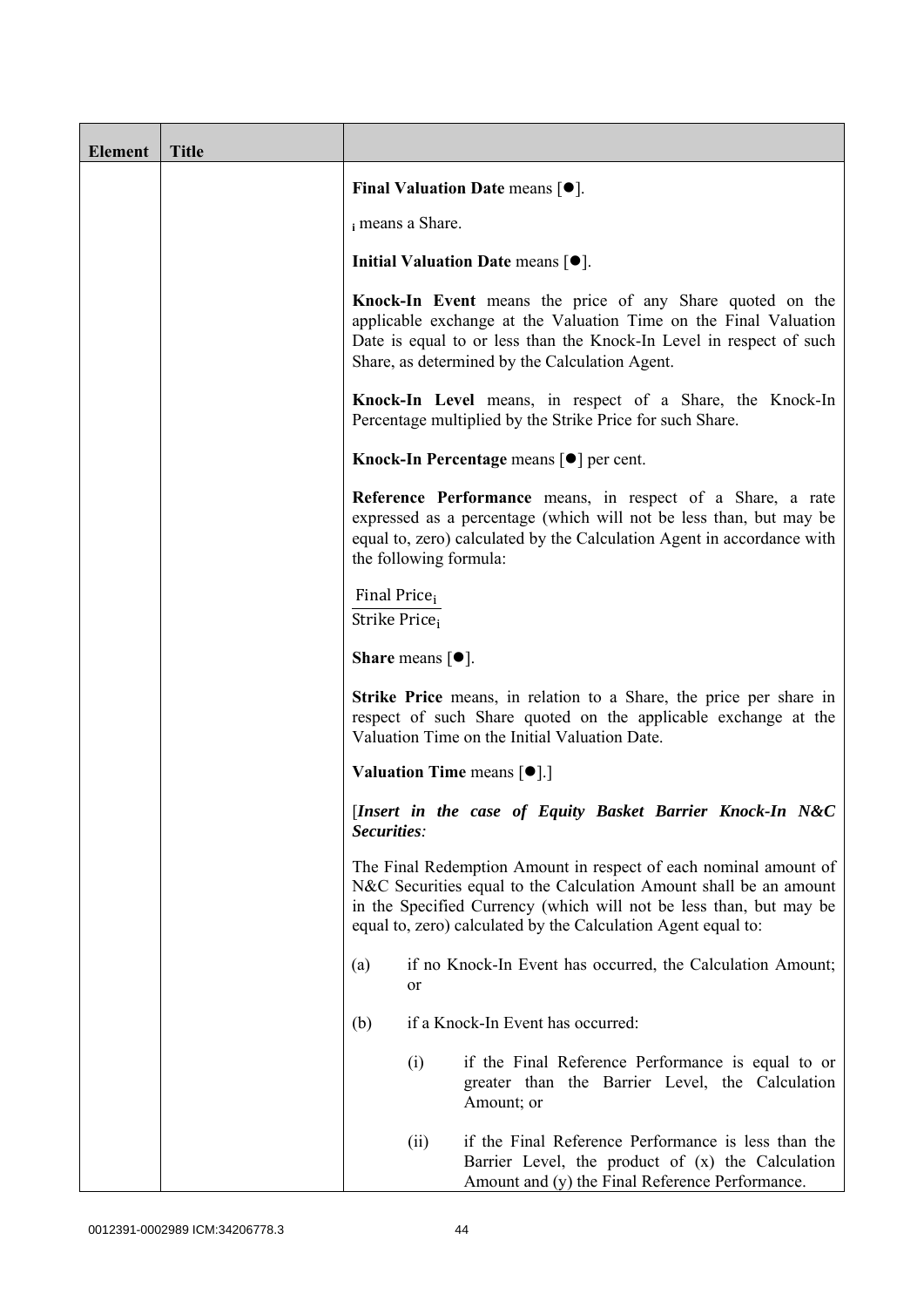| <b>Element</b> | <b>Title</b> |                                                                                                                                                                                                                                                                                                                                                                                                                                                                                                                                                                                                                                                                                                                                                                                                                                                                                                                                                                                                                                                                                                                                                                                                                                                                                                                                                                                                                                                       |
|----------------|--------------|-------------------------------------------------------------------------------------------------------------------------------------------------------------------------------------------------------------------------------------------------------------------------------------------------------------------------------------------------------------------------------------------------------------------------------------------------------------------------------------------------------------------------------------------------------------------------------------------------------------------------------------------------------------------------------------------------------------------------------------------------------------------------------------------------------------------------------------------------------------------------------------------------------------------------------------------------------------------------------------------------------------------------------------------------------------------------------------------------------------------------------------------------------------------------------------------------------------------------------------------------------------------------------------------------------------------------------------------------------------------------------------------------------------------------------------------------------|
|                |              | Where:                                                                                                                                                                                                                                                                                                                                                                                                                                                                                                                                                                                                                                                                                                                                                                                                                                                                                                                                                                                                                                                                                                                                                                                                                                                                                                                                                                                                                                                |
|                |              | <b>Barrier Level means [<math>\bullet</math>] per cent.</b>                                                                                                                                                                                                                                                                                                                                                                                                                                                                                                                                                                                                                                                                                                                                                                                                                                                                                                                                                                                                                                                                                                                                                                                                                                                                                                                                                                                           |
|                |              | Final Reference Performance means a percentage determined by the<br>Calculation Agent equal to the Reference Performance of the Share with<br>the lowest Reference Performance.                                                                                                                                                                                                                                                                                                                                                                                                                                                                                                                                                                                                                                                                                                                                                                                                                                                                                                                                                                                                                                                                                                                                                                                                                                                                       |
|                |              | Final Price means, in respect of a Share, an amount equal to the price<br>per share in respect of such Share quoted on the applicable exchange at<br>the Valuation Time on the Final Valuation Date.                                                                                                                                                                                                                                                                                                                                                                                                                                                                                                                                                                                                                                                                                                                                                                                                                                                                                                                                                                                                                                                                                                                                                                                                                                                  |
|                |              | Final Valuation Date means $[•]$ .                                                                                                                                                                                                                                                                                                                                                                                                                                                                                                                                                                                                                                                                                                                                                                                                                                                                                                                                                                                                                                                                                                                                                                                                                                                                                                                                                                                                                    |
|                |              | i means a Share.                                                                                                                                                                                                                                                                                                                                                                                                                                                                                                                                                                                                                                                                                                                                                                                                                                                                                                                                                                                                                                                                                                                                                                                                                                                                                                                                                                                                                                      |
|                |              | Initial Valuation Date means $[•]$ .                                                                                                                                                                                                                                                                                                                                                                                                                                                                                                                                                                                                                                                                                                                                                                                                                                                                                                                                                                                                                                                                                                                                                                                                                                                                                                                                                                                                                  |
|                |              | Knock-In Determination Period means the period from but<br>excluding the Initial Valuation Date to and including the Knock-In<br>Period Ending Date.                                                                                                                                                                                                                                                                                                                                                                                                                                                                                                                                                                                                                                                                                                                                                                                                                                                                                                                                                                                                                                                                                                                                                                                                                                                                                                  |
|                |              | Knock-In Event means the price of any Share quoted on the<br>applicable Exchange at any time during the regular trading session<br>hours on that Exchange on any scheduled trading day in the Knock-In<br>Determination Period is equal to or less than the Knock-In Level in<br>respect of such Share, as determined by the Calculation Agent,<br>Provided That, if on any such day, as of any Knock-In Valuation<br>Time, a Knock-In Event has or would have occurred but the<br>conditions for a disrupted day having been satisfied at such time then<br>such Knock-In Valuation Time shall be ignored for purposes of<br>determining whether a Knock-In Event has occurred Provided Further<br>That if no Knock-In Event has occurred in the Knock-In<br>Determination Period and the conditions for a disrupted day are<br>satisfied as of the last occurring Knock-In Valuation Time on the<br>Knock-In Period Ending Date, then such day shall be treated as a<br>Valuation Date and the Calculation Agent shall determine a price of<br>the relevant Share(s) in respect of such day in accordance with such<br>provisions for purposes of determining whether a Knock-In Event<br>shall occur. For the purposes of determining under this paragraph<br>whether the conditions for a disrupted day have been satisfied at any<br>Knock-In Valuation Time, the relevant Valuation Time used shall be<br>the relevant Knock-In Valuation Time. |
|                |              | Knock-In Level means, in respect of a Share, the Knock-In<br>Percentage multiplied by the Strike Price for such Share.                                                                                                                                                                                                                                                                                                                                                                                                                                                                                                                                                                                                                                                                                                                                                                                                                                                                                                                                                                                                                                                                                                                                                                                                                                                                                                                                |
|                |              | Knock-In Percentage means [●] per cent.                                                                                                                                                                                                                                                                                                                                                                                                                                                                                                                                                                                                                                                                                                                                                                                                                                                                                                                                                                                                                                                                                                                                                                                                                                                                                                                                                                                                               |
|                |              | Knock-In Period Ending Date means the scheduled Final Valuation<br>Date.                                                                                                                                                                                                                                                                                                                                                                                                                                                                                                                                                                                                                                                                                                                                                                                                                                                                                                                                                                                                                                                                                                                                                                                                                                                                                                                                                                              |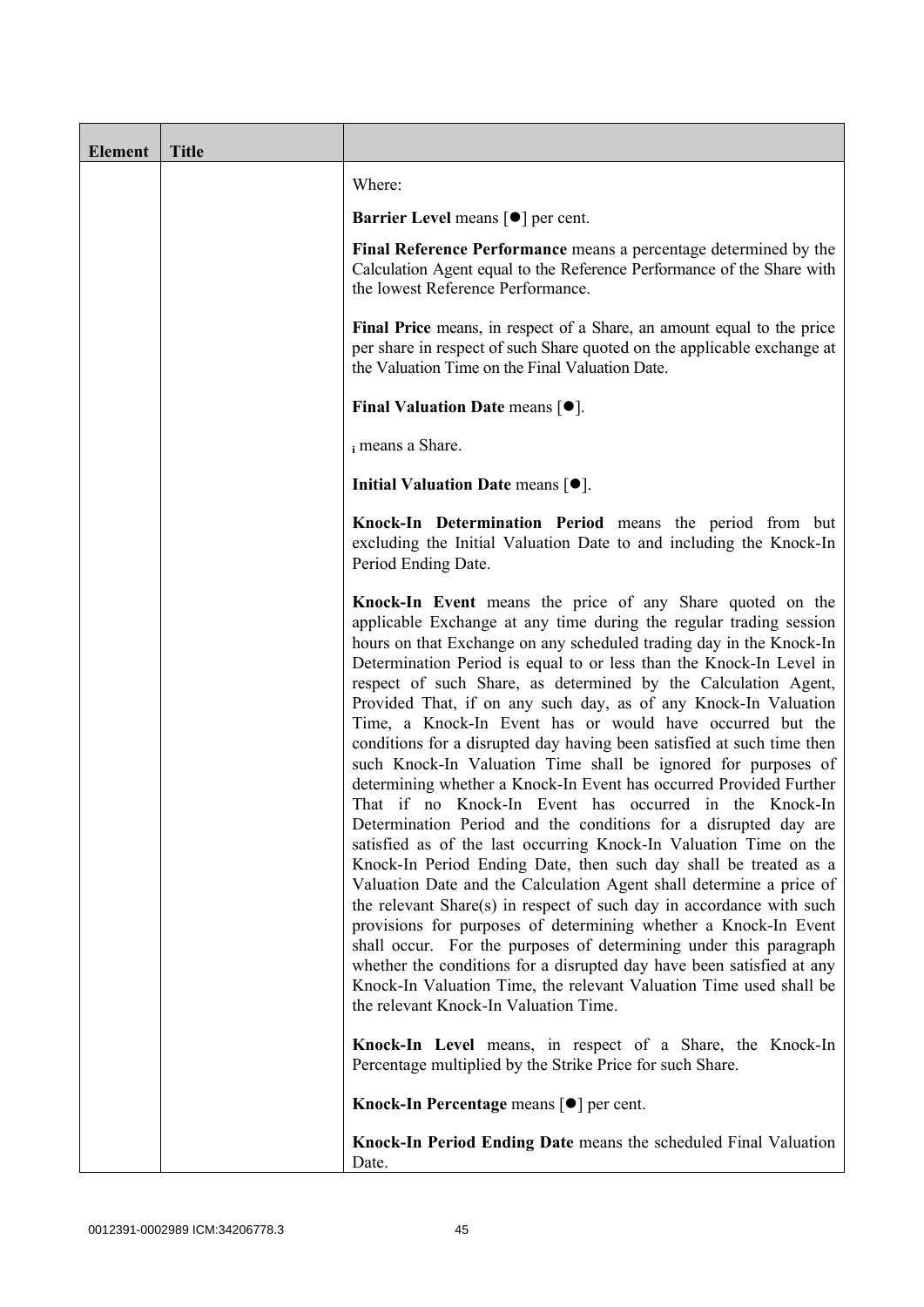| <b>Element</b> | <b>Title</b> |                                                                                                                                                                                                                                                                                                                                                                                                                                                                                                                                                                                                                                                                                                                                                                             |  |  |
|----------------|--------------|-----------------------------------------------------------------------------------------------------------------------------------------------------------------------------------------------------------------------------------------------------------------------------------------------------------------------------------------------------------------------------------------------------------------------------------------------------------------------------------------------------------------------------------------------------------------------------------------------------------------------------------------------------------------------------------------------------------------------------------------------------------------------------|--|--|
|                |              | Knock-In Valuation Time means, in respect of a Share, any time<br>during the regular trading session hours on the applicable Exchange<br>for such Share on any scheduled trading day in the Knock-In<br>Determination Period.                                                                                                                                                                                                                                                                                                                                                                                                                                                                                                                                               |  |  |
|                |              | <b>Reference Performance</b> means, in respect of a Share, a rate expressed<br>as a percentage (which will not be less than, but may be equal to, zero)<br>calculated by the Calculation Agent in accordance with the following<br>formula:                                                                                                                                                                                                                                                                                                                                                                                                                                                                                                                                 |  |  |
|                |              | Final Price <sub>i</sub><br>Strike Price <sub>i</sub>                                                                                                                                                                                                                                                                                                                                                                                                                                                                                                                                                                                                                                                                                                                       |  |  |
|                |              | <b>Share</b> means $[•]$ .                                                                                                                                                                                                                                                                                                                                                                                                                                                                                                                                                                                                                                                                                                                                                  |  |  |
|                |              | Strike Price means, in relation to a Share, the price per share in<br>respect of such Share quoted on the applicable exchange at the<br>Valuation Time on the Initial Valuation Date.<br><b>Valuation Time means <math>\lceil \bullet \rceil</math>.</b><br>[Insert in the case of Equity Basket Bonus Barrier Knock-In N&C<br>Securities: The Final Redemption Amount in respect of each nominal<br>amount of N&C Securities equal to the Calculation Amount shall be<br>an amount in the Specified Currency (which will not be less than, but<br>may be equal to, zero) calculated by the Calculation Agent equal to:<br>if no Knock-In Event has occurred, the product of (i) the<br>(a)<br>Calculation Amount and (ii) 100 per cent. plus the<br>Participation Rate; or |  |  |
|                |              |                                                                                                                                                                                                                                                                                                                                                                                                                                                                                                                                                                                                                                                                                                                                                                             |  |  |
|                |              |                                                                                                                                                                                                                                                                                                                                                                                                                                                                                                                                                                                                                                                                                                                                                                             |  |  |
|                |              |                                                                                                                                                                                                                                                                                                                                                                                                                                                                                                                                                                                                                                                                                                                                                                             |  |  |
|                |              | if a Knock-In Event has occurred:<br>(b)                                                                                                                                                                                                                                                                                                                                                                                                                                                                                                                                                                                                                                                                                                                                    |  |  |
|                |              | if the Final Reference Performance is equal to or<br>(i)<br>greater than the Barrier Level, the Calculation<br>Amount; or                                                                                                                                                                                                                                                                                                                                                                                                                                                                                                                                                                                                                                                   |  |  |
|                |              | if the Final Reference Performance is less than the<br>(ii)<br>Barrier Level, the product of (x) the Calculation<br>Amount and (y) the Final Reference Performance.                                                                                                                                                                                                                                                                                                                                                                                                                                                                                                                                                                                                         |  |  |
|                |              | Where:                                                                                                                                                                                                                                                                                                                                                                                                                                                                                                                                                                                                                                                                                                                                                                      |  |  |
|                |              | <b>Barrier Level</b> means [ $\bullet$ ] per cent.<br>Final Reference Performance means a percentage determined by the<br>Calculation Agent equal to the Reference Performance of the Share<br>with the lowest Reference Performance.<br>Final Price means, in respect of a Share, an amount equal to the price<br>per share in respect of such Share quoted on the applicable exchange<br>at the Valuation Time on the Final Valuation Date.                                                                                                                                                                                                                                                                                                                               |  |  |
|                |              |                                                                                                                                                                                                                                                                                                                                                                                                                                                                                                                                                                                                                                                                                                                                                                             |  |  |
|                |              |                                                                                                                                                                                                                                                                                                                                                                                                                                                                                                                                                                                                                                                                                                                                                                             |  |  |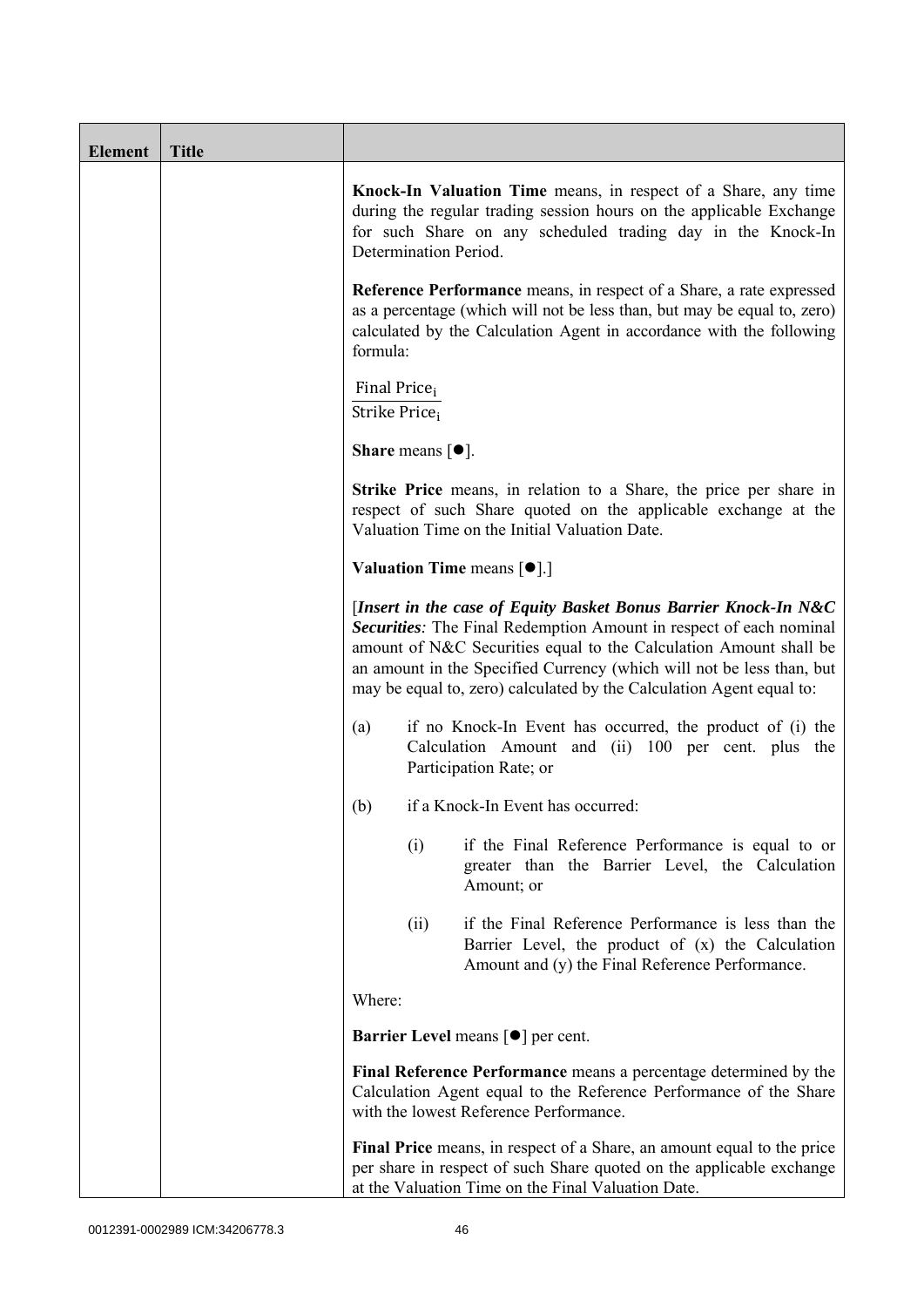| <b>Element</b> | <b>Title</b> |                                                                                                                                                                                                                                                                                                                                       |
|----------------|--------------|---------------------------------------------------------------------------------------------------------------------------------------------------------------------------------------------------------------------------------------------------------------------------------------------------------------------------------------|
|                |              | Final Valuation Date means $[•]$ .                                                                                                                                                                                                                                                                                                    |
|                |              | i means a Share.                                                                                                                                                                                                                                                                                                                      |
|                |              | Initial Valuation Date means $[•]$ .                                                                                                                                                                                                                                                                                                  |
|                |              | Knock-In Event means the Final Reference Performance is less than<br>the Knock-In Level.                                                                                                                                                                                                                                              |
|                |              | Knock-In Level means $\lceil \bullet \rceil$ per cent.                                                                                                                                                                                                                                                                                |
|                |              | <b>Participation Rate means <math>\lceil \bullet \rceil</math> per cent.</b>                                                                                                                                                                                                                                                          |
|                |              | Reference Performance means, in respect of a Share, a rate<br>expressed as a percentage (which will not be less than, but may be<br>equal to, zero) calculated by the Calculation Agent in accordance with<br>the following formula:                                                                                                  |
|                |              | Final Price <sub>i</sub><br>Strike Price <sub>i</sub>                                                                                                                                                                                                                                                                                 |
|                |              | <b>Share</b> means $[①]$ .                                                                                                                                                                                                                                                                                                            |
|                |              | <b>Strike Price</b> means, in relation to a Share, the price per share in<br>respect of such Share quoted on the applicable exchange at the<br>Valuation Time on the Initial Valuation Date.                                                                                                                                          |
|                |              | <b>Valuation Time means <math>\lceil \bullet \rceil</math>.</b>                                                                                                                                                                                                                                                                       |
|                |              | [In the case of Index Basket Knock-In N&C Securities: The Final<br>Redemption Amount in respect of each nominal amount of N&C<br>Securities equal to the Calculation Amount shall be an amount in the<br>Specified Currency (which will not be less than, but may be equal to,<br>zero) calculated by the Calculation Agent equal to: |
|                |              | if no Knock-In Event has occurred, the Calculation Amount;<br>(a)<br>or                                                                                                                                                                                                                                                               |
|                |              | if a Knock-In Event has occurred, the product of (i) the<br>(b)<br>Calculation Amount and (ii) the Final Reference Performance.                                                                                                                                                                                                       |
|                |              | Where:                                                                                                                                                                                                                                                                                                                                |
|                |              | Final Reference Performance means a percentage determined by the<br>Calculation Agent equal to the Reference Performance of the Index<br>with the lowest Reference Performance.                                                                                                                                                       |
|                |              | Final Level means, in respect of an Index, an amount equal to the<br>closing level of such Index, as calculated and announced by the<br>relevant index sponsor, at the Valuation Time on the Final Valuation<br>Date.                                                                                                                 |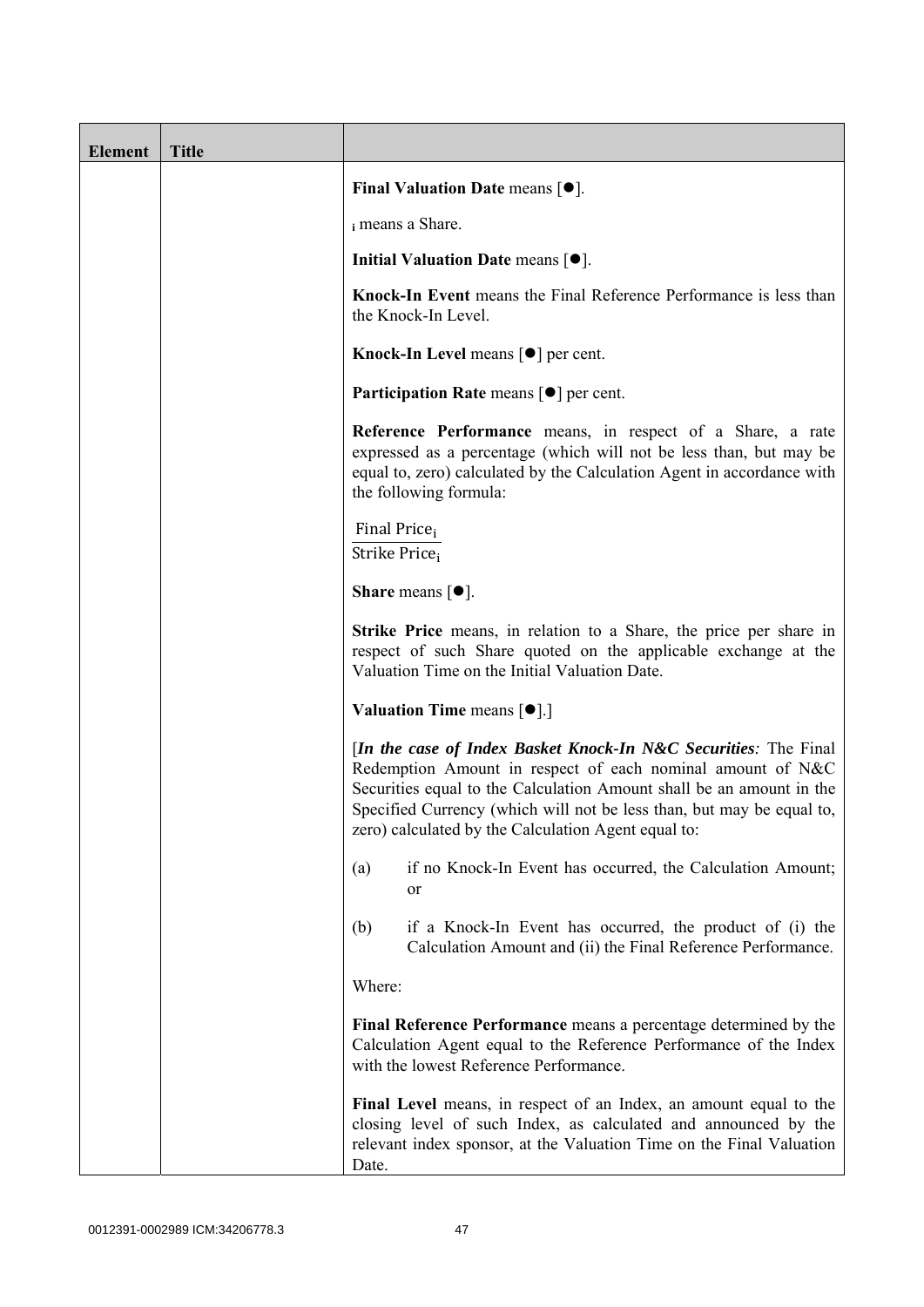| <b>Element</b> | <b>Title</b> |                                                                                                                                                                                                                                                                                                                                               |                                       |                                                                                                                                                                                                                                                                                          |
|----------------|--------------|-----------------------------------------------------------------------------------------------------------------------------------------------------------------------------------------------------------------------------------------------------------------------------------------------------------------------------------------------|---------------------------------------|------------------------------------------------------------------------------------------------------------------------------------------------------------------------------------------------------------------------------------------------------------------------------------------|
|                |              |                                                                                                                                                                                                                                                                                                                                               |                                       | Final Valuation Date means $[•]$ .                                                                                                                                                                                                                                                       |
|                |              |                                                                                                                                                                                                                                                                                                                                               | i means an Index.                     |                                                                                                                                                                                                                                                                                          |
|                |              |                                                                                                                                                                                                                                                                                                                                               | Index means $\lceil \bullet \rceil$ . |                                                                                                                                                                                                                                                                                          |
|                |              |                                                                                                                                                                                                                                                                                                                                               |                                       | <b>Index Sponsor</b> means $\lceil \bullet \rceil$ .                                                                                                                                                                                                                                     |
|                |              |                                                                                                                                                                                                                                                                                                                                               |                                       | Initial Valuation Date means $[•]$ .                                                                                                                                                                                                                                                     |
|                |              |                                                                                                                                                                                                                                                                                                                                               |                                       | Knock-In Event means the closing level of the Index, as calculated and<br>announced by the relevant index sponsor, at the Valuation Time on the<br>Final Valuation Date is equal to or less than the Knock-In Level in<br>respect of such Index, as determined by the Calculation Agent. |
|                |              |                                                                                                                                                                                                                                                                                                                                               |                                       | Knock-In Level means, in respect of an Index, the Knock-In<br>Percentage multiplied by the Strike Level for such Index.                                                                                                                                                                  |
|                |              |                                                                                                                                                                                                                                                                                                                                               |                                       | Knock-In Percentage means [●] per cent.                                                                                                                                                                                                                                                  |
|                |              | Reference Performance means, in respect of an Index, a rate<br>expressed as a percentage (which will not be less than, but may be<br>equal to, zero) calculated by the Calculation Agent in accordance with<br>the following formula:                                                                                                         |                                       |                                                                                                                                                                                                                                                                                          |
|                |              | Final Level <sub>i</sub><br>Strike Level;                                                                                                                                                                                                                                                                                                     |                                       |                                                                                                                                                                                                                                                                                          |
|                |              | <b>Strike Level</b> means, in relation to an Index, the closing level of such<br>Index, as calculated and announced by the relevant index sponsor, at<br>the Valuation Time on the Initial Valuation Date.                                                                                                                                    |                                       |                                                                                                                                                                                                                                                                                          |
|                |              |                                                                                                                                                                                                                                                                                                                                               |                                       | Valuation Time means [ $\bullet$ ].]                                                                                                                                                                                                                                                     |
|                |              | [In the case of Index Basket Barrier Knock-In N&C Securities: The<br>Final Redemption Amount in respect of each nominal amount of N&C<br>Securities equal to the Calculation Amount shall be an amount in the<br>Specified Currency (which will not be less than, but may be equal to,<br>zero) calculated by the Calculation Agent equal to: |                                       |                                                                                                                                                                                                                                                                                          |
|                |              | (a)                                                                                                                                                                                                                                                                                                                                           | or                                    | if no Knock-In Event has occurred, the Calculation Amount;                                                                                                                                                                                                                               |
|                |              | (b)                                                                                                                                                                                                                                                                                                                                           |                                       | if a Knock-In Event has occurred:                                                                                                                                                                                                                                                        |
|                |              |                                                                                                                                                                                                                                                                                                                                               | (i)                                   | if the Final Reference Performance is equal to or<br>greater than the Barrier Level, the Calculation<br>Amount; or                                                                                                                                                                       |
|                |              |                                                                                                                                                                                                                                                                                                                                               | (ii)                                  | if the Final Reference Performance is less than the<br>Barrier Level, the product of $(x)$ the Calculation                                                                                                                                                                               |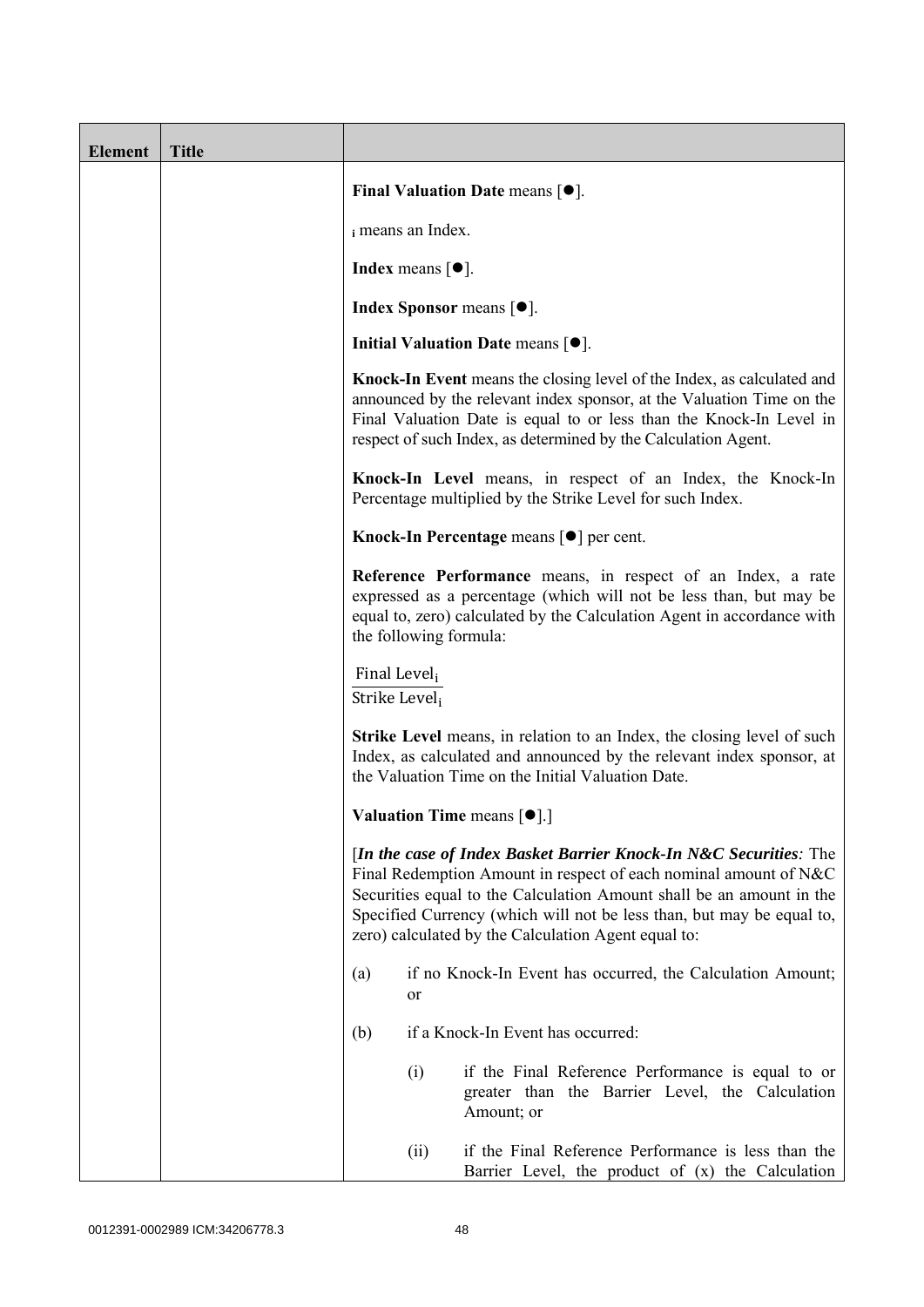| <b>Element</b> | <b>Title</b> |                                                                                                                                                                                                                                                                                         |
|----------------|--------------|-----------------------------------------------------------------------------------------------------------------------------------------------------------------------------------------------------------------------------------------------------------------------------------------|
|                |              | Amount and (y) the Final Reference Performance.                                                                                                                                                                                                                                         |
|                |              | Where:                                                                                                                                                                                                                                                                                  |
|                |              | <b>Barrier Level</b> means $\lceil \bullet \rceil$ per cent.                                                                                                                                                                                                                            |
|                |              | Final Reference Performance means a percentage determined by the<br>Calculation Agent equal to the Reference Performance of the Index<br>with the lowest Reference Performance.                                                                                                         |
|                |              | Final Level means, in respect of an Index, an amount equal to the<br>closing level of such Index, as calculated and announced by the<br>relevant index sponsor, at the Valuation Time on the Final Valuation<br>Date.                                                                   |
|                |              | Final Valuation Date means $[•]$ .                                                                                                                                                                                                                                                      |
|                |              | i means an Index.                                                                                                                                                                                                                                                                       |
|                |              | <b>Index</b> means $\lceil \bullet \rceil$ .                                                                                                                                                                                                                                            |
|                |              | <b>Index Sponsor</b> means $[•]$ .                                                                                                                                                                                                                                                      |
|                |              | Initial Valuation Date means $[•]$ .                                                                                                                                                                                                                                                    |
|                |              | Knock-In Event means the closing level of any Index, as calculated<br>and announced by the relevant index sponsor at the Valuation Time on<br>the Final Valuation Date is equal to or less than the Knock-In Level in<br>respect of such Index, as determined by the Calculation Agent. |
|                |              | Knock-In Level means, in respect of an Index, the Knock-In<br>Percentage multiplied by the Strike Level for such Index.                                                                                                                                                                 |
|                |              | Knock-In Percentage means $\lceil \bullet \rceil$ per cent.                                                                                                                                                                                                                             |
|                |              | Reference Performance means, in respect of an Index, a rate<br>expressed as a percentage (which will not be less than, but may be<br>equal to, zero) calculated by the Calculation Agent in accordance with<br>the following formula:                                                   |
|                |              | Final Level <sub>i</sub><br>Strike Level <sub>i</sub>                                                                                                                                                                                                                                   |
|                |              | <b>Strike Level</b> means, in relation to an Index, the closing level of such<br>Index, as calculated and announced by the relevant index sponsor, at<br>the Valuation Time on the Initial Valuation Date.                                                                              |
|                |              | <b>Valuation Time means <math>[\bullet]</math>.</b> ]                                                                                                                                                                                                                                   |
|                |              | [In the case of Index Basket Bonus Barrier Knock-In N&C<br>Securities: The Final Redemption Amount in respect of each nominal<br>amount of N&C Securities equal to the Calculation Amount shall be<br>an amount in the Specified Currency (which will not be less than, but             |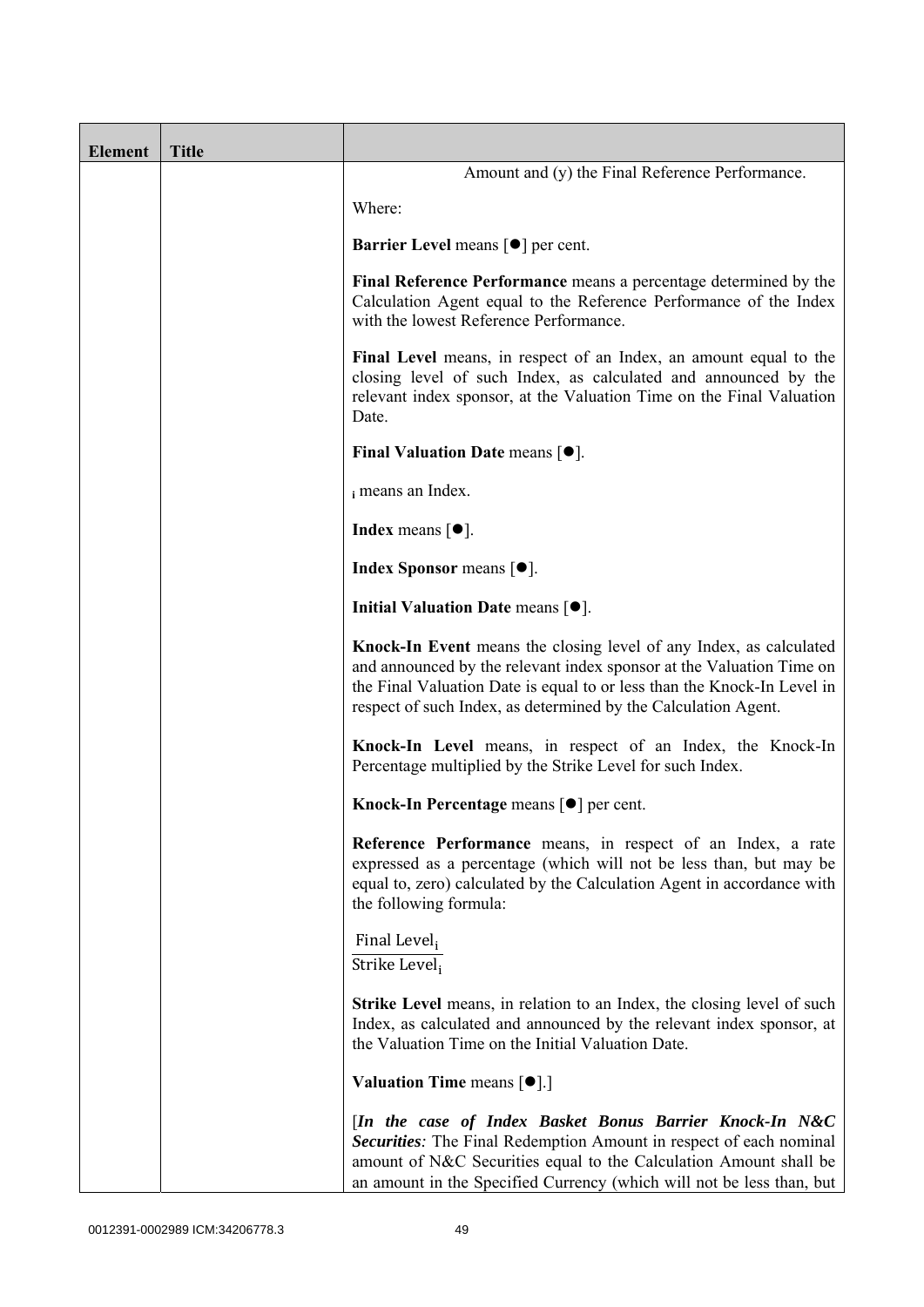| <b>Element</b> | <b>Title</b> |                                                       |                            |                                                                                                                                                                                                              |
|----------------|--------------|-------------------------------------------------------|----------------------------|--------------------------------------------------------------------------------------------------------------------------------------------------------------------------------------------------------------|
|                |              |                                                       |                            | may be equal to, zero) calculated by the Calculation Agent equal to:                                                                                                                                         |
|                |              | (a)                                                   |                            | if no Knock-In Event has occurred, the product of (i) the<br>Calculation Amount and (ii) 100 per cent. plus the<br>Participation Rate; or                                                                    |
|                |              | (b)                                                   |                            | if a Knock-In Event has occurred:                                                                                                                                                                            |
|                |              |                                                       | (i)                        | if the Final Reference Performance is equal to or<br>greater than the Barrier Level, the Calculation<br>Amount; or                                                                                           |
|                |              |                                                       | (ii)                       | if the Final Reference Performance is less than the<br>Barrier Level, the product of (x) the Calculation<br>Amount and (y) the Final Reference Performance.                                                  |
|                |              | Where:                                                |                            |                                                                                                                                                                                                              |
|                |              |                                                       |                            | <b>Barrier Level</b> means $\lceil \bullet \rceil$ per cent.                                                                                                                                                 |
|                |              |                                                       |                            | Final Reference Performance means a percentage determined by the<br>Calculation Agent equal to the Reference Performance of the Index<br>with the lowest Reference Performance.                              |
|                |              | Date.                                                 |                            | Final Level means, in respect of an Index, an amount equal to the<br>closing level of such Index, as calculated and announced by the<br>relevant index sponsor, at the Valuation Time on the Final Valuation |
|                |              |                                                       |                            | Final Valuation Date means $[•]$ .                                                                                                                                                                           |
|                |              |                                                       | i means an Index.          |                                                                                                                                                                                                              |
|                |              |                                                       | <b>Index</b> means $[•]$ . |                                                                                                                                                                                                              |
|                |              |                                                       |                            | Initial Valuation Date means $[•]$ .                                                                                                                                                                         |
|                |              |                                                       | the Knock-In Level.        | Knock-In Event means the Final Reference Performance is less than                                                                                                                                            |
|                |              |                                                       |                            | Knock-In Level means $\lceil \bullet \rceil$ per cent.                                                                                                                                                       |
|                |              |                                                       |                            | <b>Participation Rate means <math>\lceil \bullet \rceil</math> per cent.</b>                                                                                                                                 |
|                |              |                                                       | the following formula:     | Reference Performance means, in respect of an Index, a rate<br>expressed as a percentage (which will not be less than, but may be<br>equal to, zero) calculated by the Calculation Agent in accordance with  |
|                |              | Final Level <sub>i</sub><br>Strike Level <sub>i</sub> |                            |                                                                                                                                                                                                              |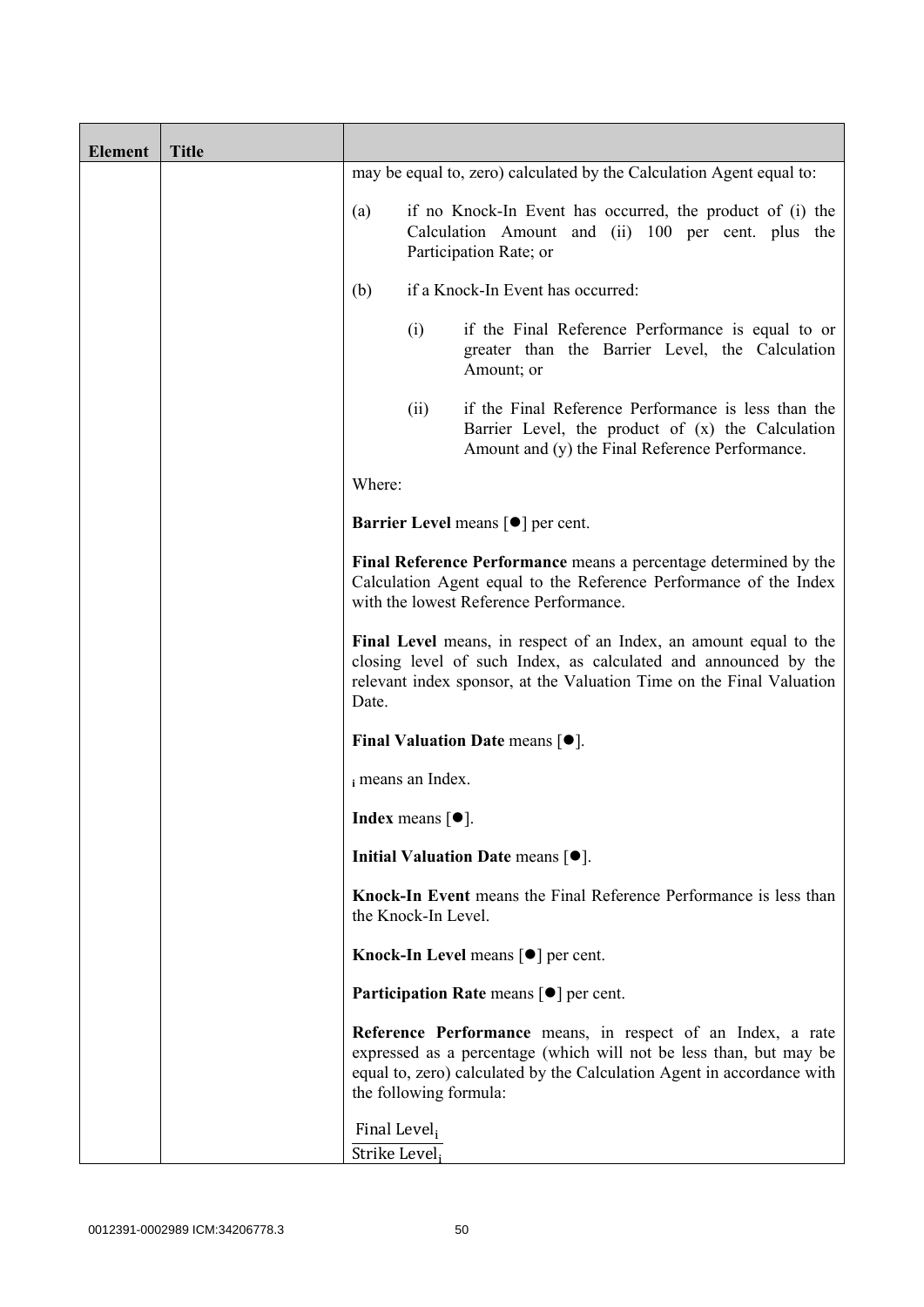| <b>Element</b> | <b>Title</b> |                                                                                                                                                                                                                                                                                                                                                                                                                                                                                                                                                                                                                                                                        |
|----------------|--------------|------------------------------------------------------------------------------------------------------------------------------------------------------------------------------------------------------------------------------------------------------------------------------------------------------------------------------------------------------------------------------------------------------------------------------------------------------------------------------------------------------------------------------------------------------------------------------------------------------------------------------------------------------------------------|
|                |              | <b>Strike Level</b> means, in relation to an Index, the closing level of such<br>Index, as calculated and announced by the relevant index sponsor, at<br>the Valuation Time on the Initial Valuation Date.                                                                                                                                                                                                                                                                                                                                                                                                                                                             |
|                |              | Valuation Time means [ <sup>•</sup> ].]                                                                                                                                                                                                                                                                                                                                                                                                                                                                                                                                                                                                                                |
|                |              | <i>In the case of Equity Basket Autocall N&amp;C Securities: Unless the</i><br>N&C Securities have been previously redeemed or cancelled, if on<br>any Observation Date an Autocall Event occurs the Issuer will, on<br>giving notice to Securityholders, redeem all, but not some only, of the<br>Securities, each nominal amount of the Securities equal to the<br>Calculation Amount being redeemed on the Early Redemption Date at<br>the Early Redemption Amount specified below [If the Securities are<br>interest bearing and not Conditional Interest N&C Securities, insert,<br>together with interest accrued to (but excluding) the date of<br>redemption]. |
|                |              | Where:                                                                                                                                                                                                                                                                                                                                                                                                                                                                                                                                                                                                                                                                 |
|                |              | Autocall Event means the Autocall Reference Performance in respect<br>of an Observation Date (the Relevant Observation Date) is equal to<br>or greater than the Autocall Level in respect of such Observation Date.                                                                                                                                                                                                                                                                                                                                                                                                                                                    |
|                |              | <b>Autocall Level</b> means [specify % for each Observation Date].                                                                                                                                                                                                                                                                                                                                                                                                                                                                                                                                                                                                     |
|                |              | Autocall Rate means [specify % for each Observation Date].                                                                                                                                                                                                                                                                                                                                                                                                                                                                                                                                                                                                             |
|                |              | Autocall Reference Performance means, in respect of an<br>Observation Date, a percentage determined by the Calculation Agent<br>equal to the Reference Performance of the Share with the lowest<br>Reference Performance in respect of such Observation Date.                                                                                                                                                                                                                                                                                                                                                                                                          |
|                |              | Early Redemption Amount means, in respect of each nominal<br>amount of the N&C Securities equal to the Calculation Amount, an<br>amount in the Specified Currency (which will not be less than, but<br>may be equal to, zero) calculated by the Calculation Agent equal to [in<br>the case of a Fixed Autocall N&C Security: the Calculation Amount]<br>[in the case of an Uplift Autocall N&C Security: the product of (i) the<br>Calculation Amount and (ii) 100 per cent. plus the Autocall Rate in<br>respect of the Relevant Observation Date].                                                                                                                   |
|                |              | Early Redemption Date means the day falling the Number of<br>Autocall Business Days immediately succeeding the Relevant<br>Observation Date.                                                                                                                                                                                                                                                                                                                                                                                                                                                                                                                           |
|                |              | i means a Share.                                                                                                                                                                                                                                                                                                                                                                                                                                                                                                                                                                                                                                                       |
|                |              | Initial Valuation Date means $[•]$ .                                                                                                                                                                                                                                                                                                                                                                                                                                                                                                                                                                                                                                   |
|                |              | o means an Observation Date.                                                                                                                                                                                                                                                                                                                                                                                                                                                                                                                                                                                                                                           |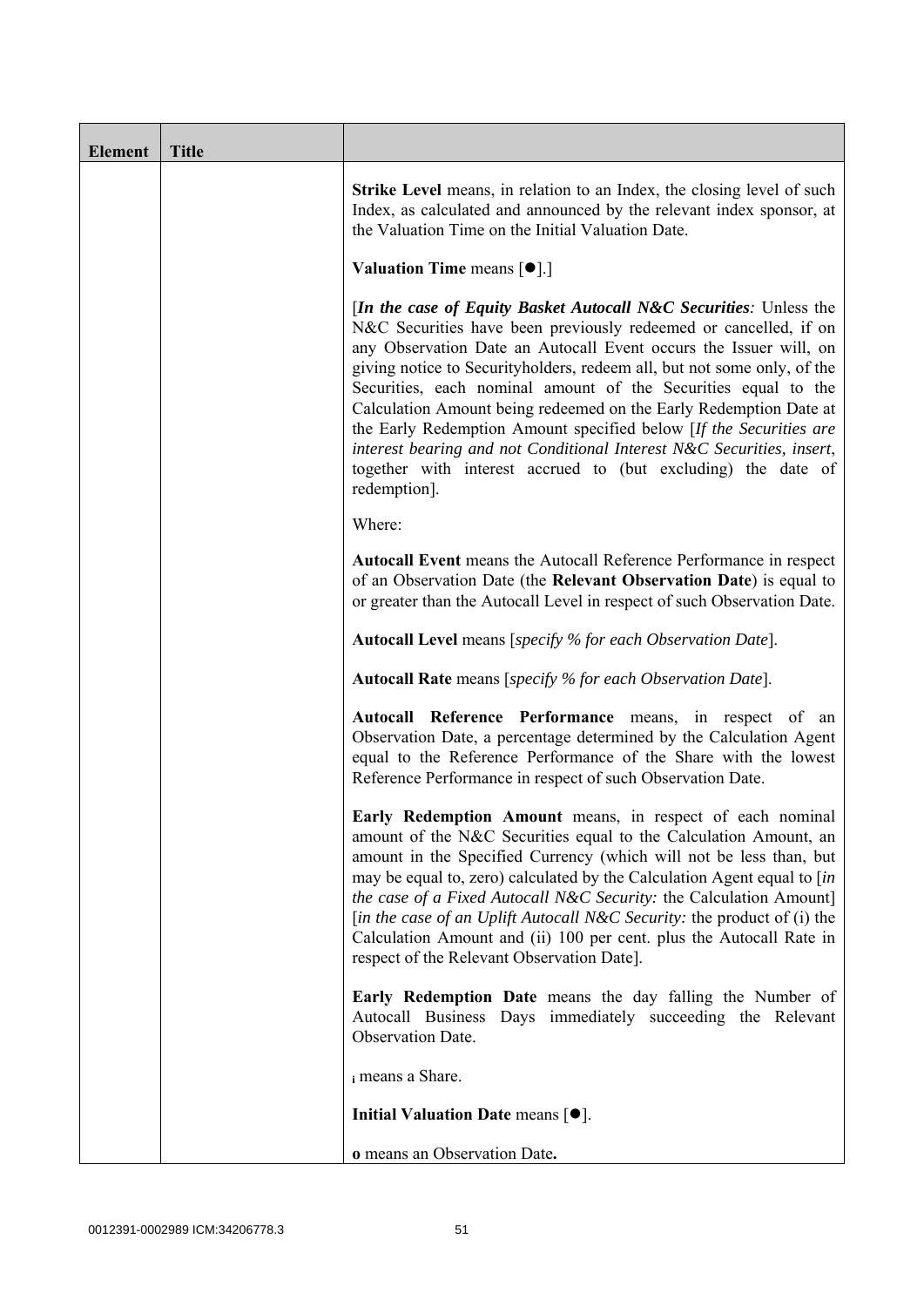| <b>Element</b> | <b>Title</b> |                                                                                                                                                                                                                                                                                                                                                                                                                                                                                                                                                                                                                                                                 |
|----------------|--------------|-----------------------------------------------------------------------------------------------------------------------------------------------------------------------------------------------------------------------------------------------------------------------------------------------------------------------------------------------------------------------------------------------------------------------------------------------------------------------------------------------------------------------------------------------------------------------------------------------------------------------------------------------------------------|
|                |              | <b>Observation Date means <math>\lceil \bullet \rceil</math>.</b>                                                                                                                                                                                                                                                                                                                                                                                                                                                                                                                                                                                               |
|                |              | Observation Price means, in respect of an Observation Date and a<br>Share, an amount equal to the price per share in respect of such Share<br>quoted on the applicable exchange at the Valuation Time on such<br><b>Observation Date.</b>                                                                                                                                                                                                                                                                                                                                                                                                                       |
|                |              | Number of Autocall Business Days means [●].                                                                                                                                                                                                                                                                                                                                                                                                                                                                                                                                                                                                                     |
|                |              | Reference Performance means, in respect of an Observation Date<br>and a Share, a rate expressed as a percentage (which will not be less<br>than, but may be equal to, zero) calculated by the Calculation Agent in<br>accordance with the following formula:                                                                                                                                                                                                                                                                                                                                                                                                    |
|                |              | Observation Level <sub>i.0</sub><br>Strike Level;                                                                                                                                                                                                                                                                                                                                                                                                                                                                                                                                                                                                               |
|                |              | <b>Share</b> means $[①]$ .                                                                                                                                                                                                                                                                                                                                                                                                                                                                                                                                                                                                                                      |
|                |              | <b>Strike Price</b> means, in relation to a Share, the price per share in<br>respect of such Share quoted on the applicable exchange at the<br>Valuation Time on the Initial Valuation Date.                                                                                                                                                                                                                                                                                                                                                                                                                                                                    |
|                |              | Valuation Time means [ $\bullet$ ].]                                                                                                                                                                                                                                                                                                                                                                                                                                                                                                                                                                                                                            |
|                |              | [In the case of Index Basket Autocall N&C Securities: Unless the N&C<br>Securities have been previously redeemed or cancelled, if on any<br>Observation Date an Autocall Event occurs the Issuer will, on giving<br>notice to Securityholders, redeem all, but not some only, of the N&C<br>Securities, each nominal amount of N&C Securities equal to the<br>Calculation Amount being redeemed on the Early Redemption Date at<br>the Early Redemption Amount specified below[If the Securities are<br>interest bearing and not Conditional Interest N&C Securities, insert:,<br>together with interest accrued to (but excluding) the date of<br>redemption]. |
|                |              | Where:                                                                                                                                                                                                                                                                                                                                                                                                                                                                                                                                                                                                                                                          |
|                |              | Autocall Event means the Autocall Reference Performance in respect<br>of an Observation Date (the Relevant Observation Date) is equal to<br>or greater than the Autocall Level in respect of such Observation Date.                                                                                                                                                                                                                                                                                                                                                                                                                                             |
|                |              | Autocall Level means [specify % for each Observation Date].                                                                                                                                                                                                                                                                                                                                                                                                                                                                                                                                                                                                     |
|                |              | <b>Autocall Rate</b> means [specify % for each Observation Date].                                                                                                                                                                                                                                                                                                                                                                                                                                                                                                                                                                                               |
|                |              | Autocall Reference Performance means, in respect of an<br>Observation Date, a percentage determined by the Calculation Agent<br>equal to the Reference Performance of the Index with the lowest<br>Reference Performance in respect of such Observation Date.                                                                                                                                                                                                                                                                                                                                                                                                   |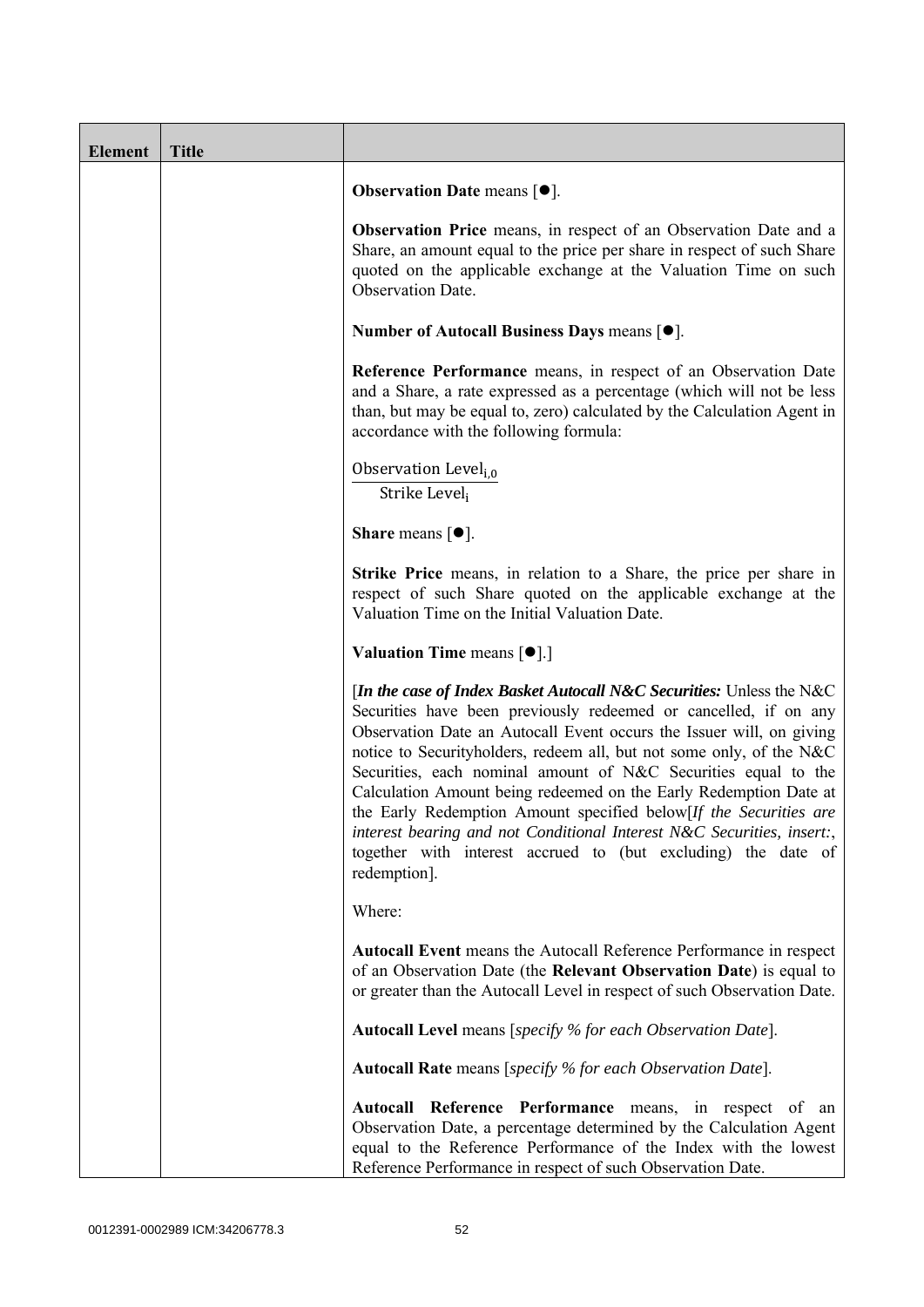| <b>Element</b> | <b>Title</b> |                                                                                                                                                                                                                                                                                                                                                                                                                                                                                                                                                           |
|----------------|--------------|-----------------------------------------------------------------------------------------------------------------------------------------------------------------------------------------------------------------------------------------------------------------------------------------------------------------------------------------------------------------------------------------------------------------------------------------------------------------------------------------------------------------------------------------------------------|
|                |              | Early Redemption Amount means, in respect of each nominal<br>amount of Securities equal to the Calculation Amount, an amount in<br>the Specified Currency (which will not be less than, but may be equal<br>to, zero) calculated by the Calculation Agent equal to $\int$ <i>in the case of a</i><br>Fixed Autocall N&C Security: the Calculation Amount] [in the case of<br>an Uplift Autocall N&C Security: the product of (i) the Calculation<br>Amount and (ii) 100 per cent. plus the Autocall Rate in respect of the<br>Relevant Observation Date]. |
|                |              | <b>Early Redemption Date</b> means the day falling the Number of<br>Autocall Business Days immediately succeeding the Relevant<br>Observation Date.                                                                                                                                                                                                                                                                                                                                                                                                       |
|                |              | i means an Index.                                                                                                                                                                                                                                                                                                                                                                                                                                                                                                                                         |
|                |              | <b>Index</b> means $\lceil \bullet \rceil$ .                                                                                                                                                                                                                                                                                                                                                                                                                                                                                                              |
|                |              | Initial Valuation Date means [ $\bullet$ ].                                                                                                                                                                                                                                                                                                                                                                                                                                                                                                               |
|                |              | o means an Observation Date.                                                                                                                                                                                                                                                                                                                                                                                                                                                                                                                              |
|                |              | <b>Observation Date means <math>\lceil \bullet \rceil</math>.</b>                                                                                                                                                                                                                                                                                                                                                                                                                                                                                         |
|                |              | Observation Level means, in respect of an Observation Date and an<br>Index, an amount equal to the closing level of such Index, as<br>calculated and announced by the relevant index sponsor, at the<br>Valuation Time on such Observation Date.                                                                                                                                                                                                                                                                                                          |
|                |              | Number of Autocall Business Days means [●].                                                                                                                                                                                                                                                                                                                                                                                                                                                                                                               |
|                |              | Reference Performance means, in respect of an Observation Date<br>and an Index, a rate expressed as a percentage (which will not be less<br>than, but may be equal to, zero) calculated by the Calculation Agent in<br>accordance with the following formula:                                                                                                                                                                                                                                                                                             |
|                |              | Observation Level <sub>i,0</sub><br>Strike Level;                                                                                                                                                                                                                                                                                                                                                                                                                                                                                                         |
|                |              | Strike Level means, in relation to an Index, the closing level of such<br>Index, as calculated and announced by the relevant index sponsor, at<br>the Valuation Time on the Initial Valuation Date.                                                                                                                                                                                                                                                                                                                                                       |
|                |              | Valuation Time means [ $\bullet$ ].]                                                                                                                                                                                                                                                                                                                                                                                                                                                                                                                      |
|                |              | [In the case of Zero Recovery Single Name Credit Linked N&C<br>Securities, insert: Subject to any prior purchase and cancellation or<br>early redemption and the occurrence of a Credit Event Determination<br>Date as described below, each Security will be redeemed by the Issuer<br>at [insert Calculation Amount], being its Final Redemption Amount<br>on the Maturity Date.                                                                                                                                                                        |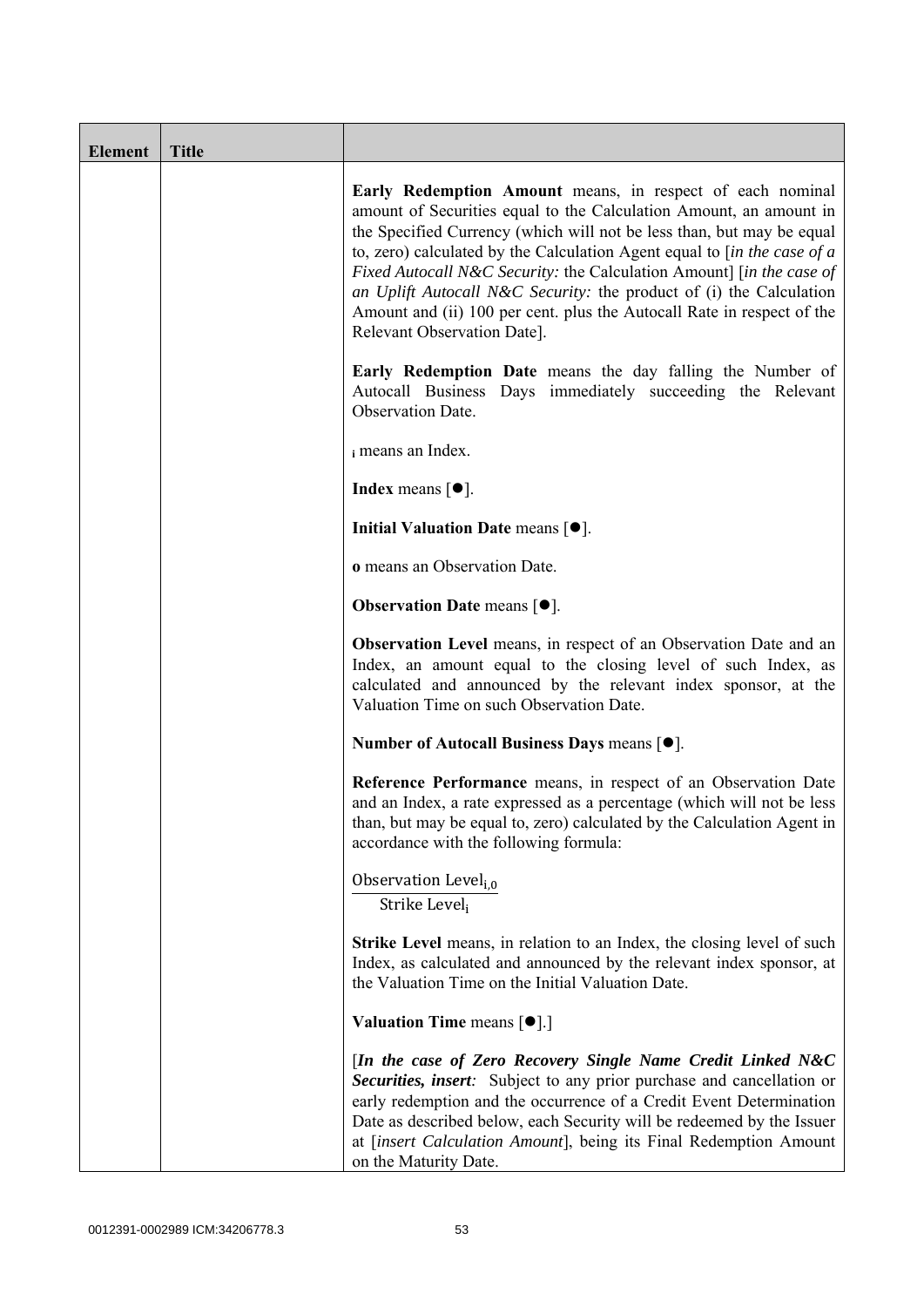| <b>Element</b> | <b>Title</b> |                                                                                                                                                                                                                                                                                                                                                                                                                                                                                                                                                                                            |
|----------------|--------------|--------------------------------------------------------------------------------------------------------------------------------------------------------------------------------------------------------------------------------------------------------------------------------------------------------------------------------------------------------------------------------------------------------------------------------------------------------------------------------------------------------------------------------------------------------------------------------------------|
|                |              | Discharge of the Issuer's obligations following a Credit Event                                                                                                                                                                                                                                                                                                                                                                                                                                                                                                                             |
|                |              | If a Credit Event (being a [bankruptcy[,]] [failure to pay[,]] [obligation<br>acceleration[,]] [obligation default[,]] [repudiation/moratorium[,]]<br>[governmental intervention[,]] [or] [restructuring] (include all that<br><i>apply</i> )), occurs in respect of the Reference Entity (being [ <i>specify</i><br><i>reference entity</i> ] or any successor(s)) (the Reference Entity), the<br>Calculation Agent may determine that a Credit Event Determination<br>Date has occurred.                                                                                                 |
|                |              | If a Credit Event Determination Date occurs, the Issuer shall give<br>notice to the holders, and, subject to any adjustment and any prior<br>redemption, the Issuer's obligations in respect of the N&C Securities<br>will be discharged on the Credit Event Redemption Date and no<br>redemption or other amounts shall be payable in respect of such<br>discharge and the Issuer will have no further liability or obligation in<br>respect of the N&C Securities.                                                                                                                       |
|                |              | If the Calculation Agent determines that a Credit Event Determination<br>Date has occurred, [each Security shall cease to bear interest from<br>(and including) the Coupon Payment Date immediately preceding, or<br>if the Credit Event Determination Date is a Coupon Payment Date,<br>coinciding with the Credit Event Determination Date, or if the Credit<br>Event Determination Date falls on or prior to the first Coupon<br>Payment Date, no interest shall accrue on the Securities] [each<br>Security shall cease to bear interest from the Credit Event<br>Determination Date]. |
|                |              | Where:                                                                                                                                                                                                                                                                                                                                                                                                                                                                                                                                                                                     |
|                |              | Credit Event Determination Date means the date in respect of<br>which a Credit Event is determined to have occurred for the purposes<br>of the Securities.                                                                                                                                                                                                                                                                                                                                                                                                                                 |
|                |              | <b>Credit Event Redemption Date</b> means the day falling [specify] [ten]<br>business days following the latest of (i) the Credit Event<br>Determination Date and (ii) the date when the Credit Event Notice is<br>delivered.                                                                                                                                                                                                                                                                                                                                                              |
|                |              | [If Restructuring is a Credit Event and either Restructuring Maturity<br>Limitation and Fully Transferable Obligation, Modified Restructuring<br>Maturity Limitation and Conditionally Transferable Obligation, Mod<br>R or Mod Mod R applies, insert:                                                                                                                                                                                                                                                                                                                                     |
|                |              | Partial Reduction on Restructuring Credit Event                                                                                                                                                                                                                                                                                                                                                                                                                                                                                                                                            |
|                |              | If the type of Credit Event is a Restructuring, the Calculation Agent<br>may choose not to discharge the Issuer's obligations in respect of the<br>full nominal amount of the N&C Securities but may instead determine<br>that the Issuer's obligations shall be discharged in respect of a portion<br>of such nominal amount (the Partial Discharge Amount) only and,                                                                                                                                                                                                                     |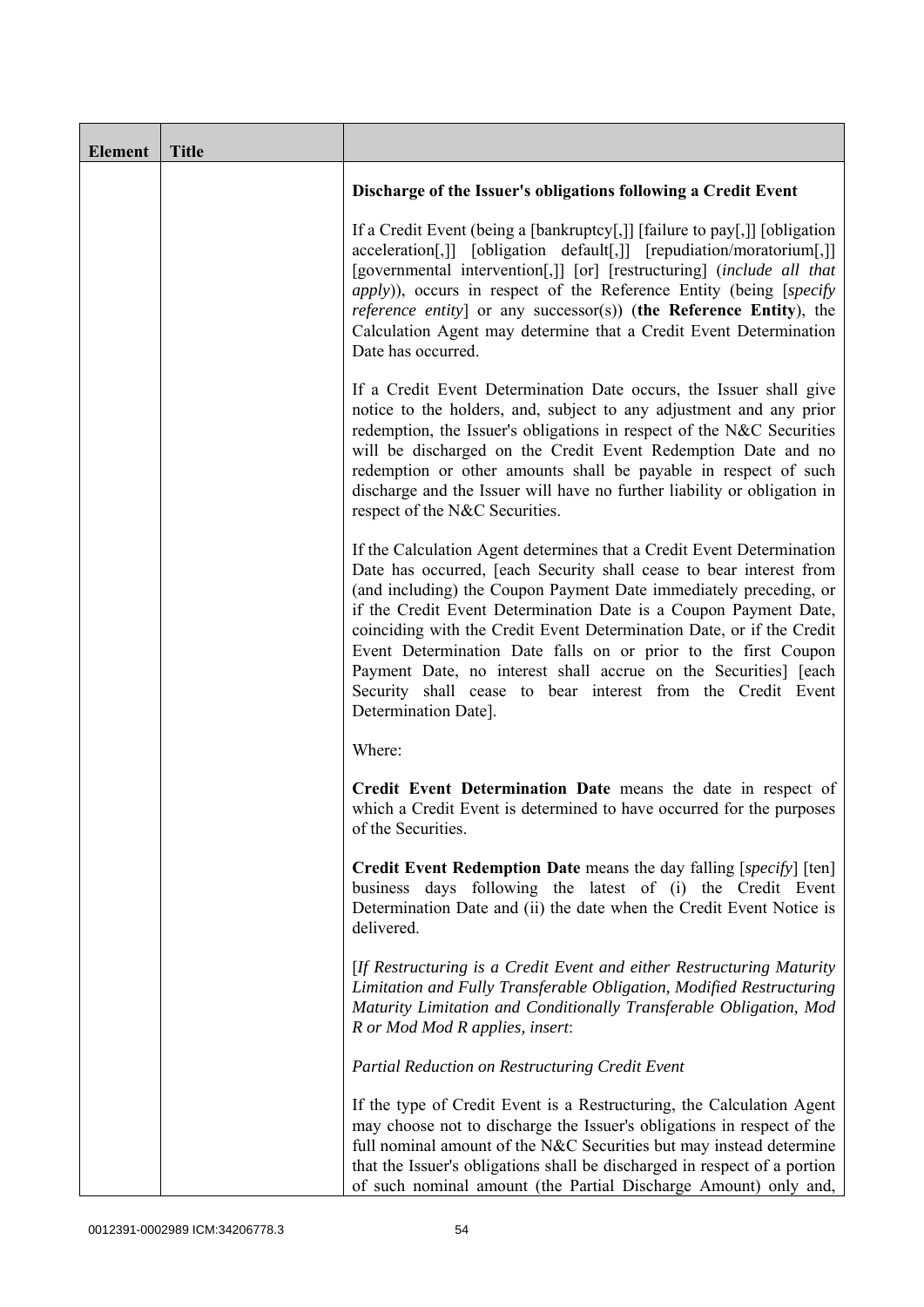| <b>Element</b> | <b>Title</b> |                                                                                                                                                                                                                                                                                                                                                                                                                                                                                                                                                                                                                                                                                                                                                                                                                                                                                                                                                           |
|----------------|--------------|-----------------------------------------------------------------------------------------------------------------------------------------------------------------------------------------------------------------------------------------------------------------------------------------------------------------------------------------------------------------------------------------------------------------------------------------------------------------------------------------------------------------------------------------------------------------------------------------------------------------------------------------------------------------------------------------------------------------------------------------------------------------------------------------------------------------------------------------------------------------------------------------------------------------------------------------------------------|
|                |              | subject to the occurrence of further Credit Events, leave the remaining<br>portion of the nominal amount of the N&C Securities outstanding (in<br>which case the terms and conditions of the Securities shall continue to<br>apply to such outstanding portion of the nominal amount).]                                                                                                                                                                                                                                                                                                                                                                                                                                                                                                                                                                                                                                                                   |
|                |              | [In the case of Zero Recovery Basket Credit Linked N&C Securities,<br><i>insert</i> : The Final Redemption Amount in respect of each nominal<br>amount of Securities equal to the Calculation Amount shall be an<br>amount in the Specified Currency equal to the Outstanding Nominal<br>Amount as of the Maturity Date. For the avoidance of doubt if the<br>Outstanding Nominal Amount as of the Maturity Date is zero, no<br>amounts will be payable on the Maturity Date.                                                                                                                                                                                                                                                                                                                                                                                                                                                                             |
|                |              | The Outstanding Nominal Amount is the Calculation Amount,<br>subject to reduction in accordance with the following paragraph.                                                                                                                                                                                                                                                                                                                                                                                                                                                                                                                                                                                                                                                                                                                                                                                                                             |
|                |              | If [Insert if Annex 7 applies: Conditions to Settlement are<br>satisfied][Insert if Annex 15 applies: a Credit Event Determination<br>Date occurs] with respect to a Reference Entity, the Calculation Agent<br>will thereupon reduce the Outstanding Nominal Amount by an amount<br>equal to the Credit Event Reduction Amount in respect of such<br>Reference Entity, subject to the effective date of such reduction being<br>adjusted or such reduction being reversed in certain circumstances.                                                                                                                                                                                                                                                                                                                                                                                                                                                      |
|                |              | If the Outstanding Nominal Amount is equal to zero, the Issuer's<br>obligations in respect of the Securities will be discharged and the<br>Issuer will have no further liability in respect thereof.                                                                                                                                                                                                                                                                                                                                                                                                                                                                                                                                                                                                                                                                                                                                                      |
|                |              | Where:                                                                                                                                                                                                                                                                                                                                                                                                                                                                                                                                                                                                                                                                                                                                                                                                                                                                                                                                                    |
|                |              | <i>[Insert if Annex 7 applies: Conditions to Settlement means [(a)] the</i><br>occurrence of a Credit Event Determination Date except where such is<br>reversed [and (b) either (i) the delivery by the Calculation Agent to<br>the Issuer of a notice of publicly available information confirming the<br>occurrence of the Credit Event that is effective during one of the<br>periods specified in paragraph (a) of the definition of Credit Event<br>Determination Date or (ii) the public announcement by the<br>International Swaps and Derivatives Association, Inc. (ISDA) on or<br>prior to the last day of a prescribed period that the relevant Credit<br>Derivatives Determinations Committee established by ISDA has<br>resolved that an event that constitutes a Credit Event has occurred<br>with respect to the relevant Reference Entity or obligation thereof]<br>[Include if Notice of Publicly Available Information is applicable].] |
|                |              | Credit Event Determination Date means the date in respect of<br>which a Credit Event is determined to have occurred for the purposes<br>of the Securities.                                                                                                                                                                                                                                                                                                                                                                                                                                                                                                                                                                                                                                                                                                                                                                                                |
|                |              | Credit Event Reduction Amount means, in respect of a Reference<br>Entity, the product of (a) the Calculation Amount and (b) the<br>Weighting in respect of such Reference Entity.                                                                                                                                                                                                                                                                                                                                                                                                                                                                                                                                                                                                                                                                                                                                                                         |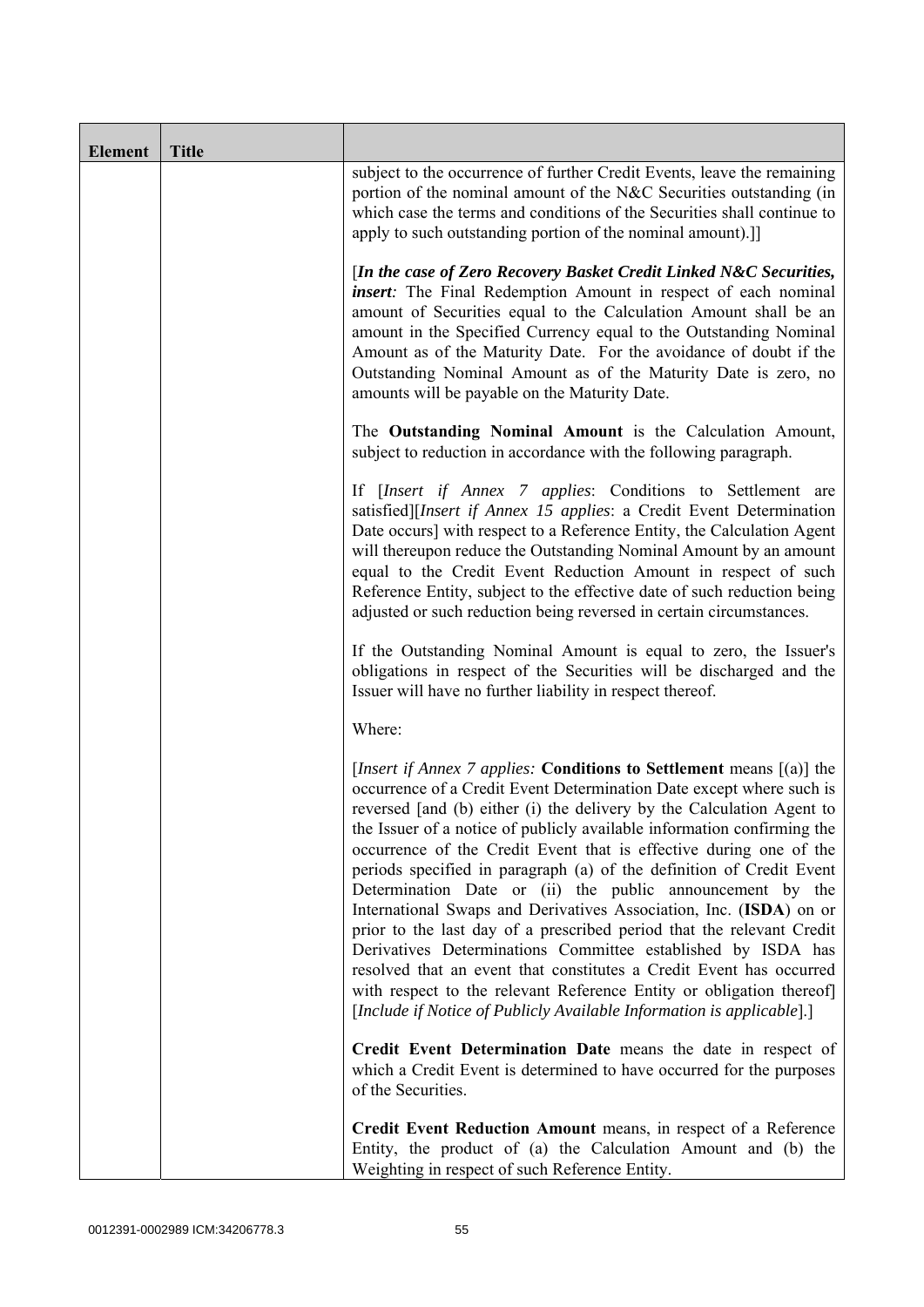| Element | <b>Title</b> |                                                                                                                                                                                                                                                                                                                                                                                                                                                                                                                                                                                                                                                                                                                                                                                                     |
|---------|--------------|-----------------------------------------------------------------------------------------------------------------------------------------------------------------------------------------------------------------------------------------------------------------------------------------------------------------------------------------------------------------------------------------------------------------------------------------------------------------------------------------------------------------------------------------------------------------------------------------------------------------------------------------------------------------------------------------------------------------------------------------------------------------------------------------------------|
|         |              | Credit Event means each of the Credit Events listed in the relevant<br>Physical Settlement Matrix in respect of each of the Reference<br>Entities.                                                                                                                                                                                                                                                                                                                                                                                                                                                                                                                                                                                                                                                  |
|         |              | [Index means $[\bullet]$ .]                                                                                                                                                                                                                                                                                                                                                                                                                                                                                                                                                                                                                                                                                                                                                                         |
|         |              | Reference Entities and relevant Weighting Percentages means $[•]$ .                                                                                                                                                                                                                                                                                                                                                                                                                                                                                                                                                                                                                                                                                                                                 |
|         |              | Weighting means, with respect to a Reference Entity, (a) the<br>Weighting Percentage for such Reference Entity or, if prior to [Insert]<br>if Annex 7 applies: the satisfaction of Conditions to Settlement with<br>respect to such Reference Entity] [Insert if Annex 15 applies: the<br>occurrence of a Credit Event Determination Date with respect to such<br>Reference Entity], such Reference Entity is a successor to another<br>Reference Entity, (b) the sum of $(x)$ the Weighting Percentage for<br>such Reference Entity and (y) the Weighting Percentage for each<br>Reference Entity in respect of which such Reference Entity is a<br>successor. If a Reference Entity has more than one successor, its<br>Weighting Percentage will be pro-rated amongst each of the<br>successors. |
|         |              | [If Restructuring is a Credit Event and either Restructuring Maturity<br>Limitation and Fully Transferable Obligation, Modified Restructuring<br>Maturity Limitation and Conditionally Transferable Obligation, Mod<br>R or Mod Mod R applies, insert:                                                                                                                                                                                                                                                                                                                                                                                                                                                                                                                                              |
|         |              | Partial Reduction on Restructuring Credit Event                                                                                                                                                                                                                                                                                                                                                                                                                                                                                                                                                                                                                                                                                                                                                     |
|         |              | If the type of Credit Event is a Restructuring, the Calculation Agent<br>may choose not to reduce the Outstanding Nominal Amount by the<br>full Credit Event Reduction Amount in respect of the relevant<br>Reference Entity, but may choose to apply a reduction of part of the<br>relevant Credit Event Reduction Amount and, subject to the<br>occurrence of further Credit Events, leave the remaining Credit Event<br>Reduction Amount outstanding (in which case the terms and<br>conditions of the Securities shall continue to apply to such amount).]                                                                                                                                                                                                                                      |
|         |              | [In the case of Auction to Cash Settled Credit Linked N&C<br>Securities, insert: Subject to any prior purchase and cancellation or<br>early redemption and the occurrence of a Credit Event Determination<br>Date as described below, each Security will be redeemed by the Issuer<br>at [insert Calculation Amount], being its Final Redemption Amount<br>on the Maturity Date.                                                                                                                                                                                                                                                                                                                                                                                                                    |
|         |              | <b>Redemption following a Credit Event</b>                                                                                                                                                                                                                                                                                                                                                                                                                                                                                                                                                                                                                                                                                                                                                          |
|         |              | If a Credit Event (being a [bankruptcy[,]] [failure to pay[,]] [obligation<br>acceleration[,]] [obligation default[,]] [repudiation/moratorium[,]]<br>[governmental intervention[,]] [or] [restructuring] (include all that<br><i>apply</i> )), occurs in respect of the Reference Entity (being [specify<br>reference entity] or any successor(s)) (the Reference Entity), the                                                                                                                                                                                                                                                                                                                                                                                                                     |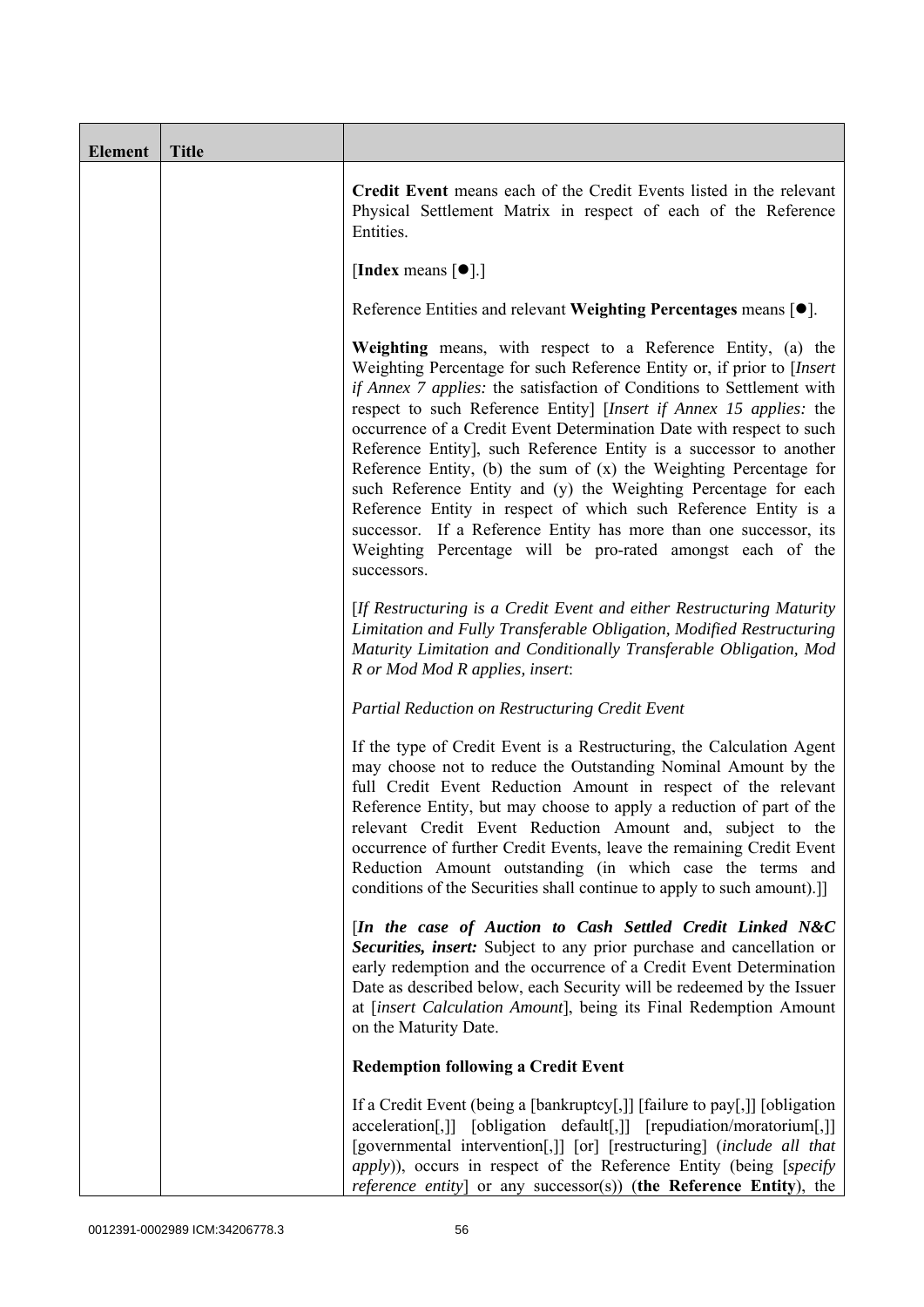| <b>Element</b> | <b>Title</b> |                                                                                                                                                                                                                                                                                                                                                                                                                                                                                                                                                                                            |
|----------------|--------------|--------------------------------------------------------------------------------------------------------------------------------------------------------------------------------------------------------------------------------------------------------------------------------------------------------------------------------------------------------------------------------------------------------------------------------------------------------------------------------------------------------------------------------------------------------------------------------------------|
|                |              | Calculation Agent may determine that a Credit Event Determination<br>Date has occurred.                                                                                                                                                                                                                                                                                                                                                                                                                                                                                                    |
|                |              | If a Credit Event Determination Date occurs, the Issuer shall give<br>notice to the holders, and, subject to any adjustment and any prior<br>redemption, redeem all but not some only of the Securities and pay in<br>respect of each Security the Credit Event Redemption Amount on the<br>Credit Event Redemption Date.                                                                                                                                                                                                                                                                  |
|                |              | If the Calculation Agent determines that a Credit Event Determination<br>Date has occurred, [each Security shall cease to bear interest from<br>(and including) the Coupon Payment Date immediately preceding, or<br>if the Credit Event Determination Date is a Coupon Payment Date,<br>coinciding with the Credit Event Determination Date, or if the Credit<br>Event Determination Date falls on or prior to the first Coupon<br>Payment Date, no interest shall accrue on the Securities] [each<br>Security shall cease to bear interest from the Credit Event<br>Determination Date]. |
|                |              | Where:                                                                                                                                                                                                                                                                                                                                                                                                                                                                                                                                                                                     |
|                |              | Auction Final Price means the recovery amount (expressed as a<br>percentage) determined by the Calculation Agent by reference to the<br>price determined for obligations of the relevant Reference Entity by<br>the relevant auction procedure.                                                                                                                                                                                                                                                                                                                                            |
|                |              | Auction Settlement Date means the date for settlement of the auction<br>procedure pursuant to which the Auction Final Price is determined.                                                                                                                                                                                                                                                                                                                                                                                                                                                 |
|                |              | Credit Event Determination Date means the date in respect of<br>which a Credit Event is determined to have occurred for the purposes<br>of the Securities.                                                                                                                                                                                                                                                                                                                                                                                                                                 |
|                |              | <b>Credit Event Redemption Date</b> means [the later of $\int$ [(a) [<br>business days following the latest of [the date falling [<br>dollar business<br>days following the latest of $\vert$ $\vert$ (i) the Auction Settlement Date or the<br>date on which the Final Price is determined if applicable and (ii) the<br>Credit Event Determination Date] [and (b) the Scheduled Maturity<br>Date].                                                                                                                                                                                       |
|                |              | Credit Event Redemption Amount means: [[specify] per Calculation<br>Amount] / [an amount calculated by the Calculation Agent equal to (A<br>$\times$ B) [- C], where                                                                                                                                                                                                                                                                                                                                                                                                                       |
|                |              | A is the Calculation Amount; [and]                                                                                                                                                                                                                                                                                                                                                                                                                                                                                                                                                         |
|                |              | <b>B</b> is the Auction Final Price or, if the Auction Final Price is not to be<br>determined following the occurrence of certain events, the Final Price;<br>[and                                                                                                                                                                                                                                                                                                                                                                                                                         |
|                |              | C is relevant unwind costs].]]                                                                                                                                                                                                                                                                                                                                                                                                                                                                                                                                                             |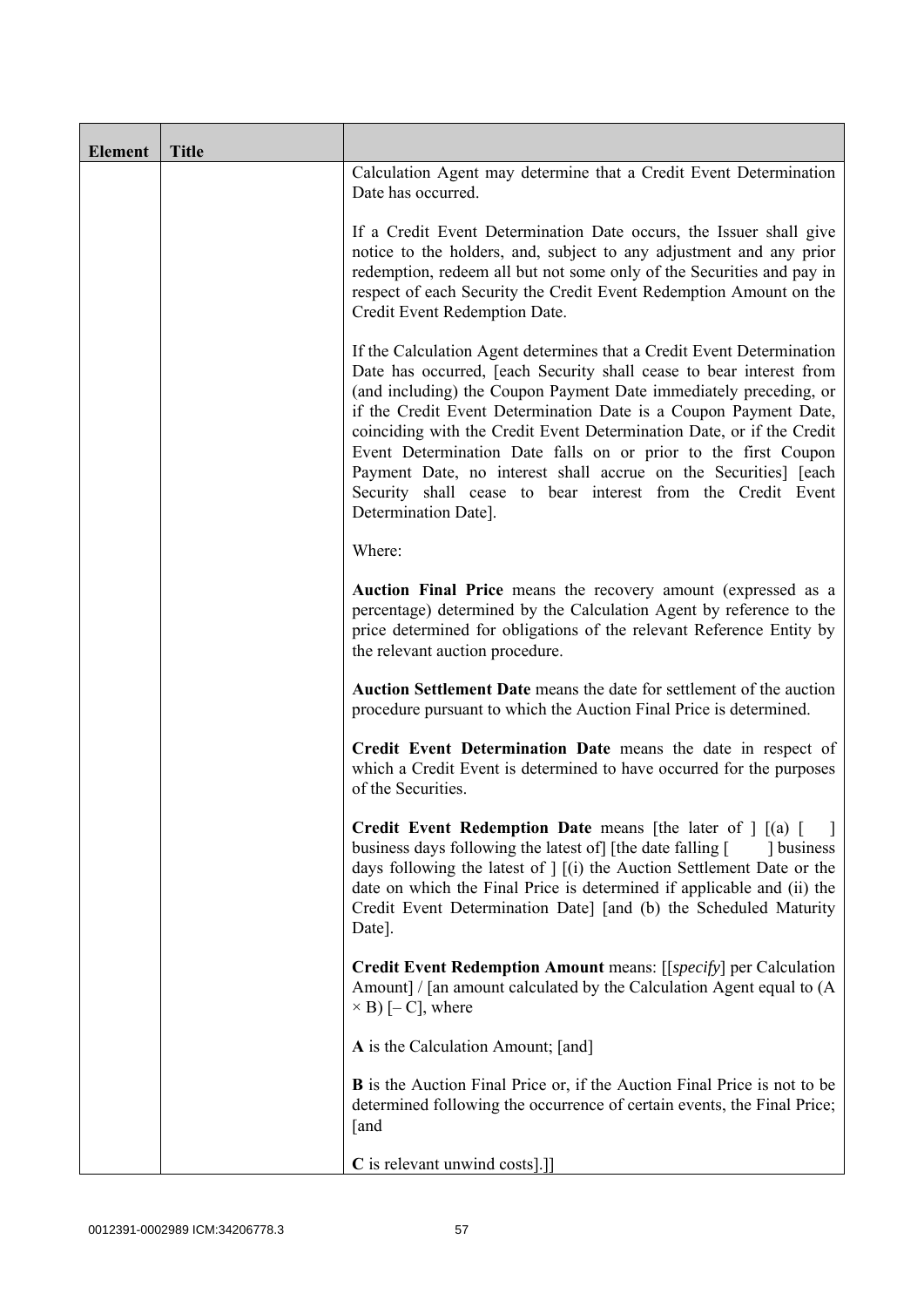| <b>Element</b> | <b>Title</b> |                                                                                                                                                                                                                                                                                                                                                                                                                                                                                                                                                                                                                                                                                                                                                                                                                          |
|----------------|--------------|--------------------------------------------------------------------------------------------------------------------------------------------------------------------------------------------------------------------------------------------------------------------------------------------------------------------------------------------------------------------------------------------------------------------------------------------------------------------------------------------------------------------------------------------------------------------------------------------------------------------------------------------------------------------------------------------------------------------------------------------------------------------------------------------------------------------------|
|                |              | The Credit Event Redemption Amount shall not be less than zero.]                                                                                                                                                                                                                                                                                                                                                                                                                                                                                                                                                                                                                                                                                                                                                         |
|                |              | Final Price means the recovery amount (expressed as a percentage)<br>determined by the Calculation Agent in respect of obligations of the<br>relevant Reference Entity.                                                                                                                                                                                                                                                                                                                                                                                                                                                                                                                                                                                                                                                  |
|                |              | [If Restructuring is a Credit Event, insert:                                                                                                                                                                                                                                                                                                                                                                                                                                                                                                                                                                                                                                                                                                                                                                             |
|                |              | Partial reduction on restructuring credit event                                                                                                                                                                                                                                                                                                                                                                                                                                                                                                                                                                                                                                                                                                                                                                          |
|                |              | If the type of credit event is a restructuring, the Calculation Agent<br>may choose not to redeem the Securities in full, but may choose to<br>pay a partial Credit Event Redemption Amount and, subject to the<br>occurrence of further credit events, the terms and conditions of the<br>Securities shall continue to apply.]                                                                                                                                                                                                                                                                                                                                                                                                                                                                                          |
|                |              | [In the case of Tranched Zero Recovery Credit Linked N&C<br>Securities, insert: The Final Redemption Amount in respect of each<br>nominal amount of Securities equal to the Calculation Amount shall<br>be an amount in the Specified Currency equal to the Outstanding<br>Nominal Amount as of the Maturity Date. For the avoidance of doubt<br>if the Outstanding Nominal Amount as of the Maturity Date is zero,<br>no amounts will be payable on the Maturity Date. On and from any<br>date on which the Outstanding Nominal Amount is reduced as<br>provided below, interest will be calculated on the Outstanding<br>Nominal Amount immediately prior to the relevant interest payment<br>date. If the Outstanding Nominal Amount is reduced to zero no<br>further interest will be payable on the N&C Securities. |
|                |              | The Outstanding Nominal Amount is the Calculation Amount,<br>subject to reduction in accordance with the following paragraph.                                                                                                                                                                                                                                                                                                                                                                                                                                                                                                                                                                                                                                                                                            |
|                |              | If a Credit Event Determination Date occurs with respect to a<br>Reference Entity, the Calculation Agent will thereupon reduce the<br>Outstanding Nominal Amount by an amount equal to the Aggregate<br>Reduction Amount, subject to the effective date of such reduction<br>being adjusted or such reduction being reversed in certain<br>circumstances.                                                                                                                                                                                                                                                                                                                                                                                                                                                                |
|                |              | If the Outstanding Nominal Amount is equal to zero, the Issuer's<br>obligations in respect of the Securities will be discharged and the<br>Issuer will have no further liability in respect thereof.                                                                                                                                                                                                                                                                                                                                                                                                                                                                                                                                                                                                                     |
|                |              | Where:                                                                                                                                                                                                                                                                                                                                                                                                                                                                                                                                                                                                                                                                                                                                                                                                                   |
|                |              | Aggregate Reduction Amount means, with respect to any day, an<br>amount equal to the product of (a) the Calculation Amount and (b) the<br>Tranche Loss Percentage divided by the Tranche Width.                                                                                                                                                                                                                                                                                                                                                                                                                                                                                                                                                                                                                          |
|                |              | Credit Event Determination Date means the date in respect of<br>which a Credit Event is determined to have occurred for the purposes                                                                                                                                                                                                                                                                                                                                                                                                                                                                                                                                                                                                                                                                                     |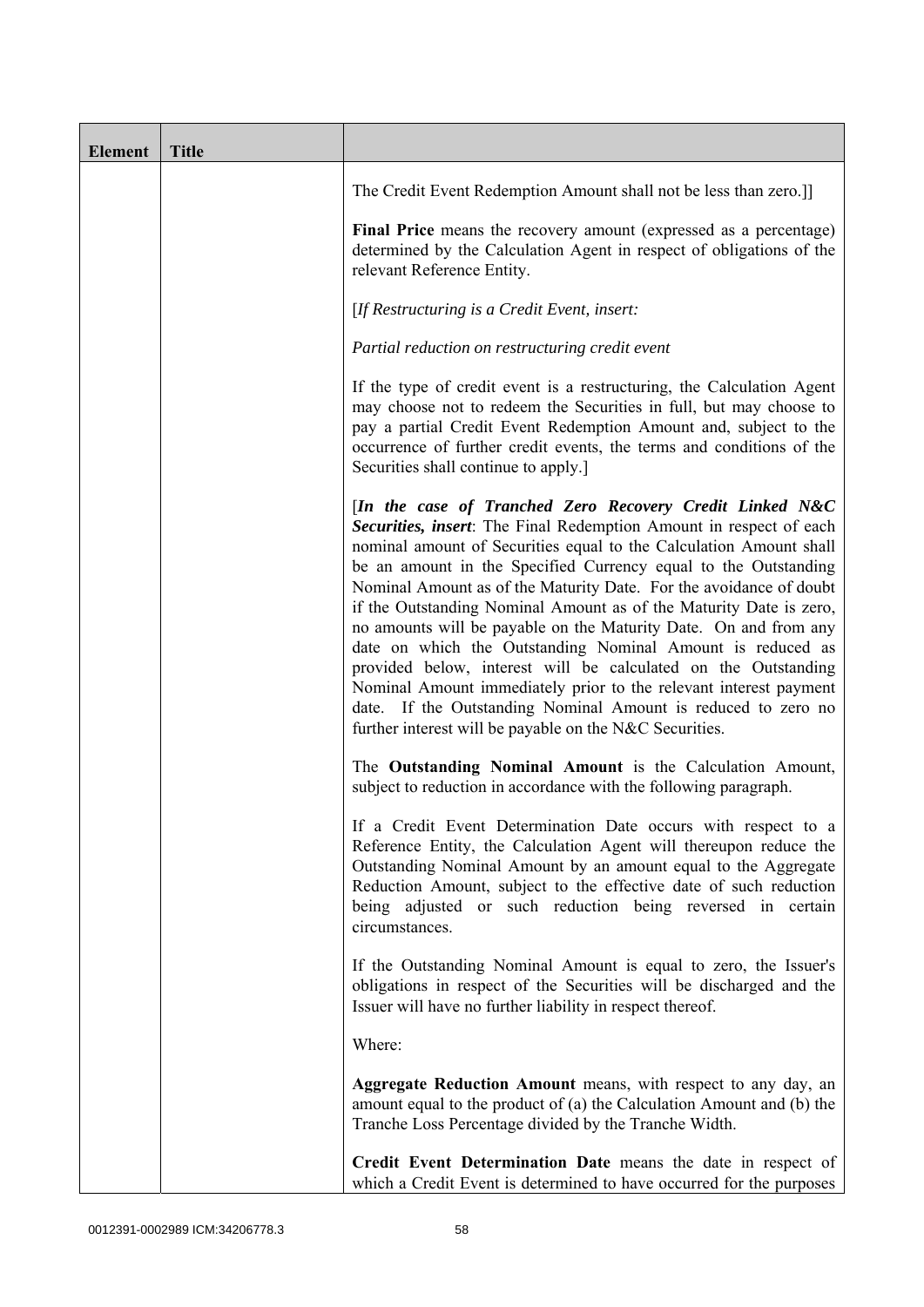| <b>Element</b> | <b>Title</b> |                                                                                                                                                                                                                                                                                                                                                                                                                                                                                                                       |
|----------------|--------------|-----------------------------------------------------------------------------------------------------------------------------------------------------------------------------------------------------------------------------------------------------------------------------------------------------------------------------------------------------------------------------------------------------------------------------------------------------------------------------------------------------------------------|
|                |              | of the Securities.                                                                                                                                                                                                                                                                                                                                                                                                                                                                                                    |
|                |              | Credit Event means each of the Credit Events listed in the Physical<br>Settlement Matrix in respect of each of the Reference Entities.                                                                                                                                                                                                                                                                                                                                                                                |
|                |              | <b>Index</b> means $[•]$ .                                                                                                                                                                                                                                                                                                                                                                                                                                                                                            |
|                |              | Loss Percentage means, with respect to each Reference Entity and<br>the occurrence of a Credit Event Determination Date, the Reference<br>Entity Weighting.                                                                                                                                                                                                                                                                                                                                                           |
|                |              | Reference Entities and relevant Weighting Percentages means [●].                                                                                                                                                                                                                                                                                                                                                                                                                                                      |
|                |              | Reference Entity Weighting means, in respect of each Reference<br>Entity the relevant Weighting Percentage, provided that if a<br>Succession Event occurs in respect of a Reference Entity the<br>Reference Entity Weightings of all affected Reference Entities will be<br>subject to adjustment by the Calculation Agent as provided in the<br>definition of "Successor". If a Reference Entity has more than one<br>successor, its Reference Entity Weighting will be pro-rated amongst<br>each of the successors. |
|                |              | Tranche Loss Percentage means, with respect to a Credit Event<br>Determination Date, (each a Relevant Day), an amount equal to the<br>lowest of:                                                                                                                                                                                                                                                                                                                                                                      |
|                |              | the Tranche Width; and<br>(a)                                                                                                                                                                                                                                                                                                                                                                                                                                                                                         |
|                |              | (b)<br>an amount expressed as a percentage equal to (subject to a<br>minimum of zero):                                                                                                                                                                                                                                                                                                                                                                                                                                |
|                |              | the aggregate of all Loss Percentages<br>(i)<br>(calculated for the period from and including<br>the relevant Trade Date to and including such<br>Relevant Day) including the Loss Percentage<br>respect of such Relevant Day as<br>in<br>determined by the Calculation Agent; minus                                                                                                                                                                                                                                  |
|                |              | the Tranche Attachment Level.<br>(ii)                                                                                                                                                                                                                                                                                                                                                                                                                                                                                 |
|                |              | <b>Tranche Attachment Level means <math>\lceil \bullet \rceil</math> per cent.</b>                                                                                                                                                                                                                                                                                                                                                                                                                                    |
|                |              | <b>Tranche Detachment Level means [●] per cent.</b>                                                                                                                                                                                                                                                                                                                                                                                                                                                                   |
|                |              | <b>Tranche Width</b> means $\lceil \bullet \rceil$ per cent. (being equal to the Tranche<br>Detachment Level minus the Tranche Attachment Level).                                                                                                                                                                                                                                                                                                                                                                     |
|                |              | Partial Reduction on Restructuring Credit Event                                                                                                                                                                                                                                                                                                                                                                                                                                                                       |
|                |              | If the type of Credit Event is a Restructuring, the Calculation Agent<br>may choose not to reduce the Outstanding Nominal Amount by the<br>full Aggregate Reduction Amount in respect of the relevant Reference                                                                                                                                                                                                                                                                                                       |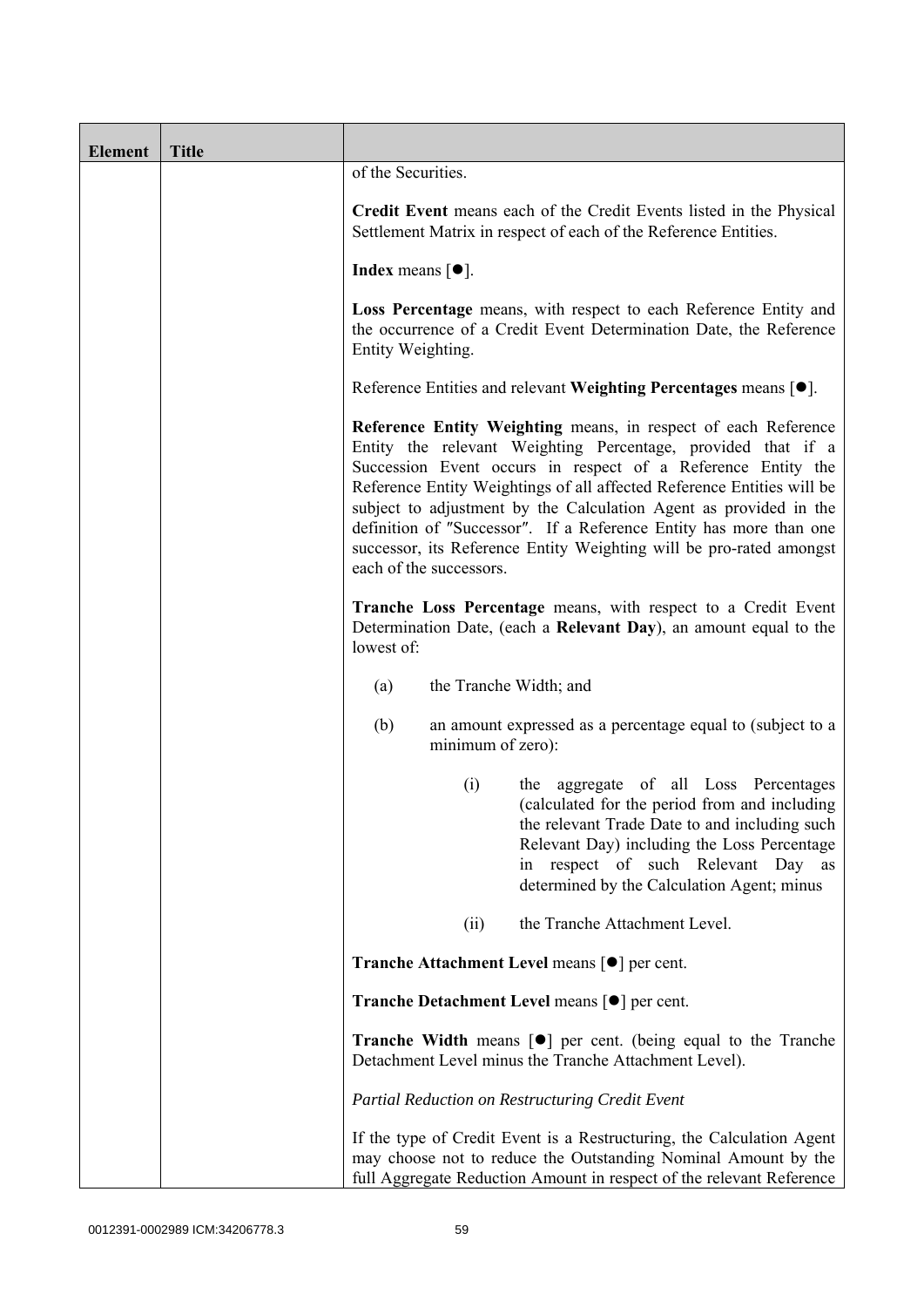| <b>Element</b> | <b>Title</b> |                                                                                                                                                                                                                                                                                                                                                                                                                                                                                                                                                                                                                                                                                                                                                                                           |
|----------------|--------------|-------------------------------------------------------------------------------------------------------------------------------------------------------------------------------------------------------------------------------------------------------------------------------------------------------------------------------------------------------------------------------------------------------------------------------------------------------------------------------------------------------------------------------------------------------------------------------------------------------------------------------------------------------------------------------------------------------------------------------------------------------------------------------------------|
|                |              | Entity, but may choose to apply a reduction of part of the relevant<br>Aggregate Reduction Amount and, subject to the occurrence of further<br>Credit Events, leave the remaining Aggregate Reduction Amount<br>outstanding (in which case the terms and conditions of the Securities<br>shall continue to apply to such amount).]                                                                                                                                                                                                                                                                                                                                                                                                                                                        |
|                |              | [In the case of Equity Delta One Redemption N&C Securities: The<br>Final Redemption Amount in respect of each nominal amount of<br>Securities equal to the Calculation Amount shall be an amount in the<br>Specified Currency (which will not be less than, but may be equal to,<br>zero) calculated by the Calculation Agent equal to:                                                                                                                                                                                                                                                                                                                                                                                                                                                   |
|                |              | $[V_F \times Exchange Rate] - C$                                                                                                                                                                                                                                                                                                                                                                                                                                                                                                                                                                                                                                                                                                                                                          |
|                |              | Any such amount will be rounded to the nearest sub-unit of the<br>relevant Specified Currency, half of any such sub-unit being rounded<br>upwards or otherwise in accordance with applicable market<br>convention.                                                                                                                                                                                                                                                                                                                                                                                                                                                                                                                                                                        |
|                |              | Where:                                                                                                                                                                                                                                                                                                                                                                                                                                                                                                                                                                                                                                                                                                                                                                                    |
|                |              | $V_F$ means the Final Price.                                                                                                                                                                                                                                                                                                                                                                                                                                                                                                                                                                                                                                                                                                                                                              |
|                |              | C means the Specified Currency equivalent of the Costs as determined<br>by the Calculation Agent using such foreign exchange rate as the<br>Calculation Agent deems appropriate with respect to the relevant<br>time(s) the Costs arise or may arise.                                                                                                                                                                                                                                                                                                                                                                                                                                                                                                                                     |
|                |              | Costs means, in respect of each nominal amount of Securities equal to<br>the Calculation Amount, such Securities' pro rata share of the total<br>amount of any commissions, costs, expenses, duties, taxes (including<br>but not limited to any capital gains tax or withholding tax), levies,<br>registration fees, custodial fees or other charges which may be<br>required to be made, paid, withheld or deducted by the Issuer and/or<br>any of its affiliates and/or any of their respective nominees as a result<br>of, or in connection with, the Issuer and/or any of its affiliates and/or<br>any of their respective nominees (a) being a direct holder of any<br>Hedging Shares and/or selling and/or realising any Hedging Shares<br>and/or (b) unwinding any Hedge Position. |
|                |              | Equity Currency means $[\bullet].$                                                                                                                                                                                                                                                                                                                                                                                                                                                                                                                                                                                                                                                                                                                                                        |
|                |              | <b>Exchange Rate</b> means (i) the rate of exchange between the Equity<br>Currency and the Specified Currency (expressed as a number of units of<br>the Specified Currency for which a unit of the Equity Currency can be<br>exchanged) determined at or around the Final Valuation Date which the<br>Calculation Agent determines appropriate in its sole discretion, or (ii)<br>where the Equity Currency is the same as the Specified Currency, one.                                                                                                                                                                                                                                                                                                                                   |
|                |              | Final Valuation Date means $[•]$ .                                                                                                                                                                                                                                                                                                                                                                                                                                                                                                                                                                                                                                                                                                                                                        |
|                |              | Hedge Position means any Product that the Issuer and/or any of its                                                                                                                                                                                                                                                                                                                                                                                                                                                                                                                                                                                                                                                                                                                        |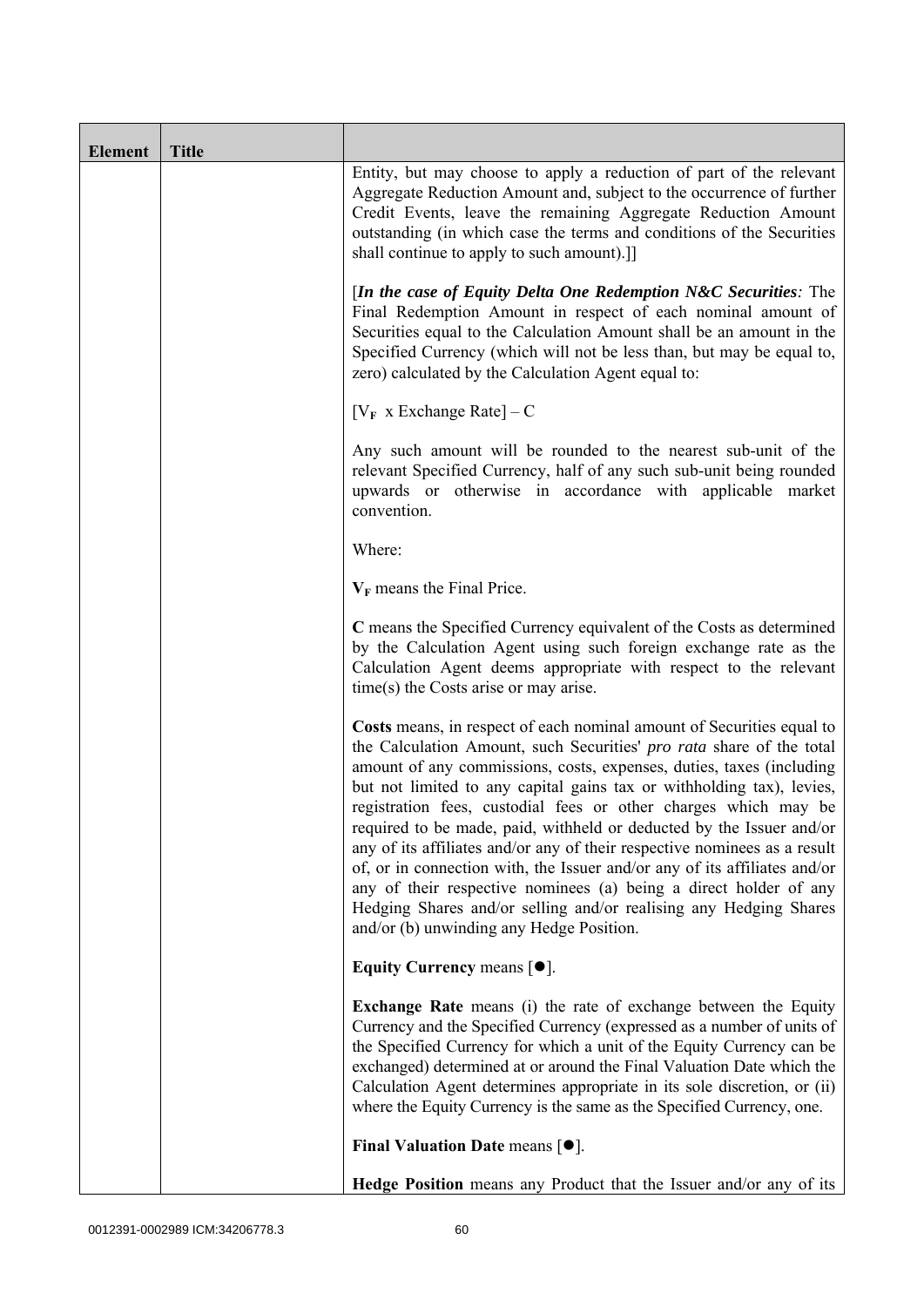| <b>Element</b> | <b>Title</b> |                                                                                                                                                                                                                                                                                                                                                                                                                                                                                                                                                                                                                                                                                                                                                                                                                                                                                                                                                                                                                                                                                                                                                                                                                                                                  |
|----------------|--------------|------------------------------------------------------------------------------------------------------------------------------------------------------------------------------------------------------------------------------------------------------------------------------------------------------------------------------------------------------------------------------------------------------------------------------------------------------------------------------------------------------------------------------------------------------------------------------------------------------------------------------------------------------------------------------------------------------------------------------------------------------------------------------------------------------------------------------------------------------------------------------------------------------------------------------------------------------------------------------------------------------------------------------------------------------------------------------------------------------------------------------------------------------------------------------------------------------------------------------------------------------------------|
|                |              | Affiliates and/or any of their respective nominees (a) enters into as a<br>result of being the direct holder of the Hedging Shares and/or selling<br>and/or realising the Hedging Shares or (b) would have entered into if<br>they were to fully hedge the market, equity or other price risk of the<br>Issuer entering into and performing its obligations with respect to the<br>Securities, using such Products as may be determined by the<br>Calculation Agent.                                                                                                                                                                                                                                                                                                                                                                                                                                                                                                                                                                                                                                                                                                                                                                                             |
|                |              | <b>Hedging Shares</b> means the number of shares that the Calculation<br>Agent deems necessary to hedge the equity or other price risk of the<br>Issuer entering into and performing its obligations with respect to the<br>relevant Securities.                                                                                                                                                                                                                                                                                                                                                                                                                                                                                                                                                                                                                                                                                                                                                                                                                                                                                                                                                                                                                 |
|                |              | <b>Product</b> means an exchange traded fund, share, an instrument<br>representing such exchange traded fund or share (including, without<br>limitation, participation notes), futures contracts or exchange-traded<br>options commonly used to hedge the issuance or sale of a security that<br>is linked to the Hedging Shares.                                                                                                                                                                                                                                                                                                                                                                                                                                                                                                                                                                                                                                                                                                                                                                                                                                                                                                                                |
|                |              | <b>Cash Dividends</b>                                                                                                                                                                                                                                                                                                                                                                                                                                                                                                                                                                                                                                                                                                                                                                                                                                                                                                                                                                                                                                                                                                                                                                                                                                            |
|                |              | (i)<br>Following the declaration by a share issuer of a cash dividend<br>(other than any dividend or portion thereof that the<br>Calculation Agent determines to be an extraordinary<br>dividend) (each a Cash Dividend) in respect of which the In-<br>dividend Date (as defined below) falls in the period from and<br>including the Trade Date to but excluding the originally<br>scheduled Final Valuation Date without regard to any<br>scheduled trading day or disrupted day adjustment (the<br>Dividend Period), the Issuer will pay a Coupon Amount in<br>respect of each Security on the related Coupon Payment Date<br>(as defined below). Each such Coupon Amount will equal<br>the amount of such Cash Dividend declared in relation to one<br>share (less (a) all withholding taxes, if any, including, but<br>without limitation, those that would have been withheld in<br>relation to the payment of such cash dividend to a foreign<br>investor and (b) any other expenses or deductions which<br>would apply to or be made in relation to the payment of such<br>cash dividend to a foreign investor all determined in the<br>Equity Currency and on a per share basis, <i>multiplied by</i> the<br>Dividend Exchange Rate as defined below). |
|                |              | Dividend Exchange Rate means, in relation to a Cash<br>Dividend, (i) the rate of exchange between the Equity<br>Currency and the Specified Currency (expressed as a number<br>of units of the Specified Currency for which a unit of the<br>Equity Currency can be exchanged) at or around the Dividend<br>Receipt Date, as determined by the Calculation Agent, or (ii)<br>where the Equity Currency is the same as the Specified<br>Currency, one.                                                                                                                                                                                                                                                                                                                                                                                                                                                                                                                                                                                                                                                                                                                                                                                                             |
|                |              | <b>Dividend Receipt Date</b> means the date upon which a holder                                                                                                                                                                                                                                                                                                                                                                                                                                                                                                                                                                                                                                                                                                                                                                                                                                                                                                                                                                                                                                                                                                                                                                                                  |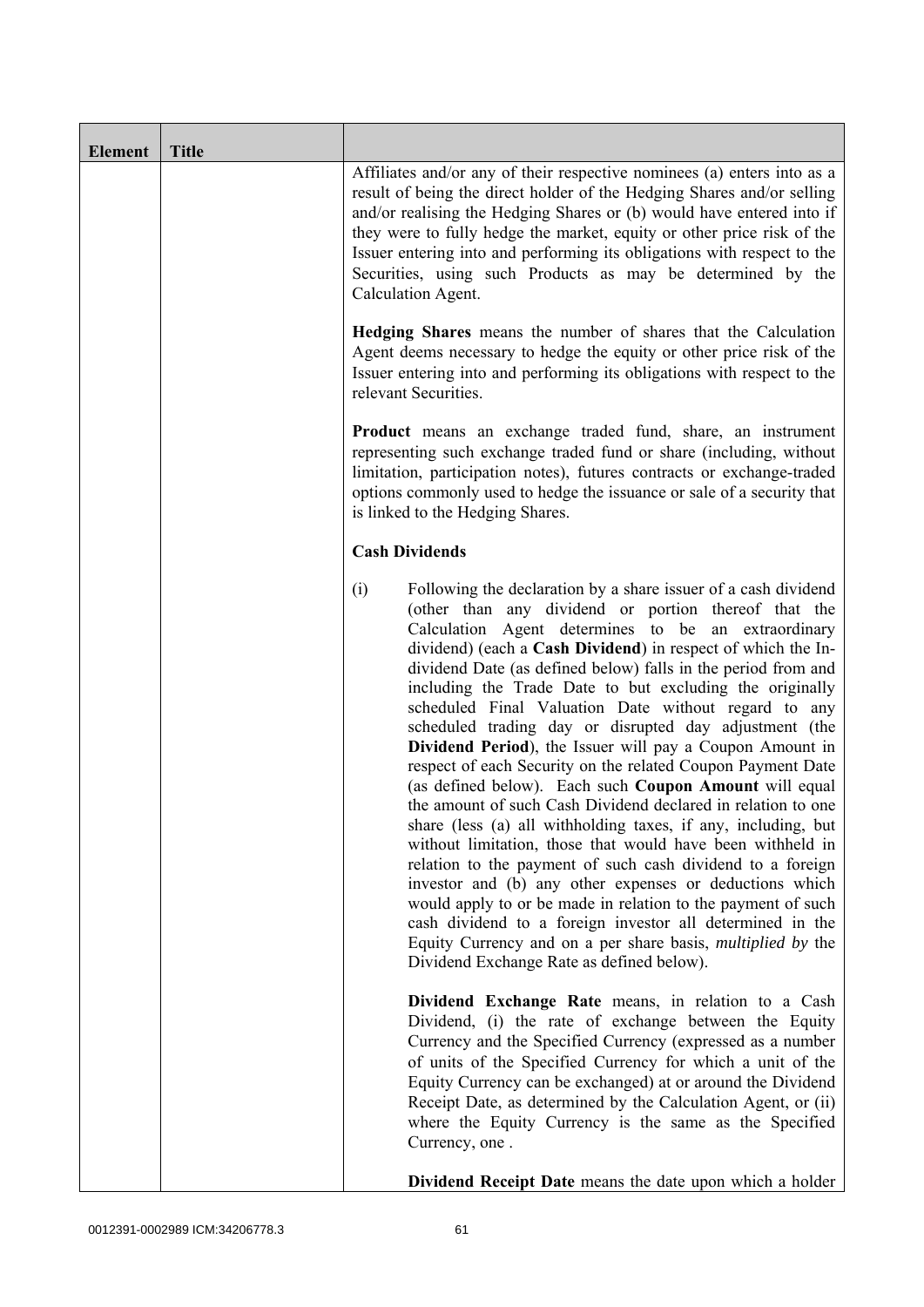| <b>Element</b> | <b>Title</b> |                |                                                                                                                                                                                                                                                                                                                                                                                                                                                                                                                                                                                                                   |
|----------------|--------------|----------------|-------------------------------------------------------------------------------------------------------------------------------------------------------------------------------------------------------------------------------------------------------------------------------------------------------------------------------------------------------------------------------------------------------------------------------------------------------------------------------------------------------------------------------------------------------------------------------------------------------------------|
|                |              |                | of shares entitled to the relevant Cash Dividend would have<br>received such Cash Dividend according to prevailing market<br>practice, as determined by the Calculation Agent.                                                                                                                                                                                                                                                                                                                                                                                                                                    |
|                |              |                | In-dividend Date means, in relation to a Cash Dividend, the<br>final date upon which a purchaser of shares on the exchange<br>would, according to prevailing market practice, be entitled to<br>receive the Cash Dividend.                                                                                                                                                                                                                                                                                                                                                                                        |
|                |              | (ii)           | Coupon Amounts (if any) will only be payable on the<br>Securities in the <b>circumstances</b> set out in paragraph (i) above<br>and subject to the provisions of paragraphs (iii) and (iv) below<br>and will be deemed only to have accrued on the Securities as<br>of the relevant Coupon Payment Date. No interest will accrue<br>or be payable in any other circumstance.                                                                                                                                                                                                                                      |
|                |              | (iii)          | In the event any Coupon Payment Date would fall after the<br>Maturity Date the Issuer will give notice to<br>the<br>Securityholders of procedures for payment of such Coupon<br>Amount(s) which may be made outside of DTC or Euroclear<br>Clearstream,<br>Luxembourg<br>and<br>and<br>require<br>may<br>Securityholders as of a record date selected by the Issuer in its<br>sole discretion to provide a notice to the Issuer giving all<br>necessary details required by the Issuer in its sole discretion to<br>make such payments.                                                                           |
|                |              | (iv)           | Following any Cash Dividend declaration, the Calculation<br>Agent shall as soon as is reasonably practicable under the<br>circumstances procure that the Issuer will give notice to the<br>Security holders stating the occurrence of the Cash Dividend,<br>giving details thereof and setting out the method and<br>anticipated date of the related Coupon Payment Date provided<br>that any failure to give, or non-receipt of, such notice will not<br>affect the validity of any such Coupon Amount payment and<br>the Calculation Agent will determine the basis on which the<br>Coupon Amount will be paid. |
|                |              |                | <b>Coupon Payment Date</b> means the date that is three $(3)$<br>Business Days following the relevant Dividend Receipt Date.]                                                                                                                                                                                                                                                                                                                                                                                                                                                                                     |
|                |              | Securities:    | [In the case of Reverse Convertible Swap Rate Redemption N&C                                                                                                                                                                                                                                                                                                                                                                                                                                                                                                                                                      |
|                |              | rata share of: | The Final Redemption Amount in respect of each nominal amount of<br>N&C Securities equal to the Calculation Amount shall be an amount<br>in the Specified Currency (which will not be less than, but may be<br>equal to, zero) calculated by the Calculation Agent equal to its pro                                                                                                                                                                                                                                                                                                                               |
|                |              | (i)            | If Swap Rate $_{\text{FINAL}}$ < Barrier:                                                                                                                                                                                                                                                                                                                                                                                                                                                                                                                                                                         |
|                |              |                | $Max[0, Swap Rate_{FINAL} / Swap Rate_{INITIAL}] \times Aggregate$                                                                                                                                                                                                                                                                                                                                                                                                                                                                                                                                                |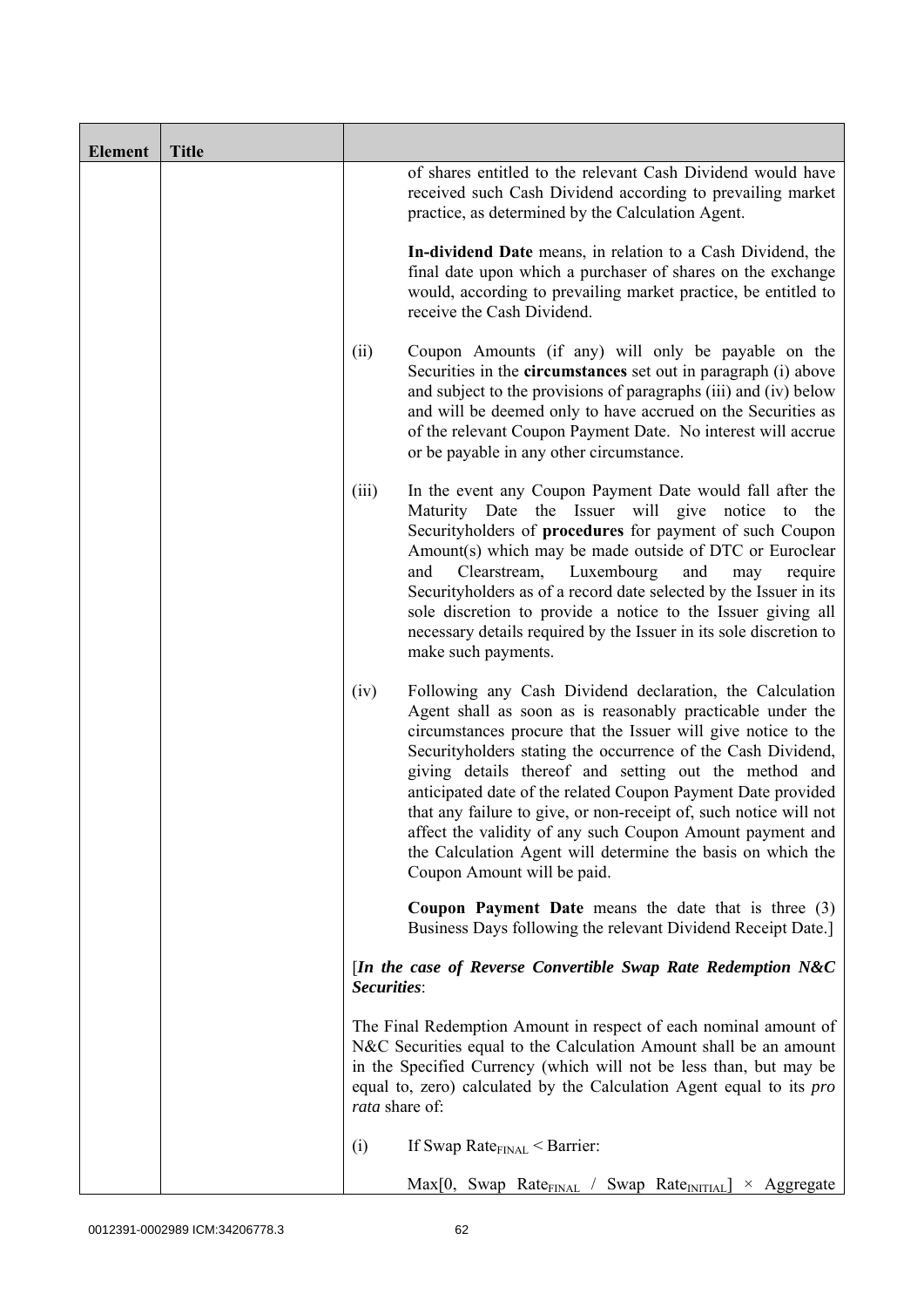| <b>Element</b> | <b>Title</b> |                                                                                                                                                                                                                                                                                                                                                      |
|----------------|--------------|------------------------------------------------------------------------------------------------------------------------------------------------------------------------------------------------------------------------------------------------------------------------------------------------------------------------------------------------------|
|                |              | Nominal Amount                                                                                                                                                                                                                                                                                                                                       |
|                |              | otherwise:<br>(ii)                                                                                                                                                                                                                                                                                                                                   |
|                |              | Redemption Factor × Aggregate Nominal Amount                                                                                                                                                                                                                                                                                                         |
|                |              | Any such amount will be rounded to the nearest sub-unit of the<br>relevant Specified Currency, half of any such sub-unit being rounded<br>upwards or otherwise in accordance with applicable market<br>convention.                                                                                                                                   |
|                |              | Where:                                                                                                                                                                                                                                                                                                                                               |
|                |              | <b>Barrier</b> means $\lceil \bullet \rceil$ per cent.;                                                                                                                                                                                                                                                                                              |
|                |              | <b>Designated Maturity means, in respect of the Reference Swap Rate,</b><br>$[\bullet]$ ;                                                                                                                                                                                                                                                            |
|                |              | <b>Floating Rate Option</b> means, in respect of the Reference Swap Rate,<br>$[\bullet]$ ;                                                                                                                                                                                                                                                           |
|                |              | Redemption Factor means [ $\bullet$ ] per cent.;                                                                                                                                                                                                                                                                                                     |
|                |              | <b>Reference Swap Rate</b> means the [ <i>specify relevant swap rate</i> ];                                                                                                                                                                                                                                                                          |
|                |              | <b>Reset Date</b> means, in respect of the Reference Swap Rate, $[•]$ ;                                                                                                                                                                                                                                                                              |
|                |              | Swap Rate <sub>FINAL</sub> means the rate determined under the floating rate<br>N&C Security provisions as though the Reference Swap Rate was a<br>floating rate to which ISDA Determination applied and on the basis of<br>the Floating Rate Option, the Designated Maturity and the Reset Date<br>specified in respect of the Reference Swap Rate; |
|                |              | <b>Swap Rate</b> <sub>INITIAL</sub> means $[\bullet]$ ; and                                                                                                                                                                                                                                                                                          |
|                |              | Valuation Date means [.], provided that, if such Valuation Date<br>would fall on a day which is not a Business Day, then such Valuation<br>Date shall be postponed to the next day which is a Business Day.]                                                                                                                                         |
|                |              | [In the case of Geared Put Swap Rate Redemption N&C Securities:                                                                                                                                                                                                                                                                                      |
|                |              | The Final Redemption Amount in respect of each nominal amount of<br>N&C Securities equal to the Calculation Amount shall be an amount<br>in the Specified Currency (which will not be less than, but may be<br>equal to, zero) calculated by the Calculation Agent equal to its <i>pro</i><br>rata share of:                                         |
|                |              | If Swap Rate $_{\text{FINAL}}$ < Barrier:<br>(i)                                                                                                                                                                                                                                                                                                     |
|                |              | Max[0, Swap Rate <sub>FINAL</sub> / Gearing Factor $\times$ Swap Rate <sub>INITIAL</sub> ] $\times$<br><b>Aggregate Nominal Amount</b>                                                                                                                                                                                                               |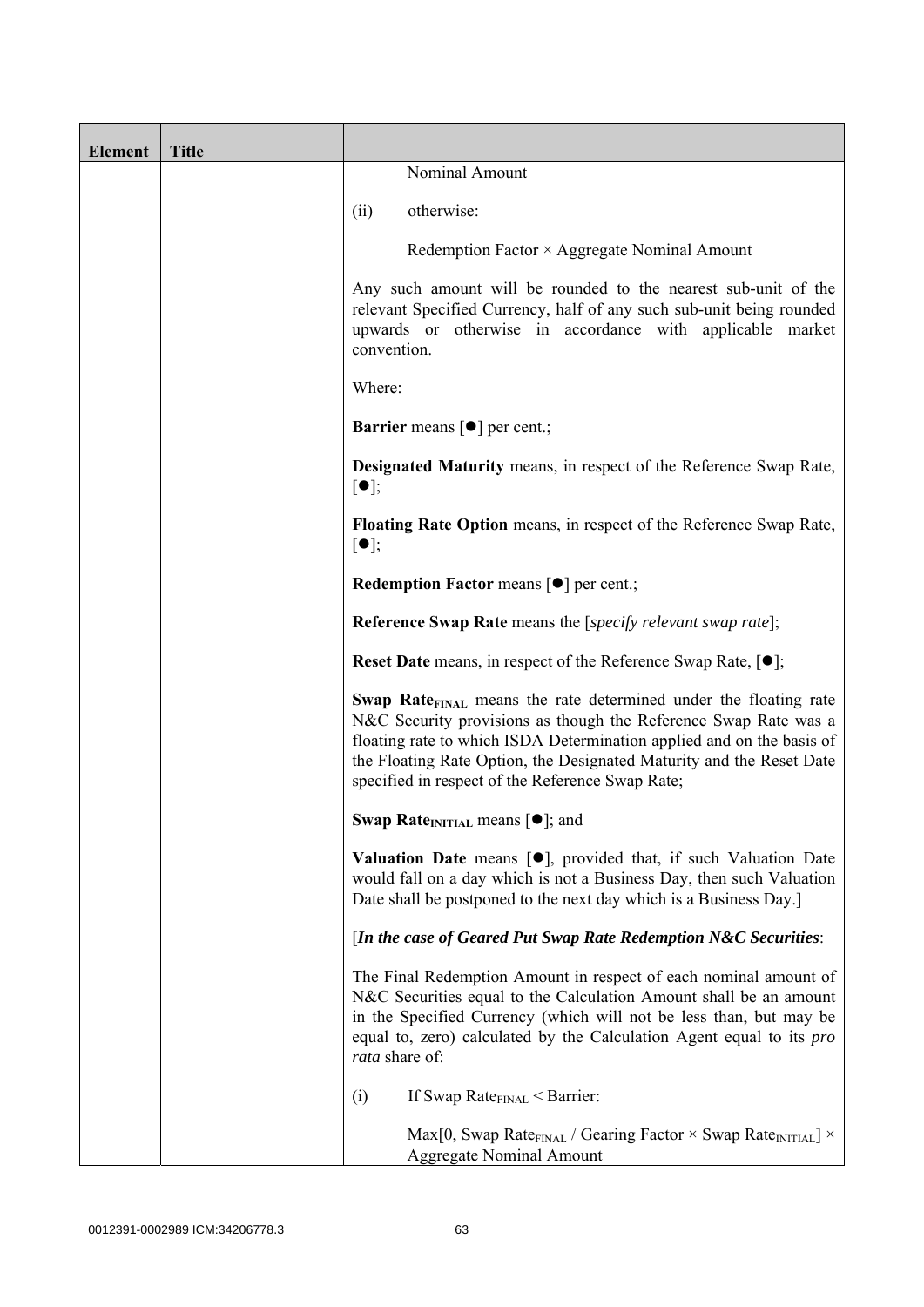| <b>Element</b> | <b>Title</b> |                                                                                                                                                                                                                                                                                                                                                             |
|----------------|--------------|-------------------------------------------------------------------------------------------------------------------------------------------------------------------------------------------------------------------------------------------------------------------------------------------------------------------------------------------------------------|
|                |              | otherwise:<br>(ii)                                                                                                                                                                                                                                                                                                                                          |
|                |              | Redemption Factor × Aggregate Nominal Amount                                                                                                                                                                                                                                                                                                                |
|                |              | Any such amount will be rounded to the nearest sub-unit of the<br>relevant Specified Currency, half of any such sub-unit being rounded<br>upwards or otherwise in accordance with applicable market<br>convention.                                                                                                                                          |
|                |              | Where:                                                                                                                                                                                                                                                                                                                                                      |
|                |              | <b>Barrier</b> means the rate calculated by the Calculation Agent equal to<br>the product of (a) the Barrier Factor and (b) Swap Rate $_{\text{INITIAL}}$ ;                                                                                                                                                                                                 |
|                |              | <b>Barrier Factor means [<math>\bullet</math>] per cent.;</b>                                                                                                                                                                                                                                                                                               |
|                |              | <b>Designated Maturity means, in respect of the Reference Swap Rate,</b><br>$[\bullet]$ ;                                                                                                                                                                                                                                                                   |
|                |              | Floating Rate Option means, in respect of the Reference Swap Rate,<br>$[\bullet]$ ;                                                                                                                                                                                                                                                                         |
|                |              | Gearing Factor means [ $\bullet$ ] per cent.;                                                                                                                                                                                                                                                                                                               |
|                |              | <b>Redemption Factor means <math>\lceil \bullet \rceil</math> per cent.;</b>                                                                                                                                                                                                                                                                                |
|                |              | <b>Reference Swap Rate</b> means the [specify relevant swap rate];                                                                                                                                                                                                                                                                                          |
|                |              | <b>Reset Date</b> means, in respect of the Reference Swap Rate, $[•]$ ;                                                                                                                                                                                                                                                                                     |
|                |              | <b>Swap Rate</b> <sub>FINAL</sub> means the rate determined under the floating rate<br>N&C Security provisions as though the Reference Swap Rate was a<br>floating rate to which ISDA Determination applied and on the basis of<br>the Floating Rate Option, the Designated Maturity and the Reset Date<br>specified in respect of the Reference Swap Rate; |
|                |              | <b>Swap Rate</b> <sub>INITIAL</sub> means $[\bullet]$ ; and                                                                                                                                                                                                                                                                                                 |
|                |              | <b>Valuation Date</b> means $[\bullet]$ , provided that, if such Valuation Date<br>would fall on a day which is not a Business Day, then such Valuation<br>Date shall be postponed to the next day which is a Business Day.]                                                                                                                                |
|                |              | [In the case of FX Basket Knock-Out W&C Securities: Each<br>Security entitles its holder in respect of an actual exercise date, upon<br>due exercise, to receive from the Issuer on the Settlement Date a Cash<br>Settlement Amount calculated by the Calculation Agent (which shall<br>not be less than zero) equal to:                                    |
|                |              | if the Continuous Knock-Out Condition has been met, zero; or<br>(a)                                                                                                                                                                                                                                                                                         |
|                |              | if the Continuous Knock-Out Condition has not been met, the<br>(b)                                                                                                                                                                                                                                                                                          |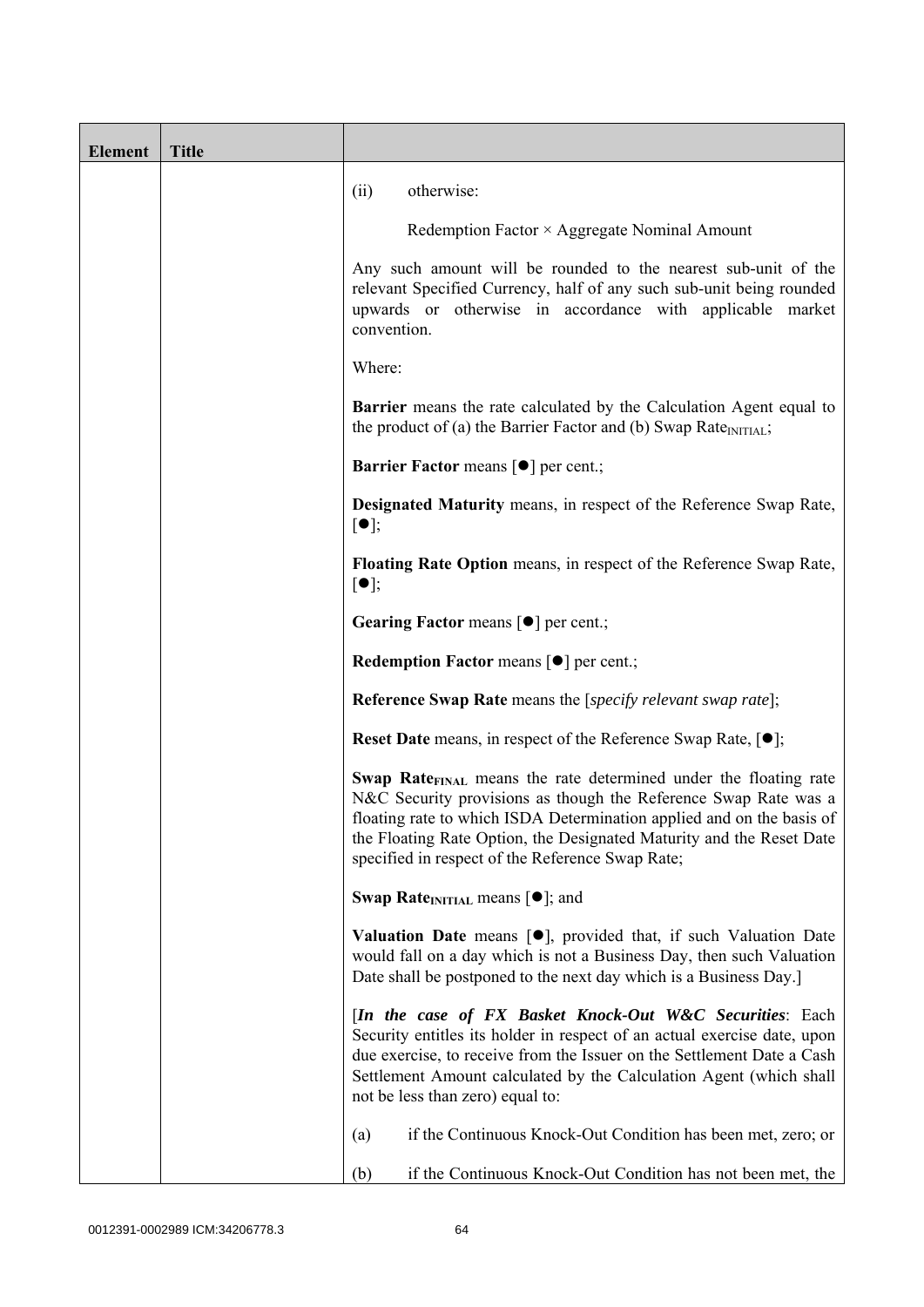| <b>Element</b> | <b>Title</b> |                                                                                                                                                                                                                                                                                                                                                                                                                                                                                                                                                                                                                                                       |
|----------------|--------------|-------------------------------------------------------------------------------------------------------------------------------------------------------------------------------------------------------------------------------------------------------------------------------------------------------------------------------------------------------------------------------------------------------------------------------------------------------------------------------------------------------------------------------------------------------------------------------------------------------------------------------------------------------|
|                |              | Notional Amount per W&C Security multiplied by a<br>percentage calculated by the Calculation Agent in accordance<br>with the following formula:                                                                                                                                                                                                                                                                                                                                                                                                                                                                                                       |
|                |              | Leverage $\times$ Max $\left  0, \sum_{i=1}^{n} w_i \times \frac{X_i - Y_i}{Z_i} \right $                                                                                                                                                                                                                                                                                                                                                                                                                                                                                                                                                             |
|                |              | Any amount determined pursuant to the above, if not an amount in the<br>Specified Currency, will be converted into the Specified Currency at<br>the Exchange Rate. The Cash Settlement Amount will be rounded to<br>the nearest two decimal places (or, in the case of Japanese Yen, the<br>nearest whole unit) in the relevant Specified Currency, 0.005 (or, in<br>the case of Japanese Yen, half a unit) being rounded upwards, with<br>W&C Securities exercised at the same time by the same<br>Securityholder being aggregated for the purpose of determining the<br>aggregate Cash Settlement Amounts payable in respect of such<br>Securities. |
|                |              | Where:                                                                                                                                                                                                                                                                                                                                                                                                                                                                                                                                                                                                                                                |
|                |              | Alternate Currency Pair means [specify Alternate Currency Pairs in<br>form of [insert first currency]/[insert second currency]] (repeat in<br>respect of each Alternate Currency Pair).                                                                                                                                                                                                                                                                                                                                                                                                                                                               |
|                |              | Barrier Start Date means [ $\bullet$ ].                                                                                                                                                                                                                                                                                                                                                                                                                                                                                                                                                                                                               |
|                |              | Continuous Knock-Out Condition means at any time on any<br>Observation Date during any Weekly Observation Interval falling<br>within the period commencing on and including 7:00 am London time<br>on the Barrier Start Date and ending on and including 4:00 pm<br>London time on the Observation Cut-off Date, any Settlement Rate in<br>respect of any Currency Pair is equal to or less than the Knock-Out<br>Level in respect of such Currency Pair, as determined by the<br>Calculation Agent.                                                                                                                                                  |
|                |              | <b>Currency Pair</b> means [specify Currency Pairs in form of [insert first]<br>currency]/[insert second currency]] (repeat for each Currency Pair).                                                                                                                                                                                                                                                                                                                                                                                                                                                                                                  |
|                |              | <b>Exchange Rate</b> means the spot rate of exchange between the currency<br>in which the Notional Amount is denominated (the Notional Amount<br>Currency) and the Settlement Currency expressed as the number of<br>units (or part units) of the relevant Notional Amount Currency for<br>which one unit of the relevant Settlement Currency can be exchanged)<br>or on the basis of such other applicable market convention as the<br>Calculation Agent determines appropriate.                                                                                                                                                                     |
|                |              | <b>Exercise Price</b> means $\lceil \bullet \rceil$ ( <i>specify for each Currency Pair</i> ).                                                                                                                                                                                                                                                                                                                                                                                                                                                                                                                                                        |
|                |              | <b>First Relevant Currency means [O]</b> (specify for each Currency<br>Pair).                                                                                                                                                                                                                                                                                                                                                                                                                                                                                                                                                                         |
|                |              | <b>FX Price Source means [<math>\bullet</math>]</b> (specify for each Currency Pair and each                                                                                                                                                                                                                                                                                                                                                                                                                                                                                                                                                          |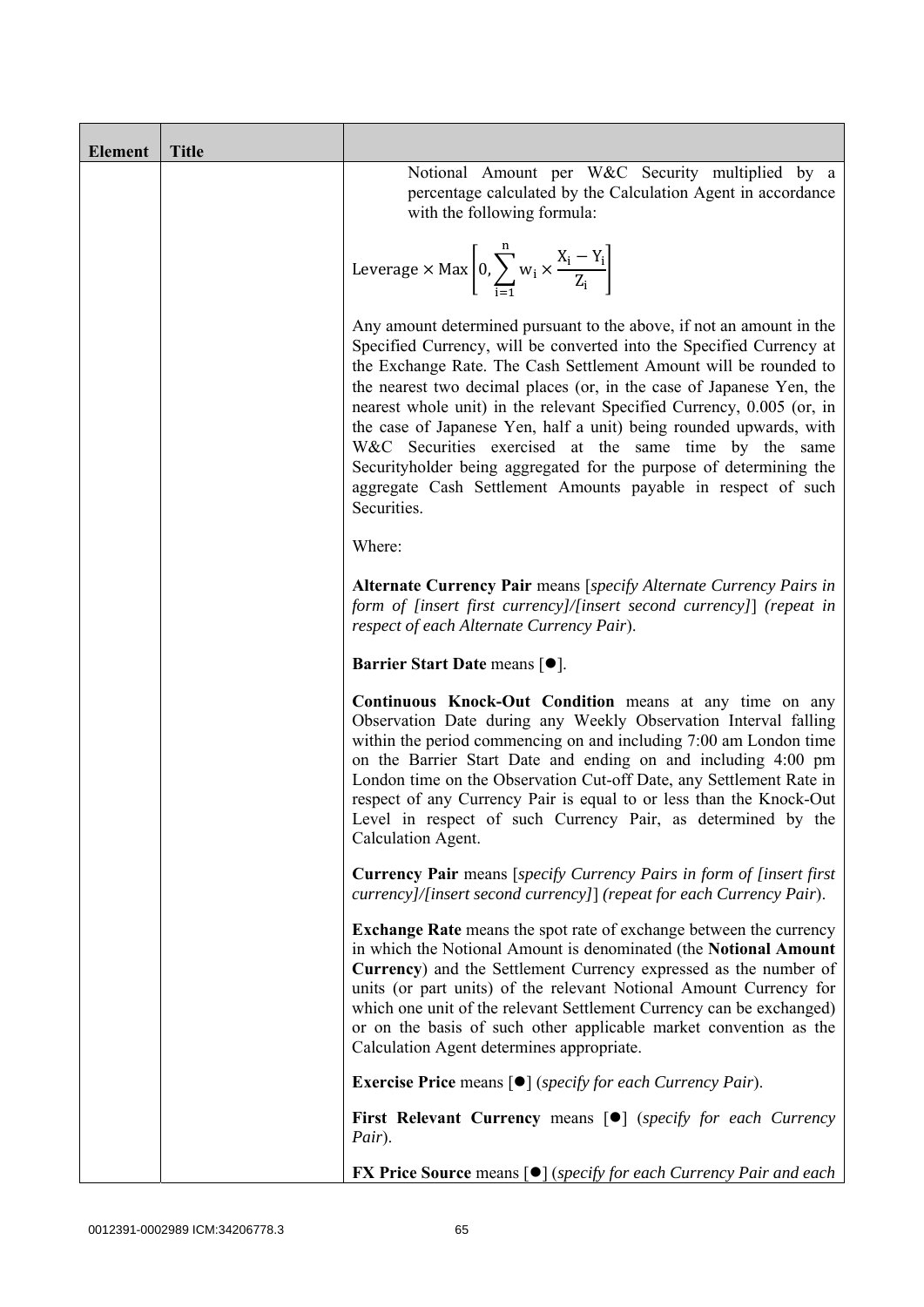| <b>Element</b> | <b>Title</b> |                                                                                                                                                                                                                                                                                                                                                                                                                                                                                                                                                                                                                                                                                                                                                                                                                                                   |
|----------------|--------------|---------------------------------------------------------------------------------------------------------------------------------------------------------------------------------------------------------------------------------------------------------------------------------------------------------------------------------------------------------------------------------------------------------------------------------------------------------------------------------------------------------------------------------------------------------------------------------------------------------------------------------------------------------------------------------------------------------------------------------------------------------------------------------------------------------------------------------------------------|
|                |              | Alternate Currency Pair).                                                                                                                                                                                                                                                                                                                                                                                                                                                                                                                                                                                                                                                                                                                                                                                                                         |
|                |              | i means each Currency Pair.                                                                                                                                                                                                                                                                                                                                                                                                                                                                                                                                                                                                                                                                                                                                                                                                                       |
|                |              | <b>Knock-Out Level</b> means (specify for each Currency Pair).                                                                                                                                                                                                                                                                                                                                                                                                                                                                                                                                                                                                                                                                                                                                                                                    |
|                |              | Leverage means [ $\bullet$ ].                                                                                                                                                                                                                                                                                                                                                                                                                                                                                                                                                                                                                                                                                                                                                                                                                     |
|                |              | Max followed by a series of amounts inside brackets, means<br>whichever is the greater of the amounts separated by a comma inside<br>those brackets.                                                                                                                                                                                                                                                                                                                                                                                                                                                                                                                                                                                                                                                                                              |
|                |              | <b>n</b> means the number of Currency Pairs to which the W&C Securities<br>relate.                                                                                                                                                                                                                                                                                                                                                                                                                                                                                                                                                                                                                                                                                                                                                                |
|                |              | <b>Observation Cut-Off Date means [<math>\bullet</math>].</b>                                                                                                                                                                                                                                                                                                                                                                                                                                                                                                                                                                                                                                                                                                                                                                                     |
|                |              | <b>Observation Date means <math>\lceil \bullet \rceil</math>.</b>                                                                                                                                                                                                                                                                                                                                                                                                                                                                                                                                                                                                                                                                                                                                                                                 |
|                |              | Reference Exchange Rate means, in respect of a Currency Pair, the<br>spot exchange rate for the First Relevant Currency quoted against the<br>Second Relevant Currency expressed as the number of units of the<br>First Relevant Currency quoted per one unit of the Second Relevant<br>Currency.                                                                                                                                                                                                                                                                                                                                                                                                                                                                                                                                                 |
|                |              | Relevant Currency means each currency comprising a Currency Pair<br>and any references to the conversion of one Relevant Currency to<br>another shall be construed as applying in relation to a Currency Pair.                                                                                                                                                                                                                                                                                                                                                                                                                                                                                                                                                                                                                                    |
|                |              | <b>Relevant Time</b> means the time at which the relevant Settlement Rate is<br>determined.                                                                                                                                                                                                                                                                                                                                                                                                                                                                                                                                                                                                                                                                                                                                                       |
|                |              | Second Relevant Currency means [ $\bullet$ ] (specify for each Currency<br>Pair).                                                                                                                                                                                                                                                                                                                                                                                                                                                                                                                                                                                                                                                                                                                                                                 |
|                |              | Settlement Rate means, in respect of a Currency Pair and an<br>Observation Date or the Valuation Date, the Reference Exchange Rate<br>for that Currency Pair on such Observation Date or Valuation Date at<br>the Relevant Time or Valuation Time respectively as determined by<br>the Calculation Agent by reference to the Settlement Rate Option for<br>that Currency Pair (and such determination may be made, without<br>limitation, with such adjustments as are, at the discretion of the<br>Calculation Agent, necessary to the published quoting conventions<br>and/or implying the Reference Exchange Rate from more than one<br>Settlement Rate Option) unless any applicable disruption event exists<br>or occurs, in which case, the relevant Settlement Rate for that<br>Currency Pair will be determined by the Calculation Agent. |
|                |              | Settlement Rate Option means, in respect of a Currency Pair and an<br>Observation Date or the Valuation Date, the rate published for the<br>Currency Pair fixing rate on the FX Price Source for that Currency<br>Pair at or about (i) the Relevant Time on such Observation Date or,<br>(ii) the Valuation Time on the Valuation Date or, if Alternate<br>Currency Pairs are specified for the relevant Currency Pair, the                                                                                                                                                                                                                                                                                                                                                                                                                       |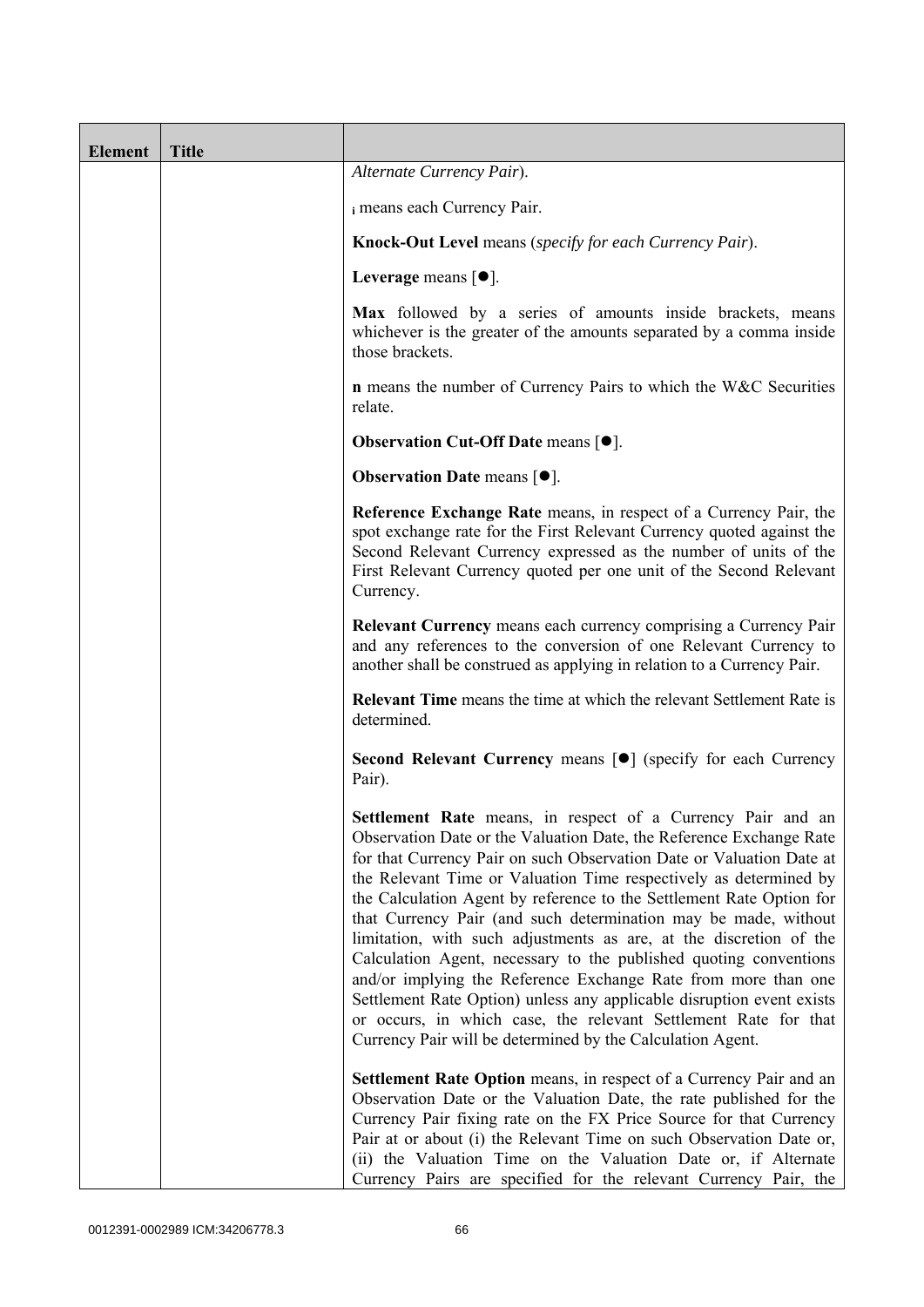| <b>Element</b> | <b>Title</b> |                                                                                                                                                                                                                                                                                                                                                                                                              |
|----------------|--------------|--------------------------------------------------------------------------------------------------------------------------------------------------------------------------------------------------------------------------------------------------------------------------------------------------------------------------------------------------------------------------------------------------------------|
|                |              | Reference Exchange Rate will be implied from more than one<br>Settlement Rate Option by determining the rate for each Alternate<br>Currency Pair for that Currency Pair, published for the Alternate<br>Currency Pair fixing rate on the FX Price Source for that Alternate<br>Currency Pair at or about (i) the Relevant Time on such Observation<br>Date or (ii) the Valuation Time on the Valuation Date. |
|                |              | Trade Date means $[•]$ .                                                                                                                                                                                                                                                                                                                                                                                     |
|                |              | Valuation Date means $[•]$ .                                                                                                                                                                                                                                                                                                                                                                                 |
|                |              | <b>Valuation Time means <math>[•]</math>.</b>                                                                                                                                                                                                                                                                                                                                                                |
|                |              | Weekly Observation Interval means the period between 5:00 am<br>Sydney time on each Monday and 5:00 pm New York City time on<br>the immediately succeeding Friday (inclusive).                                                                                                                                                                                                                               |
|                |              | w <sub>i</sub> means [specify the weighting of each Currency Pair (being a<br>number less than or equal to 1)].                                                                                                                                                                                                                                                                                              |
|                |              | $X_i$ means, in respect of a Currency Pair, the [Exercise Price in respect<br>of such Currency Pair]/[Settlement Rate in respect of such Currency<br>Pair and the Valuation Date].                                                                                                                                                                                                                           |
|                |              | $Y_i$ means, in respect of a Currency Pair, the [Exercise Price in respect<br>of such Currency Pair]/[Settlement Rate in respect of such Currency<br>Pair and the Valuation Date].                                                                                                                                                                                                                           |
|                |              | $Z_i$ means, in respect of a Currency Pair, the [Exercise Price in respect<br>of such Currency Pair]/[Settlement Rate in respect of such Currency<br>Pair and the Valuation Date]/[1].]                                                                                                                                                                                                                      |
|                |              | [In the case of FX Basket Knock-In W&C Securities:                                                                                                                                                                                                                                                                                                                                                           |
|                |              | Each Security entitles its holder in respect of an actual exercise date,<br>upon due exercise, to receive from the Issuer on the Settlement Date a<br>Cash Settlement Amount calculated by the Calculation Agent (which<br>shall not be less than zero) equal to:                                                                                                                                            |
|                |              | if the Continuous Knock-In Condition has been met, zero; or<br>(a)                                                                                                                                                                                                                                                                                                                                           |
|                |              | if the Continuous Knock-In Condition has not been met, the<br>(b)<br>Notional Amount per Security multiplied by an amount<br>calculated by the Calculation Agent in accordance with the<br>following formula:                                                                                                                                                                                                |
|                |              | Leverage $\times$ Max $\left[0, \sum_{i=1}^{n} w_i \times \frac{X_i - Y_i}{Z_i}\right]$                                                                                                                                                                                                                                                                                                                      |
|                |              | Any amount determined pursuant to the above, if not an amount in the<br>Specified Currency, will be converted into the Specified Currency at                                                                                                                                                                                                                                                                 |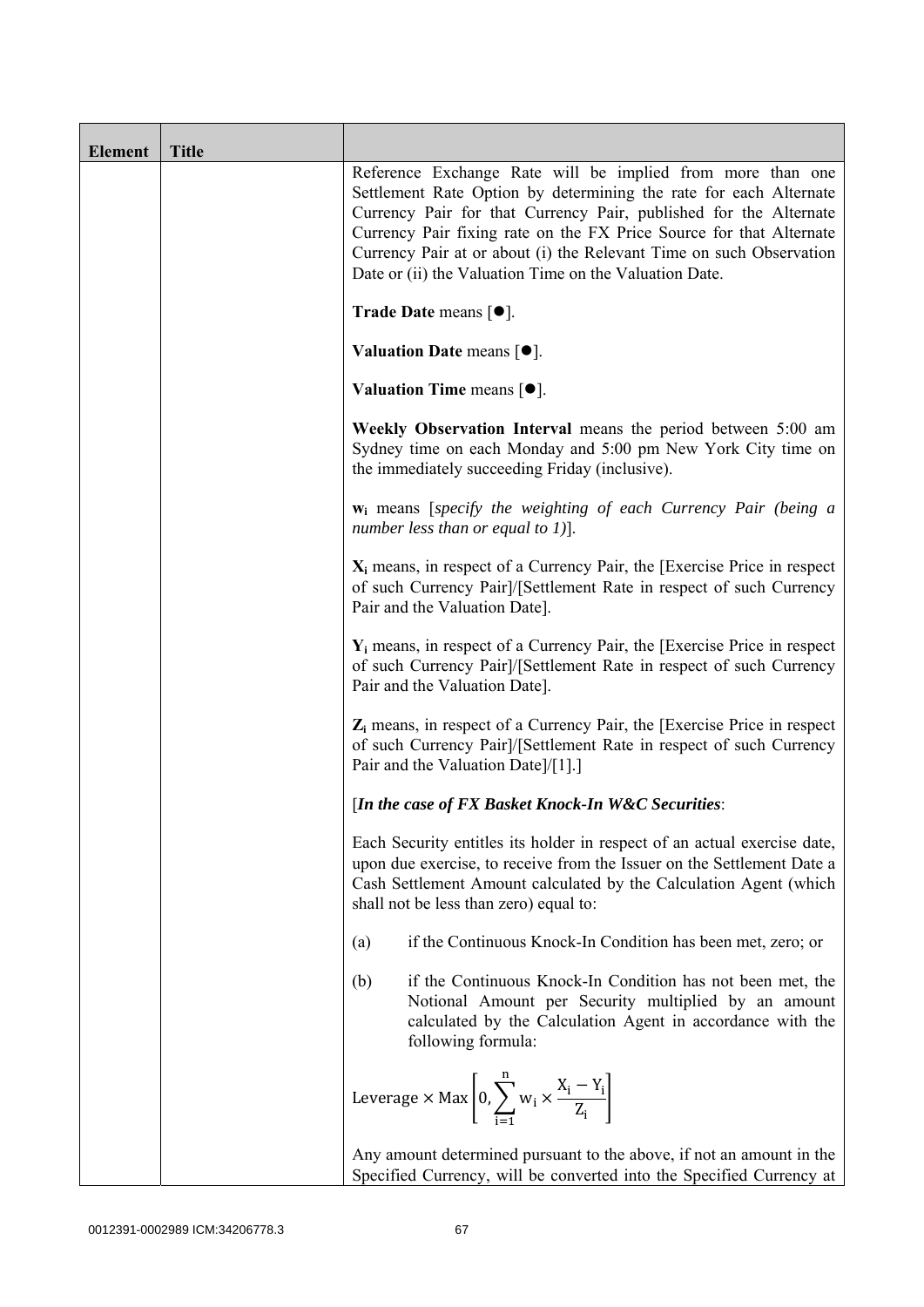| Element | <b>Title</b> |                                                                                                                                                                                                                                                                                                                                                                                                                                                                                                       |  |
|---------|--------------|-------------------------------------------------------------------------------------------------------------------------------------------------------------------------------------------------------------------------------------------------------------------------------------------------------------------------------------------------------------------------------------------------------------------------------------------------------------------------------------------------------|--|
|         |              | the Exchange Rate. The Cash Settlement Amount will be rounded to<br>the nearest two decimal places (or, in the case of Japanese Yen, the<br>nearest whole unit) in the relevant Specified Currency, 0.005 (or, in<br>the case of Japanese Yen, half a unit) being rounded upwards, with<br>W&C Securities exercised at the same time by the same<br>Securityholder being aggregated for the purpose of determining the<br>aggregate Cash Settlement Amounts payable in respect of such<br>Securities. |  |
|         |              | Where:                                                                                                                                                                                                                                                                                                                                                                                                                                                                                                |  |
|         |              | Alternate Currency Pair means [specify Alternate Currency Pairs in<br>form of [specify first currency]/[specify second currency]] (repeat in<br>respect of each Alternate Currency Pair).                                                                                                                                                                                                                                                                                                             |  |
|         |              | Continuous Knock-In Condition means at any time on any<br>Observation Date during any Weekly Observation Interval falling<br>within the period commencing on and including 7:00 am London time<br>on the Trade Date and ending on and including 4:00 pm London time<br>on the Observation Cut-Off Date, the Settlement Rate in respect of<br>any Currency Pair is equal to or greater than the Knock-In Level in<br>respect of such Currency Pair, as determined by the Calculation<br>Agent.         |  |
|         |              | Currency Pair means [specify Currency Pairs in form of [insert first<br>currency]/[insert second currency]] (repeat for each Currency Pair).                                                                                                                                                                                                                                                                                                                                                          |  |
|         |              | <b>Exchange Rate</b> means the spot rate of exchange between the currency<br>in which the Notional Amount is denominated (the Notional Amount<br>Currency) and the Settlement Currency expressed as the number of<br>units (or part units) of the relevant Notional Amount Currency for<br>which one unit of the relevant Settlement Currency can be exchanged)<br>or on the basis of such other applicable market convention as the<br>Calculation Agent determines appropriate.                     |  |
|         |              | <b>Exercise Price</b> means: $\lceil \bullet \rceil$ ( <i>specify for each Currency Pair</i> ).                                                                                                                                                                                                                                                                                                                                                                                                       |  |
|         |              | First Relevant Currency means [ $\bullet$ ] (specify for each Currency Pair).                                                                                                                                                                                                                                                                                                                                                                                                                         |  |
|         |              | <b>FX Price Source means [<math>\bullet</math>]</b> (specify for each Currency Pair and each<br>Alternate Currency Pair).                                                                                                                                                                                                                                                                                                                                                                             |  |
|         |              | i means each Currency Pair.                                                                                                                                                                                                                                                                                                                                                                                                                                                                           |  |
|         |              | <b>Knock-In Level means <math>\lceil \bullet \rceil</math> (specify for each Currency Pair).</b>                                                                                                                                                                                                                                                                                                                                                                                                      |  |
|         |              | Leverage means $[•]$ .                                                                                                                                                                                                                                                                                                                                                                                                                                                                                |  |
|         |              | Max followed by a series of amounts inside brackets, means<br>whichever is the greater of the amounts separated by a comma inside<br>those brackets.                                                                                                                                                                                                                                                                                                                                                  |  |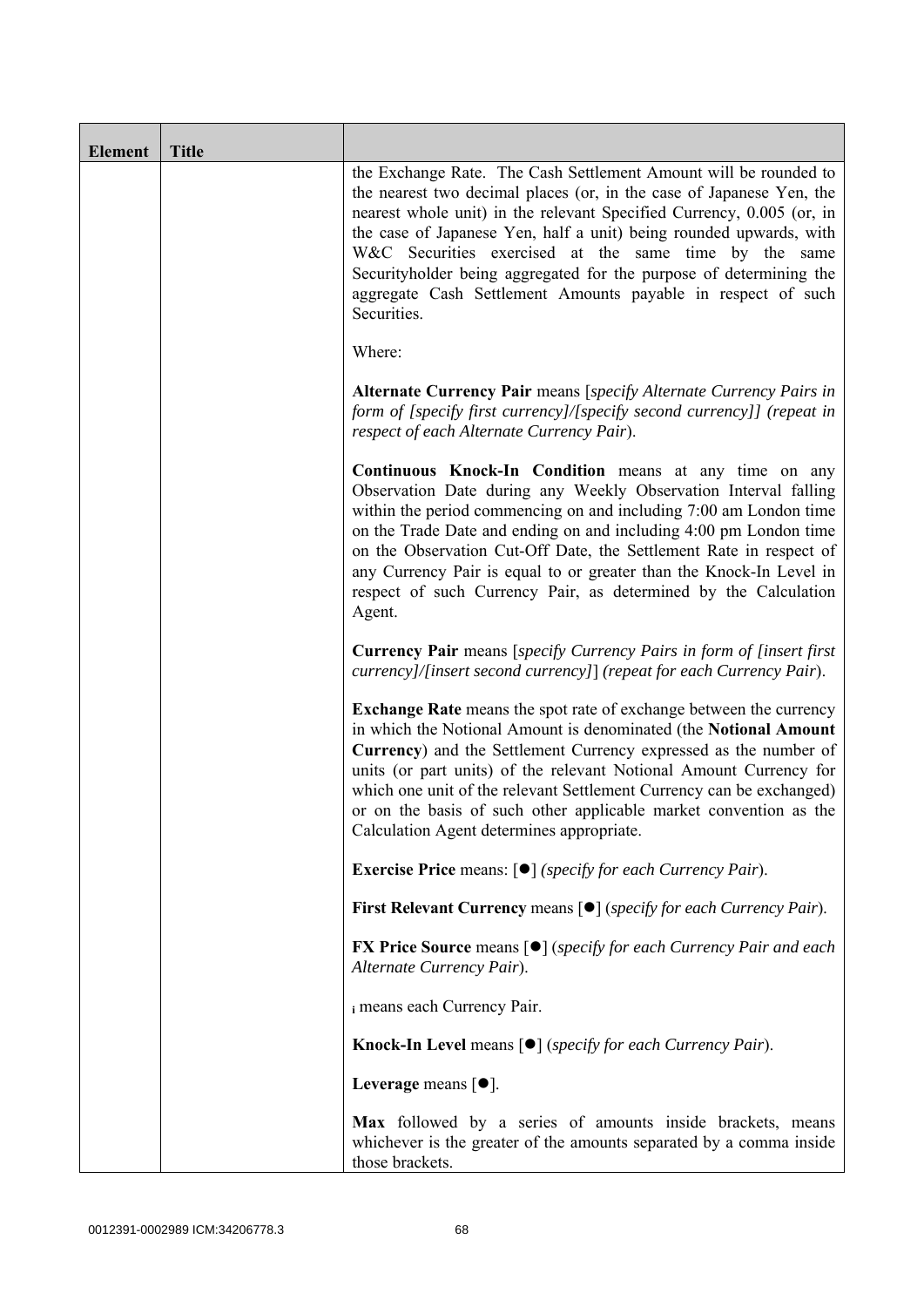| <b>Element</b> | <b>Title</b> |                                                                                                                                                                                                                                                                                                                                                                                                                                                                                                                                                                                                                                                                                                                                                                                                                                                   |
|----------------|--------------|---------------------------------------------------------------------------------------------------------------------------------------------------------------------------------------------------------------------------------------------------------------------------------------------------------------------------------------------------------------------------------------------------------------------------------------------------------------------------------------------------------------------------------------------------------------------------------------------------------------------------------------------------------------------------------------------------------------------------------------------------------------------------------------------------------------------------------------------------|
|                |              | <b>n</b> means the number of Currency Pairs to which the W&C Securities<br>relate.                                                                                                                                                                                                                                                                                                                                                                                                                                                                                                                                                                                                                                                                                                                                                                |
|                |              | <b>Observation Cut-Off Date means [<math>\bullet</math>].</b>                                                                                                                                                                                                                                                                                                                                                                                                                                                                                                                                                                                                                                                                                                                                                                                     |
|                |              | <b>Observation Date means <math>\lceil \bullet \rceil</math>.</b>                                                                                                                                                                                                                                                                                                                                                                                                                                                                                                                                                                                                                                                                                                                                                                                 |
|                |              | Reference Exchange Rate means, in respect of a Currency Pair, the<br>spot exchange rate for the First Relevant Currency quoted against the<br>Second Relevant Currency expressed as the number of units of the<br>First Relevant Currency quoted per one unit of the Second Relevant<br>Currency.                                                                                                                                                                                                                                                                                                                                                                                                                                                                                                                                                 |
|                |              | <b>Relevant Currency</b> means each currency comprising a Currency Pair<br>and any references to the conversion of one Relevant Currency to<br>another shall be construed as applying in relation to a Currency Pair.                                                                                                                                                                                                                                                                                                                                                                                                                                                                                                                                                                                                                             |
|                |              | <b>Relevant Time</b> means the time at which the relevant Settlement Rate<br>is determined.                                                                                                                                                                                                                                                                                                                                                                                                                                                                                                                                                                                                                                                                                                                                                       |
|                |              | <b>Second Relevant Currency means [O]</b> (specify for each Currency<br>Pair).                                                                                                                                                                                                                                                                                                                                                                                                                                                                                                                                                                                                                                                                                                                                                                    |
|                |              | Settlement Rate means, in respect of a Currency Pair and an<br>Observation Date or the Valuation Date, the Reference Exchange Rate<br>for that Currency Pair on such Observation Date or Valuation Date at<br>the Relevant Time or Valuation Time respectively as determined by<br>the Calculation Agent by reference to the Settlement Rate Option for<br>that Currency Pair (and such determination may be made, without<br>limitation, with such adjustments as are, at the discretion of the<br>Calculation Agent, necessary to the published quoting conventions<br>and/or implying the Reference Exchange Rate from more than one<br>Settlement Rate Option) unless any applicable disruption event exists<br>or occurs, in which case, the relevant Settlement Rate for that<br>Currency Pair will be determined by the Calculation Agent. |
|                |              | Settlement Rate Option means, in respect of a Currency Pair and an<br>Observation Date or the Valuation Date, the rate published for the<br>Currency Pair fixing rate on the FX Price Source for that Currency Pair<br>at or about (i) the Relevant Time on such Observation Date or, (ii) the<br>Valuation Time on the Valuation Date or, if Alternate Currency Pairs are<br>specified for the relevant Currency Pair, the Reference Exchange Rate<br>will be implied from more than one Settlement Rate Option by<br>determining the rate for each Alternate Currency Pair for that Currency<br>Pair, published for the Alternate Currency Pair fixing rate on the FX<br>Price Source for that Alternate Currency Pair at or about (i) the<br>Relevant Time on such Observation Date or (ii) the Valuation Time on<br>the Valuation Date.       |
|                |              | <b>Trade Date means <math>\lceil \bullet \rceil</math>.</b>                                                                                                                                                                                                                                                                                                                                                                                                                                                                                                                                                                                                                                                                                                                                                                                       |
|                |              | Valuation Date means $[•]$ .                                                                                                                                                                                                                                                                                                                                                                                                                                                                                                                                                                                                                                                                                                                                                                                                                      |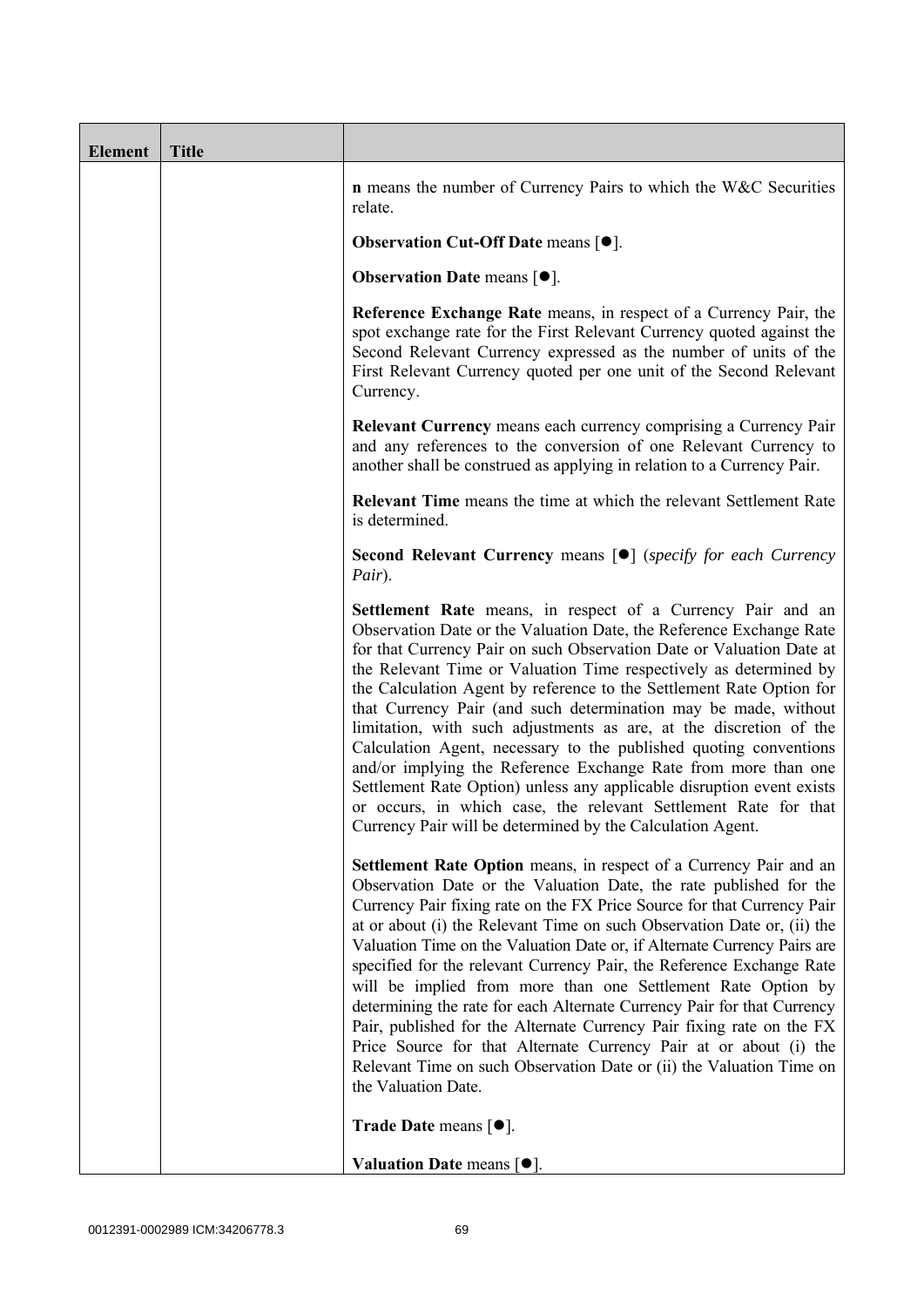| <b>Element</b> | <b>Title</b> |                                                                                                                                                                                                                                                                                                                                                                                                                                                                             |  |
|----------------|--------------|-----------------------------------------------------------------------------------------------------------------------------------------------------------------------------------------------------------------------------------------------------------------------------------------------------------------------------------------------------------------------------------------------------------------------------------------------------------------------------|--|
|                |              | Valuation Time means $[\bullet].$                                                                                                                                                                                                                                                                                                                                                                                                                                           |  |
|                |              | Weekly Observation Interval means the period between 5:00 am<br>Sydney time on each Monday and 5:00 pm New York City time on<br>the immediately succeeding Friday (inclusive).                                                                                                                                                                                                                                                                                              |  |
|                |              | $w_i$ means [specify the weighting of each Currency Pair (being a<br>number less than or equal to $1$ )]                                                                                                                                                                                                                                                                                                                                                                    |  |
|                |              | $X_i$ means, in respect of a Currency Pair, the [Exercise Price in respect<br>of such Currency Pair]/[Settlement Rate in respect of such Currency<br>Pair and the Valuation Date].                                                                                                                                                                                                                                                                                          |  |
|                |              | $Y_i$ means, in respect of a Currency Pair, the [Exercise Price in respect]<br>of such Currency Pair]/[Settlement Rate in respect of such Currency<br>Pair and the Valuation Date].                                                                                                                                                                                                                                                                                         |  |
|                |              | $Z_i$ means, in respect of a Currency Pair, the [Exercise Price in respect<br>of such Currency Pair]/[Settlement Rate in respect of such Currency<br>Pair and the Valuation Date]/[1].]                                                                                                                                                                                                                                                                                     |  |
|                |              | [In the case of Equity Delta One W&C Securities:                                                                                                                                                                                                                                                                                                                                                                                                                            |  |
|                |              | Each Security entitles its holder in respect of an Actual Exercise Date,<br>upon due exercise, to receive from the Issuer on the Settlement Date a<br>Cash Settlement Amount calculated by the Calculation Agent (which<br>shall not be less than zero) equal to:                                                                                                                                                                                                           |  |
|                |              | $[V_F x]$ Exchange Rate $]-C$                                                                                                                                                                                                                                                                                                                                                                                                                                               |  |
|                |              | The Cash Settlement Amount will be rounded to the nearest two<br>decimal places (or, in the case of Japanese Yen, the nearest whole<br>unit) in the relevant Specified Currency, 0.005 (or, in the case of<br>Japanese Yen, half a unit) being rounded upwards, with Securities<br>exercised at the same time by the same Securityholder being<br>aggregated for the purpose of determining the aggregate Cash<br>Settlement Amounts payable in respect of such Securities. |  |
|                |              | Where:                                                                                                                                                                                                                                                                                                                                                                                                                                                                      |  |
|                |              | $V_F$ means the Final Price.                                                                                                                                                                                                                                                                                                                                                                                                                                                |  |
|                |              | C means the Specified Currency equivalent of the Costs as determined<br>by the Calculation Agent using such foreign exchange rate as the<br>Calculation Agent deems appropriate with respect to the relevant<br>time(s) the Costs arise or may arise.                                                                                                                                                                                                                       |  |
|                |              | Costs means, in respect of a Security, such Security's <i>pro rata</i> share<br>of the total amount of any commissions, costs, expenses, duties, taxes<br>(including but not limited to any capital gains tax or withholding tax),<br>levies, registration fees, custodial fees or other charges which may be                                                                                                                                                               |  |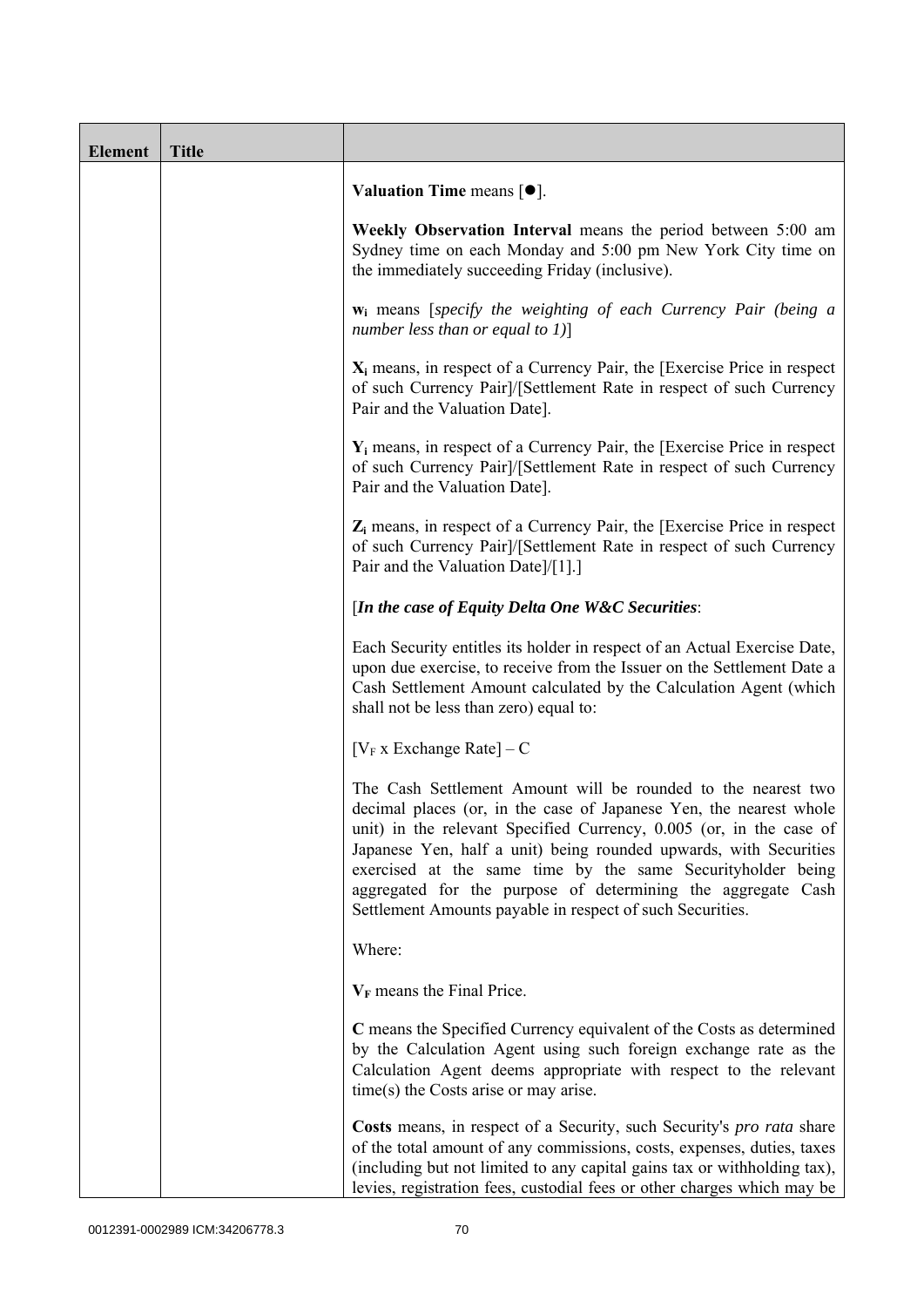| <b>Element</b> | <b>Title</b> |                                                                                                                                                                                                                                                                                                                                                                                                                                                                                                                                                                                                                                                                           |  |
|----------------|--------------|---------------------------------------------------------------------------------------------------------------------------------------------------------------------------------------------------------------------------------------------------------------------------------------------------------------------------------------------------------------------------------------------------------------------------------------------------------------------------------------------------------------------------------------------------------------------------------------------------------------------------------------------------------------------------|--|
|                |              | required to be made, paid, withheld or deducted by the Issuer and/or<br>any of its affiliates and/or any of their respective nominees as a result<br>of, or in connection with, the Issuer and/or any of its affiliates and/or<br>any of their respective nominees (a) being a direct holder of any<br>Hedging Shares and/or selling and/or realising any Hedging Shares<br>and/or (b) unwinding any Hedge Position.                                                                                                                                                                                                                                                      |  |
|                |              | Equity Currency means $[\bullet].$                                                                                                                                                                                                                                                                                                                                                                                                                                                                                                                                                                                                                                        |  |
|                |              | Exchange Rate means (i) the rate of exchange between the Equity<br>Currency and the Specified Currency (expressed as a number of units<br>of the Specified Currency for which a unit of the Equity Currency can<br>be exchanged) determined at or around the Final Valuation Date<br>which the Calculation Agent determines appropriate in its sole<br>discretion, or (ii) where the Equity Currency is the same as the<br>Specified Currency, one.                                                                                                                                                                                                                       |  |
|                |              | Final Valuation Date means $[•]$ .                                                                                                                                                                                                                                                                                                                                                                                                                                                                                                                                                                                                                                        |  |
|                |              | Hedge Position means any Product that the Issuer and/or any of its<br>Affiliates and/or any of their respective nominees (a) enters into as a<br>result of being the direct holder of the Hedging Shares and/or selling<br>and/or realising the Hedging Shares, or (b) would have entered into if<br>they were to fully hedge the market, equity or other price risk of the<br>Issuer entering into and performing its obligations with respect to the<br>W&C Securities, using such Products as may be determined by the<br>Calculation Agent.                                                                                                                           |  |
|                |              | Hedging Shares means the number of shares that the Calculation<br>Agent deems necessary to hedge the equity or other price risk of the<br>Issuer entering into and performing its obligations with respect to the<br>relevant Securities.<br>Product means an exchange traded fund, share, an instrument<br>representing such exchange traded fund or share (including, without<br>limitation, participation notes), futures contracts or exchange-traded<br>options commonly used to hedge the issuance or sale of a security that<br>is linked to the Hedging Shares.                                                                                                   |  |
|                |              |                                                                                                                                                                                                                                                                                                                                                                                                                                                                                                                                                                                                                                                                           |  |
|                |              | Valuation Date means the Final Valuation Date.                                                                                                                                                                                                                                                                                                                                                                                                                                                                                                                                                                                                                            |  |
|                |              | <b>Cash Dividends</b>                                                                                                                                                                                                                                                                                                                                                                                                                                                                                                                                                                                                                                                     |  |
|                |              | Following the declaration by a share issuer of a cash dividend<br>(i)<br>(other than any dividend or portion thereof that the Calculation<br>Agent determines to be an extraordinary dividend) (each a<br>Cash Dividend) in respect of which the In-dividend Date (as<br>defined below) falls in the period from and including the Trade<br>Date to but excluding the originally scheduled Final Valuation<br>Date without regard to any scheduled trading day or disrupted<br>day adjustment (the Dividend Period), the Issuer will pay a<br>Coupon Amount in respect of each Security on the related Coupon<br>Payment Date (as defined below). Each such Coupon Amount |  |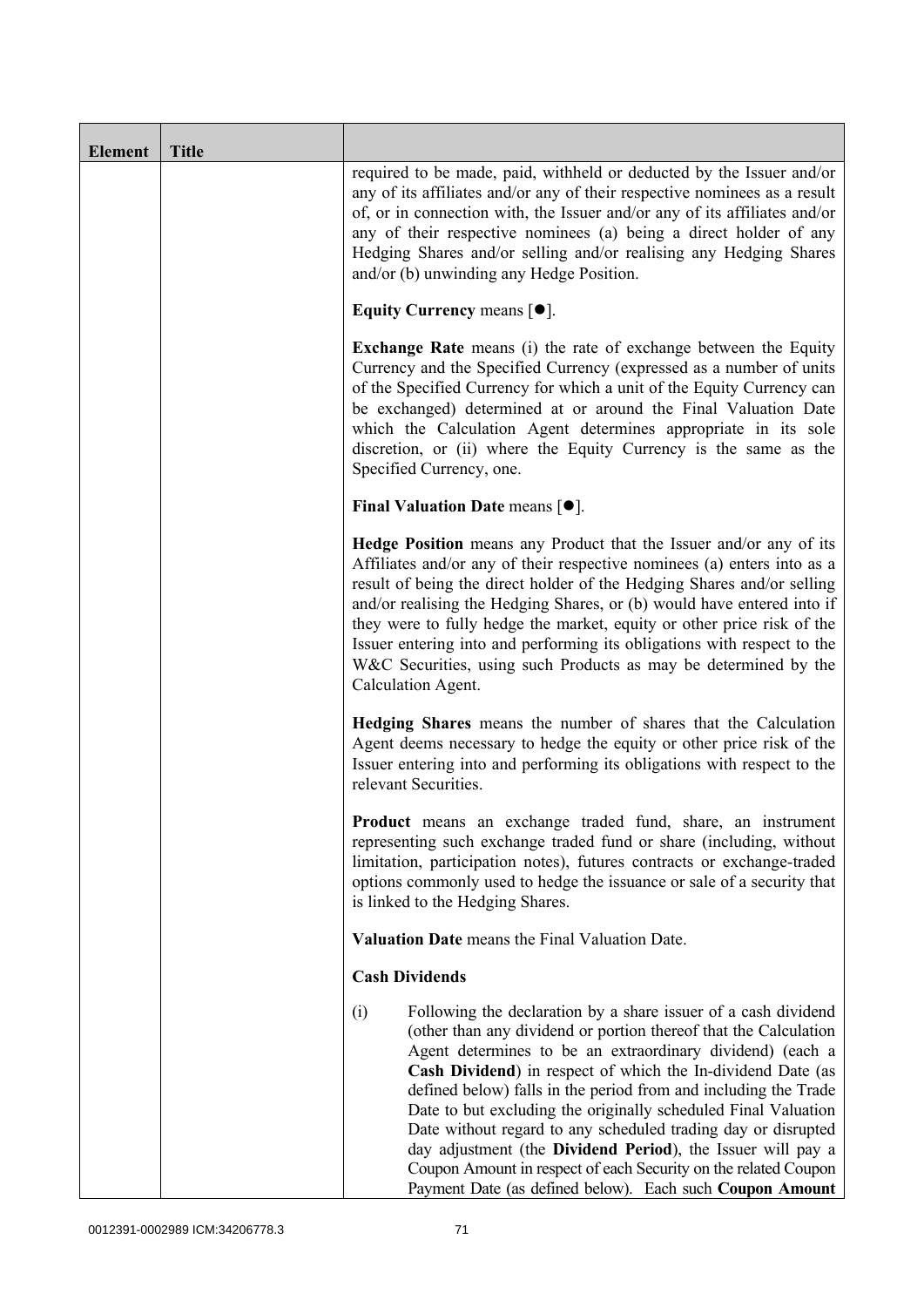| <b>Element</b> | <b>Title</b> |       |                                                                                                                                                                                                                                                                                                                                                                                                                                                                                                                                                                                 |
|----------------|--------------|-------|---------------------------------------------------------------------------------------------------------------------------------------------------------------------------------------------------------------------------------------------------------------------------------------------------------------------------------------------------------------------------------------------------------------------------------------------------------------------------------------------------------------------------------------------------------------------------------|
|                |              |       | will equal the amount of such Cash Dividend declared in<br>relation to one share (less (a) all withholding taxes, if any,<br>including, but without limitation, those that would have been<br>withheld in relation to the payment of such cash dividend to a<br>foreign investor and (b) any other expenses or deductions<br>which would apply to or be made in relation to the payment of<br>such cash dividend to a foreign investor all determined in the<br>Equity Currency and on a per share basis, <i>multiplied by</i> the<br>Dividend Exchange Rate as defined below). |
|                |              |       | Dividend Exchange Rate means, in relation to a Cash<br>Dividend, (i) the rate of exchange between the Equity<br>Currency and the Specified Currency (expressed as a number<br>of units of the Specified Currency for which a unit of the<br>Equity Currency can be exchanged) at or around the Dividend<br>Receipt Date, as determined by the Calculation Agent or, (ii)<br>where the Equity Currency is the same as the Specified<br>Currency, one.                                                                                                                            |
|                |              |       | <b>Dividend Receipt Date</b> means the date upon which a holder<br>of shares entitled to the relevant Cash Dividend would have<br>received such Cash Dividend according to prevailing market<br>practice, as determined by the Calculation Agent.                                                                                                                                                                                                                                                                                                                               |
|                |              |       | In-dividend Date means, in relation to a Cash Dividend, the<br>final date upon which a purchaser of shares on the exchange<br>would, according to prevailing market practice, be entitled to<br>receive the Cash Dividend.                                                                                                                                                                                                                                                                                                                                                      |
|                |              | (ii)  | Coupon Amounts (if any) will only be payable on the<br>Securities in the circumstances set out in paragraph (i) above<br>and subject to the provisions of paragraphs (iii) and (iv) below<br>and will be deemed only to have accrued on the Securities as<br>of the relevant Coupon Payment Date. No interest will accrue<br>or be payable in any other circumstance.                                                                                                                                                                                                           |
|                |              | (iii) | In the event any Coupon Payment Date would fall after the<br>Maturity Date the Issuer will give notice to<br>the<br>Securityholders of procedures for payment of such Coupon<br>Amount(s) which may be made outside of DTC or Euroclear<br>Luxembourg<br>and<br>Clearstream,<br>and<br>require<br>may<br>Securityholders as of a record date selected by the Issuer in its<br>sole discretion to provide a notice to the Issuer giving all<br>necessary details required by the Issuer in its sole discretion to<br>make such payments.                                         |
|                |              | (iv)  | Following any Cash Dividend declaration, the Calculation<br>Agent shall as soon as is reasonably practicable under the<br>circumstances procure that the Issuer will give notice to the<br>Securityholders stating the occurrence of the Cash Dividend,<br>giving details thereof and setting out the method and<br>anticipated date of the related Coupon Payment Date provided                                                                                                                                                                                                |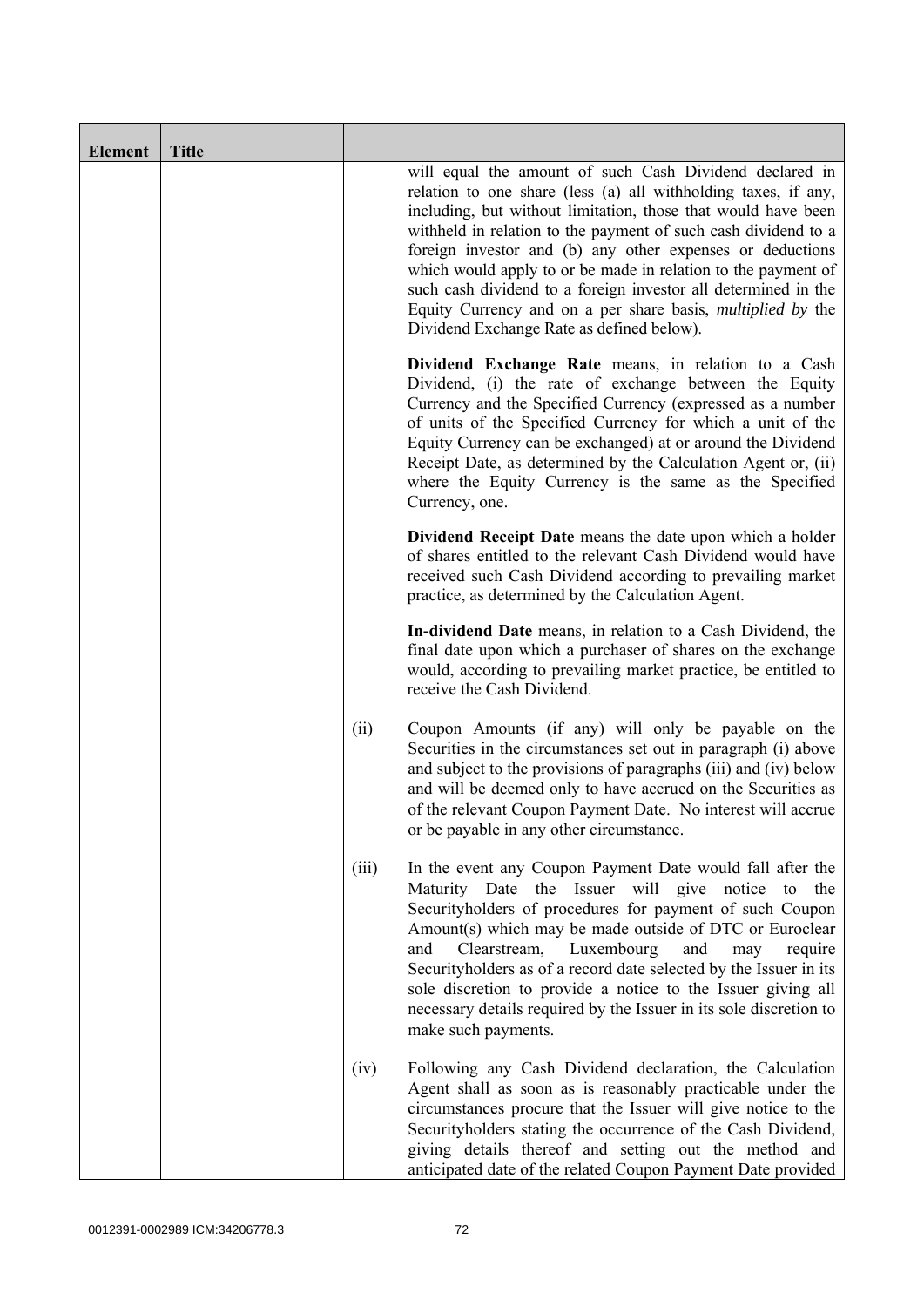| <b>Element</b> | <b>Title</b> |                                                                                                                                                                                                                                                                                                                                                                                                                                                                                                                                                                                                                                                                                                                                                                                                                                                                                                                                                                                                                                                                                                              |
|----------------|--------------|--------------------------------------------------------------------------------------------------------------------------------------------------------------------------------------------------------------------------------------------------------------------------------------------------------------------------------------------------------------------------------------------------------------------------------------------------------------------------------------------------------------------------------------------------------------------------------------------------------------------------------------------------------------------------------------------------------------------------------------------------------------------------------------------------------------------------------------------------------------------------------------------------------------------------------------------------------------------------------------------------------------------------------------------------------------------------------------------------------------|
|                |              | that any failure to give, or non-receipt of, such notice will not<br>affect the validity of any such Coupon Amount payment and<br>the Calculation Agent will determine the basis on which the<br>Coupon Amount will be paid.                                                                                                                                                                                                                                                                                                                                                                                                                                                                                                                                                                                                                                                                                                                                                                                                                                                                                 |
|                |              | <b>Coupon Payment Date</b> means the date that is three $(3)$<br>(v)<br>Business Days following the relevant Dividend Receipt Date.]                                                                                                                                                                                                                                                                                                                                                                                                                                                                                                                                                                                                                                                                                                                                                                                                                                                                                                                                                                         |
|                |              | [In the case of Equity Linked Securities, insert:                                                                                                                                                                                                                                                                                                                                                                                                                                                                                                                                                                                                                                                                                                                                                                                                                                                                                                                                                                                                                                                            |
|                |              | <b>Adjustment and Disruption Events</b>                                                                                                                                                                                                                                                                                                                                                                                                                                                                                                                                                                                                                                                                                                                                                                                                                                                                                                                                                                                                                                                                      |
|                |              | The Securities may be subject to cancellation or early redemption or<br>adjustment (including as to valuation and in certain circumstances<br>share substitutions) if certain corporate events (such as events<br>affecting the value of a Share (including Share divisions or<br>consolidations, extraordinary dividends and capital calls); de-listing of<br>a Share; insolvency, merger or nationalisation of a Share issuer; a<br>tender offer or redenomination of a Share) occur, if certain events<br>(such as illegality, disruptions or cost increases) occur with respect to<br>the Issuer's or any of its affiliates' hedging arrangements, or if<br>insolvency filings are made with respect to the issuer of a share [Insert<br>if the relevant Securities are Equity Delta One Redemption N&C<br>Securities or Equity Delta One W&C Securities: or, where the relevant<br>event is a potential adjustment event which has a dilutive effect on the<br>theoretical value of the relevant shares and the Calculation Agent<br>considers it appropriate, the distribution of further Securities]. |
|                |              | If certain disruption events occur with respect to valuation of a Share<br>such valuation will be postponed and may be made by the Calculation<br>Agent. Payments may also be postponed.]                                                                                                                                                                                                                                                                                                                                                                                                                                                                                                                                                                                                                                                                                                                                                                                                                                                                                                                    |
|                |              | [In the case of Index Linked Securities, insert:                                                                                                                                                                                                                                                                                                                                                                                                                                                                                                                                                                                                                                                                                                                                                                                                                                                                                                                                                                                                                                                             |
|                |              | <b>Adjustment and Disruption Events</b>                                                                                                                                                                                                                                                                                                                                                                                                                                                                                                                                                                                                                                                                                                                                                                                                                                                                                                                                                                                                                                                                      |
|                |              | The Securities may be subject to cancellation or early redemption or<br>adjustment if an Index is modified or cancelled and there is no<br>successor Index acceptable to the Calculation Agent, if an Index's<br>sponsor fails to calculate and announce such Index, or certain events<br>(such as illegality, disruptions or cost increases) occur with respect to<br>the Issuer's or any of its affiliates' hedging arrangements.                                                                                                                                                                                                                                                                                                                                                                                                                                                                                                                                                                                                                                                                          |
|                |              | If certain disruption events occur with respect to valuation of an Index<br>such valuation will be postponed and may be made by the Calculation<br>Agent. Payments may also be postponed.]                                                                                                                                                                                                                                                                                                                                                                                                                                                                                                                                                                                                                                                                                                                                                                                                                                                                                                                   |
|                |              | [In the case of Inflation Linked Securities, insert:                                                                                                                                                                                                                                                                                                                                                                                                                                                                                                                                                                                                                                                                                                                                                                                                                                                                                                                                                                                                                                                         |
|                |              | <b>Adjustment Events</b>                                                                                                                                                                                                                                                                                                                                                                                                                                                                                                                                                                                                                                                                                                                                                                                                                                                                                                                                                                                                                                                                                     |
|                |              | The Securities may be subject to adjustment if the Index is not                                                                                                                                                                                                                                                                                                                                                                                                                                                                                                                                                                                                                                                                                                                                                                                                                                                                                                                                                                                                                                              |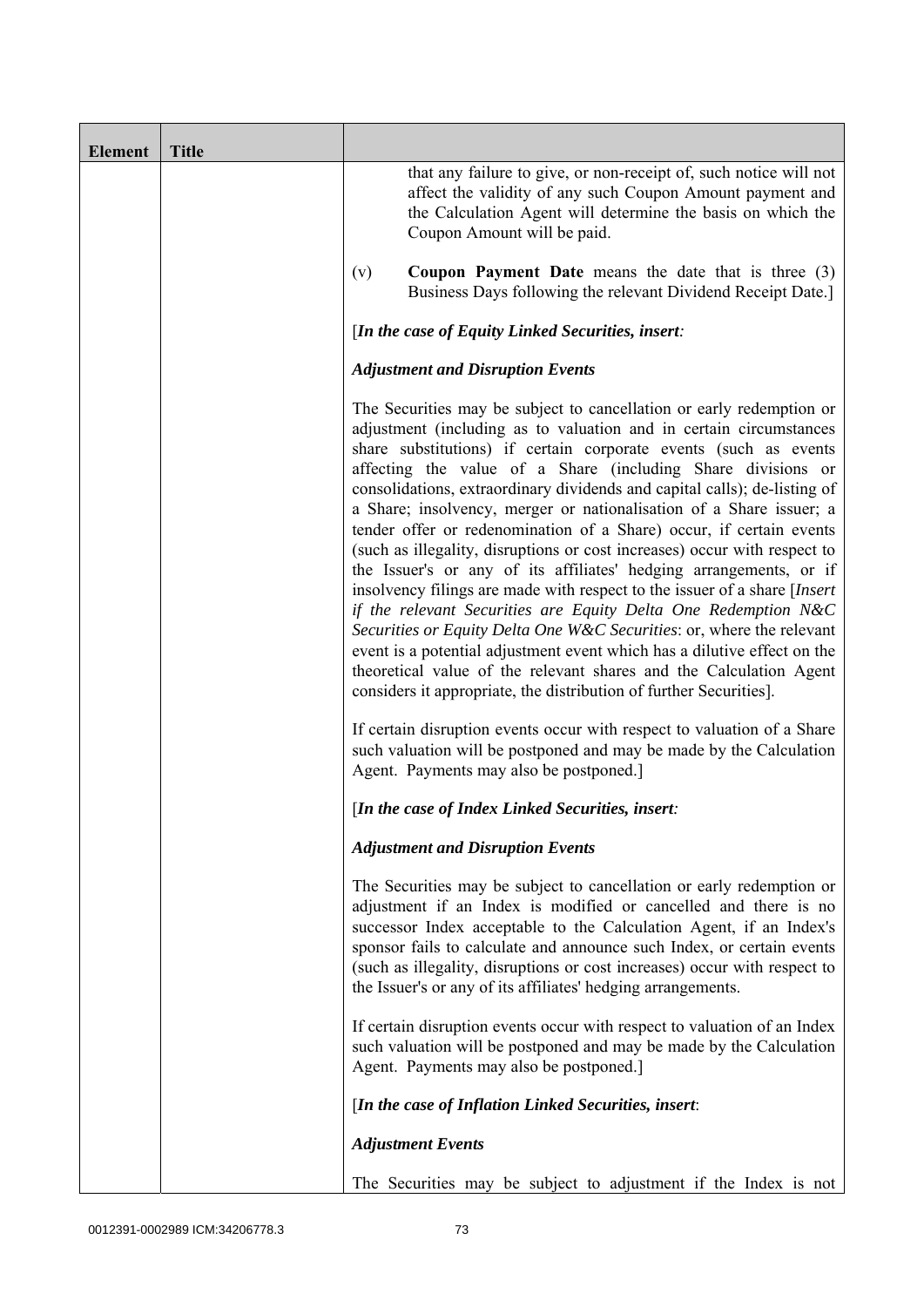| <b>Element</b>   | <b>Title</b>                                                                                                                                                                                                         |                                                                                                                                                                                                                                                                                                                                                                                                                                                                                                                                                                                                                                                                                                                                                                                                                            |
|------------------|----------------------------------------------------------------------------------------------------------------------------------------------------------------------------------------------------------------------|----------------------------------------------------------------------------------------------------------------------------------------------------------------------------------------------------------------------------------------------------------------------------------------------------------------------------------------------------------------------------------------------------------------------------------------------------------------------------------------------------------------------------------------------------------------------------------------------------------------------------------------------------------------------------------------------------------------------------------------------------------------------------------------------------------------------------|
|                  |                                                                                                                                                                                                                      | published or announced, there is a successor Index, an Index level is<br>corrected or the Index is rebased and may be subject to early<br>redemption or cancellation if the Index ceases to be published and<br>there is no appropriate alternative index acceptable to the Calculation<br>Agent. In certain circumstances the Calculation Agent may calculate<br>the Index level itself.]                                                                                                                                                                                                                                                                                                                                                                                                                                 |
|                  |                                                                                                                                                                                                                      | [In the case of FX Linked Securities, insert:                                                                                                                                                                                                                                                                                                                                                                                                                                                                                                                                                                                                                                                                                                                                                                              |
|                  |                                                                                                                                                                                                                      | <b>Disruption Events</b>                                                                                                                                                                                                                                                                                                                                                                                                                                                                                                                                                                                                                                                                                                                                                                                                   |
|                  |                                                                                                                                                                                                                      | If certain disruption events occur with respect to valuation of a Currency<br>Pair, [an alternative valuation method may be used, valuation may be<br>made by the Calculation Agent, valuation may be postponed or the<br>Securities may be subject to early redemption or cancellation].]                                                                                                                                                                                                                                                                                                                                                                                                                                                                                                                                 |
|                  |                                                                                                                                                                                                                      | [In the case of Credit Linked N&C Securities, insert:                                                                                                                                                                                                                                                                                                                                                                                                                                                                                                                                                                                                                                                                                                                                                                      |
|                  |                                                                                                                                                                                                                      | <b>Merger Event</b>                                                                                                                                                                                                                                                                                                                                                                                                                                                                                                                                                                                                                                                                                                                                                                                                        |
|                  |                                                                                                                                                                                                                      | A merger event may occur, <i>inter alia</i> , if the Issuer[, the Guarantor] or<br>the Reference Entity consolidates or amalgamates with, or merges<br>into, or transfers all or substantially all of its assets to, the Reference<br>Entity or the Issuer [or the Guarantor], as applicable, or the Issuer [or<br>the Guarantor] and the Reference Entity become affiliates.]                                                                                                                                                                                                                                                                                                                                                                                                                                             |
| $\mathcal{C}.19$ | Final reference price of<br>the Underlying                                                                                                                                                                           | [Not applicable, there is no final reference price of the underlying.]                                                                                                                                                                                                                                                                                                                                                                                                                                                                                                                                                                                                                                                                                                                                                     |
|                  | (Include this Element<br>only<br>C.19<br>the<br>if<br>relevant Securities are<br>Derivative Securities as<br>defined in Element C.9<br><i>above</i> )                                                                | [The final reference price of the underlying will be determined in<br>accordance with the valuation mechanics set out in item C.18 above]]                                                                                                                                                                                                                                                                                                                                                                                                                                                                                                                                                                                                                                                                                 |
| C.20             | Underlying and where<br>the information on the<br>underlying can be<br>found<br>(Include this Element<br>C.20 only if the<br>relevant Securities are<br>Derivative Securities as<br>defined in Element C.9<br>above) | [Not applicable, there is no underlying] [The underlying [index/basket]<br>of indices/share[s]/reference entit[y][ies]/FX rate[s], interest rate[s]]<br>specified in item C.18 above] [insert details of relevant underlying(s)]<br>[If the Securities are Credit Linked N&C Securities, insert: [The<br>"Credit Events" are [insert relevant Credit Events]/[The "Credit<br>Events" are each of the "Credit Events" listed in the Physical<br>Settlement Matrix in respect of each of the Reference Entities listed in<br>the Index].[Insert details of the Index]] [Insert details of where<br>information on the underlying can be found. Where relevant this may<br>include references to the respective Bloomberg and/or Reuters screen<br>pages on which information relating to each underlying can be<br>$found$ ] |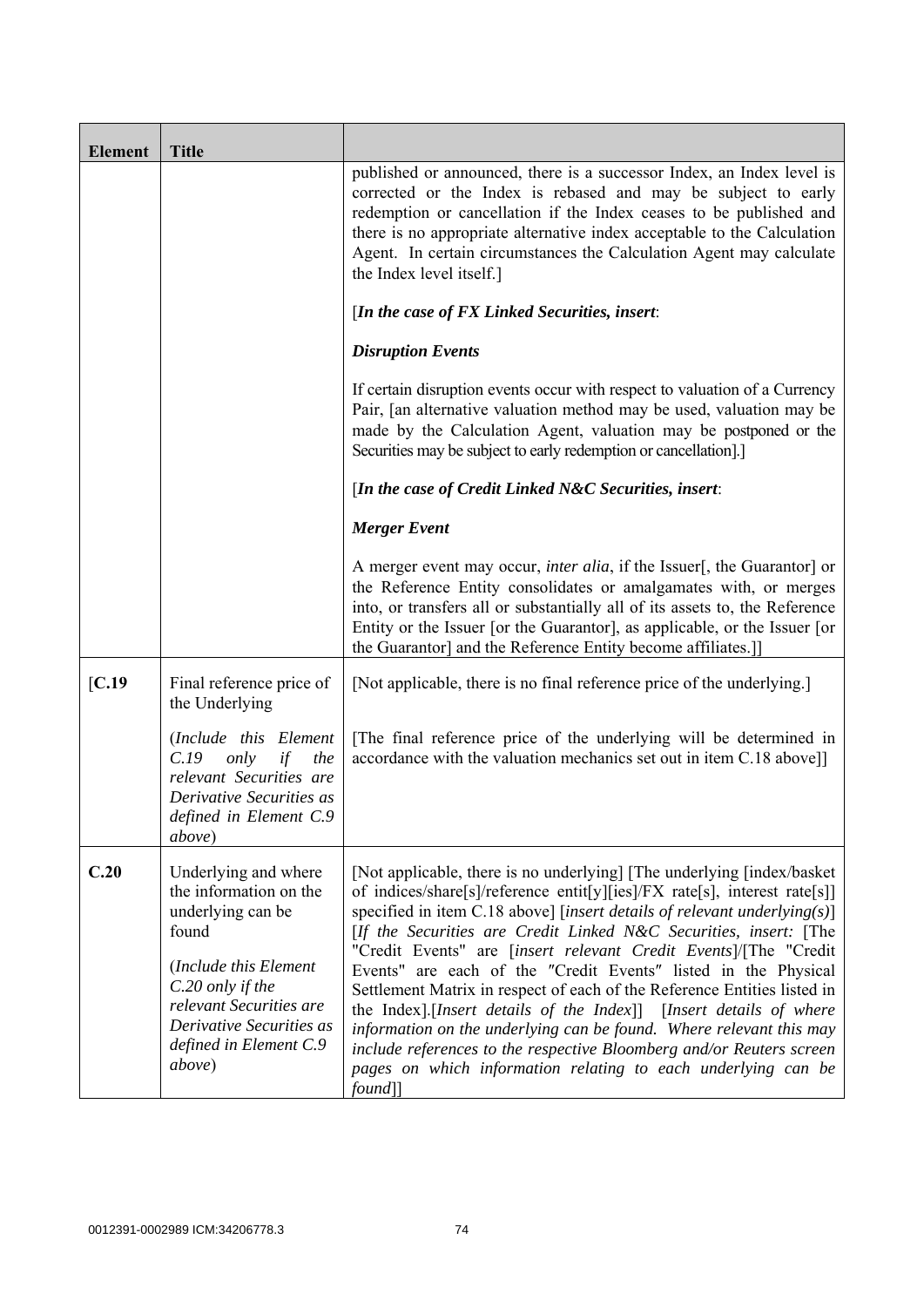## **Section D - Risks**

| <b>Element</b> | <b>Title</b>                                             |                                                                                                                                                                                                                                                                                                                                                                                                                                                                                                                                                                                                                                                                                                                                                                                                                                                                                                                                                                                                                                                                                                                                                                                                                                            |
|----------------|----------------------------------------------------------|--------------------------------------------------------------------------------------------------------------------------------------------------------------------------------------------------------------------------------------------------------------------------------------------------------------------------------------------------------------------------------------------------------------------------------------------------------------------------------------------------------------------------------------------------------------------------------------------------------------------------------------------------------------------------------------------------------------------------------------------------------------------------------------------------------------------------------------------------------------------------------------------------------------------------------------------------------------------------------------------------------------------------------------------------------------------------------------------------------------------------------------------------------------------------------------------------------------------------------------------|
| D.2            | Key risks regarding<br>the Issuer [and the<br>Guarantor] | In purchasing Securities, investors assume the risk that the Issuer [and<br>the Guarantor] may become insolvent or otherwise be unable to<br>perform [its/their] obligations (including, where relevant, payment<br>obligations) in respect of the Securities [or under the Guarantee<br>(respectively)]. There is a wide range of factors which individually or<br>together could result in the Issuer [and the Guarantor] becoming<br>unable to perform [its/their] obligations under the Securities [or<br>Guarantee (respectively)]. It is not possible to identify all such factors<br>or to determine which factors are most likely to occur, as the Issuer<br>[and the Guarantor] may not be aware of all relevant factors and<br>certain factors which [it/they] currently deem not to be material may<br>become material as a result of the occurrence of events outside the<br>Issuer's [and the Guarantor's] control. The Issuer [and the Guarantor]<br>[has/have] identified a number of factors which could materially<br>adversely affect [its/their] business[es] and ability to perform<br>obligations<br>[its/their]<br>under<br>the<br>Securities<br>Guarantee<br>$\lceil$ or<br>(respectively)]. These factors include: |
|                |                                                          | Issuer:<br>(i) the Issuer is an indirectly owned, wholly owned subsidiary of Nomura<br>Holdings, Inc. and there are substantial inter-relationships between the<br>Issuer and other Nomura Group companies. Accordingly, if the financial<br>condition of the Nomura Group were to deteriorate, the Issuer and its<br>investors may suffer direct and materially adverse consequences, (ii)<br>changes in market prices affecting asset values may adversely affect the<br>performance of assets in which the Issuer holds positions and therefore<br>would adversely affect the Issuer's financial situation and its profits (iii)<br>strategies for hedging against market risk may prove to be ineffective,<br>(iv) changes in interest rates, (v) foreign exchange risk, (vi) liquidity risk,<br>(vii) credit risk of third parties with whom the Issuer does business (viii)<br>increased regulation of the financial services industry, (ix) competition<br>risk, (x) reputational risk, and (xi) operational risk (including as a result<br>of the United Kingdom's potential exit from the European Union).                                                                                                                        |
|                |                                                          | Guarantor:                                                                                                                                                                                                                                                                                                                                                                                                                                                                                                                                                                                                                                                                                                                                                                                                                                                                                                                                                                                                                                                                                                                                                                                                                                 |
|                |                                                          | If the financial condition of the Guarantor were to deteriorate, the<br>Issuer and investors in the Securities may suffer direct and materially<br>adverse consequences. The Guarantor is the holding company for the<br>Nomura Group and its ability to fulfil its obligations under the<br>Guarantee may therefore be affected by certain factors affecting the<br>Guarantor directly or other entities within the Nomura Group,<br>including: (i) a sustained market/economic or other downturn,<br>changes in financial or economic conditions and/or market volatility,<br>(ii) liquidity risk, (iii) unpredictable events causing large unexpected<br>market price movements ("event risk") (iv) credit risk of third parties<br>with whom the Guarantor does business, (v) competition risk, (vi)                                                                                                                                                                                                                                                                                                                                                                                                                                   |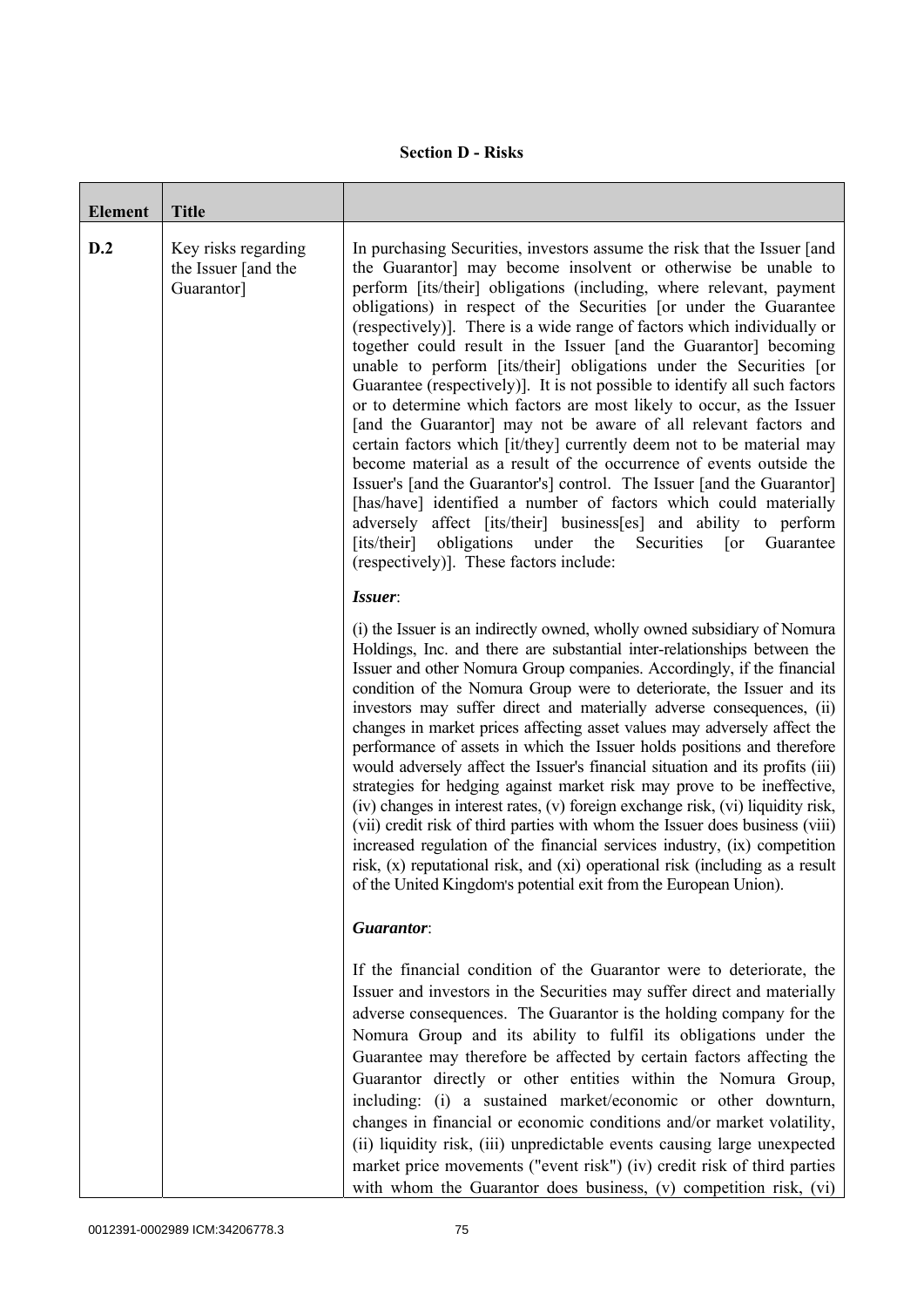| <b>Element</b> | <b>Title</b>                                                                                                                                                                                  | substantial legal, regulatory, operational and reputational risks<br>(including regulatory and operational risk as a result of the United<br>Kingdom's potential exit from the European Union).                                                                                                                                                                                                                                                                                                                                                                                                                                                                                                                                                                                                                                                                                                                                                                                                                                                                                                                                                                                                                                                                                                                                                                                                                                                                                                                                                                                                                                                                                                                                                                                                                                                                                                                                                                                                                                                                                                                                                                                                                                                                                                                                                                                                                                                                                                                                                                                                                                                                                                                                                                                                                                                                                                                                                                                                                                                                                                                                                                                                                                                                                                                                                                                                                                                                                                                                                                                                                                                                             |
|----------------|-----------------------------------------------------------------------------------------------------------------------------------------------------------------------------------------------|-----------------------------------------------------------------------------------------------------------------------------------------------------------------------------------------------------------------------------------------------------------------------------------------------------------------------------------------------------------------------------------------------------------------------------------------------------------------------------------------------------------------------------------------------------------------------------------------------------------------------------------------------------------------------------------------------------------------------------------------------------------------------------------------------------------------------------------------------------------------------------------------------------------------------------------------------------------------------------------------------------------------------------------------------------------------------------------------------------------------------------------------------------------------------------------------------------------------------------------------------------------------------------------------------------------------------------------------------------------------------------------------------------------------------------------------------------------------------------------------------------------------------------------------------------------------------------------------------------------------------------------------------------------------------------------------------------------------------------------------------------------------------------------------------------------------------------------------------------------------------------------------------------------------------------------------------------------------------------------------------------------------------------------------------------------------------------------------------------------------------------------------------------------------------------------------------------------------------------------------------------------------------------------------------------------------------------------------------------------------------------------------------------------------------------------------------------------------------------------------------------------------------------------------------------------------------------------------------------------------------------------------------------------------------------------------------------------------------------------------------------------------------------------------------------------------------------------------------------------------------------------------------------------------------------------------------------------------------------------------------------------------------------------------------------------------------------------------------------------------------------------------------------------------------------------------------------------------------------------------------------------------------------------------------------------------------------------------------------------------------------------------------------------------------------------------------------------------------------------------------------------------------------------------------------------------------------------------------------------------------------------------------------------------------------|
| [D.3]          | Key risks regarding the<br>Securities<br>(Include this Element<br>D.3 only if the relevant<br><b>Securities</b><br>are<br>not<br>Derivative Securities as<br>defined in Element C.9<br>above) | There are also certain factors which are material for the purpose of<br>assessing the risks associated with investing in any issue of Securities,<br>which include, without limitation, (i) risks relating to current market<br>conditions including sovereign debt concerns in certain countries in<br>Europe, (ii) Rule 144A Securities Transfer Restrictions, (iii) risks relating<br>to the fact that the Securities are unsecured obligations of the Issuer, (iv)<br>the possibility that holders may receive payments subject to withholding<br>or other deductions imposed on the Securities, (v) there may be no, or a<br>limited, secondary market for the Securities and this would adversely<br>affect the value at which an investor could sell his Securities, (vi) risks<br>relating to postponement of valuation dates, following the occurrence of a<br>disruption event which may adversely affect the value of the Securities,<br>(vii) adjustments to the terms and conditions of the Securities being made<br>by the Calculation Agent following the occurrence of certain events and<br>any early redemption or cancellation (as applicable) of the Securities by<br>the Issuer, (viii) modification of the terms and conditions of the Securities<br>and/or the Agency Agreement by the Issuer and the relevant Agent<br>without the consent of Securityholders, (ix) modification of the terms and<br>conditions of the Securities by majority votes binding all holders, $(x)$ the<br>existence, where specified, of any right of the Issuer to redeem the<br>Securities at its option and the effect this may have on the market value of<br>the Securities, which will mean that an investor may not be able to<br>reinvest the redemption proceeds to achieve a similar effective return,<br>(xi) hedging activities and conflicts of interest of the Issuer, the Guarantor<br>(where applicable) and/or any of its/their affiliates and Securityholders,<br>(xii) where the Securities are linked to a Reference Item, risks relating to<br>the value and liquidity of such Reference Item and the markets in which<br>such Reference Item is traded, (xiii) movements in interest rates, which<br>may affect the value of Securities which bear interest at a fixed rate and<br>(where the Securities are not denominated in an investor's own currency)<br>exchange rates may affect the value of the Securities, (xiv) any<br>inconvertibility of a relevant currency, which may adversely affect the<br>payments to be made under the Securities and/or the value of the<br>Securities, (xv) any credit rating assigned to the Securities may not<br>adequately reflect all risks associated with an investment in the Securities,<br>is not a recommendation to buy, sell or hold securities and may be<br>subject to suspension, reduction or withdrawal at any time by the<br>assigning rating agency, (xvi) Investors who hold less than the minimum<br>specified denomination may be unable to sell their Securities and may be<br>adversely affected if definitive Securities are subsequently required to be<br>issued, (xvii) fees and commissions not being taken into account when<br>determining secondary market prices of Securities, (xviii) illegality of<br>securities, (xix) change in law and/or regulatory reform (xx) the<br>regulation and reform of and changes to "benchmarks" may adversely<br>affect the value of Securities linked to or referencing such "benchmarks",<br>(xxi) future discontinuance or modification of LIBOR or EURIBOR or<br>other interest rate benchmarks may adversely affect the value of |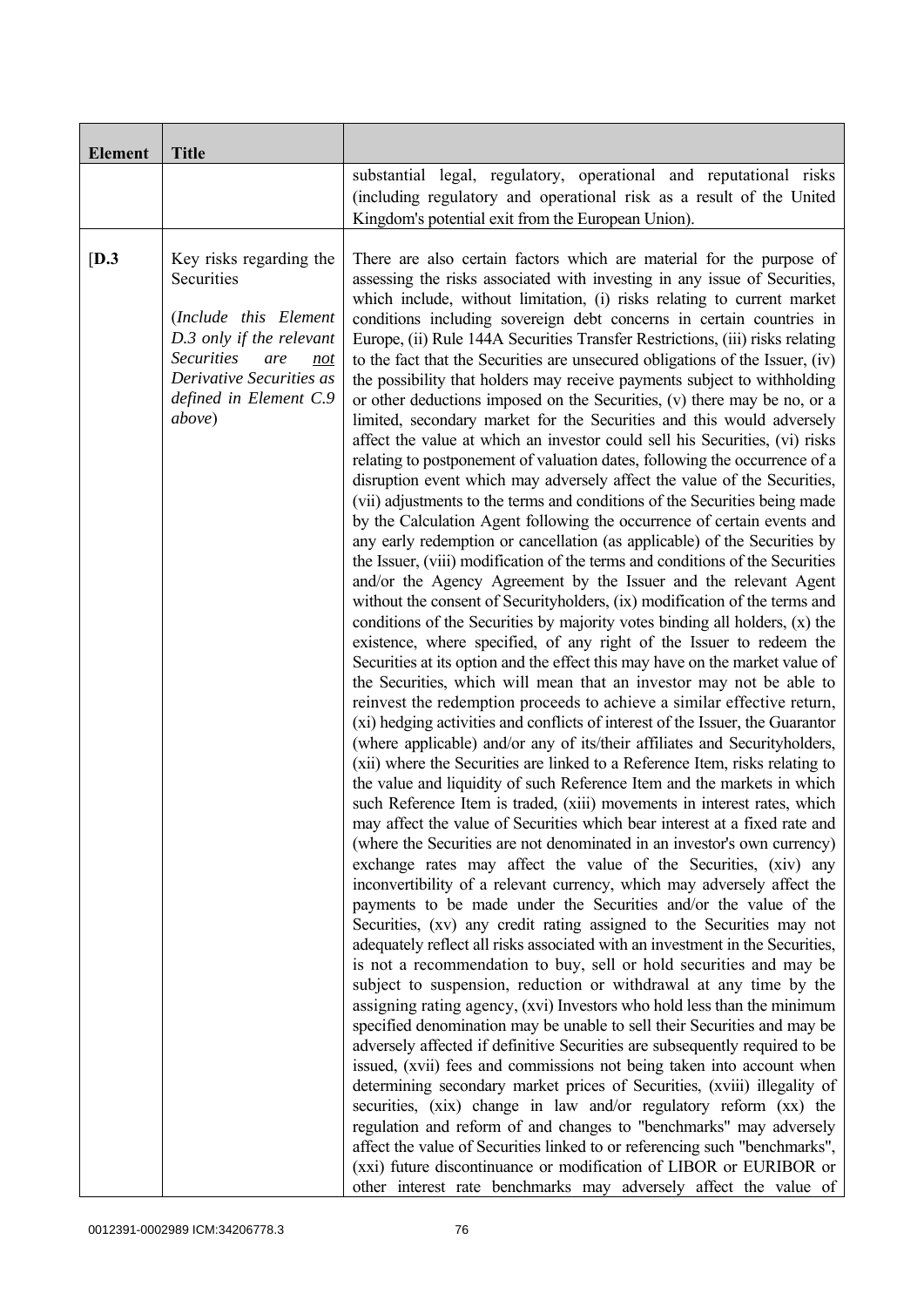| Element          | <b>Title</b>                                                                                                                                                          |                                                                                                                                                                                                                                                                                                                                                                                                                                                                                                   |
|------------------|-----------------------------------------------------------------------------------------------------------------------------------------------------------------------|---------------------------------------------------------------------------------------------------------------------------------------------------------------------------------------------------------------------------------------------------------------------------------------------------------------------------------------------------------------------------------------------------------------------------------------------------------------------------------------------------|
|                  |                                                                                                                                                                       | Securities which reference such benchmarks or potentially lead to<br>termination of such Securities and (xxii) where payments in respect of the<br>Securities are payable in Renminbi, risks associated with the illiquidity,<br>inconvertibility or non-transferability of Renminbi, exchange rate and<br>interest rate risks and, if CNY Currency Event is applicable, the option<br>for the Issuer to make payments in U.S. dollars if Renminbi is not<br>available in certain circumstances.] |
| $\overline{D.6}$ | Risk warning<br>(Include this Element<br>D.6 only if the relevant<br><i>Securities</i><br>are<br>Derivative Securities as<br>defined in Element C.9<br><i>above</i> ) | [Copy and paste the information from Element $D.3$ above and insert<br>here]<br>In addition, investors may lose all or part of their investment in the<br>Securities.]                                                                                                                                                                                                                                                                                                                            |

## **Section E - Offer**

| <b>Element</b> | <b>Title</b>                                 |                                                                                                                                                                                                                                                                                                                                                                                                                                                                                                                                                                                                                                     |
|----------------|----------------------------------------------|-------------------------------------------------------------------------------------------------------------------------------------------------------------------------------------------------------------------------------------------------------------------------------------------------------------------------------------------------------------------------------------------------------------------------------------------------------------------------------------------------------------------------------------------------------------------------------------------------------------------------------------|
| E.2b           | Reasons for the offer<br>and use of proceeds | The net proceeds from the issue of the Securities will be applied by<br>the Issuer for general corporate purposes, which include making a<br>profit. A substantial portion of the proceeds from the issue of the<br>Securities may be used to hedge market risk with respect to such<br>Securities.                                                                                                                                                                                                                                                                                                                                 |
|                |                                              | Issue specific summary                                                                                                                                                                                                                                                                                                                                                                                                                                                                                                                                                                                                              |
|                |                                              | The net proceeds from the issue of Securities will be applied by the<br>Issuer for its general corporate purposes, which include making a<br>profit [and [specify any other relevant corporate purposes of the<br>$Issuer$ [].]                                                                                                                                                                                                                                                                                                                                                                                                     |
| E.3            | Terms and conditions<br>of the offer         | Under the programme, the Securities may be offered to the public in a<br>Non-Exempt Offer in Austria, Belgium, Denmark, France, Germany,<br>Hungary, Italy, Ireland, Luxembourg, Poland, Portugal, Spain,<br>Sweden, The Netherlands and the United Kingdom.                                                                                                                                                                                                                                                                                                                                                                        |
|                |                                              | The terms and conditions of each offer of Securities will be<br>determined by agreement between the Issuer and the relevant Dealer<br>at the time of issue and specified in the applicable Final Terms. An<br>Investor intending to acquire or acquiring any Securities in a Non-<br>Exempt Offer from an Authorised Offeror will do so, and offers and<br>sales of such Securities to an Investor by such Authorised Offeror<br>will be made, in accordance with any terms and other arrangements in<br>place between such Authorised Offeror and such Investor including<br>as to price, allocations and settlement arrangements. |
|                |                                              | Issue specific summary:                                                                                                                                                                                                                                                                                                                                                                                                                                                                                                                                                                                                             |
|                |                                              | [Not applicable, the Securities are not being offered to the public as                                                                                                                                                                                                                                                                                                                                                                                                                                                                                                                                                              |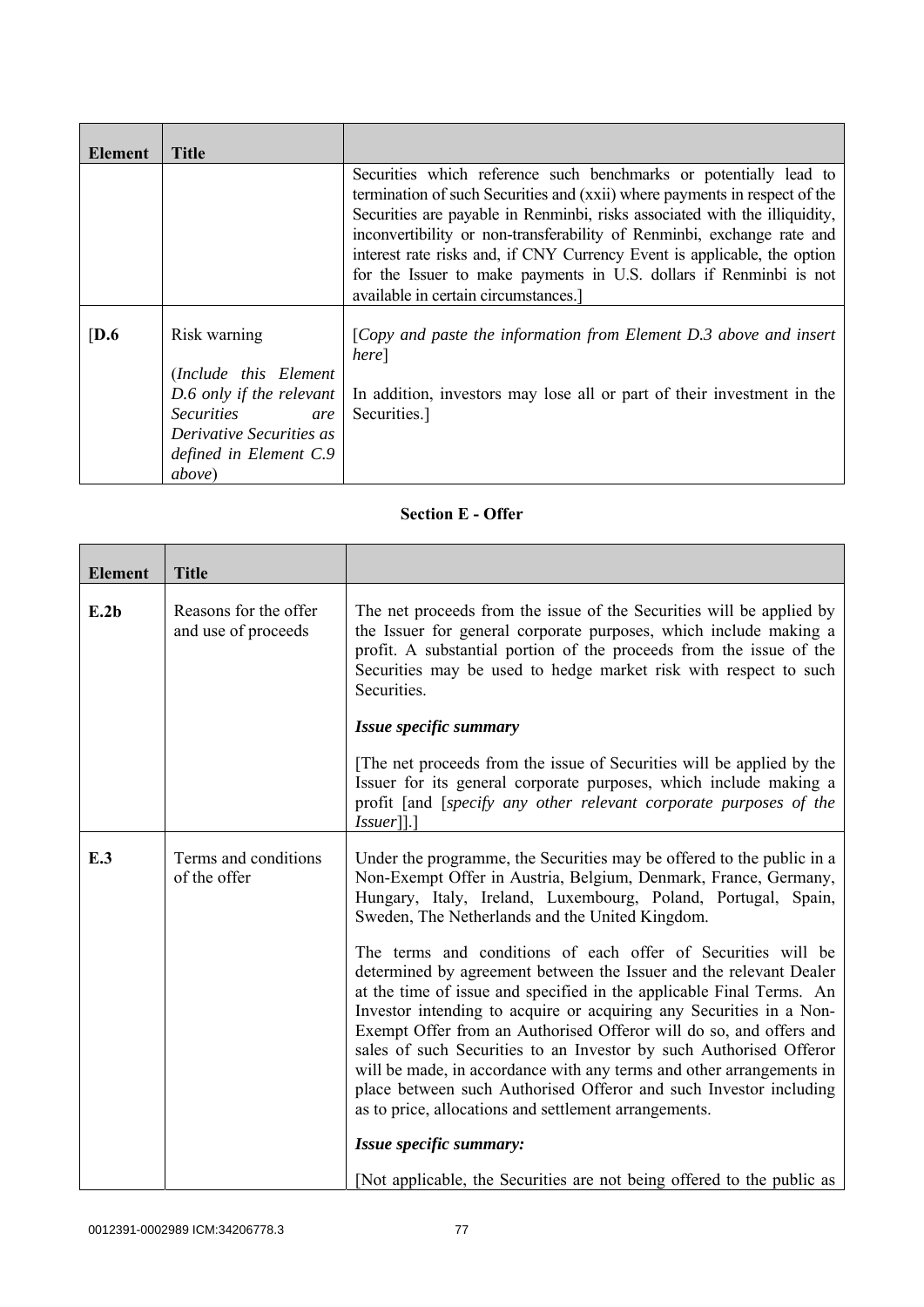| <b>Element</b> | <b>Title</b>                                                            |                                                                                                                                                                                                                                                                                                                                                                                                                                                                                    |
|----------------|-------------------------------------------------------------------------|------------------------------------------------------------------------------------------------------------------------------------------------------------------------------------------------------------------------------------------------------------------------------------------------------------------------------------------------------------------------------------------------------------------------------------------------------------------------------------|
|                |                                                                         | part of a Non-Exempt Offer.]                                                                                                                                                                                                                                                                                                                                                                                                                                                       |
|                |                                                                         | [This issue of Securities is being offered in a Non-Exempt Offer in<br>[specify particular country/ies].                                                                                                                                                                                                                                                                                                                                                                           |
|                |                                                                         | The issue price of the Securities is $[\bullet]$ [ $[\bullet]$ ] per cent. of their nominal<br>amount].                                                                                                                                                                                                                                                                                                                                                                            |
|                |                                                                         | The offer price of the Securities to which this Summary relates is $\lceil \bullet \rceil$<br>[the issue price].                                                                                                                                                                                                                                                                                                                                                                   |
|                |                                                                         | [The offer period of the Securities is the period from [specify date] until<br>[specify date]/the Issue Date/the date which falls [●] Business Days<br>thereafter.]                                                                                                                                                                                                                                                                                                                |
|                |                                                                         | [Summarise any public offer, copying the language from paragraphs<br>$9(x)$ and 11 of Part B of the Final Terms for N&C Securities or<br>paragraphs $6(viii)$ or 8 of Part B of the Final Terms for W&C<br>Securities (as applicable)]                                                                                                                                                                                                                                             |
| E.4            | Interest of natural and<br>legal persons involved<br>in the issue/offer | The relevant Dealers may be paid fees in relation to any issue of<br>Securities under the Programme. Any such Dealer and its affiliates<br>may also have engaged, and may in the future engage, in investment<br>banking and/or commercial banking transactions with, and may<br>perform other services for, the Issuer and the Guarantor (if applicable)<br>and their respective affiliates in the ordinary course of business.                                                   |
|                |                                                                         | Issue specific summary                                                                                                                                                                                                                                                                                                                                                                                                                                                             |
|                |                                                                         | [The [Dealer[s]/Manager[s]] will be paid aggregate commissions<br>equal to $\lceil \bullet \rceil$ per cent. of the nominal amount of the Securities. Any<br>[Dealer/Manager] and its affiliates may also have engaged, and may<br>in the future engage, in investment banking and/or commercial<br>banking transactions with, and may perform other services for, the<br>Issuer [and the Guarantor] and [its/their respective] affiliates in the<br>ordinary course of business.] |
|                |                                                                         | [Other than as mentioned above,] and save for $[\bullet]$ [the [fees]<br>[commissions] payable to [●][the Authorised Offerors],]] so][So] far<br>as the Issuer is aware, no person involved in the issue of the<br>Securities has an interest material to the offer, including conflicting<br>interests.]                                                                                                                                                                          |
|                |                                                                         | [For the purposes of the Securities the applicable <b>Dealer</b> [s] [is/are]:<br>[specify]                                                                                                                                                                                                                                                                                                                                                                                        |
|                |                                                                         | [For the purposes of the Securities the applicable Manager[s]<br>[is/are]: $[specify]$ ]                                                                                                                                                                                                                                                                                                                                                                                           |